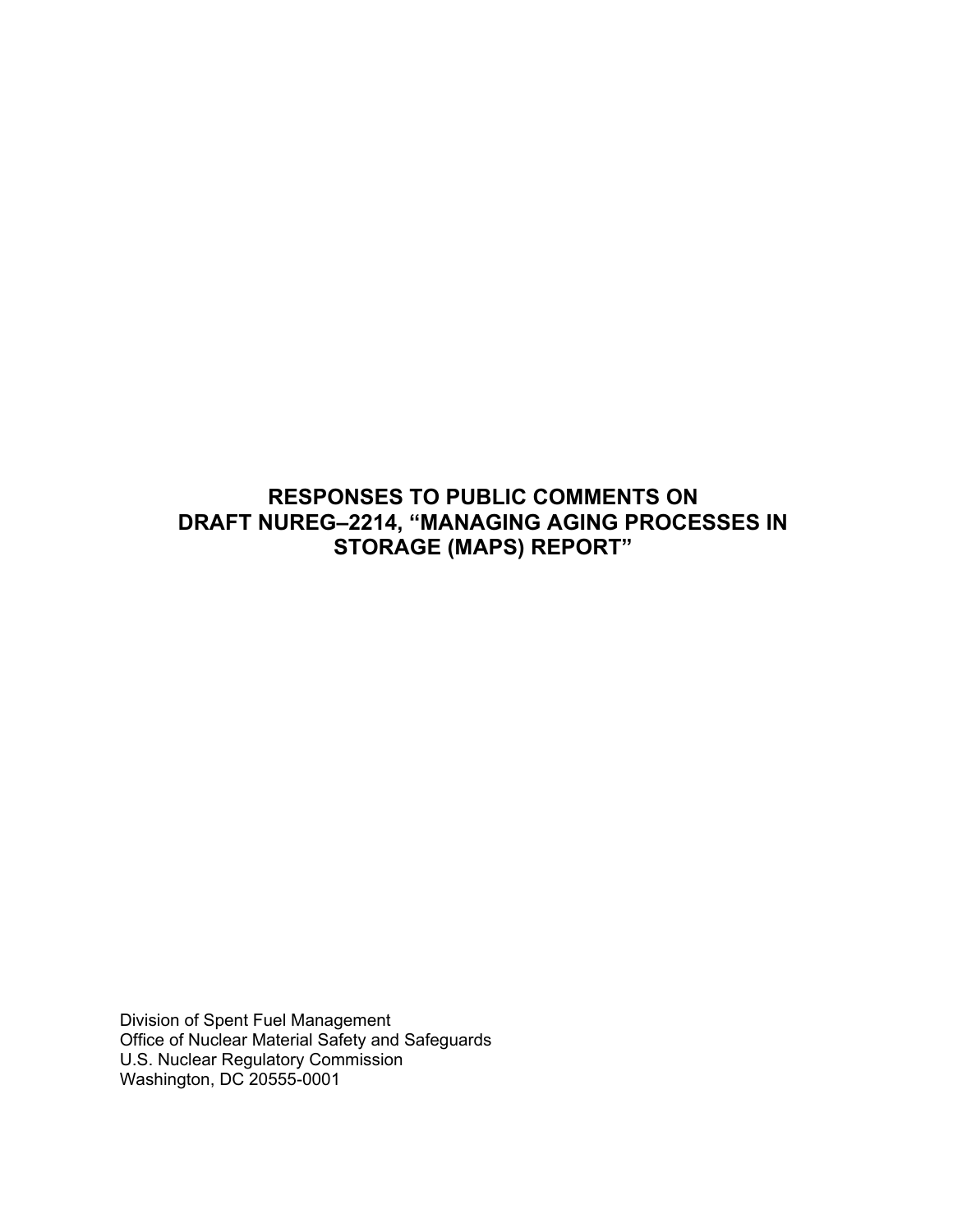# **TABLE OF CONTENTS**

| CHAPTER 2: RESPONSES TO PUBLIC COMMENTS ON GENERAL ISSUES4<br>Comments from Donna Gilmore/SanOnofreSafety.org 4<br>2.1<br>2.2<br>Comment from Raymond Lutz/Citizens Oversight, Inc 12<br>2.3<br>2.4 |  |
|-----------------------------------------------------------------------------------------------------------------------------------------------------------------------------------------------------|--|
| CHAPTER 3: RESPONSES TO PUBLIC COMMENTS ON INTRODUCTION 15<br>3.1<br>3.2                                                                                                                            |  |
| CHAPTER 4: RESPONSES TO PUBLIC COMMENTS ON DEFINITIONS 16<br>4.1<br>4.2                                                                                                                             |  |
| <b>CHAPTER 5: RESPONSES TO PUBLIC COMMENTS ON EVALUATION OF</b><br>Comments from Donna Gilmore/SanOnofreSafety.org 21<br>5.1<br>5.2<br>5.3<br>5.4                                                   |  |
| <b>CHAPTER 6: RESPONSES TO PUBLIC COMMENTS ON ANALYSIS OF DRY</b><br>STORAGE SYSTEMS AND SPENT FUEL ASSEMBLIES 50<br>6.1<br>6.2<br>6.3                                                              |  |
| <b>CHAPTER 7: RESPONSES TO PUBLIC COMMENTS ON TIME-LIMITED</b><br>7.1                                                                                                                               |  |
| <b>CHAPTER 8: RESPONSES TO PUBLIC COMMENTS ON EXAMPLE AGING</b><br>8.1<br>8.2                                                                                                                       |  |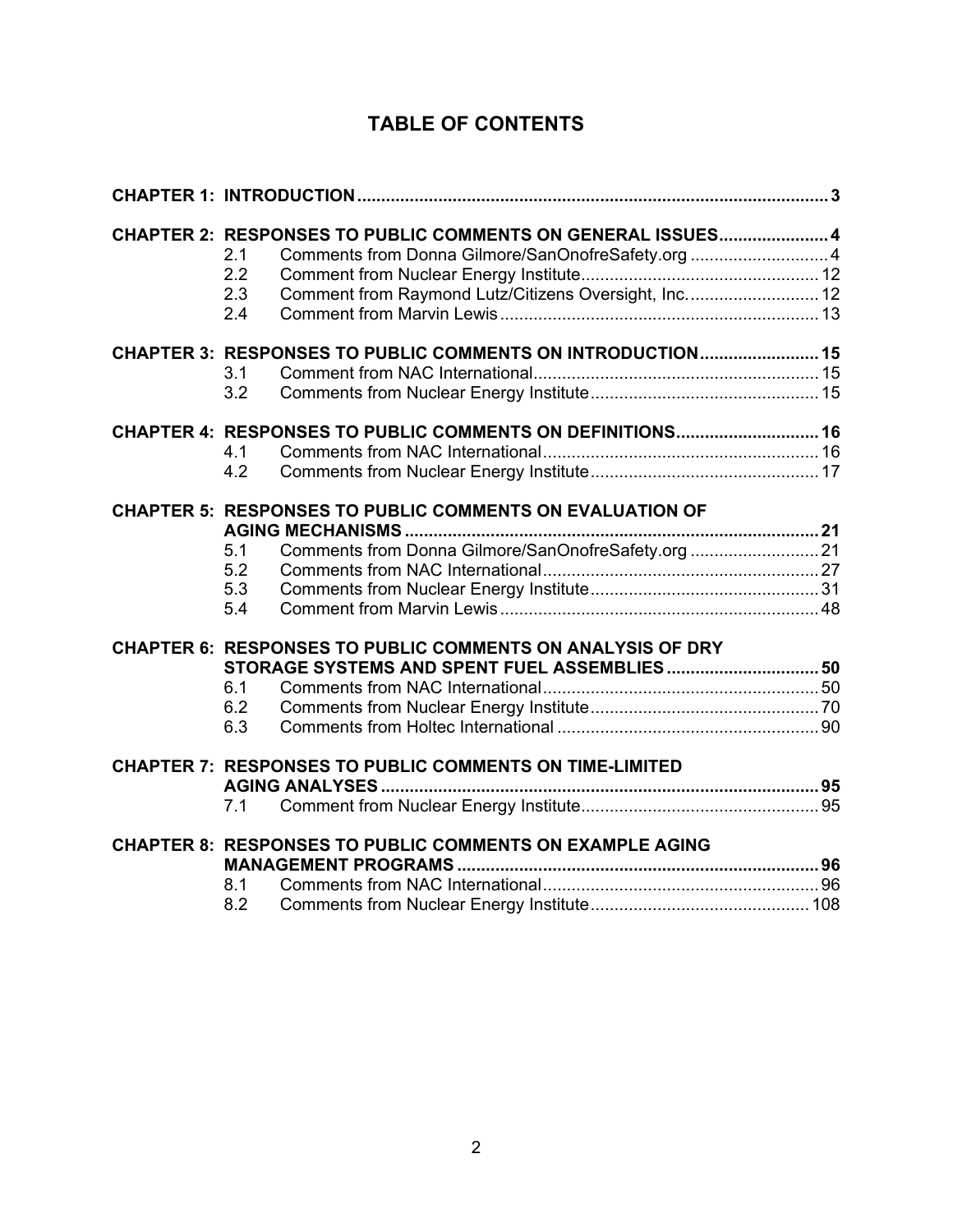# **CHAPTER 1: INTRODUCTION**

On October 24, 2017, the U.S. Nuclear Regulatory Commission (NRC) staff published for comment Draft NUREG–2214, "Managing Aging Processes in Storage (MAPS) Report" (82 FR 49233). The staff developed NUREG–2214 to improve the effectiveness and efficiency of safety reviews of renewal applications for specific licenses of independent spent fuel storage installations (ISFSIs) and certificates of compliance (CoCs) for dry storage systems (DSSs). Through the development of the draft technical guidance document, the staff considered stakeholder input received at public meetings on renewal topics, including a public meeting on December 7, 2017 specifically aimed at soliciting stakeholder input on the proposed Draft NUREG–2214. The meeting summary is available on the Agencywide Documents Access and Management System (ADAMS) at Accession No. ML17356A028.

The staff received 7 comment letters, consisting of 322 individual comments. The commenters and their affiliations are shown in the table below, along with the ADAMS Accession Number of the individual comment letters. The staff considered these public comments when finalizing the guidance in NUREG–2214.

|               | <b>Name</b>         | <b>Affiliation</b>              | <b>ADAMS</b><br><b>Accession No.</b> | <b>Submittal</b><br><b>Date</b> |
|---------------|---------------------|---------------------------------|--------------------------------------|---------------------------------|
|               | Donna Gilmore       | SanOnofreSafety.org             | ML17363A207                          | 12/26/2017                      |
| $\mathcal{P}$ | Donna Gilmore       | SanOnofreSafety.org             | ML17363A209                          | 12/26/2017                      |
| 3             | George Carver       | <b>NAC International</b>        | ML18002A350                          | 12/20/2017                      |
| 4             | Benjamin Holtzman   | <b>Nuclear Energy Institute</b> | ML18002A351                          | 12/21/2017                      |
| 5             | Raymond Lutz        | Citizens Oversight, Inc.        | ML18046A071                          | 01/02/2018                      |
| 6             | <b>Marvin Lewis</b> | Public                          | ML18046A070                          | 12/07/2017                      |
|               | Kimberly Manzione   | Holtec International            | ML18046A067                          | 12/21/2017                      |

The staff responses to the comments are presented in this document. In reading the comments and responses, note the following:

- The comments have been grouped by topical area.
- The comment numbers are added by NRC staff for convenience and to simplify cross-referencing.
- The content of the comments is taken directly as provided by the commenters. In a few cases, minor editorial changes have been made by NRC staff only for readability.
- The formatting in original comment letters has in some cases been altered to fit this present document. NRC staff has tried to retain formatting that is pertinent to the comments.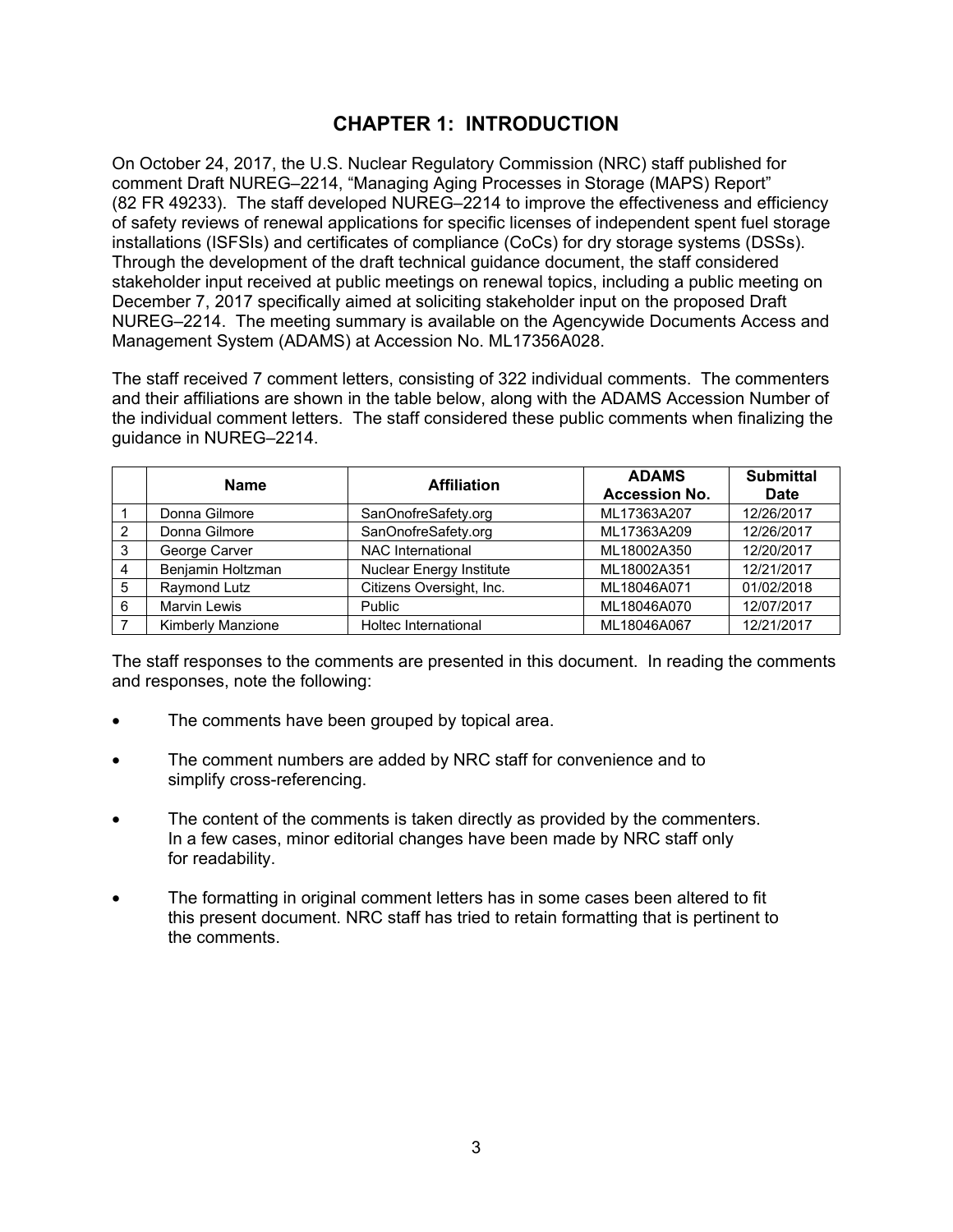# **CHAPTER 2: RESPONSES TO PUBLIC COMMENTS ON GENERAL ISSUES**

The comments on General Issues either: (1) reference the purpose and scope of NUREG– 2214 or (2) are not specific or related to the guidance.

# **2.1 Comments from Donna Gilmore/SanOnofreSafety.org**

## **Comment 2.1.1**

*Comment: Overall, I find a lack of evidence for conclusions in NUREG–2214. NUREG–2214 makes statements the NRC has lack of evidence that there are various problems and within certain timeframes. However, the fact the NRC is approving use of inferior thin-wall canisters that are welded shut and that cannot and have not been inspected (inside or out) for cracks or other degradation, and cannot be monitored, repaired or maintained to PREVENT leaks is the root of the problem. Until you address this root problem, you are putting our communities at risk for major radioactive releases, with no adequate plans in place to prevent or stop these releases. Cherry picking data and making assumptions due to inability to inspect canisters and their contents should be unacceptable to anyone who that cares about the future of this country. The problem is now. These canisters are reaching the age of no return. Please include information in this presentation as part of my comments. These issues have not been adequately addressed, but are critical for managing aging processes in storage.* 

*Coast to Coast Spent Fuel Dry Storage Problems and Recommendations, Erica Gray, NRC REG CON 2015, November 18, 2015* 

https://www.nrc.gov/public-involve/conference-symposia/dsfm/2015/dsfm-2015-erica-gray.pdf

**NRC Response:** The staff disagrees with the comment; therefore, no changes were made in response to the comment.

The NRC requires licensees and CoC holders to evaluate potential aging effects for DSSs, and where necessary, include aging management programs (AMPs) to assure that the important to safety structures, systems, and components continue to maintain their intended functions. If a specific inspection or examination methodology is under development at the time of a renewal review, the NRC may condition a license or CoC renewal to require development of the methodology within a certain timeframe. If the licensee or CoC holder identifies that proposed inspections cannot be performed in accordance with conditions of the license or CoC renewal, then the licensee or CoC holder is out of compliance with the renewed license and would be required to propose an alternative approach that demonstrate that the safety functions of the structure, system, or component will be maintained for the period of extended operation.

Nondestructive examination (NDE) methods that can be used to inspect canisters already exist and have been used by the nuclear industry for decades to examine structures, systems, and components that are constructed from welded stainless steels and welded austenitic nickelbased alloys. Methods to apply existing NDE techniques to welded austenitic stainless steel canisters have been developed and are being tested by both the Electrical Power Research Institute (EPRI) and DSS manufacturers. The NRC and the nuclear industry, including DSS manufacturers and users of these systems, are active participants in the American Society of Mechanical Engineers (ASME) Boiler and Pressure Vessel (B&PV) Code Task Group to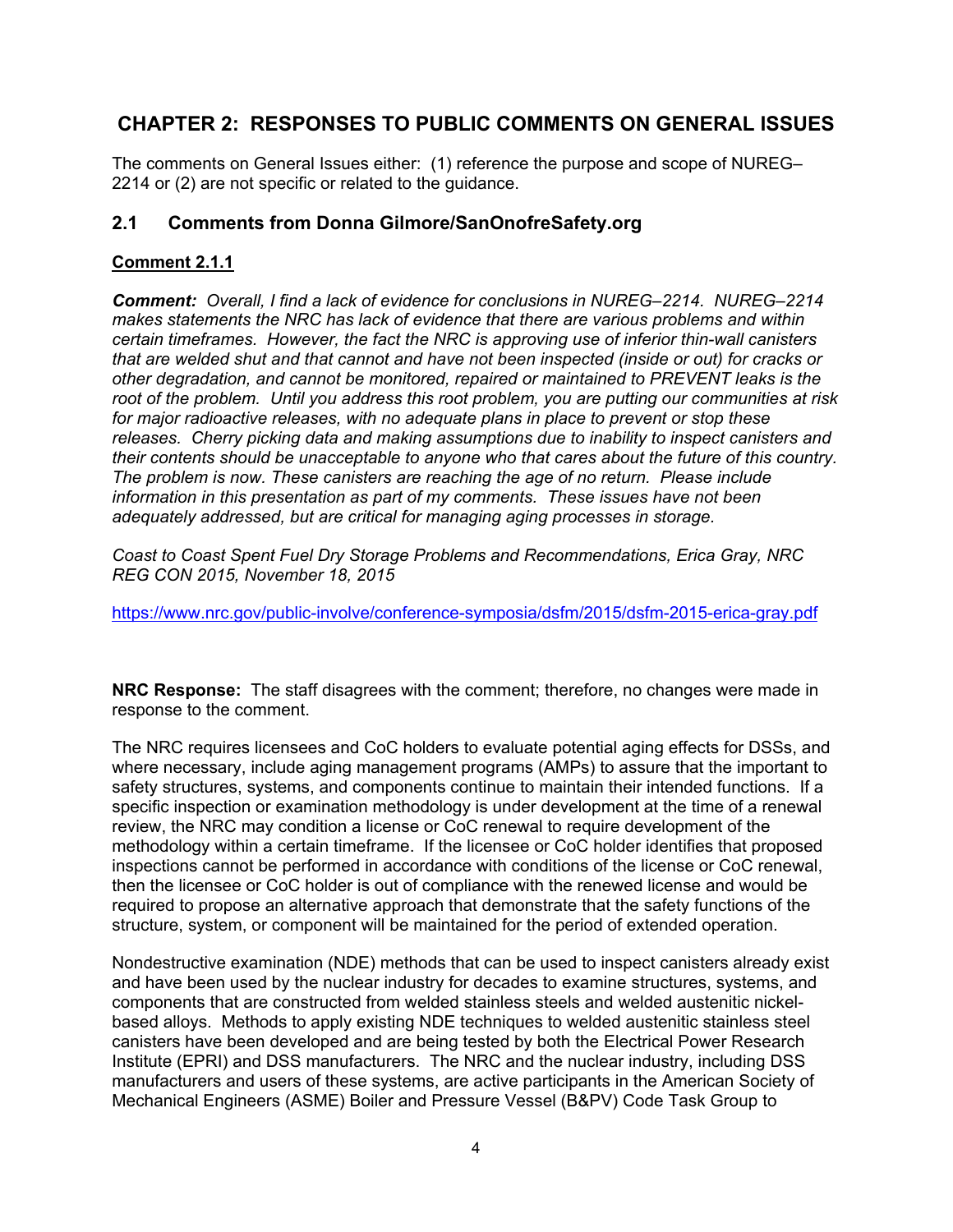develop a code case for the examination, acceptance criteria, and corrosion/degradation assessment methodologies for dry cask storage systems.

# **Comment 2.1.2**

*Comment: Regarding your criticality response, you agree that your assumption of no criticality in dry storage assumes no water enters the canister, as you noted below with the statement "the criticality safety control during storage does rely on the exclusion of water from the canister."* 

*I highly recommend you make this clarification in your public outreach and on your website as one of your safety assumptions regarding risk of criticality in dry storage. I'm sure the majority of the public and decision makers do not know this.* 

**NRC Response:** This comment is not specific to NUREG–2214; therefore, no changes were made in response to the comment.

The staff considers the NRC standard review plan (SRP) for dry storage of spent fuel to be the most appropriate means of communicating the recommended practice for evaluating criticality with respect to canister flooding.

In the recent issuance of the draft SRP for dry storage (NRC, 2017), the staff describes the conditions under which canister flooding must be considered in a criticality analysis. The draft SRP states:

The DSS [dry storage system] or DSF [dry storage facility] SSCs must be designed so that at least two unlikely, independent, and concurrent or sequential changes to the conditions essential to criticality safety, under normal, off-normal, and accident conditions, must occur before an accidental criticality is possible ("Double Contingency," as stated in American National Standards Institute (ANSI)/American Nuclear Society (ANS) 8.1, "Nuclear Criticality Safety in Operations with Fissionable Materials Outside Reactors"; see 10 CFR 72.124(a)…. For DSS or DSF storage container designs, these criteria are typically met by demonstrating a low likelihood of storage container failure and a low likelihood of flooding of the storage container to sufficient depth to cause criticality (i.e., to the height of the active fuel) in the container's dry storage configuration.

The staff notes that the comment is associated with a separate discussion between the commenter and NRC staff about the storage system at a particular site. That discussion is documented in ADAMS Accession No. ML17356A068.

#### Reference

NRC. NUREG-2215, "Standard Review Plan for Spent Fuel Dry Storage Systems and Facilities, Draft Report for Comment," ADAMS Accession No. ML17310A693. Washington, DC: U.S. Nuclear Regulatory Commission. November 2017.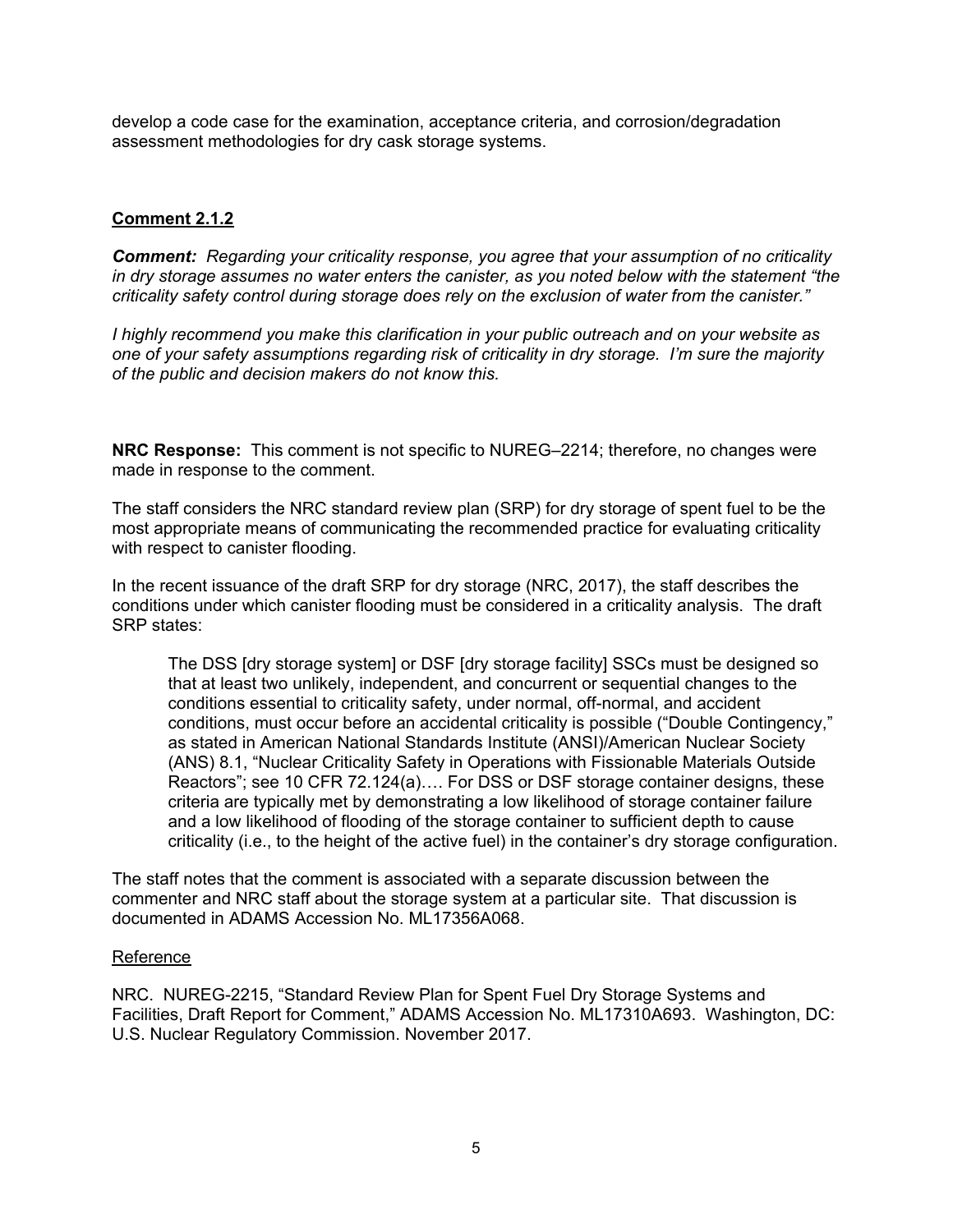## **Comment 2.1.3**

*Comment: Regarding risks of breach of canister (through-wall cracks), your statements that this cannot happen in 20 years and would possibly take decades is based on false assumptions. I have read your responses to my comments you referenced in ISG-2, Revision 2 Response to Stakeholder Comments (ADAMS Accession No. ML16117A082). Link:* https://www.nrc.gov/docs/ML1611/ML16117A082.pdf

**NRC Response:** The staff disagrees with this comment; therefore, no changes were made in response to the comment.

The staff has been actively involved in addressing the potential for stress corrosion cracking (SCC) of welded stainless steel canisters for more than 10 years. The conditions under which SCC may occur and the rates at which it may progress have been evaluated by EPRI (Chu, 2014). The staff also evaluated conditions for cracking of dry storage canisters, as discussed in the April 21, 2015, public meeting with the Nuclear Energy Institute on the Chloride Induced Stress Corrosion Cracking Regulatory Issue Resolution Protocol. The meeting summary is available at ADAMS Accession No. ML15146A090, and the presentation materials are available at ADAMS Accession No. ML15146A115.

Although there are differences between the EPRI and the NRC analyses, such as the parameters used to determine crack growth rates, both the EPRI and NRC analyses reached similar conclusions on the range of possible crack growth rates and the important influence of site-specific conditions. The staff finds there is no basis to support the commenter's assertion that canisters may have through-wall cracks in as little as 20 years.

The staff will continue to collect and review relevant operational experience on atmospheric exposure and SCC of austenitic stainless steels. If, at some time in the future, the NRC were to identify a concern with the safe storage of spent fuel, the NRC would evaluate the issue and take actions necessary to protect public health and safety.

### Reference

Chu, S. "Flaw Growth and Flaw Tolerance Assessment for Dry Cask Storage Canisters." EPRI-3002002785. Palo Alto, California: Electric Power Research Institute. August 2014.

### **Comment 2.1.4**

*Comment: Regarding the 2-year old Diablo Canyon canister that has all the conditions for cracking, you admit there are salts and a temperature low enough for moisture to stay on the canister and dissolve salts. However, you claim there would be insufficient humidity at the Pacific Coast locations for moisture to dissolve (deliquesce) the salts on the canister, which we both agree can trigger the initiation of cracking. You need to reevaluate your source data regarding California Pacific Coast weather. As stated in this California Climate Zones document, frequently daily fog is common along the San Diego and San Luis Obispo coastline. https://www.pge.com/includes/docs/pdfs/about/edusafety/training/pec/toolbox/arch/climate/califo rnia\_climate\_zones\_01-16.pdf*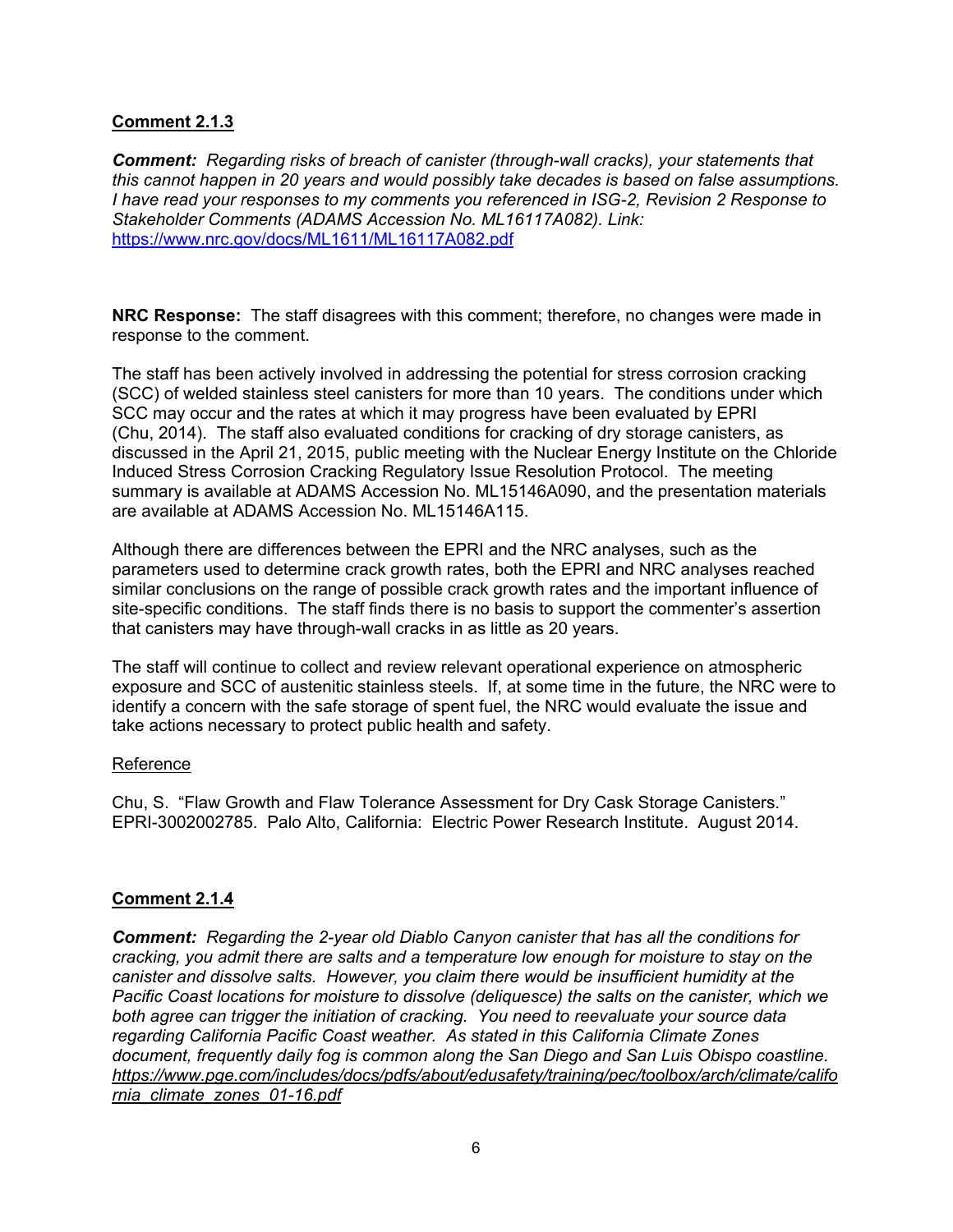*I raised this issue with Darrell Dunn in one of the NRC meetings, asking him where the location*  was of his NOAA weather data. He said he used Vandenberg Air Force Base. That is not *relevant to San Onofre. I sent him the above link, but did not receive a response. I also sent him some photos of evening and morning fog along the coast. I live 5 miles from San Onofre and have a view of the coastline from my backyard. Maybe pictures would help you understand this better.* 

*Photo of San Onofre in morning fog.* 

### *https://sanonofresafety.files.wordpress.com/2017/12/la-174296-me-0919-surf-19-jpg-20130506fog.jpg*

*Photo taken about 5 miles northeast of San Onofre. Frequent fog is common. It's so thick here you cannot see the ocean.* 

### *https://sanonofresafety.files.wordpress.com/2017/12/20171125\_164412coastalfognearsanonofr e.jpg?w=640*

*Photo taken about 5 miles northeast of San Onofre at a similar location on a clear evening. You can see Catalina Island in the distance and Dana Point Harbor to the right.* 

### *https://sanonofresafety.files.wordpress.com/2017/12/20171123\_164900\_sunsetnearsanonofre.j pg?w=640*

*Your August 5, 2014 meeting summary admits once cracks starts they can go through the wall in 16 years. I participated in that meeting. In that meeting you also said canisters would not have a low enough temperature for moisture to stay on the canister for 30 years. However, the 2-year old Diablo Canyon canister information proves that is not true.* 

**NRC Response:** The staff disagrees with this comment; therefore, no changes were made in response to the comment.

The staff disagrees with the assertion that the NRC has not considered the most relevant climate data in its evaluation of chloride induced stress corrosion cracking (CISCC). The staff has previously responded to assessments made by stakeholders regarding the Diablo Canyon canisters in the response to public comments for NUREG–1927, Revision 1, "Standard Review Plan for Renewal of Specific Licenses and Certificates of Compliance for Dry Storage of Spent Nuclear Fuel," (ADAMS Accession No. ML16125A534) and Interim Staff Guidance (ISG)-2, Revision 2, "Fuel Retrievability in Spent Fuel Storage Applications" (ADAMS Accession No. ML16117A082).

The information presented in the California climate zones summary is not hourly weather data that is necessary to evaluate the potential for CISCC. The staff compared the California climate zones summary to the National Oceanic and Atmospheric Administration (NOAA) data used in the staff presentation on the subject at the April 21, 2015, public meeting with the Nuclear Energy Institute on the Chloride Induced Stress Corrosion Cracking Regulatory Issue Resolution Protocol (meeting summary: ADAMS Accession No. ML15146A090; presentation materials: ADAMS Accession No. ML15146A115). The maximum dew points were calculated using the maximum daytime temperature and the corresponding afternoon (4:00PM) relative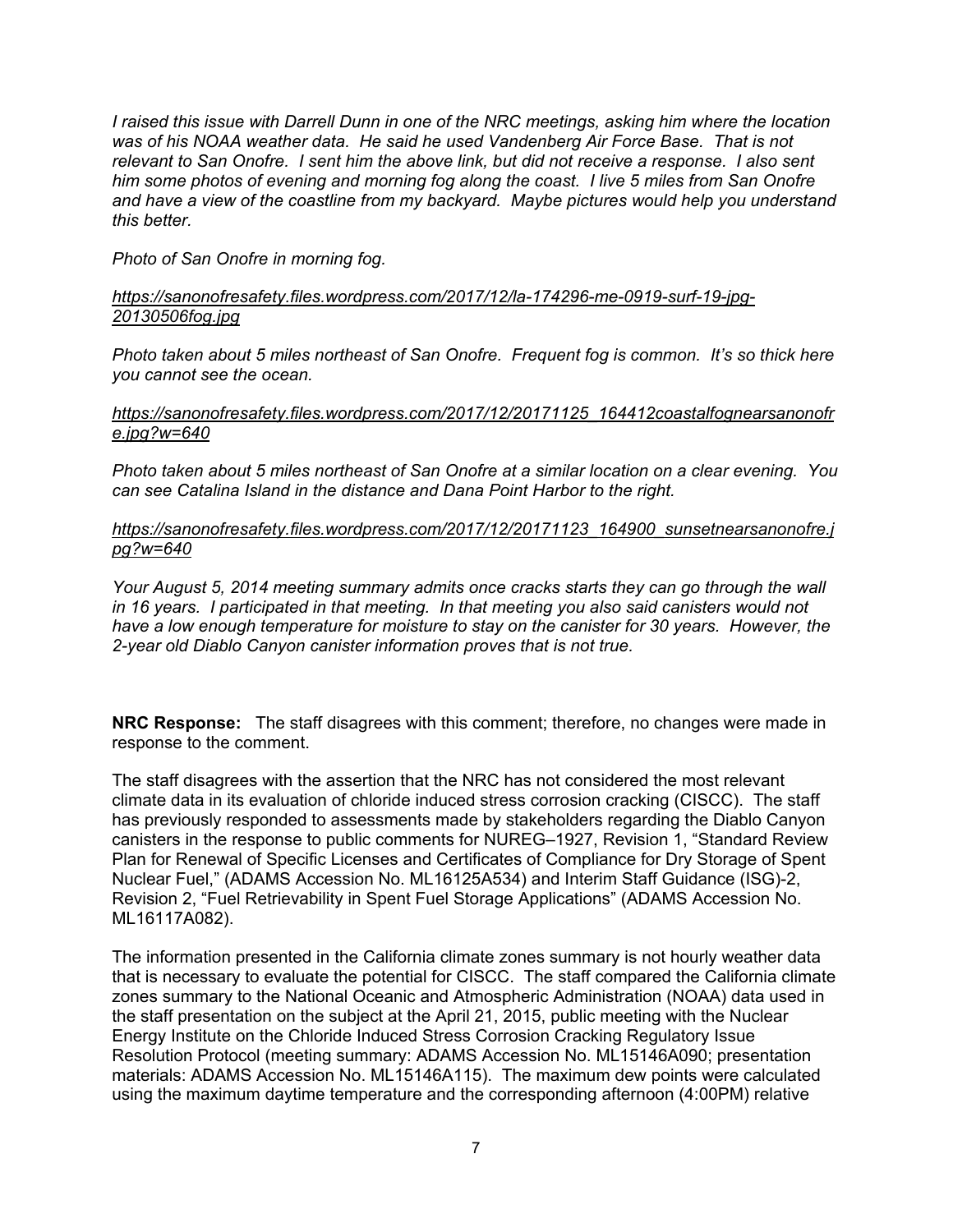humidity for all 16 California climate zones. The maximum dew points ranged from 62 to 68°F [16.7 to 20.8°C]. The 2014 data from the Vandenberg NOAA station was examined and the maximum dew points for the months of July, August, and September ranged from 61 to 66°F [16.1 to 18.9°C]. The differences are minor. Nevertheless, the NRC will continue to evaluate additional information to update the CISCC assessment as data becomes available.

### **Comment 2.1.5**

*Comment: The EPRI report you referenced cherry picked data to reach their conclusion of many decades before through-wall cracks. Here is a link to the evidence of that. Please let me know if you disagree with these points and why. Otherwise, please quit using that EPRI report as justification.* https://sanonofresafety.files.wordpress.com/2013/06/epricritiqueandkoebergplant2015-05-17.pdf

**NRC Response:** The staff disagrees with the comment; therefore, no changes were made in response to the comment.

The staff notes that the comment refers to operational experience from a refueling water storage tank at the Koeberg Nuclear Power Station in South Africa. The Koeberg tank is not exposed to the same environmental conditions as those expected for DSSs. When the operational conditions for DSSs are considered, the conditions under which SCC can initiate and propagate are limited. The NRC presented an analysis of crack growth at the April 21, 2015, public meeting with the Nuclear Energy Institute on the Chloride Induced Stress Corrosion Cracking Regulatory Issue Resolution Protocol (meeting summary: ADAMS Accession No. ML15146A090; presentation materials: ADAMS Accession No. ML15146A115).

When the NRC first looked at operational experience of other plant components, the information available was both inconsistent and incomplete. Because it is important to understand operational experience, a more detailed investigation of the operational experiences for nuclear plant components has been conducted. A summary of the operational experience with CISCC and an assessment of the operational experience with the EPRI model for CISCC propagation are included in EPRI Report, "Aging Management Guidance to Address Potential Chloride-Induced Stress Corrosion Cracking of Welded Stainless Steel Canisters" (Chu, 2017). The operational experience considered includes CISCC events at Koeberg (South Africa), St. Lucie (Florida), San Onofre (California) and multiple initiation test studies carried out in Japan and in the U.S.

#### Reference

Chu, S. "Aging Management Guidance to Address Potential Chloride-Induced Stress Corrosion Cracking of Welded Stainless Steel Canisters." EPRI-3002008193. Palo Alto, California: Electric Power Research Institute. March 2017.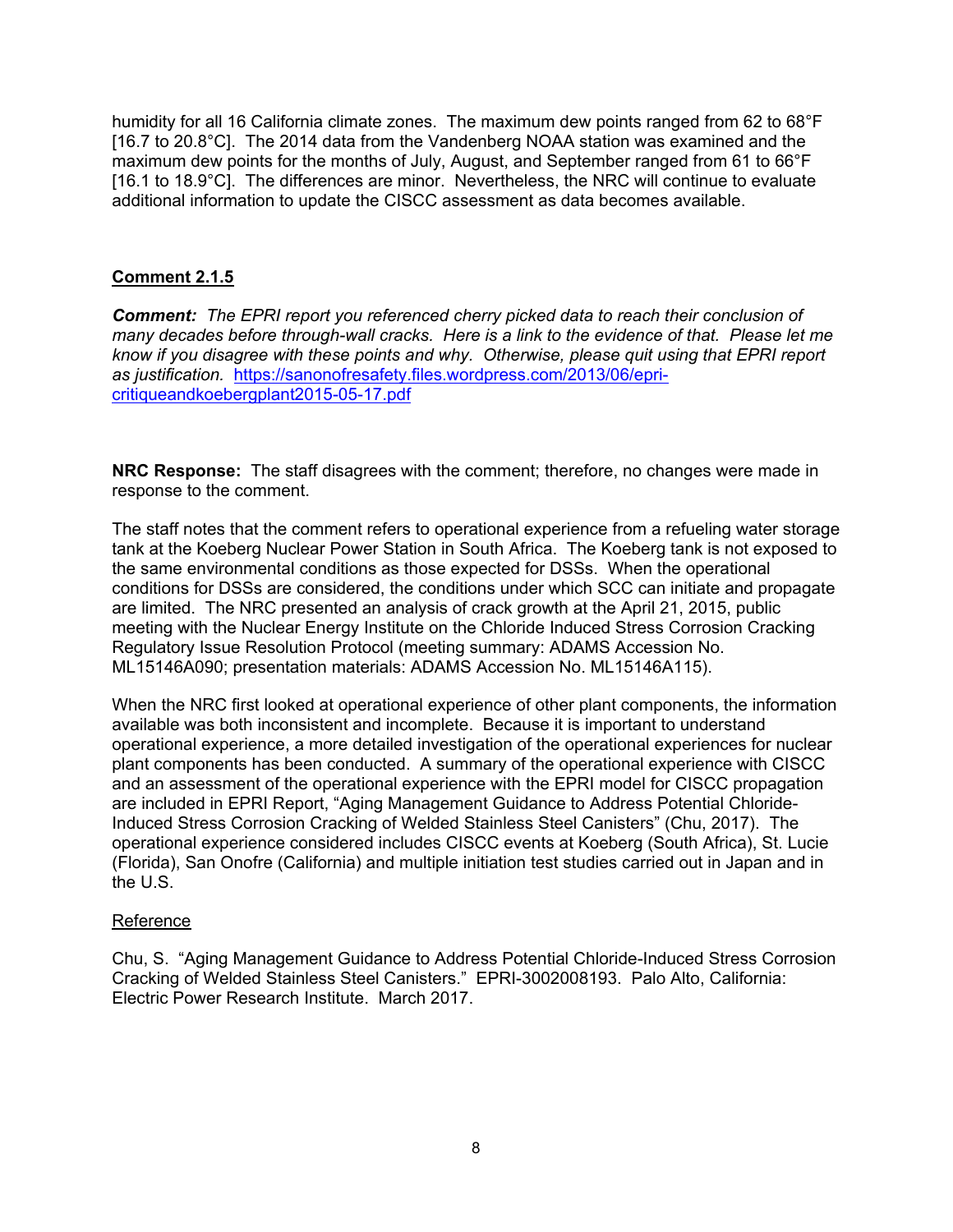### **Comment 2.1.6**

*Comment: The Sandia Lab report you referenced found salt particles on the Diablo canister. Since there was limited access (only through the outlet air vent in the cask) it was only a partial search of dust particles, yet it was enough to find salts. The report admits they may have found more salt if they had access through the inlet air vent, since this is where salt would most likely enter the cask.* 

*SANDIA REPORT SAND2014-16383, "Analysis of Dust Samples Collected from Spent Nuclear Fuel Interim Storage Containers at Hope Creek, Delaware, and Diablo Canyon, California," Charles R. Bryan and David G. Enos, July 2014* http://prod.sandia.gov/techlib/accesscontrol.cgi/2014/1416383.pdf

**NRC Response:** This comment is not specific to NUREG–2214; therefore, no changes were made in response to the comment.

See the response to Comment 2.1.4.

### **Comment 2.1.7**

*Comment: Regarding Aging Management, you do not consider aging management in the initial 20-year license. You relicensed Calvert Cliffs dry storage installation where similar thin-wall canisters are used. However, you are not requiring them to inspect for cracks. Instead only requiring a visual inspection, which, as you know, cannot adequately find cracks or measure depth of cracks. And you're only requiring they perform the visual inspection on one canister at the facility.* 

**NRC Response:** The staff reviewed the comment and concluded that changes to the guidance are not necessary.

Although the regulations do not explicitly require aging management programs (AMPs) in the initial storage term, the staff's reviews of DSS applications include an evaluation of materials performance over the length of the initial license, considering corrosion and other degradation processes. In addition, the staff evaluates if periodic inspections are needed to monitor material conditions or performance (NRC, 2010).

Regarding the capability to identify cracking with visual inspections, the example AMP for chloride stress corrosion cracking of canisters in NUREG-2214 Table 6-2 recognizes the limitations of visual inspections to directly identify cracking. However, pitting and crevice corrosion can be detected by visual examinations, and these corrosion phenomena are considered to be precursors to stress corrosion cracking. As a result, the example AMP recommends visual inspections to identify corrosion and, if corrosion is discovered, volumetric examinations to characterize the extent and severity of corrosion and stress corrosion cracking. As the commenter stated, the example AMP recommends that at least one canister at each site be inspected. By choosing the canister considered to be most susceptible to corrosion and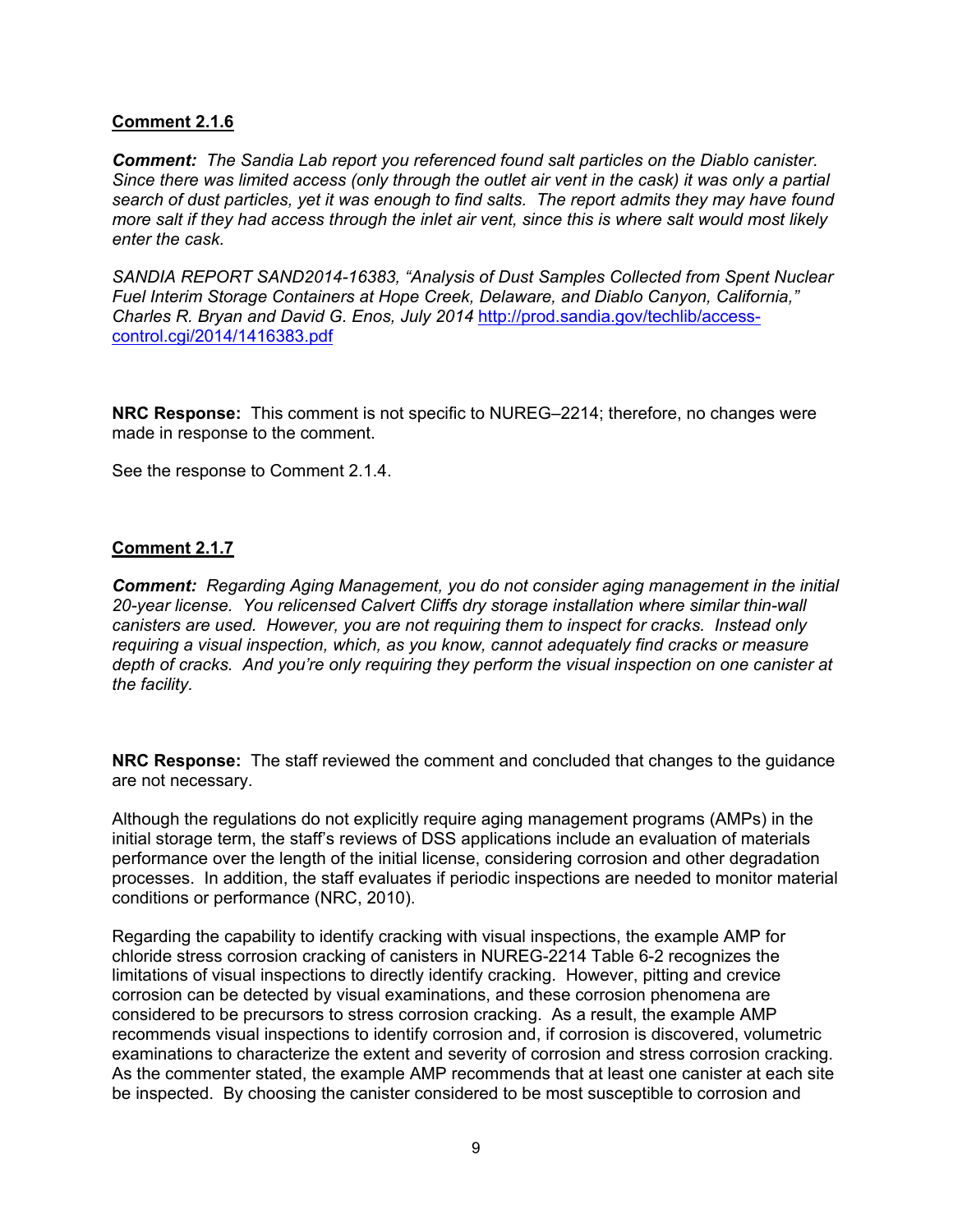cracking, the inspection is expected to be a leading indicator for canister degradation at the site. If indications of degradation are found, the AMP recommends the inspection of additional canisters to determine the extent of condition.

#### Reference

NRC. NUREG-1536, Revision 1, "Standard Review Plan for Spent Fuel Dry Storage Systems at a General License Facility," ADAMS Accession No. ML101040620, Washington, DC: U.S. Nuclear Regulatory Commission. July 2010.

### **Comment 2.1.8**

*Comment: The word "inspection" is being used loosely by the nuclear industry, including the NRC. You know existing facilities have no idea how many of their canisters have cracks or how deep the cracks may be. Also, even if they eventually figure out how to find cracks and depth of cracks, you have no proven method to repair these cracks once the canisters are loaded with nuclear fuel waste.* 

**NRC Response:** The staff reviewed the comment and concluded that changes to the guidance are not necessary.

See the responses to Comments 2.1.7 and 2.1.9 for the staff's discussion of inspections and corrective actions.

#### **Comment 2.1.9**

*Comment: To make matters worse, the NRC allows decommissioning nuclear facilities to destroy their spent fuel pools, yet neither the NRC or Edison have explained how you could possibly repair canisters (with or without a pool) or deal with leaking canisters. Both the NRC and Edison have avoided giving a straight answer to what they will do with through wall cracks. Show me the approved plan in writing, not some vague statement it's up to the license to figure this out as needed. How will these canisters ever be transported with even partial cracks?* 

*I have read the other documents you referenced. They do not provide evidence for your claims. We can go into that further, but I don't need to waste more of my time if the above facts are going to be ignored by the NRC.* 

**NRC Response:** The staff reviewed the comment and concluded that changes to the guidance are not necessary.

While NUREG-2214 recommends an approach to inspect canisters, it does not pre-approve or prescribe specific correction actions. The staff recommends that corrective actions be determined on a case-specific basis, given the wide range of potential inspection findings,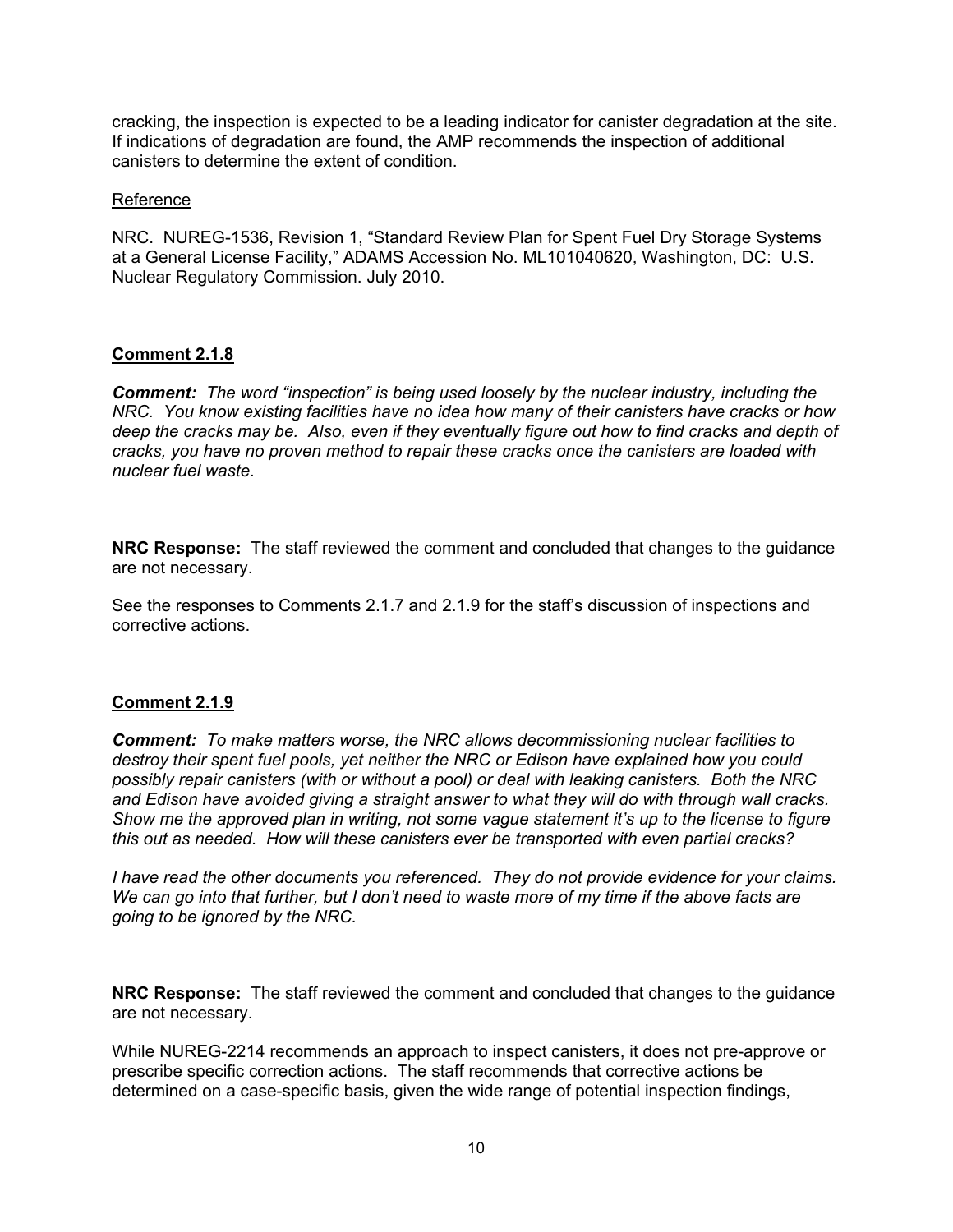storage system designs, and available repair and recovery options. The NRC will evaluate whether the licensees' corrective actions are effective and adequate to maintain the intended functions of the important-to-safety structures, systems, and components, and whether the licensee remains compliant with the requirements in 10 CFR Part 72.

# **Comment 2.1.10**

*Comment: Do you realize the consequences if San Onofre canisters start leaking and potentially explode from gases building up from the high burnup fuel or from a criticality of water entering through the cracks?* 

- *Do you realize we're talking about major Southern California evacuations, many likely permanent?*
- *Do you realize the economic impact to California, the nation and even the world?*

*Now is not the time to play bureaucratic nuclear roulette with our country. Please step up and do the right thing.* 

**NRC Response:** The staff reviewed the comment and concluded that changes to the guidance are not necessary.

Regarding the generic issue of potential cracking, the NRC requires aging management programs and recommends that those programs include periodic inspections of canisters to provide for the early detection of cracks well before they can grow through a canister wall. In addition, in all phases of dry storage (initial and renewed licenses), 10 CFR 50.47 and 72.32 require sites have an emergency plan that includes the capability to detect and mitigate accidents and promptly notify offsite response organizations.

Additionally, the NRC has evaluated the radiological impact of spent fuel canister breaches, although the studies are only partially applicable to the cracking condition postulated in the comment. In 1988, the NRC analyzed a postulated accident involving the removal of the lid of a storage cask in which all the fuel rods have been damaged (NUREG–1140). The analysis considered the release of krypton and iodine gases and found that doses were below the EPA's protective action guides for taking protective action after an accident. In 2007 (NUREG–1864) and 2014 (NUREG–2125), the NRC calculated the radiological risks of spent fuel storage and transportation, respectively. Those analyses considered the post-accident release of gases and particulates from breached storage canisters that contain damaged fuel assemblies. In those studies, a large portion of radionuclides within the canister was considered able to pass through the breach, as the sizes of canister breaches following an impact accident were either calculated to be relatively large (NUREG–2125) or simply assumed to be so (NUREG–1864). Those studies concluded that the risks of storage and transportation are low.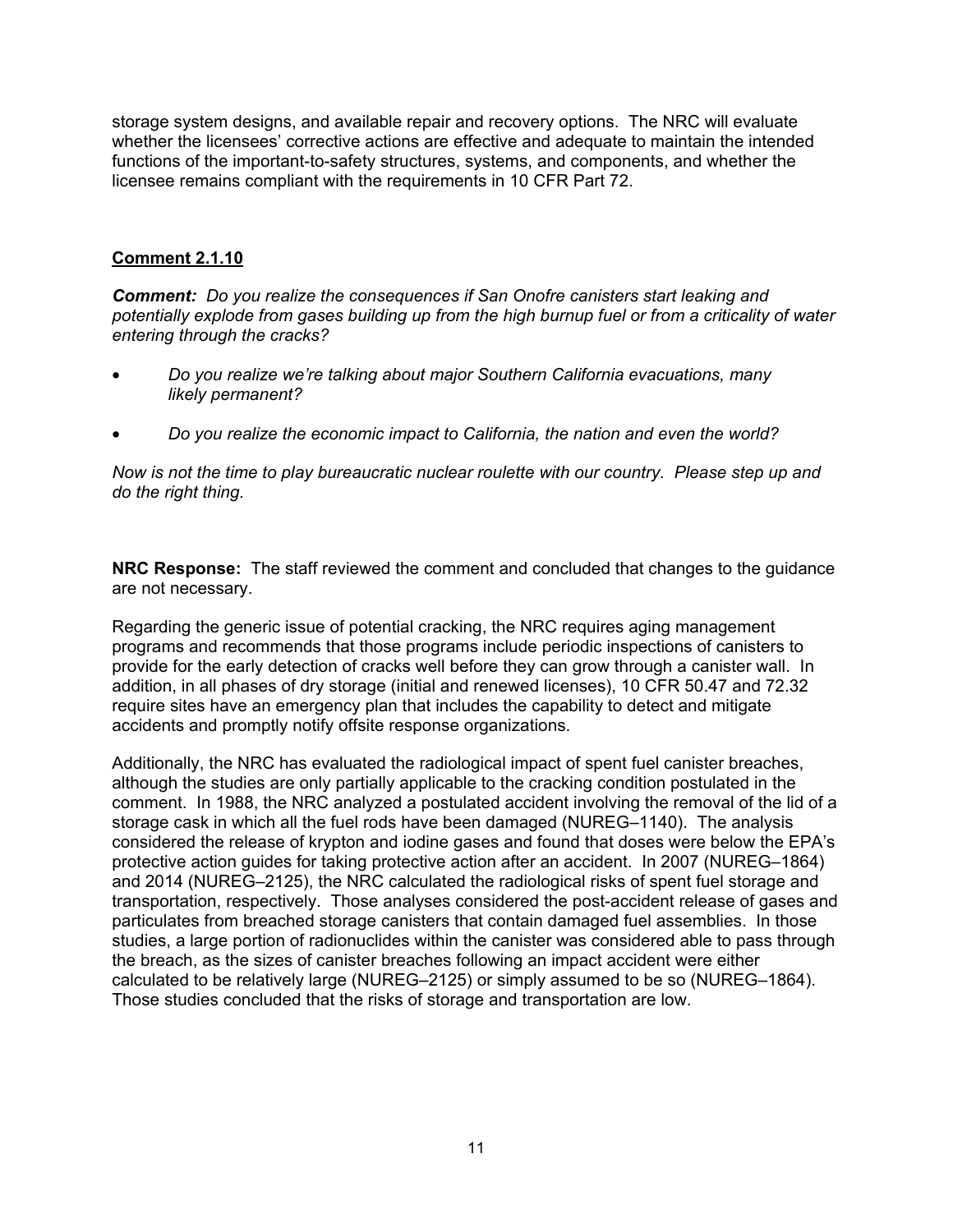### References

NRC, NUREG–1140, "A Regulatory Analysis on Emergency Preparedness for Fuel Cycle and Other Radioactive Material Licensees," ADAMS Accession No. ML062020791, Washington, DC, January 1998.

NRC, NUREG–1864, "A Pilot Probabilistic Risk Assessment of a Dry Cask Storage System at a Nuclear Power Plant," ADAMS Accession No. ML071340012, Washington, DC, March 2007.

NRC, NUREG–2125, "Spent Fuel Transportation Risk Assessment," ADAMS Accession No. ML14031A323, Washington, DC, January 2014.

# **2.2 Comment from Nuclear Energy Institute**

### **Comment 2.2.1**

*Comment: Since Interim Staff Guidance (ISGs) will be incorporated into the new, combined NUREG–2215 currently issued in draft and sunset as documents, how will this NUREG keep from being out of date with its many references to ISGs?* 

**NRC Response:** The staff reviewed the comment and concluded that changes to the guidance are not necessary.

The ISG documents will remain available to the public at the ADAMS locations referenced in NUREG-2214, and they will continue to provide a useful historical reference to support the technical basis of the aging management recommendations in NUREG–2214.

# **2.3 Comment from Raymond Lutz/Citizens Oversight, Inc.**

#### **Comment 2.3.1**

*Comment: Although we view NUREG–2214 as a large step in the right direction as it contains a wealth of valuable information on aging processes and expectations, we have a fundamental disagreement with this document. The abstract says "The MAPS Report evaluates known aging degradation mechanisms to determine if they could affect the ability of dry storage system components to fulfill their safety functions in the 20- to 60-year period of extended operation." We view this time scale as to be insufficient, as we have outlined. Simply stated, 20 to 60 years does not acknowledge the clear reality of the likely situation, which we believe is 300 to 1,000 years, and that only deals with the first 1/150th of the problem.* 

*The NUREG–2214 should be enhanced by avoiding the view that we are only interested in the 20- to 60-year time frame. At present, if an aging mechanism is not expected to be significant*  within that period of interest, the current text just says it is "not credible." We would prefer that *the full life of the subject material be provided, and if it is unknown, then that can be stated.*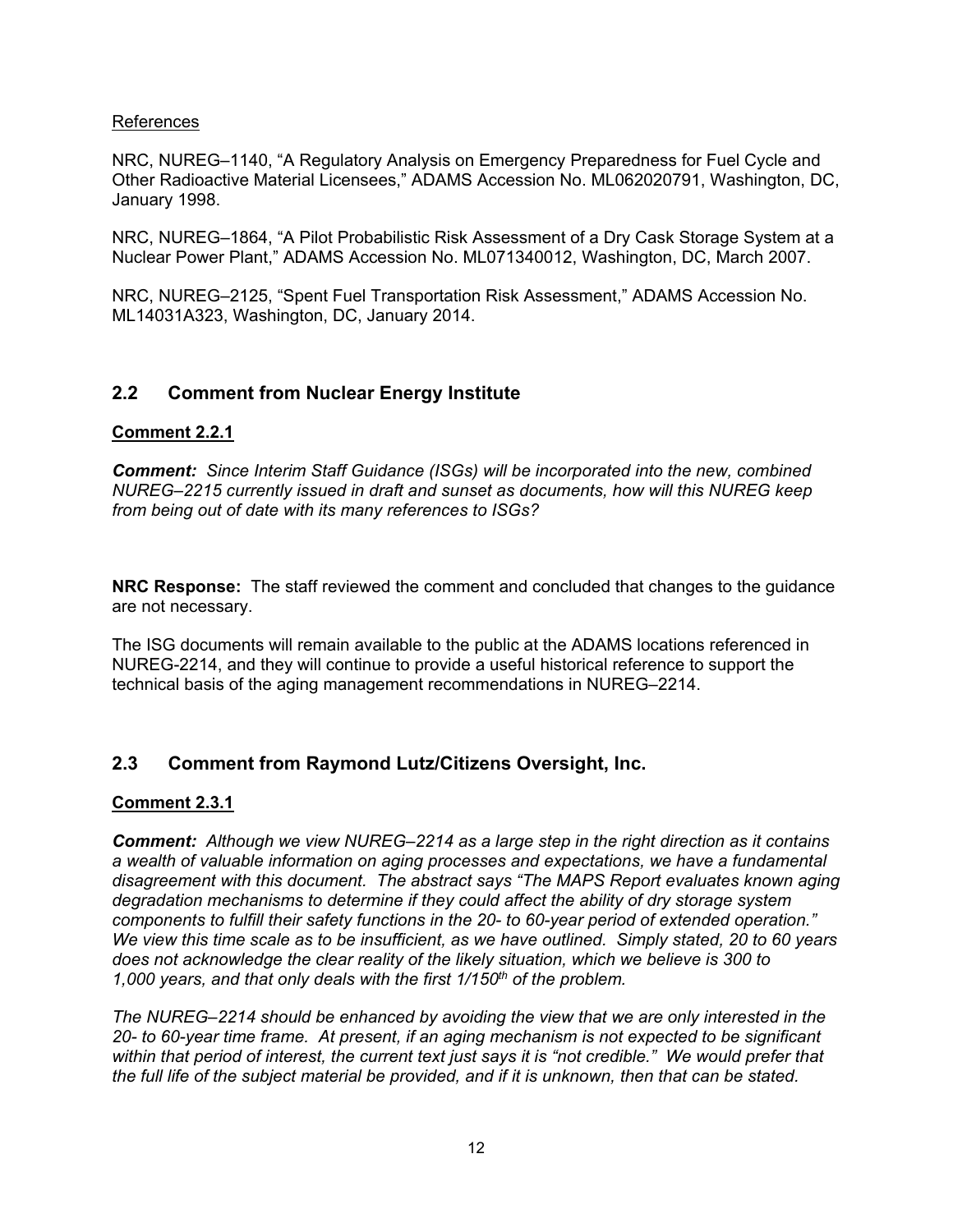*This would make the document useful for planning for the longer time scales we assert are necessary for a prudent spent fuel storage plan to be developed.* 

*This document is based on an invalid assumption. It is not credible that spent fuel storage systems can exist for only 20 to 60 years. To make such an assumption is patently imprudent.* 

**NRC Response:** This comment is the subject of a petition for rulemaking currently under review by the NRC (Lutz, 2018), and no changes were made in response to the comment.

Should the regulations be changed to require that applicants demonstrate storage system performance beyond the requested license term, the staff would evaluate whether revisions to aging management guidance would be necessary.

### Reference

Petition for Rulemaking, "Requirements for the Indefinite Storage of Spent Nuclear Fuel," Raymond Lutz and Citizens Oversight, Inc. PRM-72-8. Regulations.Gov Docket ID: NRC-2018-0017, January 2, 2018.

# **2.4 Comment from Marvin Lewis**

### **Comment 2.4.1**

*Comment: This is a review which attempts to look at all combinations and environments which might cause severe degradation. Although this approach is very time and expertise intensive, this approach has a history of failure to expose the obvious at Fukushima, Arkansas One, GINNA ad nauseam, ad infinitum (argument to nausea and from repetition). There is no reason to believe that this approach will be more predictive for MAPS.* 

*At Fukushima this approach failed to foresee a 9+ earthquake and a tsunami greater than 35 ft which allowed several reactors to fail catastrophically. Arkansas One experienced a crane drop wherein a crane dropped a half million pound stator through a floor and the ceiling of a switch gear room. The switch gear room flooded and remained flooded for 11 hours. Courageous work by electrician restarted the cooling fluid flow before the liquid level in the spent fuel pool dropped to the point of allowing a fire to start therein.* 

*Conversely the approach of looking at history to learn lessons is abandoned in this draft, a serious deficiency. History is a great teacher. If we fail to learn from history, surely we will repeat the mistakes of the past.* 

*At Fukushima management refused to see the possibility of a 9+ earthquake. It happened. At Arkansas One crane maintenance was delayed for economic considerations. A half million pound stator dropped. I hope that all reactors have separated electrical runs properly.*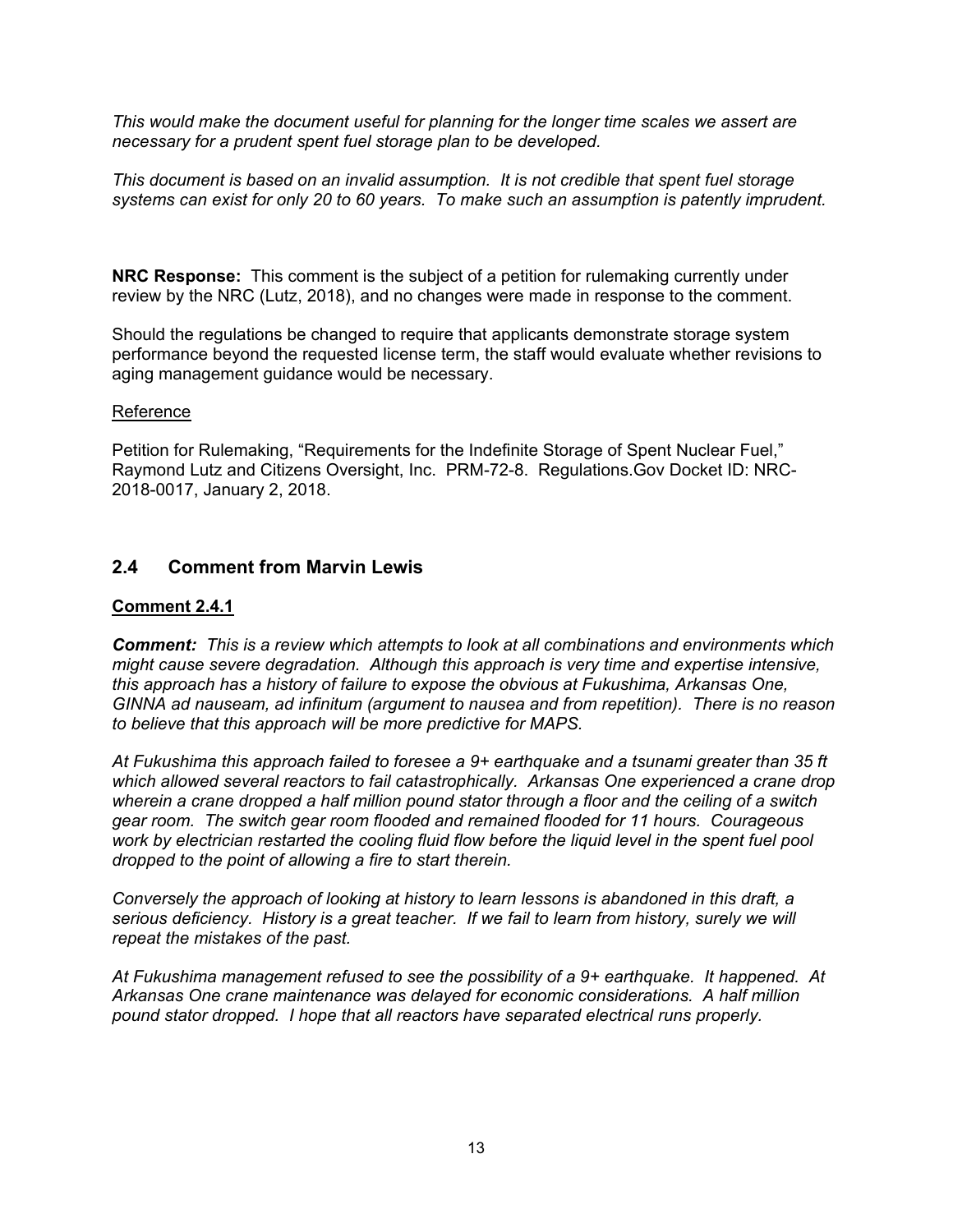**NRC Response:** The staff disagrees with the comment; therefore, no changes were made in response to the comment.

As noted in NUREG–2214 Chapter 3, potential aging mechanisms were identified from reviews of gap assessments of DSSs, relevant technical literature, standard guides and reports, and operating experience from nuclear and non-nuclear applications. Each of the example AMPs in Chapter 6 includes a review of operational experience that supports the determination that the AMP is capable of maintaining SSC functions in the period of extended operation. NUREG–2214 also recommends that licensees adopt a learning aging management approach, as described in Section 3.6.1.10 of NUREG–1927, Revision 1. The staff's reviews of AMPs ensure that the application includes provisions to conduct periodic future reviews of operating experience to confirm the effectiveness of the AMPs or identify a need to enhance or modify an AMP.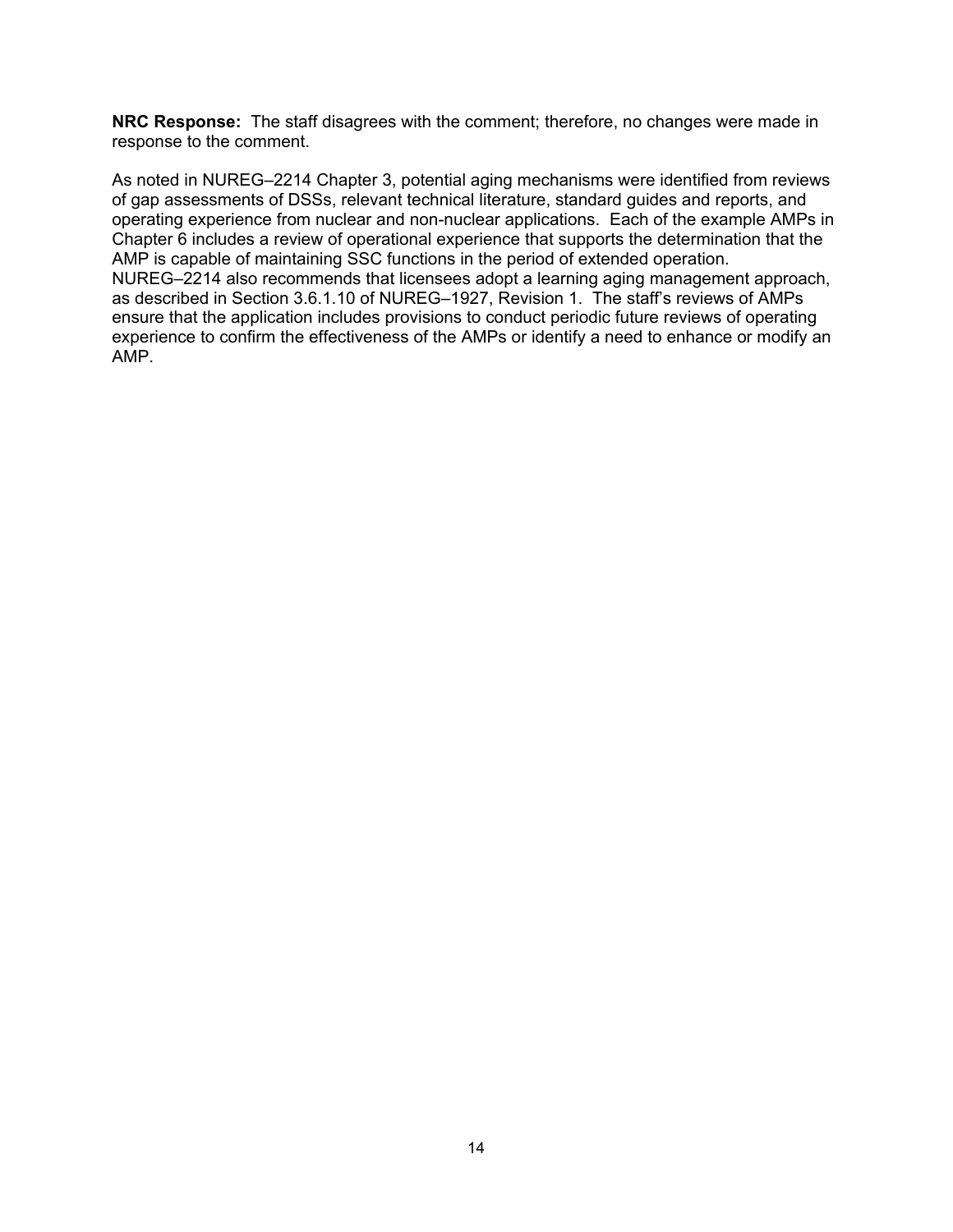# **CHAPTER 3: RESPONSES TO PUBLIC COMMENTS ON INTRODUCTION**

**The comments on Introduction relate to Chapter 1 of NUREG–2214.**

# **3.1 Comment from NAC International**

### **Comment 3.1.1**

*Comment: P1-3, L3 - Add parenthetical "(CNWRA)" after "Analyses." Acronym is used in third sentence but hasn't been defined yet.* 

**NRC Response:** The staff agrees with the comment and made the recommended change.

# **3.2 Comments from Nuclear Energy Institute**

### **Comment 3.2.1**

*Comment: P1-2, L21 - Suggest re-wording "contains one acceptable method" to "describe acceptable methods."* 

**NRC Response:** The staff agrees with the comment and made the recommended change.

### **Comment 3.2.2**

*Comment: P1-2, L35 - Suggest adding NUHOMS HD (CoC 1030).* 

**NRC Response:** The staff reviewed the comment and concluded that changes to the guidance are not necessary.

As noted in NUREG–2214 Section 1.2, the guidance evaluates selected storage system designs to address near-term renewal applications. The NUHOMS HD design was not selected and evaluated, and, therefore, cannot be included in the scope of the guidance.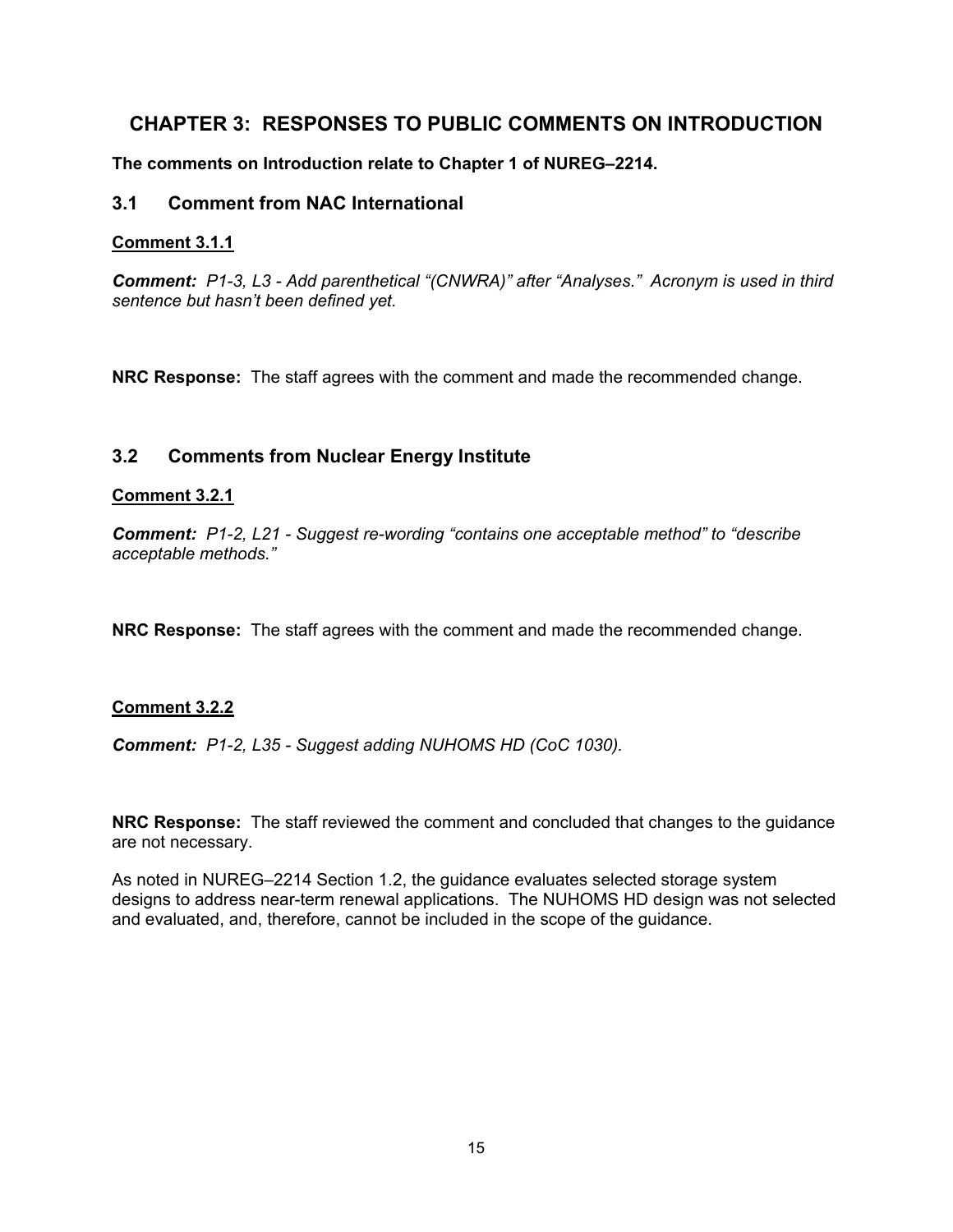# **CHAPTER 4: RESPONSES TO PUBLIC COMMENTS ON DEFINITIONS**

**The comments on Definitions relate to Chapter 2 of NUREG–2214.** 

# **4.1 Comments from NAC International**

# **Comment 4.1.1**

*Comment: P2-3, Table 2-2 - Recommend expansion of Fully Encased (steel) (FE) to include neutron shielding and gamma shielding materials within sealed or welded steel enclosures such as the Transfer Cask Body and Shield Doors, and Vertical Concrete Cask Shield Plug and Lid. Currently some of these components are identified as embedded-NS or embedded-lead, which is not as good a description.* 

**NRC Response:** The staff agrees with the comment and revised the guidance.

The staff added a sentence to the fully encased or lined (FE) term to read, "Neutron shielding and gamma shielding materials are often encased within a metal liner."

# **Comment 4.1.2**

*Comment: P2-8, Table 2-3 - Wet corrosion and blistering would only occur during repeated loading and drying, not single load storage operation. Given the relatively short duration of loading and drying, this mechanism is probably not substantial and would not occur over the period of extended operation (PEO).* 

**NRC Response:** The staff agrees with the comment and revised the guidance.

The staff recognizes that blistering of aluminum-boron carbide laminate composites (e.g., Boral<sup>®</sup>) could potentially occur only during repeated wetting and drying, not after a single drying operation. The staff also recognizes that this conclusion is solely based on experimental testing, and that no operating experience has been documented in the United States on blistering of aluminum-boron carbide laminate composites used in loaded DSSs. Although indications of wet corrosion have been observed during DSS loadings (via indirect measurements of generated hydrogen), there is no evidence that this mechanism has led to blistering that could compromise the intended function of the aluminum-boron carbide laminate composite. The staff revised Table 2-3 and Section 3.4.2.3 accordingly.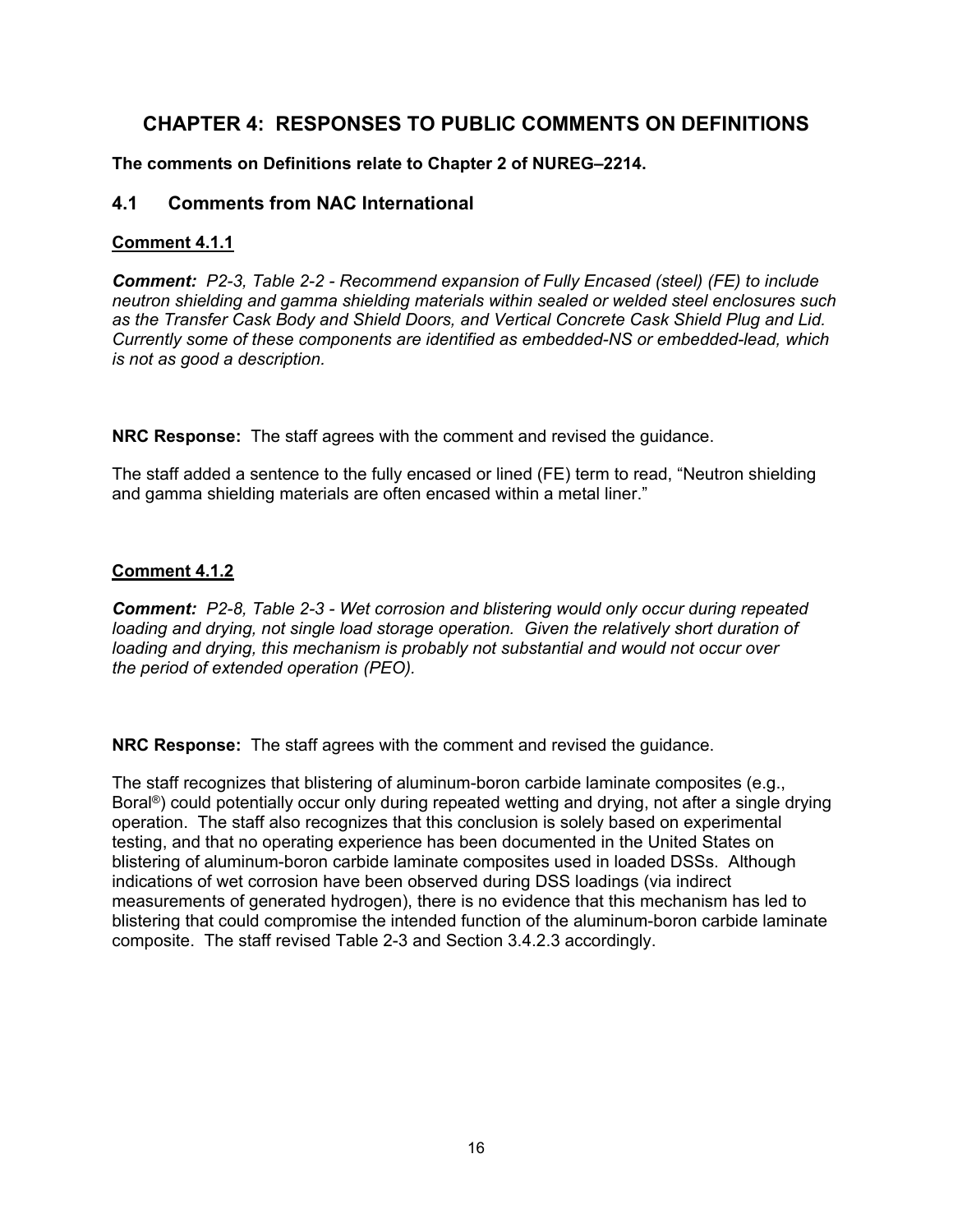# **4.2 Comments from Nuclear Energy Institute**

# **Comment 4.2.1**

*Comment: P2-2, Table 2-1, Term "Zirconium-based alloys" - The definition of high burnup fuel embedded in the definition of Zirconium-based alloys seems odd. The burnup of the fuel is not a material. Suggest deleting and defining separately in the text.* 

**NRC Response:** The staff agrees with the comment and has removed the definition of high burnup fuel from the term.

The definition of high burnup fuel is provided on P3-86, L1-3 of the draft NUREG.

### **Comment 4.2.2**

*Comment: P2-1, Table 2-1, Term "Boralyn, Metamic" - Suggest including Metamic-HT as it is a different material than the Metamic mentioned in the table with a different purpose, usage, and composition.* 

**NRC Response:** The staff agrees with the comment and revised the guidance.

The staff added notes to the term to read, "Metamic-HTTM is a successor to the MetamicTM composite material. It possesses the necessary mechanical properties for fuel basket applications by strengthening its aluminum matrix with nano-particles of aluminum oxide."

### **Comment 4.2.3**

*Comment: P2-2, Table 2-1 - Add definition of Metal Matrix Composite (MMC) to the list.* 

**NRC Response:** The staff agrees, in part, with the comment and revised NUREG-2214 to clarify.

Table 2-1 is intended to define the specific materials as they appear in the Chapter 4 aging management tables (e.g., Metamic™). Rather than include a definition of a broad material class in Table 2-1, the staff expanded the existing description of metal matrix composites in Section 3.4.2.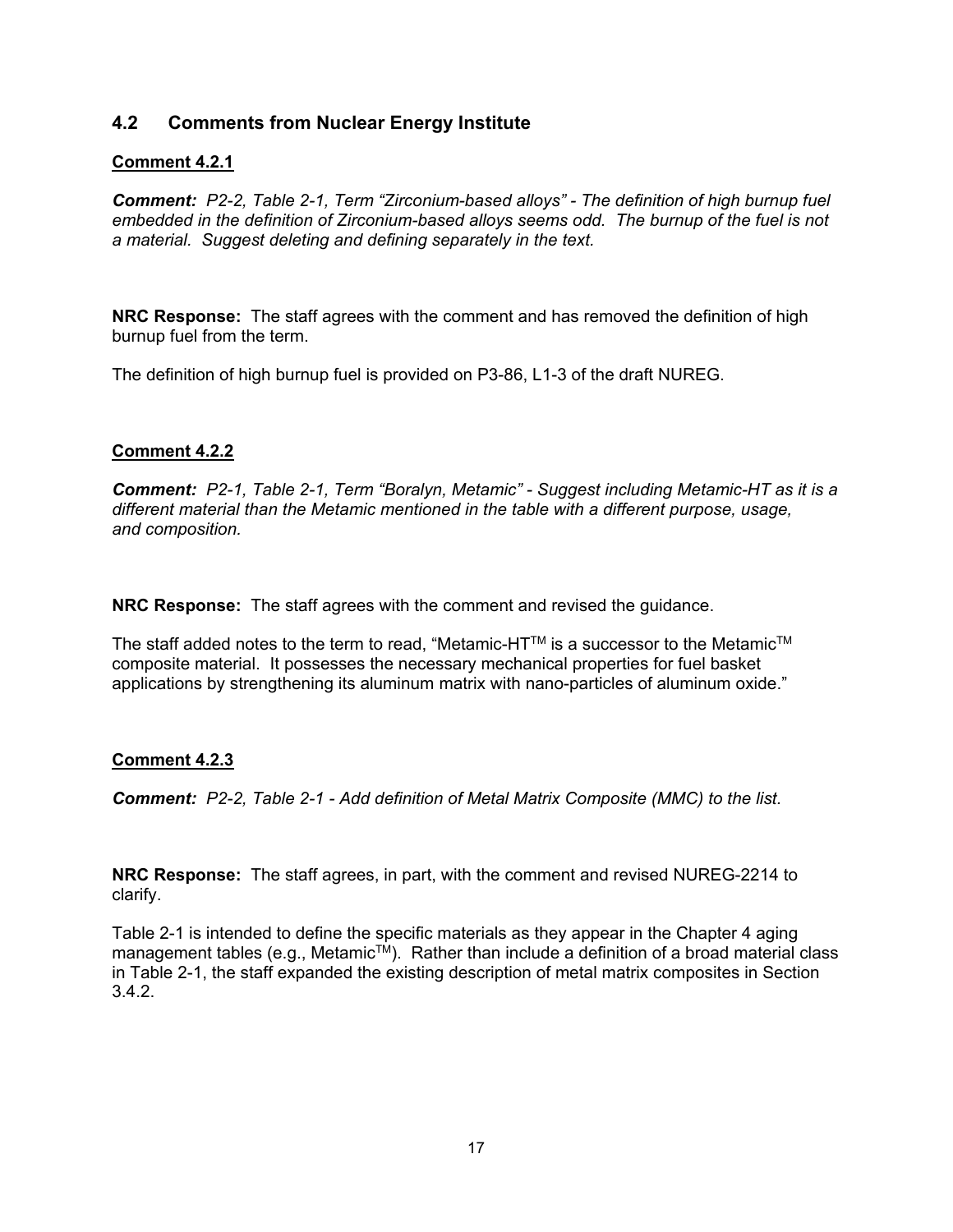### **Comment 4.2.4**

*Comment: P2-3, Table 2-2, Term "Fully encased or lined (FE)" - Recommend expansion of Fully Encased (steel) (FE) to include neutron shielding and gamma shielding materials within sealed or welded steel enclosures such as the Transfer Cask Body and Shield Doors, and Vertical Concrete Cask Shield Plug and Lid. Currently some of these components are identified as embedded-NS or embedded-lead, which is not as good a description.* 

**NRC Response:** The staff agrees with the comment and revised the guidance.

See the response to Comment 4.1.1.

### **Comment 4.2.5**

*Comment: P2-3, Table 2-2, Term "Air–outdoor (OD)" - For "OD," it is overly conservative to assume outdoor air for transfer casks (TCs) subject to indoor air because the TCs are generally not exposed to precipitation, wind and salt-laden air for extended periods of time (if at all for many vertical systems). It would be more appropriate for a TC to be assigned the "SH" environment.* 

**NRC Response:** The staff disagrees with the comment; however, a minor change was made in response to the comment.

As noted in the aging management review (AMR) tables in Chapter 4 for various transfer cask designs, the TC external components are exposed to both indoor and outdoor air environments. Also, licenses and CoCs typically do not include requirements for where the TC is to be stored between uses. Therefore, it is appropriate to conservatively assume an outdoor air environment. The staff changed the description of the TC environment in Table 2-2 to "indoor/outdoor air."

### **Comment 4.2.6**

*Comment: P2-7, Table 2-3, Term "Shrinkage" - Shrinkage cracking also occurs from sharp corner geometries in the design, such as on outlet vents. In these instances, once the crack forms, the stress is relieved and the crack does not grow.* 

**NRC Response:** The staff agrees, in part, with the comment; however, no changes were made in response to the comment.

The staff agrees with the comment that sharp corner geometries in the design are prone to shrinkage cracking. However, the referenced definition of shrinkage in Table 2-3 is intended to describe potential aging-related changes to the material that cause concrete to be susceptible to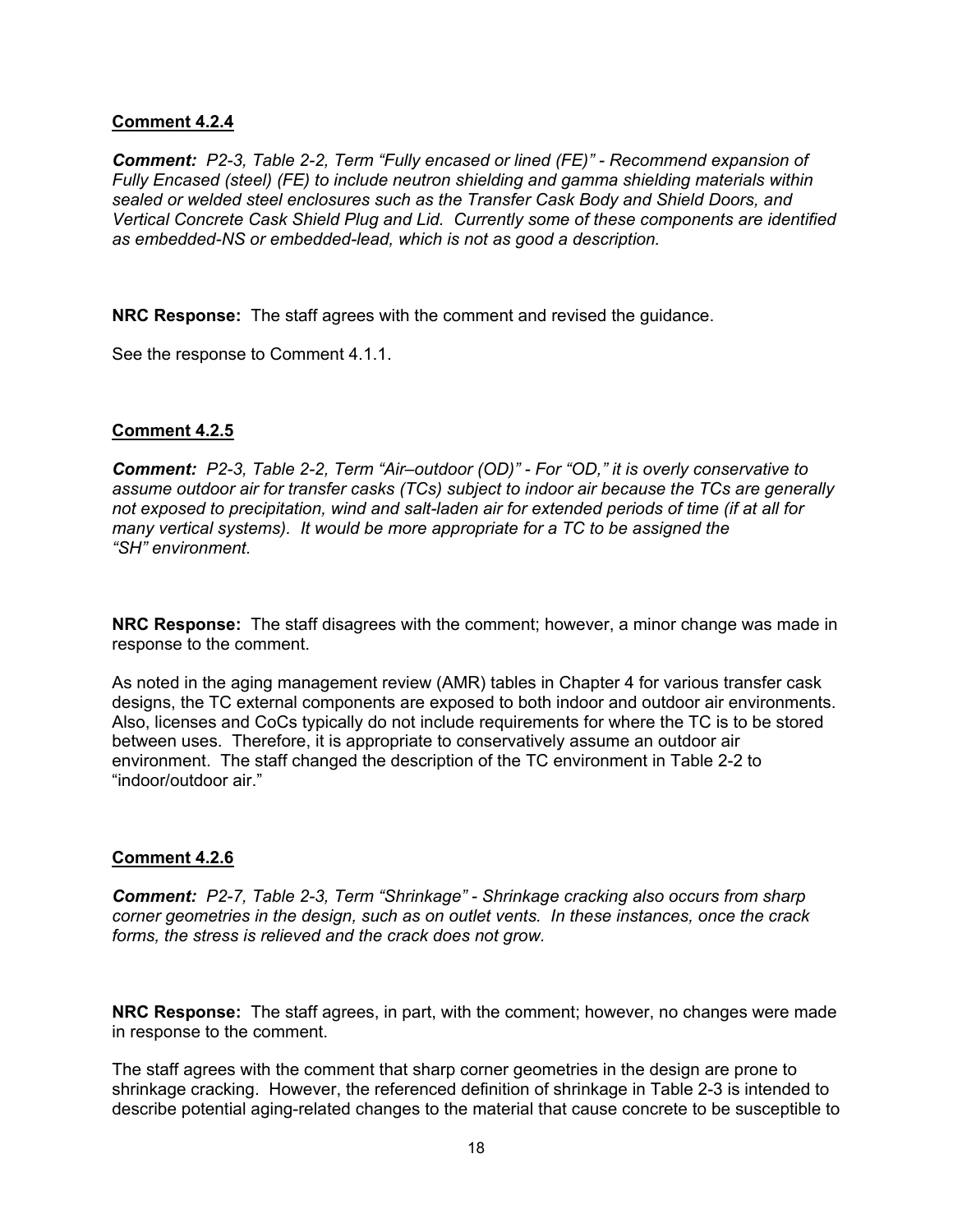such cracking. Also, as summarized in Table 3-5, the staff concluded that cracking due to shrinkage was not a credible aging effect in the 20- to 60-year period of extended operation.

### **Comment 4.2.7**

*Comment: P2-8, Table 2-3, Term "Wet corrosion and blistering" - It seems inappropriate to include wet corrosion and blistering as an aging mechanism for dry storage systems. The described phenomenon occurs during loading and drying, not storage operation, so it's not a mechanism that's possible in a dry storage cask over the PEO. Blistering, if it occurs, does not affect functionality of the material.* 

**NRC Response:** The staff agrees with the comment and revised the guidance.

See the response to Comment 4.1.2.

### **Comment 4.2.8**

*Comment: P2-9, Table 2-4, Term "Loss of criticality control" – "Loss of criticality control" is poor wording because it connotes a complete loss of criticality control or even a critical condition. Suggest using "Reduction in neutron attenuation" instead.* 

**NRC Response:** The staff agrees with the comment and revised the guidance.

The staff notes that NUREG–1801, "Generic Aging Lessons Learned (GALL) Report," Revision 2, Section IX.E uses the term "Reduction of neutron-absorbing capacity" as an aging effect resulting from Boraflex degradation. Boraflex is a neutron-absorbing material used in spent fuel storage racks. Therefore, the staff changed the term "Loss of criticality control" to "Reduction of neutron-absorbing capacity" throughout the guidance.

#### **Comment 4.2.9**

*Comment: P2-9, Table 2-4, Terms "Loss of bond" and "Loss of material" – "Loss of bond" and "Loss of material" should include reference to these effects on coatings.* 

**NRC Response:** The staff disagrees with the comment; however, a minor change was made in response to the comment.

Although coating degradation and loss of material of the base metal are related, the staff intends the definition of loss of material to describe only the specific mechanisms by which materials degrade.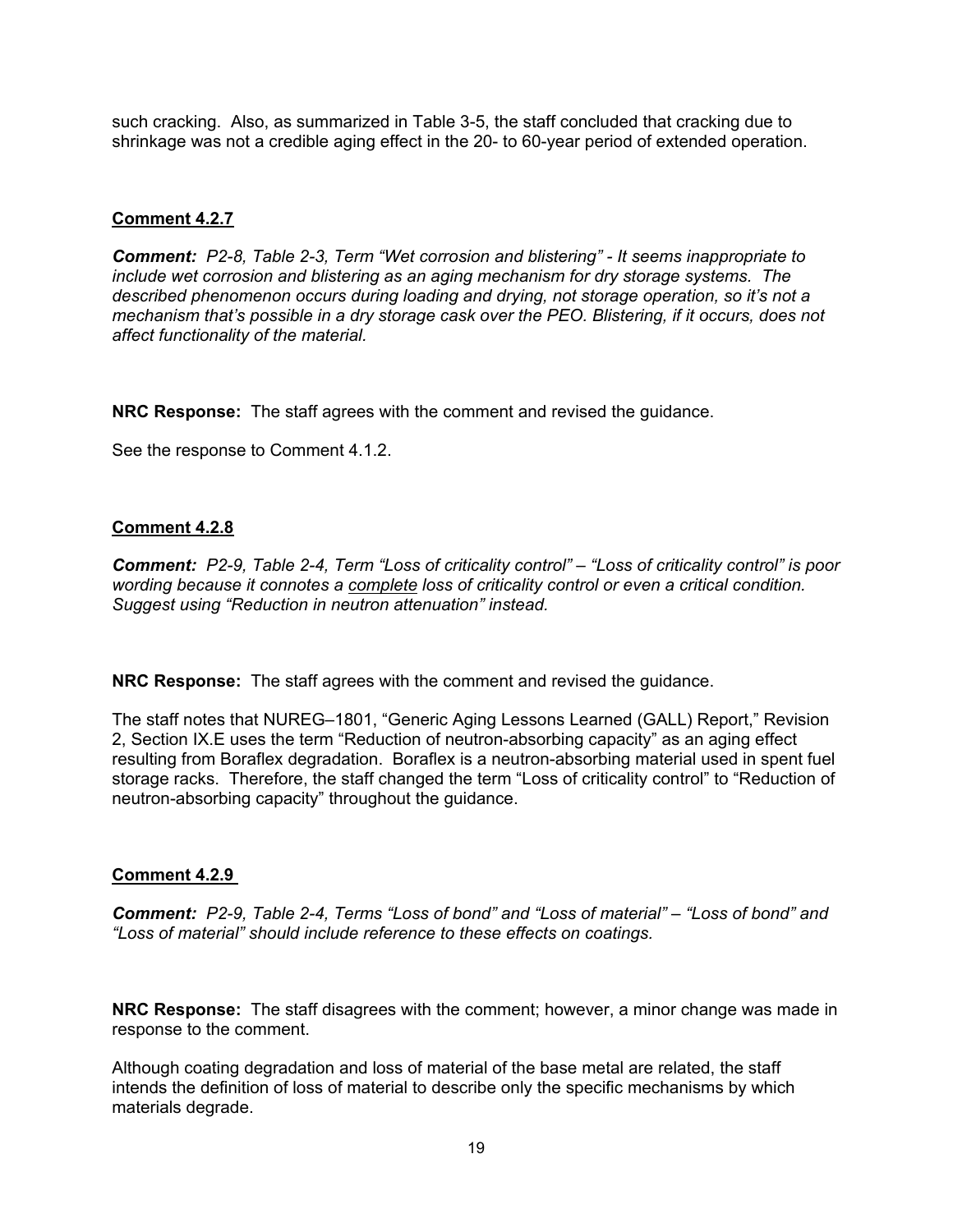In its review of this comment, the staff noted that "loss of bond" is used only in the Reinforced Concrete Structures AMP as a parameter monitored. Loss of bond is related to the loss of cohesion between the steel reinforcement bar and surrounding concrete. However, since loss of bond is not defined in the acceptance criteria of ACI 349.3R-02, the staff has opted to remove the term from NUREG-2214.

### **Comment 4.2.10**

*Comment: P2-9, Table 2-4, Term "None" - Is it necessary to include "None"? Isn't it obvious that that's a choice?* 

**NRC Response:** The staff disagrees with the comment; therefore, no changes were made in response to the comment.

This term provides clarity of the term "none identified" used in the AMR tables.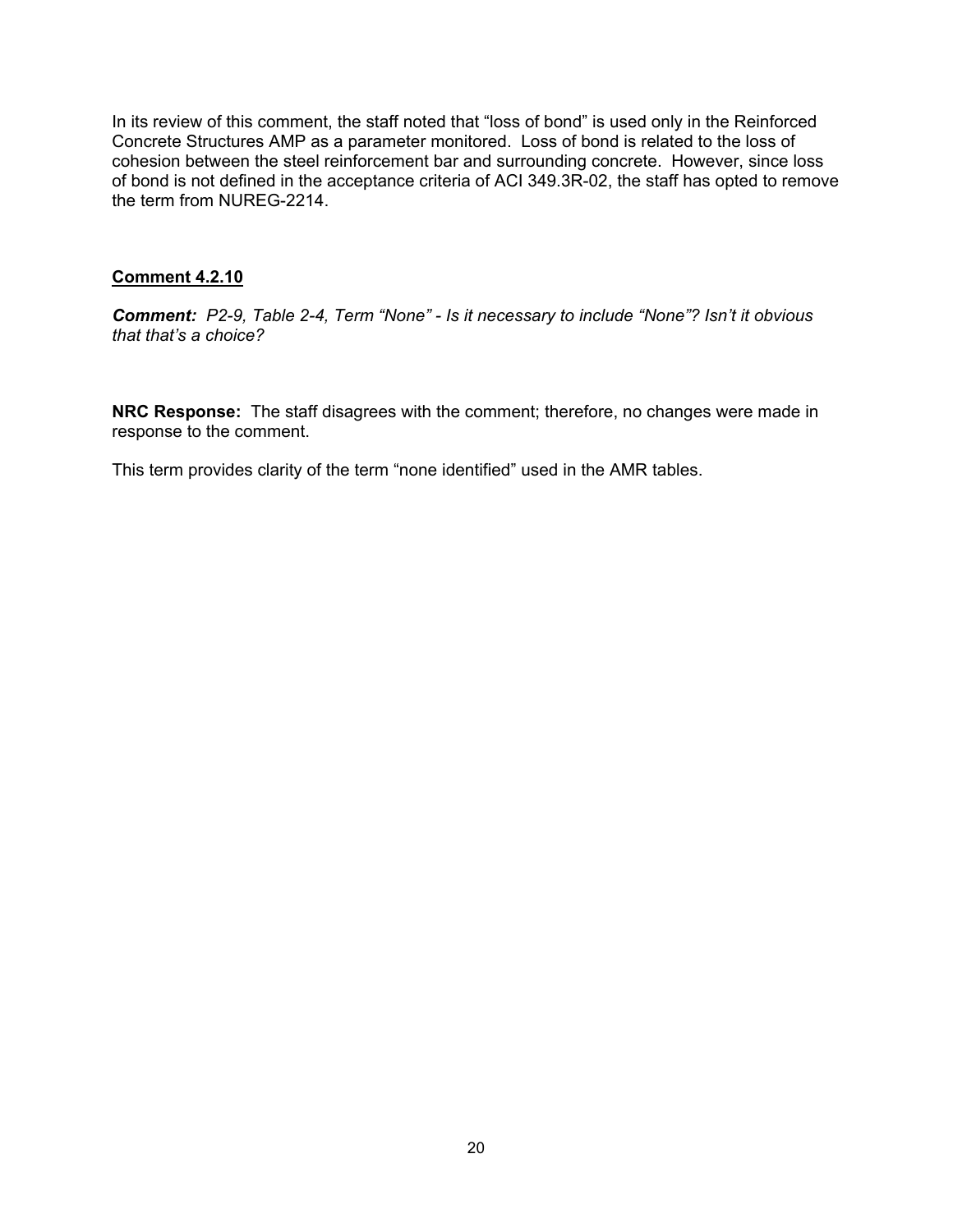# **CHAPTER 5: RESPONSES TO PUBLIC COMMENTS ON EVALUATION OF AGING MECHANISMS**

# **The comments on Evaluation of Aging Mechanisms relate to Chapter 3 of NUREG–2214.**

# **5.1 Comments from Donna Gilmore/SanOnofreSafety.org**

# **Comment 5.1.1**

*Comment: I reviewed NUREG/CR–7198 (and Rev 1 which replaces the original) referenced in NUREG–2214. It does not provide sufficient evidence that it can be used as confirmatory research to justify approval of the storage (or transport) of high burnup fuel or the safety of cladding. Neither NUREG mentions it is applicable to seismic loading, nor that it is applicable to all fuels and claddings. Where is the other evidence to support high burnup cladding will not fail?* 

**NRC Response:** The staff reviewed the comment and revised the guidance to clarify the basis for the high burnup fuel recommendations.

NUREG/CR–7198, Revision 1, had not been published at the time that NUREG–2214 was issued for public comment. Therefore, NUREG–2214 does not provide an assessment of the test results in NUREG/CR–7198, Revision 1. The staff has issued a draft report for public comment, NUREG–2224, "Dry Storage and Transportation of High Burnup Fuel," (ADAMS Accession No. ML18214A132) which provides the technical bases supporting the conclusion that hydride reorientation is inconsequential to the expected loads during design-basis drop accidents in storage and during seismic loading conditions. The applicability of this conclusion to different fuel types and cladding alloys is addressed in NUREG–2224. The staff has revised Section 3.6.1.1 to provide references to NUREG–2224 and NUREG/CR–7198, Revision 1. The staff has also ensured that the conclusions in both NUREG–2214 and NUREG–2224 are consistent.

# **Comment 5.1.2**

*Comment: NUREG/CR–7198 was done assuming undamaged fuel pellets. As you likely know, the uranium pellets can change their grain structure from high burnup fuel and other causes. Is there another study that addresses damaged fuel pellets?* 

**NRC Response:** The staff reviewed the comment and concluded that changes to the guidance are not necessary.

NUREG/CR–7198, Revision 1, did not assess the condition of the fuel pellet prior to testing. Therefore, the statement in the comment that testing was based on undamaged fuel pellets is unsubstantiated. The staff's analysis of the NUREG/CR–7198 test results is documented in NUREG–2224, "Dry Storage and Transportation of High Burnup Fuel, Draft Report for Comment" (ADAMS Accession No. ML18214A132). The conclusions in NUREG–2214 were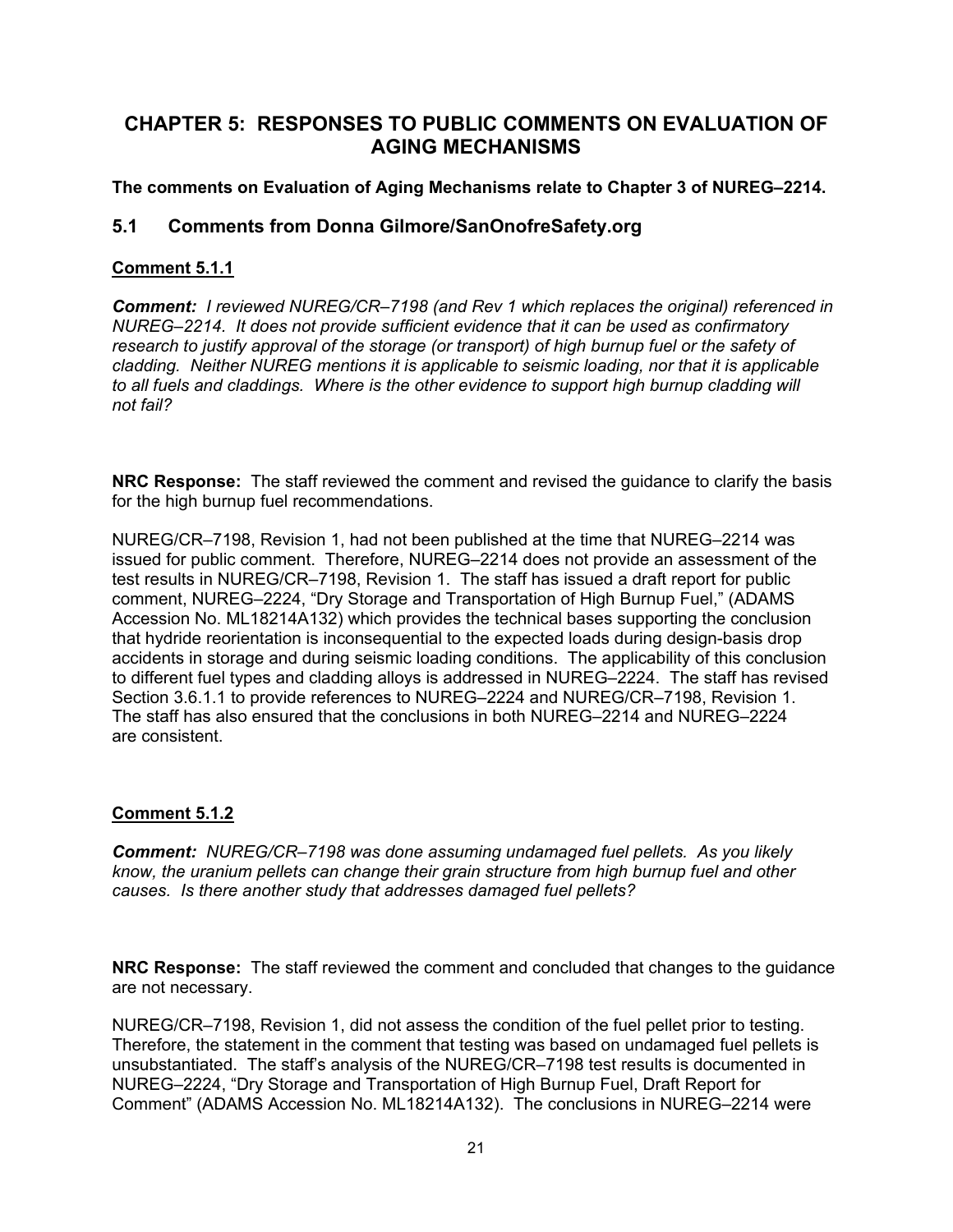developed in consideration of the microstructure of high burnup fuel pellets, including the effects of the potential for fuel pellet fragmentation during reactor irradiation. The staff also notes that the safety review of the structural performance of high burnup fuel assemblies loaded, to date, conservatively assumes that the fuel pellets do not lend structural support to the cladding. Therefore, the mechanical properties of the fuel pellet are not a consideration during the safety review of dry storage systems.

In addition, the staff is not aware of the nomenclature used by the commenter ("damaged" or "undamaged" fuel pellets) and thus cannot comment on the implications of these pellet conditions.

# **Comment 5.1.3**

*Comment: NUREG/CR–7198 mentions the cladding failures were at the pellet to pellet boundary, which is an indicator it relied on undamaged and intact fuel pellets for structural support. Therefore, if the cladding is dependent on the fuel pellets, that is an unresolved technology gap, so is insufficient to use as confirmatory information without the data on other than intact fuel pellets.* 

**NRC Response:** The staff disagrees with the comment; therefore, no changes were made in response to the comment.

NUREG/CR–7198, Revision 1, does not conclude that failures occurred at the pellet-pellet interface due to the presence of "undamaged" pellets (see the response to Comment 5.1.2). The staff notes that tensile stresses are expected to be highest at the pellet-pellet interface, which may have contributed to the resultant failure location.

### **Comment 5.1.4**

*Comment: Uranium structure can change with higher burnup fuels. NUREG/CR–7198 use of HB Robinson for irradiated fuel is not typical high burnup fuel, likely due to the relatively low linear power compared to others. Therefore, it is not a conservative evaluation of high burnup fuel or fuel cladding.* 

*Characterization of High-Burnup PWR and BWR Rods, Hanchung Tsai (htsai@anl.gov), Mike Billone (Billone@anl.gov), Argonne National Laboratory, Nuclear Safety Research Conference 2002, October 28-30, 2002 https://www.nrc.gov/docs/ML0230/ML023050234.pdf* 

*Slide 4* 

*Limerick and H. B. Robinson Rod Characterization Fission Gas Release* 

- *H.B. Robinson rods: 1.4-2.5%* 
	- *Probably due to the relatively low linear power: ~8 kW/ft BOL decreasing to 3-4 kW/ft EOL*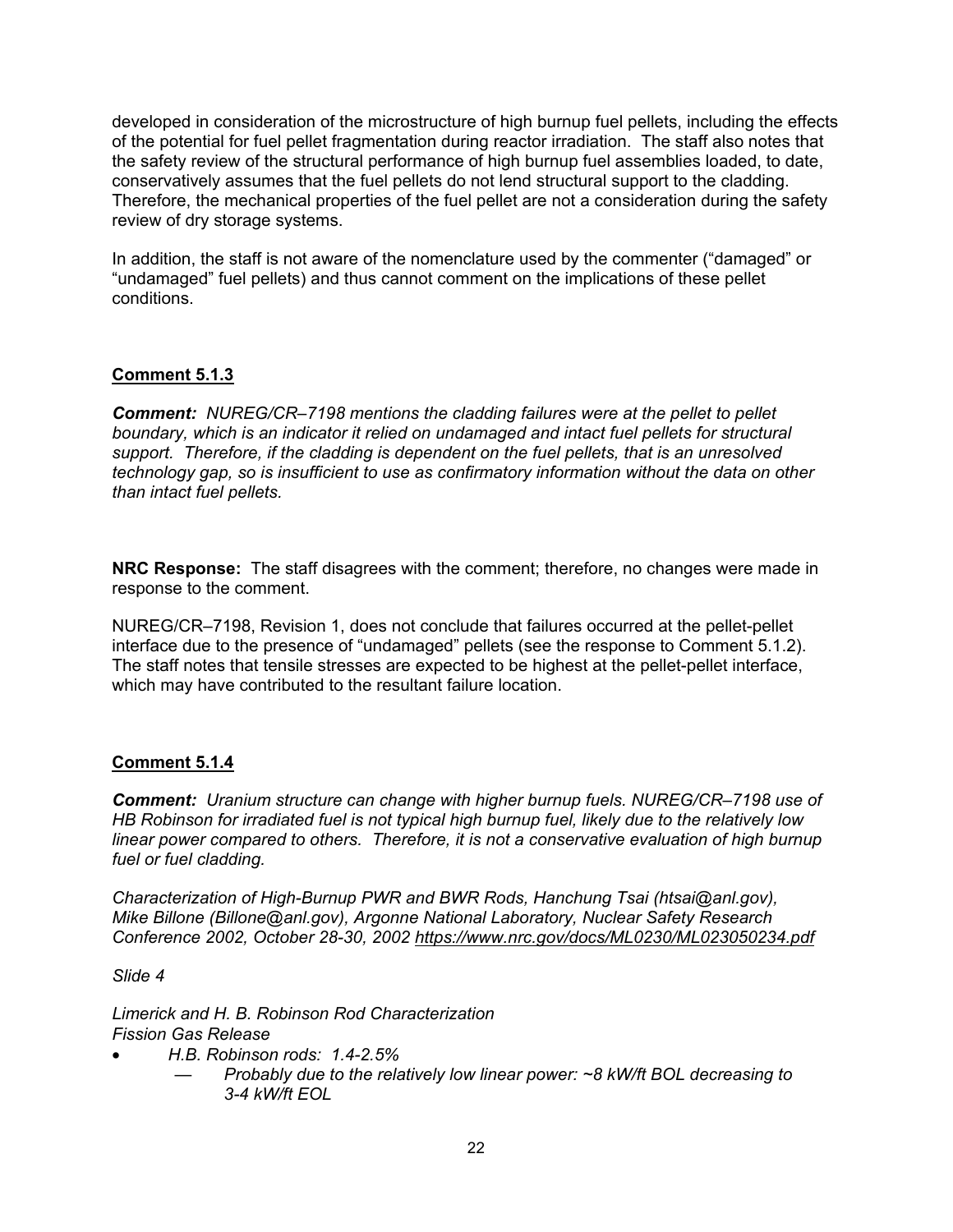• *Limerick rods: 5-17%*  — *Relatively high release attributable possibly to fuel microstructure*

**NRC Response:** The staff reviewed the comment and concluded that changes to the guidance are not necessary.

The staff recognizes that the pellet microstructure of high burnup fuel is different than for low burnup fuel. However, the staff disagrees with the assessment that the fission gas considered in the NUREG–2224 technical bases is inadequate. The conclusions in NUREG–2224 are not based on the actual end-of-life pressures for the H.B. Robinson fuel tested under the research program discussed in NUREG/CR–7198, Revision 1. The end-of-life pressures considered for all stress-driven aging mechanisms is conservative, as it considers bounding fission and decay gas releases from fuel rods with zirconium-diboride burnable absorbers. These pressures would be the highest in the fleet of fuel that can be loaded for dry storage.

# **Comment 5.1.5**

*Comment: The below Oak Ridge slides show some other variables. For example, in the heated samples (heated from the outside in) a bonding of the pellets to the cladding occurred. See other items in red. More unknowns rather than sufficient data.* 

*CIRFT Testing of High Burnup Used Nuclear Fuel from PWR and BWRs (slides), J.-A. Wang, H. Wang, H. Jiang, Y. Yan, B. Bevard, Oak Ridge National Laboratory, 2016 Nuclear Waste Technical Review Board (NWTRB), February 17, 2016 http://www.nwtrb.gov/docs/defaultsource/meetings/2016/february/bevard.pdf?sfvrsn=8* 

*Slide 11* 

*HBR Spent Nuclear Fuel (SNF) S-N data indicates a hydrogen content dependency* 

*Hydrogen was estimated from oxide thickness; detailed hydrogen measurements are needed to further quantify any hydrogen-dependent failure mechanism* 

*Slide 17* 

*Annealed SNF CIRFT testing is needed to allow an accurate comparison between HBU CIRFT data and HR CIRFT data* 

*The hydride reorientation (HR) sample preparation has the potential to introduce a material bias into test results due to the followings:* 

- *Induces a thermal annealing effect in the clad tubing structure;*
- *Heat source of HR samples is initiated from the clad outer surface (~400 °C), which may reduce clad compressive radial stress and generate a thermal gradient from clad to fuel*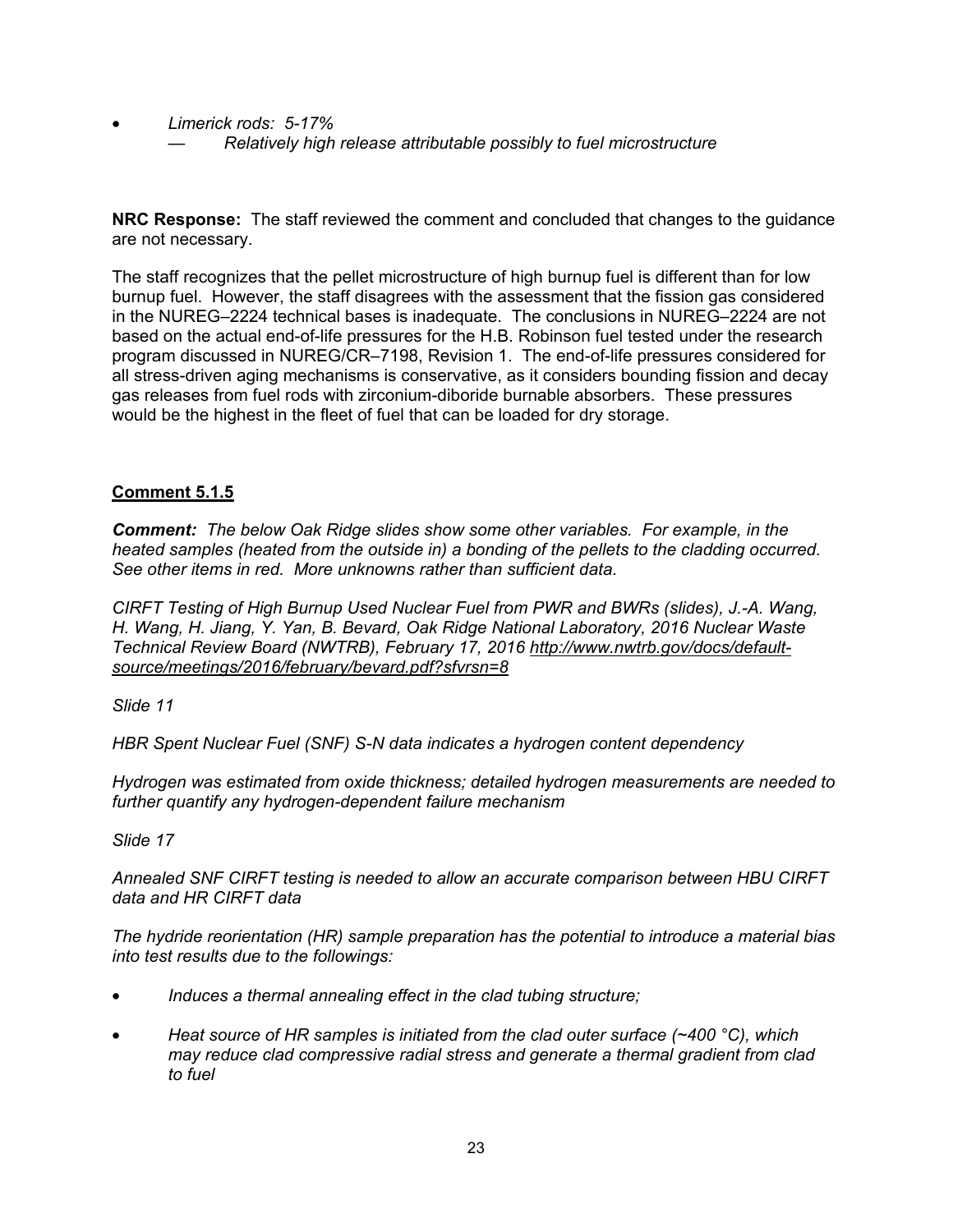- *In-situ pressurization of 3,500 psi pressure may reduce the radiation induced clad crimping effect (of 2,450 psi coolant pressure) and counter/decrease the radial compressive residual stress that occurs during clad irradiation;*
- *Combined effects of thermal annealing & clad pressurization could permanently change clad geometry (i.e. enlarge the clad inner wall radius) and reduce the pellet support to the clad.*

## *Slide 18*

*Initial observations from CIRFT testing include: [why only talking about HBR (HB Robinson fuel)]?* 

- *The fuel provides strength (flexural rigidity) to the fuel/clad system*
- *When the clad is fatigued to failure, failure occurs primarily at the pellet-pellet interface*
- *The fuel pellets retain their shape (dishing and chamfering is evident) and do not become fragmented - very little residue is released from rods that are broken into two pieces*
- *Considering the complexity and nonuniformity of the HBU fuel cladding system, it was significant to find that the strain to failure data for the SNF was characterized by a curve expected of standard uniform materials*
- *It was significant to find that the HBU HBR exhibited an endurance limit, if an endurance limit is defined by survival of >107 cycles*
- *At low loads, the PWR HBR fuel did not fail after >10M cycles*

### *Slide 19*

*Other observations from the CIRFT testing:* 

- *Pellet-clad-interaction includes P-C bonding efficiency*
- *Hydrogen concentration does affect SNF system strength*
- *The SNF system has significant stress concentrations and residual stress distributions*
- *It appears that transient shock accumulated damage may reduce the SNF fatigue lifetime*
- *In addition to the fatigue strength data, fracture toughness data of the SNF system is also essential to assist in the SNF vibration reliability study, especially in a high-rate loading arena*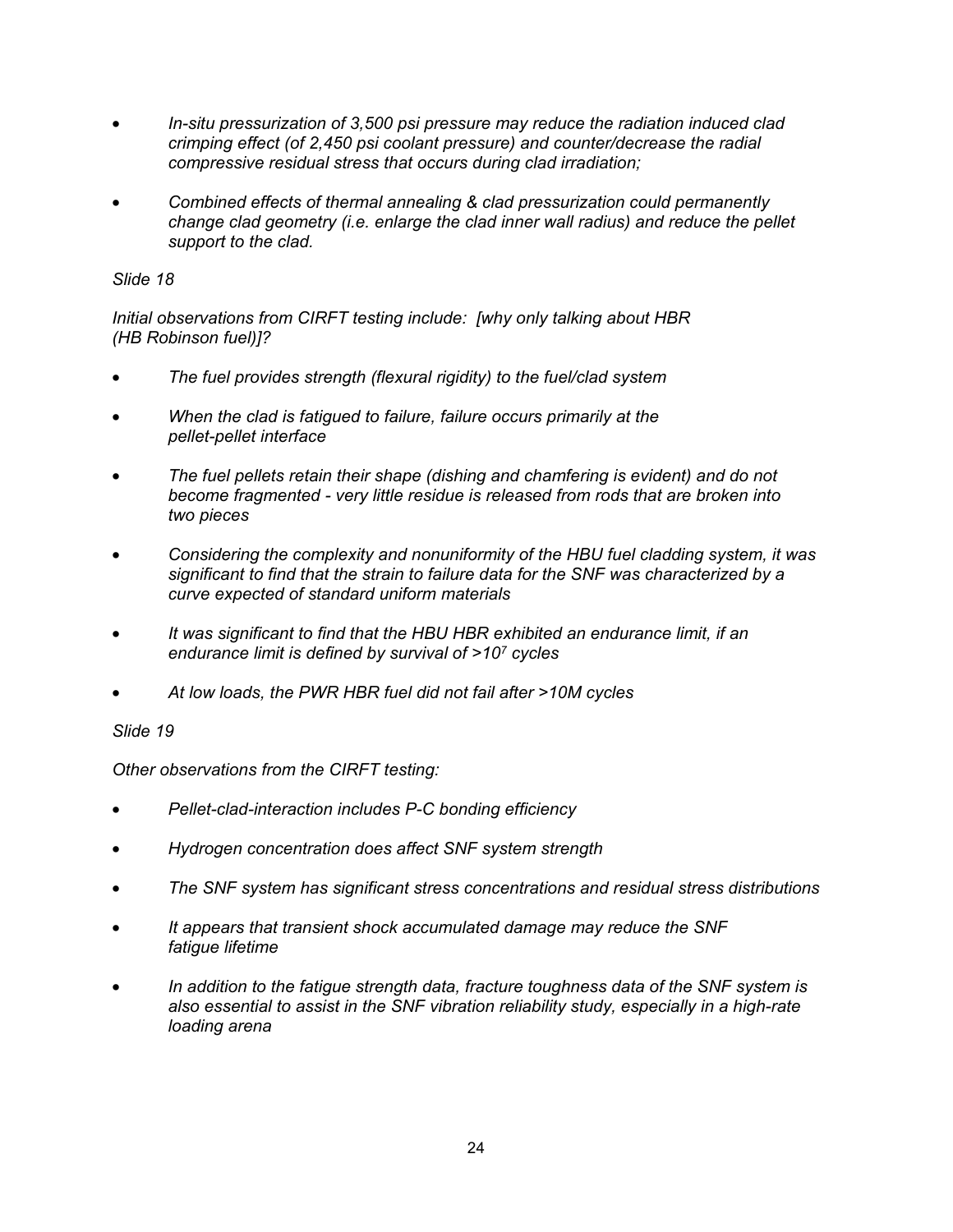**NRC Response:** The staff reviewed the comment and revised the guidance to clarify the basis for the high burnup fuel recommendations.

See the response to Comment 5.1.1.

## **Comment 5.1.6**

*Comment: Here are the two reports I reference regarding damaged fuel issues. Were these considered in NUREG–2214?* 

*Impact of High Burnup Uranium Oxide and Mixed Uranium-Plutonium Oxide Water Reactor Fuel on Spent Fuel Management, IAEA Nuclear Energy Series, No. NF-T-3.8, VIENNA, 2011. http://www-pub.iaea.org/MTCD/Publications/PDF/Pub1490\_web.pdf* 

### *Page 36:*

*The grain size changes within high burnup fuel as you proceed from the central portion to the outer rim of the fuel. The major portion of high burnup fuel will have a grain size similar to (unchanged from) the as-fabricated grain size of approximately 10 μm typical of commercial fuel. The central portion of the fuel may have some grain growth (up to a factor of 2).[9] The rim portion of high burnup fuel will have much higher burnups than the pellet average and forms restructured fine subgrains at pellet average burnups > 40 GWd/tU. The subgrain sizes are generally between 0.1 μm to 0.3 μm [39, 49-51]. As the burnup of the rim increases the original as-fabricated grain boundaries begins to disappear as the subgrain structure becomes dominant. This restructured rim is not present in the older fuel where rod or bundle burnups did not exceed 33 GWd/tU.* 

*Damaged Spent Nuclear Fuel at U.S. DOE Facilities, Experience and Lessons Learned, by INL, Nov 2005 INL/EXT-05-00760, https://inldigitallibrary.inl.gov/sites/sti/sti/3396549.pdf* 

### *Page 4&5:*

*The uranium metal SNF [Spend Nuclear Fuel] within the DOE inventory contains many elements whose cladding was breached during reactor discharge, subsequent handling, or storage. Initial cladding failures varied from minor cracks to severed fuel elements. The reaction of exposed uranium metal with water produces uranium dioxide and hydrogen. This reaction is not a result of chemical impurity of the basin water. It is a chemical reaction of the water with the uranium metal. Uranium hydride forms from the available hydrogen, particularly where there is a limited amount of oxygen (see Reference 3). The lower densities of the uranium oxide and uranium hydride products relative to the uranium metal cause swelling of the material within the cladding and subsequent additional cladding damage. Additional water reaction then occurs with the newly exposed uranium metal. Each cycle of fuel-water reaction results in fission product releases and contamination of water in the canister or the storage pool. Examples of uranium metal SNF element damage after extended water storage are shown in Figure 3. In extreme cases, the uranium metal has also been known to completely oxidize and form a mud-like mixture with the water.* 

*The generation of high surface area uranium metal SNF fragments and uranium hydride necessitates additional measures during SNF drying, dry storage, and transportation because of*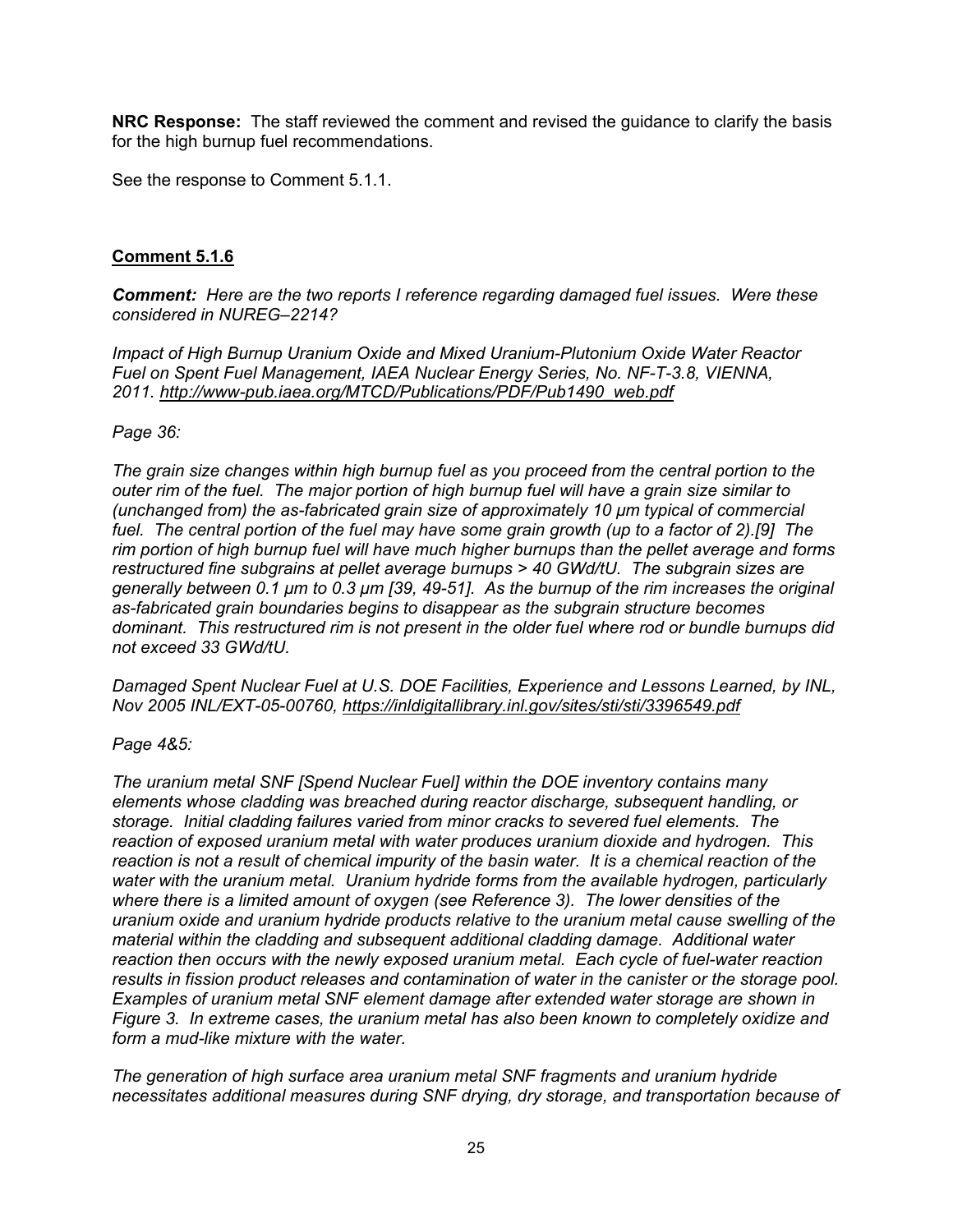*the pyrophoric nature of these materials when exposed to air. As a result, degraded uranium metal fuels are stored and transported in inerted canisters after removal from the basin and drying. Radiolysis of water within the SNF-water corrosion products must also be addressed for long-term storage because of the ability of the resultant gases to overpressurize containers, embrittle welds on containers, and reach flammable concentrations.*

**NRC Response:** The staff reviewed the comment and concluded that changes to the guidance are not necessary.

In response to the cited statement on page 36 of IAEA Nuclear Energy Series, Report No. NF-T-3.8, the staff has determined that changes to the guidance are not necessary. The conclusions in NUREG–2214 were developed in consideration of the microstructure of high burnup fuel pellets. The staff also notes that the safety review of the structural performance of high burnup fuel assemblies loaded, to date, conservatively assumes that the fuel pellets do not lend structural support to the cladding. Therefore, the mechanical properties of the fuel pellet are not a consideration during the safety review of dry storage systems.

In response to the cited statement on pages 4 and 5 of Report INL/EXT-05-00760, the staff disagrees with the comment. NUREG–2214 only considers uranium oxide fuel. The cited reference pertains to uranium metal SNF stored by the U.S. Department of Energy, which is not representative of fuel used for commercial power generation.

# **Comment 5.1.7**

*Comment: Would you please provide the technical references used to substantiate the below statement in NUREG–2214. If I'm understanding this correctly and after reviewing other information, it's claiming cladding embrittlement is only a problem in something as severe as a transport accident, such as with a 30 foot drop, or when retrieving fuel assemblies. Is there a seismic analysis that was done that addresses cladding embrittlement in dry storage in a high risk earthquake zone such as San Onofre?* 

### *Page 3.6:*

*\*Although hydride reorientation and hydride-induced embrittlement of high-burnup cladding is credible, these mechanisms are only expected to potentially compromise intended functions under pinch-type loads. Such loads are not expected to be present during storage.*

**NRC Response:** The staff reviewed the comment and revised the guidance to clarify the basis for the high burnup fuel recommendations.

The staff has issued a draft report for public comment, NUREG–2224, "Dry Storage and Transportation of High Burnup Fuel," (ADAMS Accession No. ML18214A132) which provides this assessment and technical bases supporting the conclusion that hydride reorientation is inconsequential to the expected loads during design-basis drop accidents in storage and during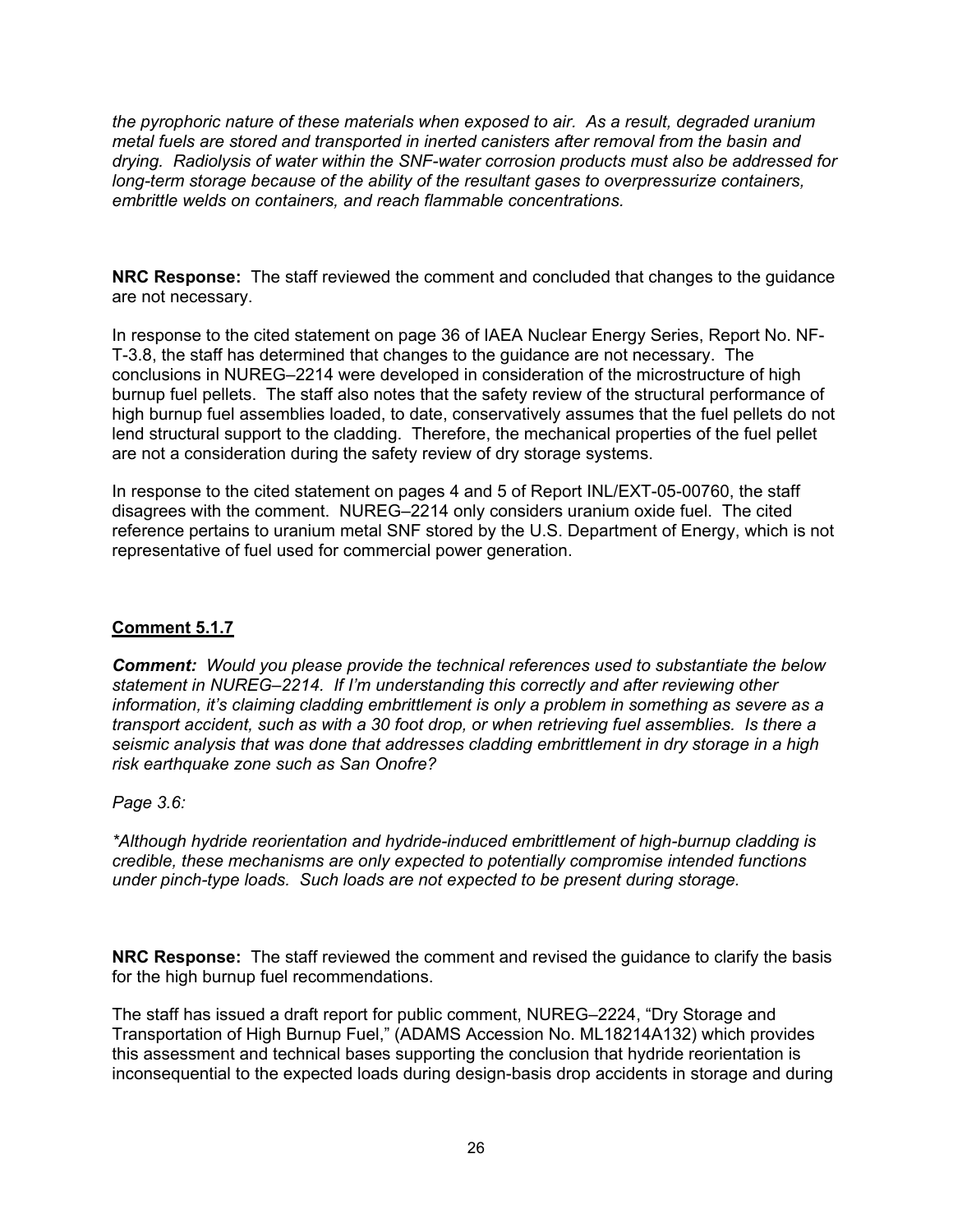seismic loading conditions. The staff has revised Section 3.6.1.1 to provide a reference to NUREG–2224 and ensured that the conclusions in both documents are consistent.

# **5.2 Comments from NAC International**

## **Comment 5.2.1**

*Comment: P3-2, Table 3-2 - It seems that all nine environments in Table 3-1 should be accounted for between the Credible and Noncredible Environment columns. The assumption is that the ones not listed are also noncredible.* 

**NRC Response:** The staff disagrees with the comment; therefore, no changes were made in response to the comment.

As noted in Section 3.1, not all combinations of materials, environments, and aging mechanisms are evaluated in each major component area. This occurs because some material-environment combinations do not exist in every major component area or, in some instances, aging mechanisms were not considered to be reasonably plausible, and thus an evaluation was not performed.

# **Comment 5.2.2**

*Comment: P3-6, Table 3-6 - Should include Stainless Cladding fuel cladding materials* 

**NRC Response:** The staff disagrees with the comment; therefore, no changes were made in response to the comment.

As noted in Section 3.6, the cladding materials evaluated in the guidance are zirconium-based alloys. The staff considers the aging management review of stainless steel cladding alloys to be best addressed on a case-by-case basis.

#### **Comment 5.2.3**

*Comment: P3-7, L6 - Indoor air is not a listed environment, sheltered is probably the environment being referred to.* 

**NRC Response:** The staff agrees, in part, with the comment; however, no changes were made in response to the comment.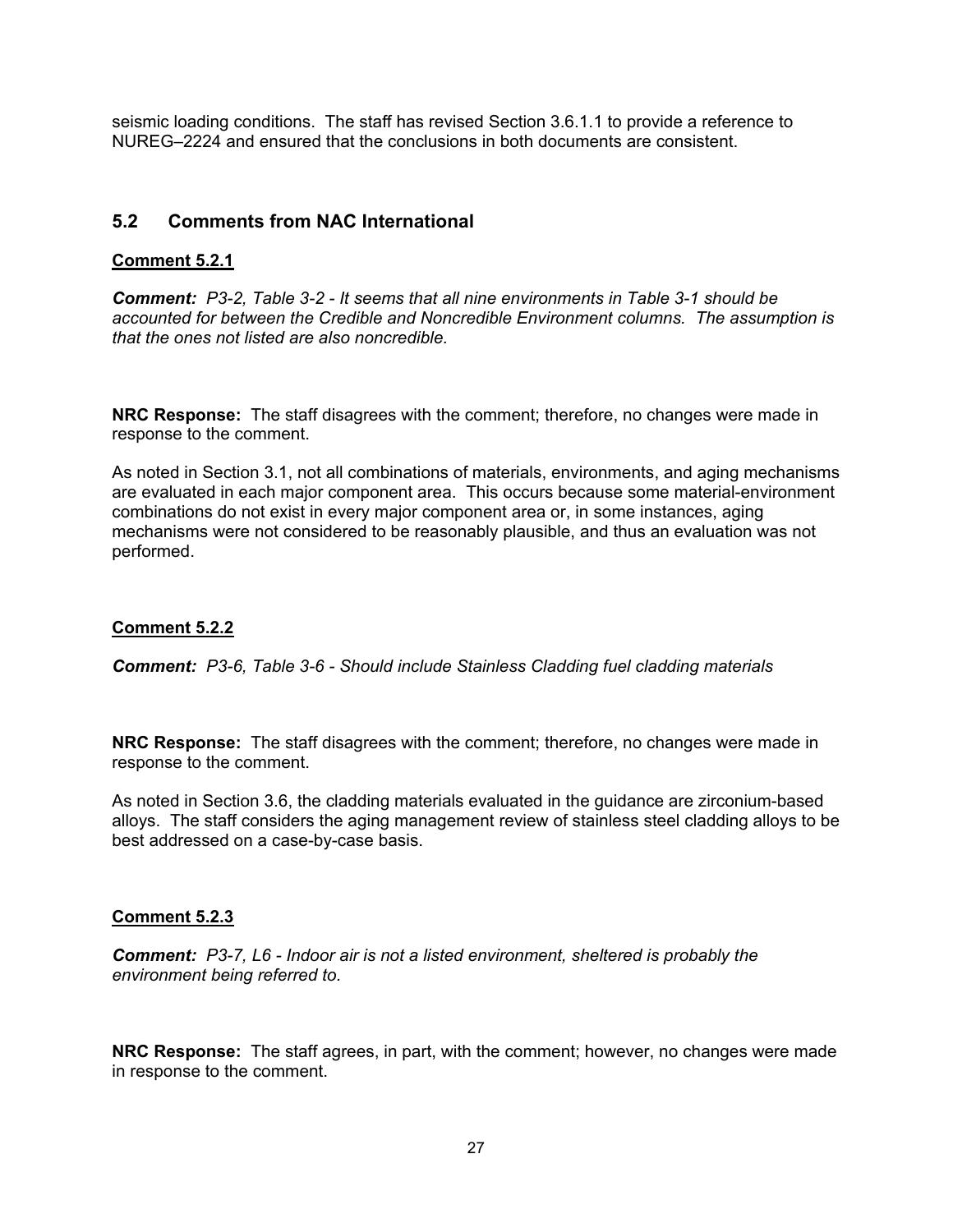As noted in the definition of "Air-Outdoor" in Table 2.2, the combination of indoor and outdoor air exposure for transfer cask components is conservatively evaluated as outdoor air. However, the staff considered it appropriate to note the indoor air environment in the subject text.

### **Comment 5.2.4**

*Comment: P3-12, L11 - Although microbiologically influenced corrosion (MIC) is considered credible, it probably isn't plausible on embedded steel with an engineered soil that is well drained and clean under the pad.* 

**NRC Response:** The staff disagrees with the comment; therefore, no changes were made in response to the comment.

As discussed in the concrete aging mechanism reviews in Section 3.5, the staff finds that there is sufficient operating experience of concrete degradation over extended service lives to warrant the consideration of groundwater interactions with embedded steel. However, a renewal applicant may proposed an alternative approach to this generic evaluation that is supported by site-specific considerations and operating experience.

### **Comment 5.2.5**

*Comment: P3-22, L28 – 'eubcomponents' should be subcomponents* 

**NRC Response:** The staff agrees with the comment and has corrected the error.

### **Comment 5.2.6**

*Comment: P3-34, L28 - Editorial - Return error on last sentence* 

**NRC Response:** The staff agrees with the comment and has corrected the error.

#### **Comment 5.2.7**

*Comment: P3-34, L27&28 – Formatting* 

**NRC Response:** The staff agrees with the comment and has corrected the error.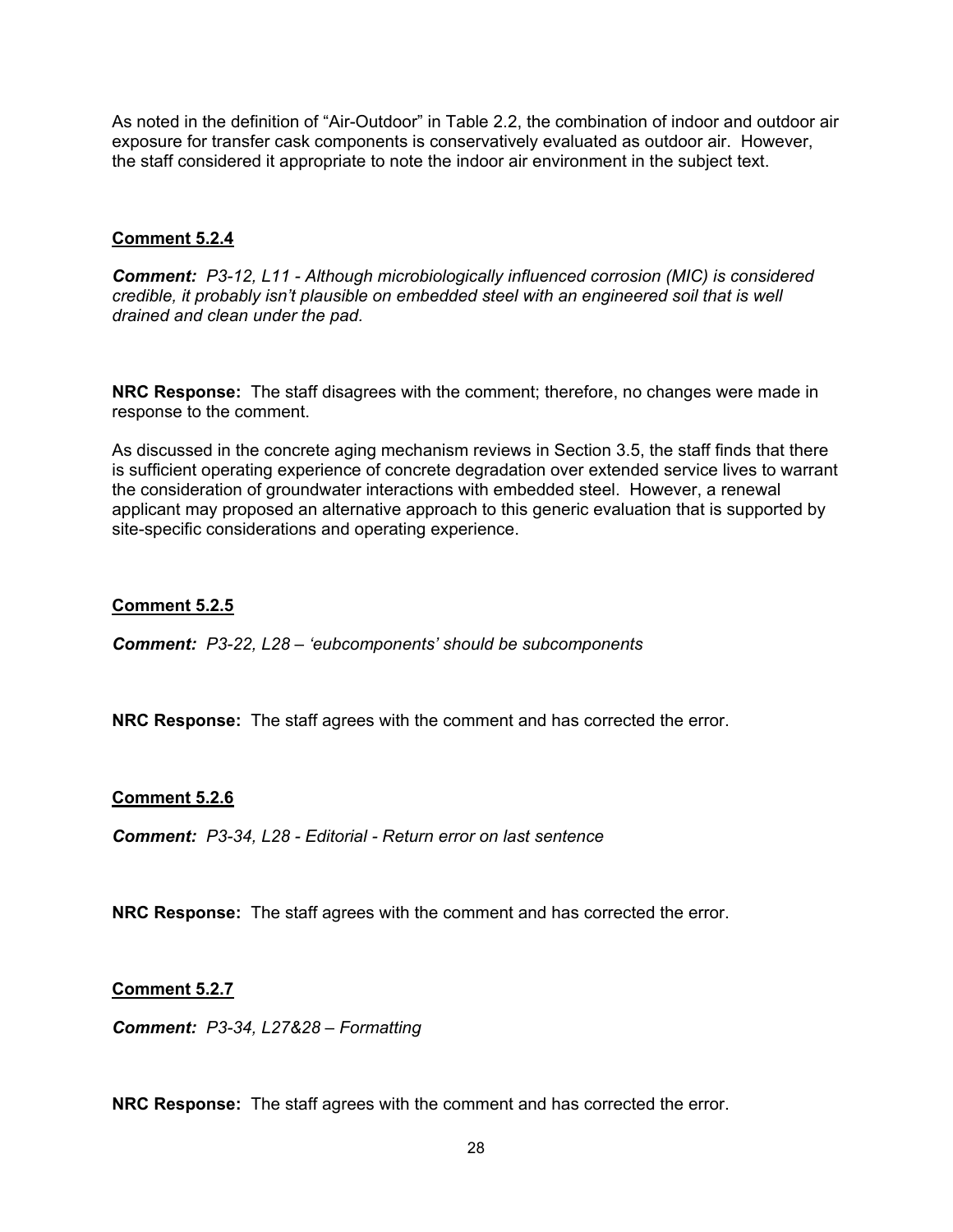### **Comment 5.2.8**

*Comment: P3-66, L6 - Groundwater monitoring would be conducted when a pad is in scope and there is reason to believe that the groundwater is conducive to concrete degradation. If a site has historical groundwater monitoring demonstrating low risk for concrete degradation, then this should be allowed to be used to show no AMP is necessary, or at least a reduced monitoring frequency, since groundwater chemistry has been shown to change very little over many years of trending when there are no new contributors to a site.* 

**NRC Response:** The staff agrees with the comment; however, it concluded that changes to the guidance are not necessary.

The staff considers that Element 4 of the Reinforced Concrete Structures AMP allows ample flexibility for proposing a groundwater chemistry monitoring frequency that is supported by sitespecific considerations and operating experience. Also, as noted in Section 1.1, this guidance provides a generic evaluation of aging mechanisms and example aging management programs. A renewal applicant may proposed an alternative approach.

### **Comment 5.2.9**

*Comment: P3-36, L6 - Editorial - Return error on sentence* 

**NRC Response:** The staff agrees with the comment and has corrected the error.

#### **Comment 5.2.10**

*Comment: P3-36, L6 – Formatting* 

**NRC Response:** The staff agrees with the comment and has corrected the error.

#### **Comment 5.2.11**

*Comment: P3-69, L35-37 - Minor and moderate calcium leaching is a common occurrence identified during the annual vertical concrete cask (VCC) inspections. NAC believes a threshold is needed for an acceptance criterion, so sites are not evaluating numerous areas that are not compromising function. A reasonable threshold would be one that is beyond the minor and moderate leaching seen and offer that "Excessive leaching of calcium hydroxide" can be used as a criterion.*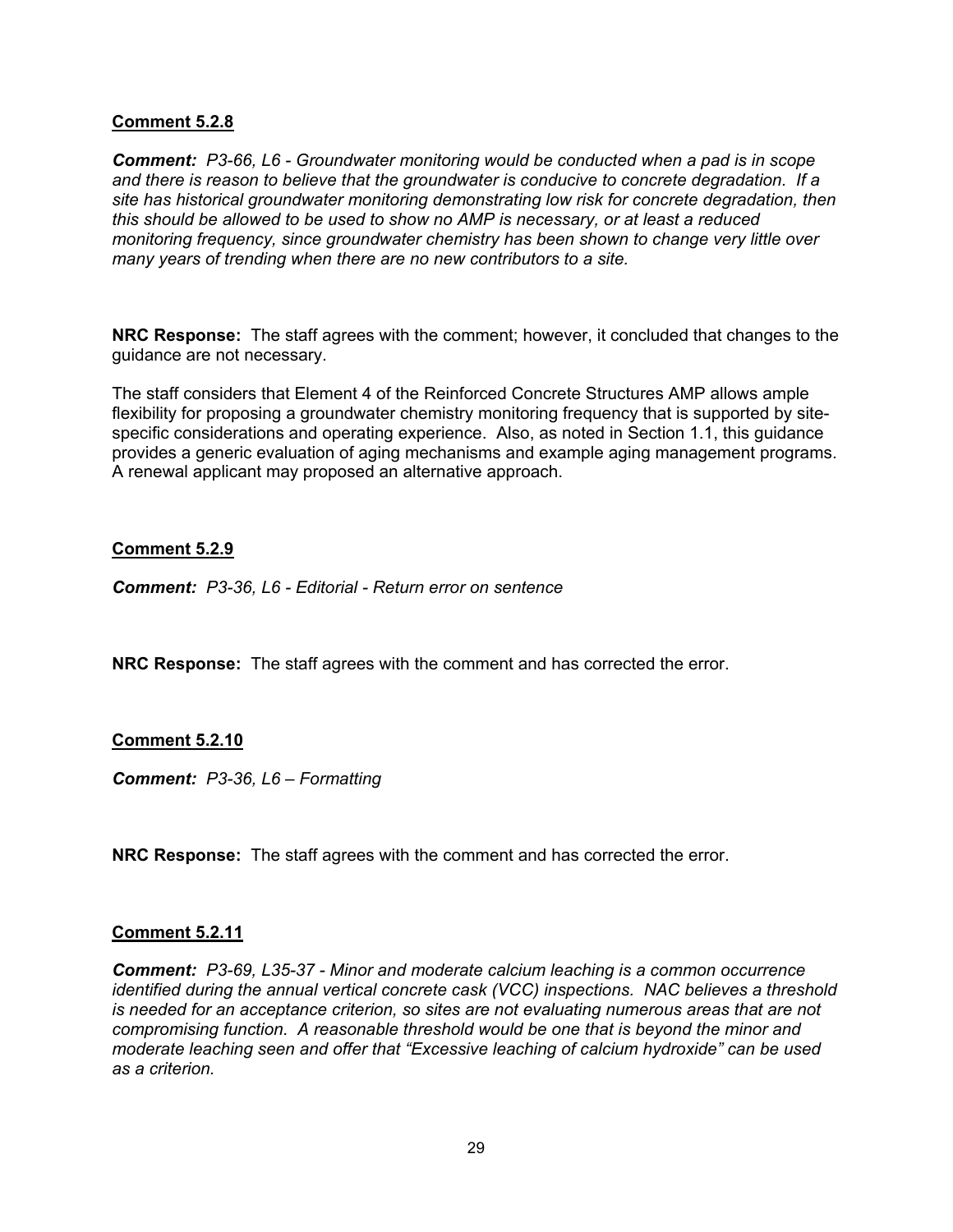**NRC Response:** The staff disagrees with the comment; therefore, no changes were made in response to the comment.

As noted in Table 6-3, Element 6, the acceptance criteria for visual inspections of concrete are commensurate with the 3-tier quantitative criteria in ACI 349.3R-02. The staff considers this consensus industry standard to be appropriate for generic guidance.

### **Comment 5.2.12**

*Comment: P3-72, L14 - Although MIC is considered credible, it probably isn't plausible on concrete with an engineered soil that is well drained and clean under the pad, especially with no operating experience to show any history.* 

**NRC Response:** The staff disagrees with the comment; therefore, no changes were made in response to the comment

See the response to Comment 5.2.4.

### **Comment 5.2.13**

*Comment: P3-73, L18 – "C-S-H" term has not been defined.* 

**NRC Response:** The staff agrees with the comment and has defined the term calcium-silicatehydrate.

#### **Comment 5.2.14**

*Comment: P3-75, L24 – Formatting* 

**NRC Response:** The staff agrees with the comment and has corrected the error.

#### **Comment 5.2.15**

*Comment: P3-85, Sec3.6 - Does not include Stainless Clad Fuel Assemblies. LACBWR fuel is 348H SS.*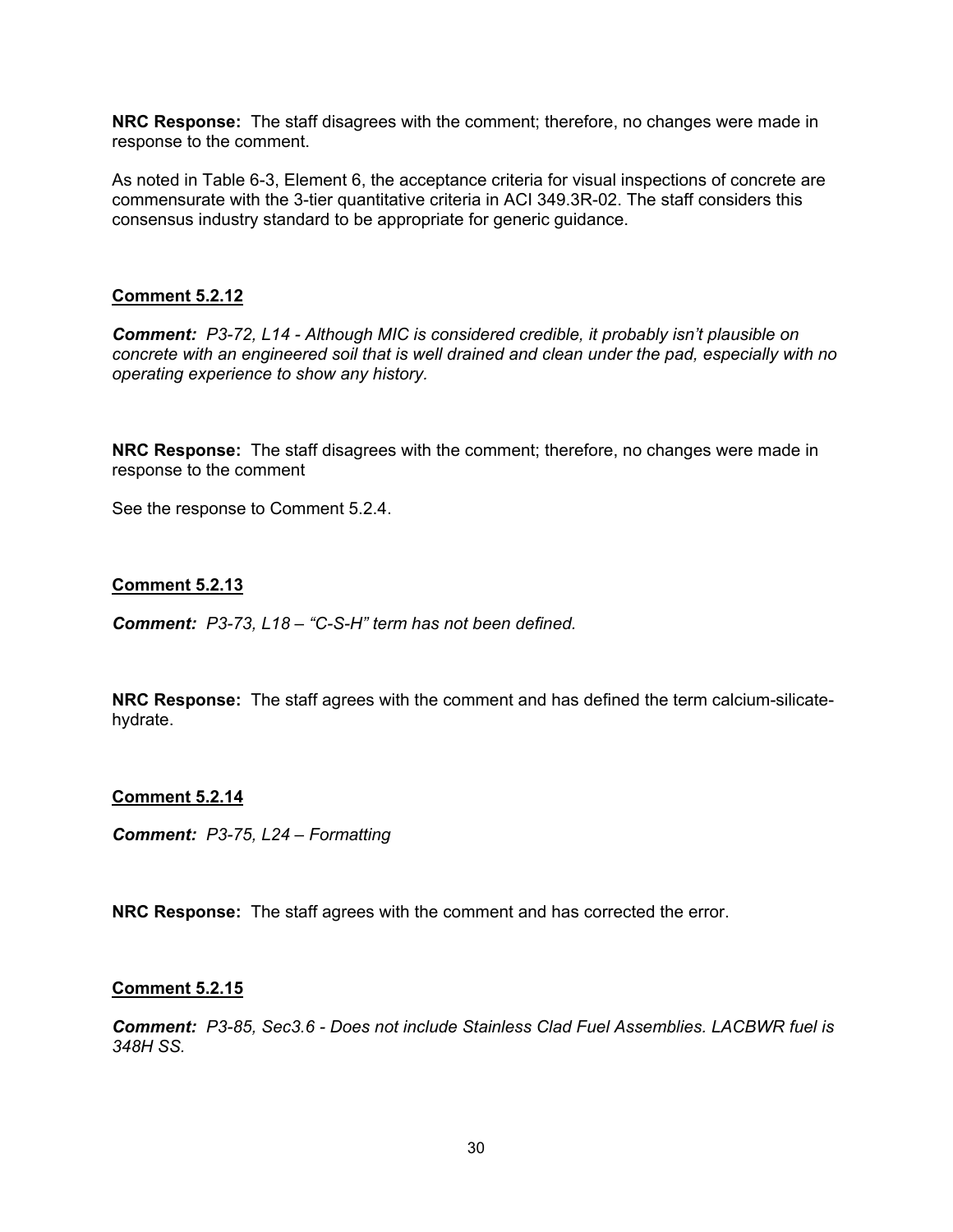**NRC Response:** The staff agrees with the comment; however, no changes were made in response to the comment.

See the response to Comment 5.2.2.

## **Comment 5.2.16**

*Comment: P3-87, L31 – Formatting* 

**NRC Response:** The staff agrees with the comment and has corrected the error.

### **Comment 5.2.17**

*Comment: P3-101, Sec3.6.2 - LACBWR assemblies have Inconel 600 and 304 SS components.* 

**NRC Response:** The staff agrees with the comment and revised the guidance.

As noted in the AMR tables in Chapter 4, only a general description is given for the materials of construction. The staff changed the third sentence of Section 3.6.2 to read, "The other components are fabricated using various nickel alloys and stainless steel."

# **5.3 Comments from Nuclear Energy Institute**

### **Comment 5.3.1**

*Comment: P3-5, Table 3-5 - Differential settlement is not an aging mechanism associated with Air-Outdoor environment or Sheltered environment.* 

**NRC Response:** The staff agrees with the comment and has revised the guidance to associate differential settlement only with concrete structures in contact with "groundwater/soil" environments.

The staff notes that, although portions of concrete structures in contact with air can exhibit the effects of settlement, the direct interaction with the underlying soil is the cause of the aging mechanism.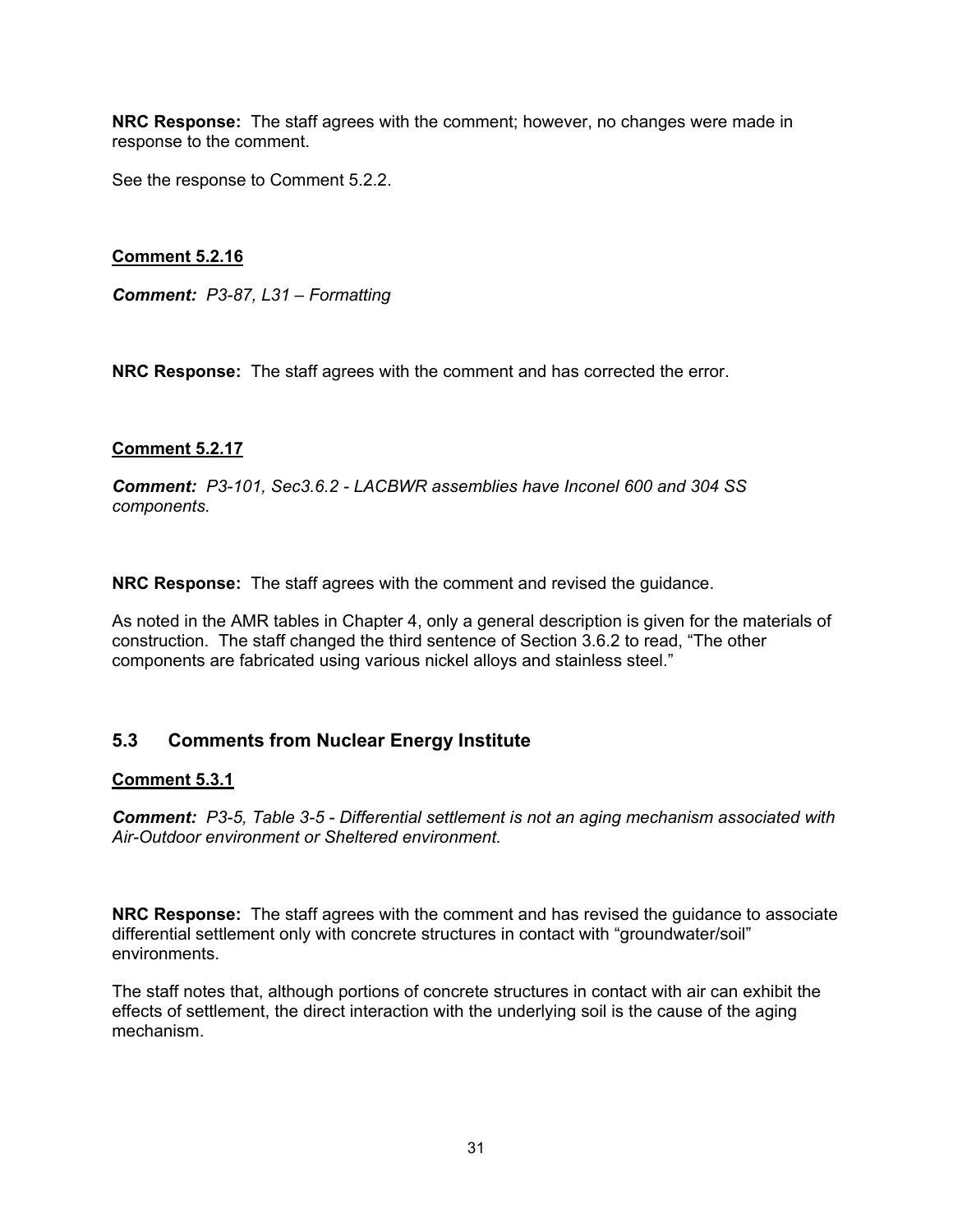### **Comment 5.3.2**

*Comment: P3-5, Table 3-5 - It is hard to imagine what kind of environment would qualify as an aggressive chemical attack environment that would be associated with Outdoor Air for concrete. This table should delete this environment.* 

**NRC Response:** The staff disagrees with the comment; therefore, no changes were made in response to the comment.

As noted in Section 3.5.1.5, the source of aggressive ions or acids can be present in groundwater, seawater, and rainwater. Therefore, aggressive chemical attack of concretes exposed to sheltered, outdoor, and groundwater or soil (below-grade) environments is considered credible, and aging management is required.

### **Comment 5.3.3**

*Comment: P3-5, Table 3-5 - Microbiological degradation of concrete is not a common mode of degradation and generally occurs in environments that are not typical of ISFSIs, such as seawater service and sewage treatment. Since OE indicates that it is not occurring in concrete in nuclear plant environments, there is insufficient justification for including it in MAPS. Even if it were to occur, it would produce similar results to aggressive chemical attack (it is indeed a form of that phenomenon) which is included. It should be classified as not credible.* 

**NRC Response:** The staff disagrees with the comment; therefore, no changes were made in response to the comment.

The staff recognizes that no cases of microbiological degradation of concrete have been reported in nuclear applications. However, as noted in Section 3.5.1.12, non-nuclear related operating experience supports a conclusion that the degradation mode is credible. The staff agrees that several concrete aging mechanisms can lead to similar effects (e.g., loss of material); however, the staff did not use that as a criterion when considering whether a particular aging mechanism was credible. No changes were made to the guidance in response to the comment.

### **Comment 5.3.4**

*Comment: P3-5, Table 3-5 - Salt scaling cannot happen below grade and hence the GW environment should be excluded. The "freeze line" NRC must be referring to is what is most commonly known as the "frost line" which is by definition, the depth below which soil does not freeze in the winter. Salt scaling, if it occurs, would only be above ground. Salts and thawing agents are generally prohibited from ISFSIs in plants subject to these conditions.*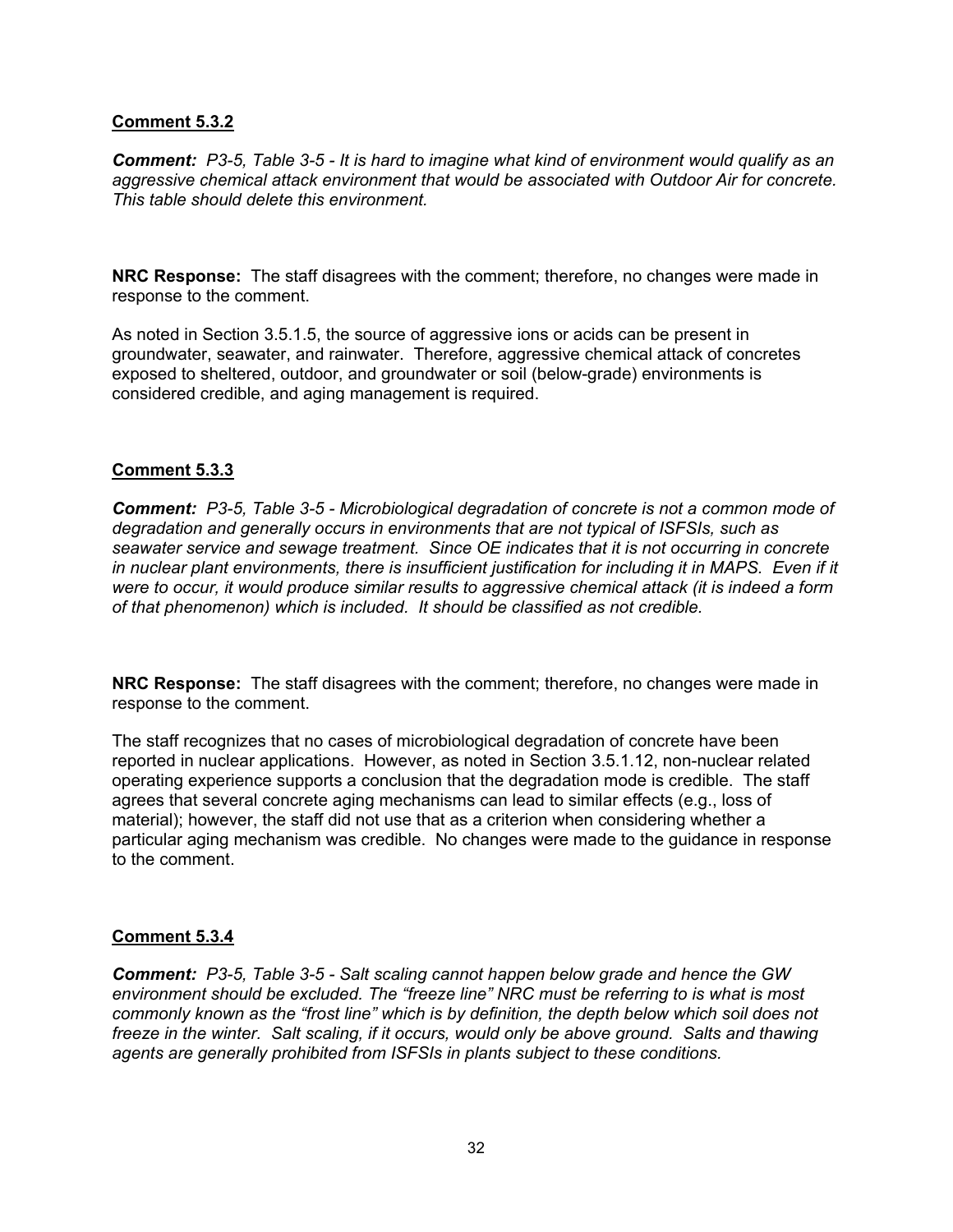**NRC Response:** The staff disagrees with the comment; therefore, no changes were made in response to the comment.

As noted in Section 3.5.1.1, for below-grade concrete structures above the freeze line, water that resides in soil can also be subject to freezing conditions, potentially promoting freeze and thaw damage. This below-grade environment is also applicable to salt scaling because it is closely related to freeze and thaw damage. Therefore, salt scaling of concretes exposed to groundwater/soil (below-grade) environment is considered credible, and aging management is required. The staff added a sentence to the second paragraph of Section 3.5.1.14 to read, "For below-grade concrete structures above the freeze line, saline water that can reside in soil in contact with concrete can be subject to freezing conditions, potentially promoting salt scaling."

The staff recognizes that freeze line and frost line are two interchangeable terms, and therefore, it is not necessary to change the term "freeze line" used in the guidance.

# **Comment 5.3.5**

*Comment: P3-8, L18 - Suggest adding a parenthetical definition of "deliquescence."* 

**NRC Response:** The staff agrees with the comment and added a footnote to define the term to read, "Deliquescence refers to a process wherein the species, such as a hygroscopic salt, absorbs water from the air in conditions of high relative humidity."

### **Comment 5.3.6**

*Comment: P3-8, L35 - Are there temperature-humidity combinations where general corrosion becomes life-limiting? Change wording to ".......to outdoor and sheltered environments are potentially present, but general corrosion, although plausible, will not propagate at rates sufficient to affect component intended function. Therefore aging management of general corrosion is not required during the 60 year time frame."* 

**NRC Response:** The staff disagrees with the comment; therefore, no changes were made in response to the comment.

General corrosion of steel exposed to outdoor air is a well-known phenomenon, as evidenced by common maintenance practices at nuclear power facilities to periodically inspect outdoor steel components for evidence of corrosion. In the development of its generic conclusion on the credibly of this aging mechanism, the staff did not perform component-specific analyses of part dimensions, applied stresses, and corrosion rates that would be necessary to determine if particular component functions could be challenged over a 60-year service life. However, a renewal applicant may propose an alternative approach to the staff's generic evaluation that is supported by component-specific and site-specific considerations.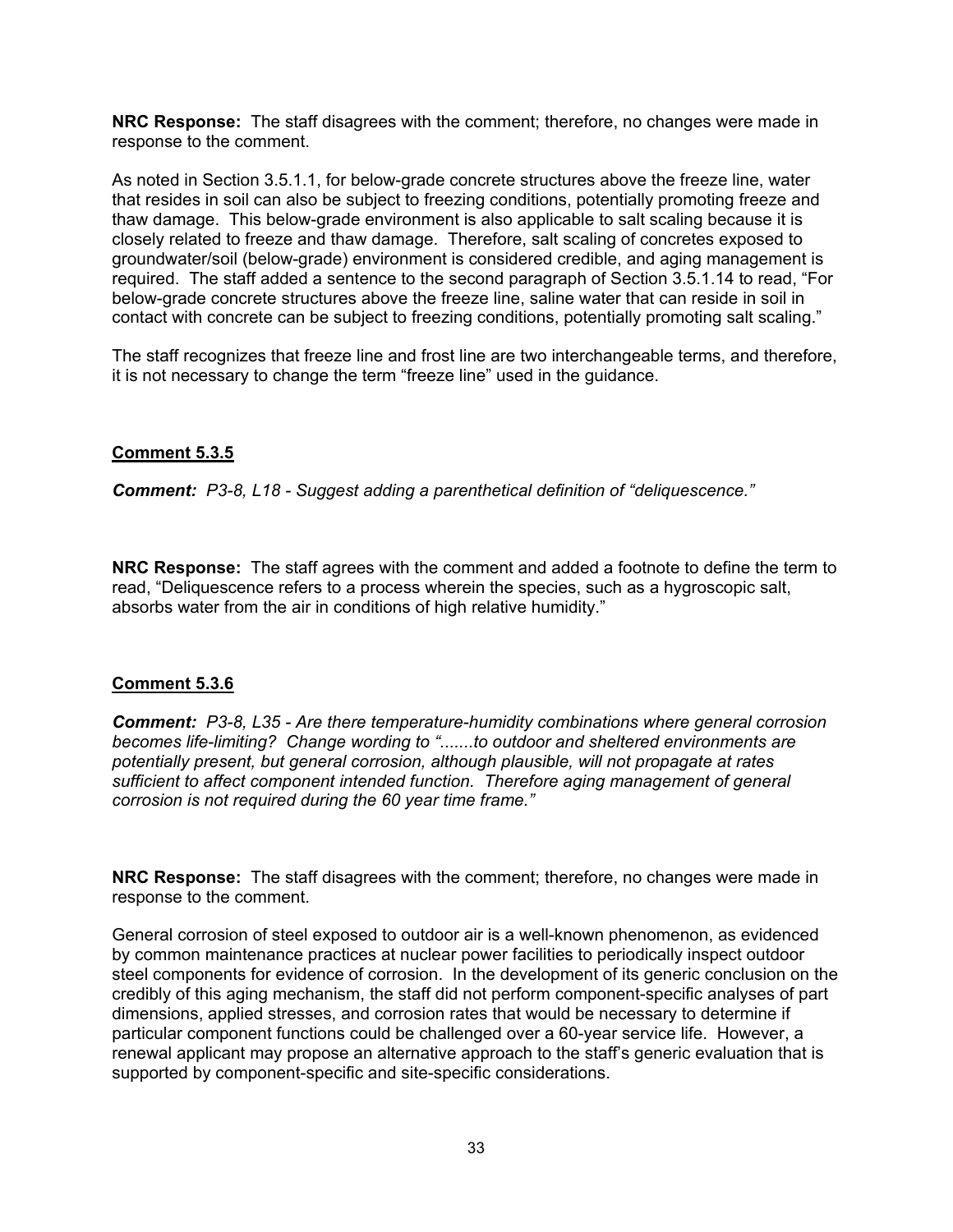### **Comment 5.3.7**

*Comment: P3-9, L23-25 - Steel exposed to an embedded concrete environment should be protected and general corrosion is not expected. Only when the concrete becomes faulted and allows the rebar to be exposed to other environments does the possibility of corrosion occur. This document should not assume that the concrete will become compromised and the rebar exposed. Aging management of concrete should prevent this type of corrosion from occurring.* 

**NRC Response:** The staff disagrees with the comment; therefore, no changes were made in response to the comment.

As discussed in the concrete aging mechanism reviews in Section 3.5, the staff finds that there is sufficient operating experience of concrete degradation over extended service lives to warrant the consideration of environmental interactions with embedded steel. The evaluation of steel exposed to an embedded concrete environment is similar to that of reinforcing bar corrosion. As noted in Section 3.5.1.6, corrosion of the reinforcing steel in concrete can potentially initiate and propagate within the 60-year timeframe for concretes of moderate to low quality. As concrete degrades with time, steel can be exposed to aqueous electrolytes conducive to corrosion mechanisms (i.e., general corrosion, pitting and crevice corrosion, and MIC). Thus, these corrosion mechanisms are considered to be credible for steels exposed to an embedded (concrete) environment, and therefore, aging management is required.

### **Comment 5.3.8**

*Comment: P3-10, L40 - Define the term "electroless."* 

**NRC Response:** The staff disagrees with the comment; therefore, no changes were made in response to the comment

Electroless nickel coatings are commonly used on carbon steel components by the nuclear industry for corrosion protection. The first appearance of the term "electroless nickel" is in the definition for "steel" on P2-2 of the guidance, where it is used in the context of nickel plating. The staff believes that it is not necessary to define this term in greater detail.

### **Comment 5.3.9**

*Comment: P3-10, L15-16&21-23 - Steel exposed to an embedded concrete environment should be protected and pitting and crevice corrosion is not expected. Only when the concrete becomes faulted and allows the rebar to be exposed to other environments does the possibility of this corrosion occur. This document should not assume that the concrete will become compromised and the rebar exposed. Aging management of concrete should prevent this type of corrosion from occurring.*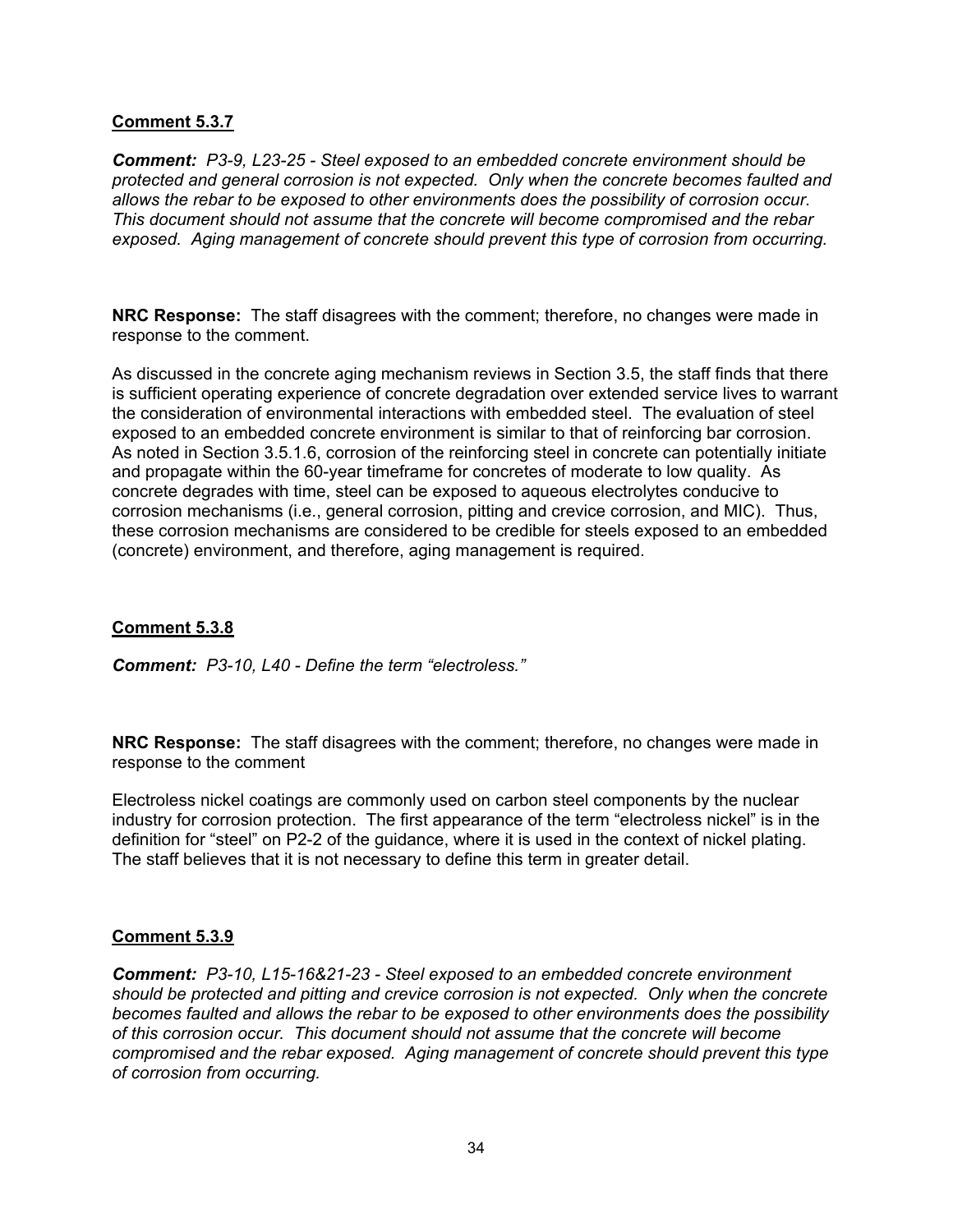**NRC Response:** The staff disagrees with the comment; therefore, no changes were made in response to the comment.

See the response to Comment 5.3.7.

# **Comment 5.3.10**

*Comment: P3-11&12, Sec3.2.1.4 - This section discusses MIC, but does not justify the inclusion of steel embedded in concrete environments as a credible environment. It assumes that the concrete exposed to soil is in a sufficiently degraded condition to allow rebar to be exposed to microbes (if they are present and are of an aggressive type). We have not seen this kind of damage in nuclear plants which indicates that this scenario is highly unlikely and does not warrant inclusion. This document should not assume that the concrete will become compromised and the rebar exposed. There are more likely credible environments that will result in pad inspections without confusing the issue with improbable scenarios.* 

**NRC Response:** The staff disagrees with the comment; therefore, no changes were made in response to the comment.

See the responses to Comments 5.2.4 and 5.3.7.

### **Comment 5.3.11**

*Comment: P3-14, L10 - What is "significant" creep? Undefined term casts doubt. Either define or delete. Delete "significant."* 

**NRC Response:** The staff agrees with the comment and deleted the term "significant."

The staff concluded that the term "significant" was vague and was not necessary in the discussion of creep. As a general rule-of-thumb, temperatures greater than about 40 percent of a metal's melting point (in Kelvin) are required for creep deformation to credibly alter a component's configuration and affect its intended functions.

### **Comment 5.3.12**

*Comment: P3-19, L4 - The initiation of SCC requires the presence of stress, environment and susceptible material. Absent anyone of these, there is no SCC. What stresses are considered? Not stated here. Should be included with a comment on the magnitude relative to SCC susceptibility. Page 3-19 line 1 change to: ".....are known to be precursors to SCC in the presence of weld residual stresses of sufficient magnitude to initiate SCC."*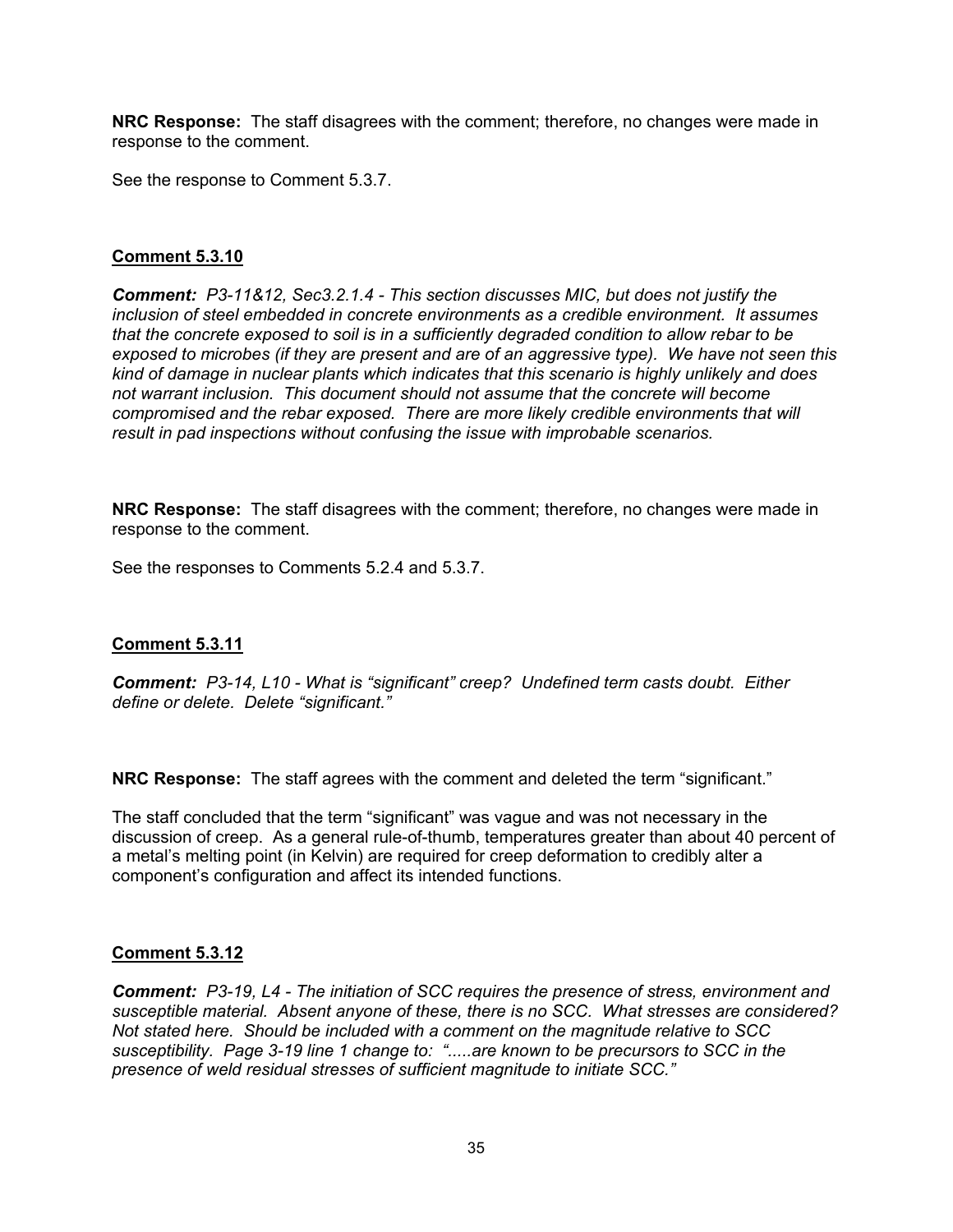**NRC Response:** The staff agrees with the comment. As noted in Section 3.2.2.5, SCC requires the presence of a tensile stress, which commonly exists at welds originating from fabrication processes, contacts between components, and bolted structures. The staff revised the sentence to read, "However, both pitting and crevice corrosion are known to be precursors to SCC if sufficient stress exists."

### **Comment 5.3.13**

*Comment: P3-22, L1 - What is meant by "indoor/outdoor environments"? Doesn't the outdoor part of this statement contradict the previous section? Shouldn't "Indoor Environment" be listed in Table 3-1?* 

**NRC Response:** The staff reviewed the comment and revised the guidance to clarify the use of "indoor/outdoor."

As stated in the responses to comments 4.2.5 and 5.2.3, transfer casks are exposed to both indoor and outdoor environments, but they are generally evaluated as being exposed to outdoor air to be conservative. However, SCC of stainless steel transfer cask components is evaluated as a special case because periodic rinsing of the cask removes halides that could cause SCC. As a result, a separate "outdoor air" conclusion is necessary for stainless steel transfer cask components. Section 3.2.2.5 was revised to clarify.

#### **Comment 5.3.14**

*Comment: P3-22, L28 - Typo - Should be "subcomponents"* 

**NRC Response:** The staff agrees with the comment and has corrected the error.

### **Comment 5.3.15**

*Comment: P3-25, L1-27 - In this section, thermal aging of 17-4 PH in a helium environment is deemed a credible aging mechanism based on experiences in the reactor coolant system which is a significantly different environment. The ASME temperature limits for this alloy seems to be a reasonable approach to take, so the recommended action from the users should entail demonstrating that it stays below this temperature limit or that the material meets the necessary material requirements if modelling shows it does not meet these temperature limits.* 

**NRC Response:** The staff agrees with the comment; however, the staff concluded that no changes to the guidance are necessary.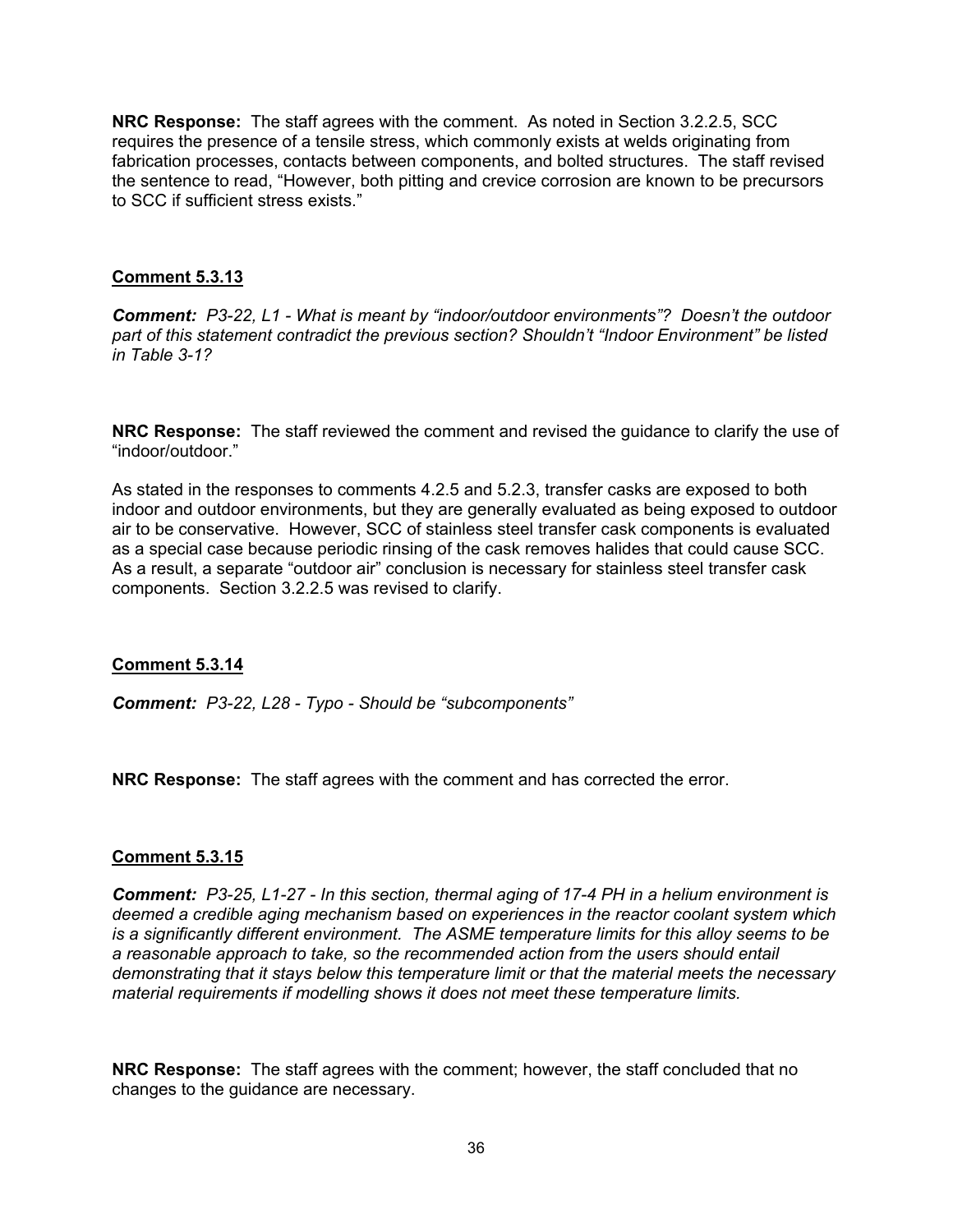As noted in Section 3.2.2.8, the degree of embrittlement of a specific SSC will depend on the service temperature and time duration, as well as the initial heat treatment condition of the SSC. As such, a review of the thermal aging effects should be performed on a case-by-case basis for all SSCs constructed from Type 17-4 PH stainless steel. A renewal applicant is expected to provide a bounding analysis to show that a reduction in mechanical properties due to thermal aging is not expected to compromise the SSC's intended function.

## **Comment 5.3.16**

*Comment: P3-27, L35 - Wording question? Maybe better to state "could occur in spite of the passive oxide layer on the surface of aluminum materials."* 

**NRC Response:** The staff agrees with the comment and revised the sentence to read, "However, localized corrosion in the form of pitting or crevice corrosion could occur on aluminum subcomponents, especially in the presence of halides."

## **Comment 5.3.17**

*Comment: P3-36, L28 - The corrosion damage calculated (0.6 mm over 60 years), which is certainly conservative, is hardly concerning from a general corrosion standpoint and shows why copper is used all over the world in exposed application. General corrosion should not be credible. It should be the same as pitting and crevice corrosion.* 

**NRC Response:** The staff disagrees with the comment; therefore, no changes were made in response to the comment.

The staff recognizes that copper alloys have been commonly used for various applications exposed to outdoor air. However, in the development of its generic conclusion on the credibly of this aging mechanism, the staff did not perform component-specific analyses of part dimensions, applied stresses, and corrosion rates that would be necessary to determine if particular component functions could be challenged over a 60-year service life. In the absence of aging-related calculations or analyses of specific SSCs fabricated from copper alloys, material thinning from general corrosion up to 0.6 mm [23.6 mils] may have the potential to challenge an SSC's intended functions. As such, general corrosion of copper alloys exposed to an outdoor air environment is considered to be credible, and therefore, aging management is required. This response is similar to that for Comment 5.3.6.

## **Comment 5.3.18**

*Comment: P3-49, L3 - Sentence should read as follows: "...materials. Hydrogen in the water reduces the energy..."*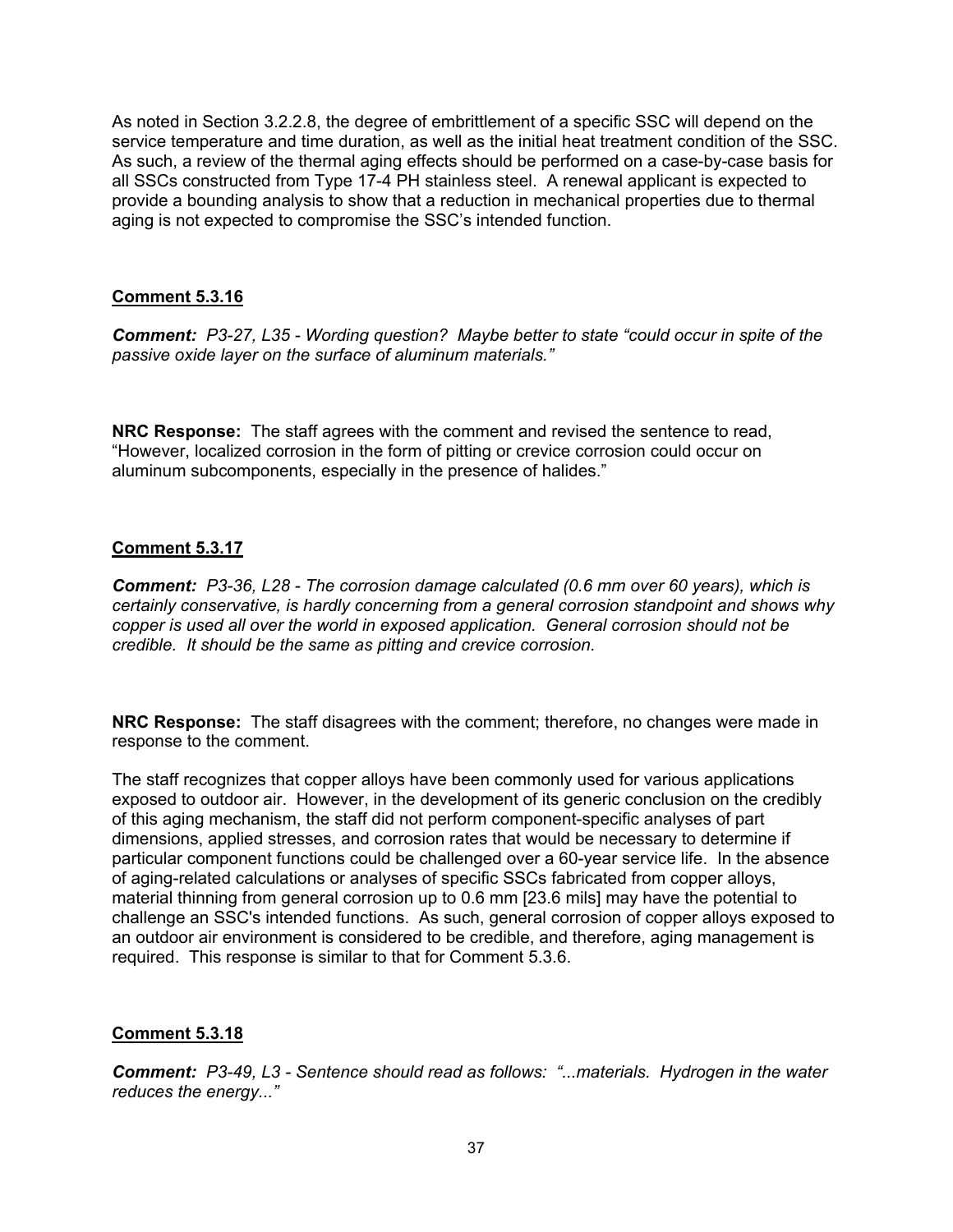**NRC Response:** The staff agrees with the comment and revised the guidance.

Neutron shielding materials are known to achieve effective shielding by combining hydrogen and oxygen as moderators with boron as an absorber. The staff revised the sentence to read, "Hydrogen and oxygen in shielding materials reduce the energy of the neutrons such that the neutrons are more effectively absorbed by the boron."

### **Comment 5.3.19**

*Comment: P3-49, L4 - Please clarify what is meant by "possible relocation of shielding materials," Is this meant to be dislocation or cracking?* 

**NRC Response:** The staff reviewed the comment and revised the guidance to clarify.

The wording in question is meant to indicate possible changes in physical reconfiguration of shielding materials. The staff revised the sentence to read, "The degradation and possible changes in physical reconfiguration of shielding materials may be mitigated by encasing or reinforcing materials."

### **Comment 5.3.20**

*Comment: P3-51, L15&17 - Lines should begin with "EPRI."* 

**NRC Response:** The staff disagrees with the comment; therefore, no changes were made in response to the comment.

The staff follows the formatting convention described in the NRC Style Guide, page 60, (NRC, 2009) for multiple references from the same author.

#### Reference

NRC, NUREG-1379, Revision 2, "NRC Editorial Style Guide," ADAMS Accession No. ML093280744, Washington, DC: U.S. Nuclear Regulatory Commission. May 2009.

## **Comment 5.3.21**

*Comment: P3-51, L32&35 - Lines should begin with "NRC."*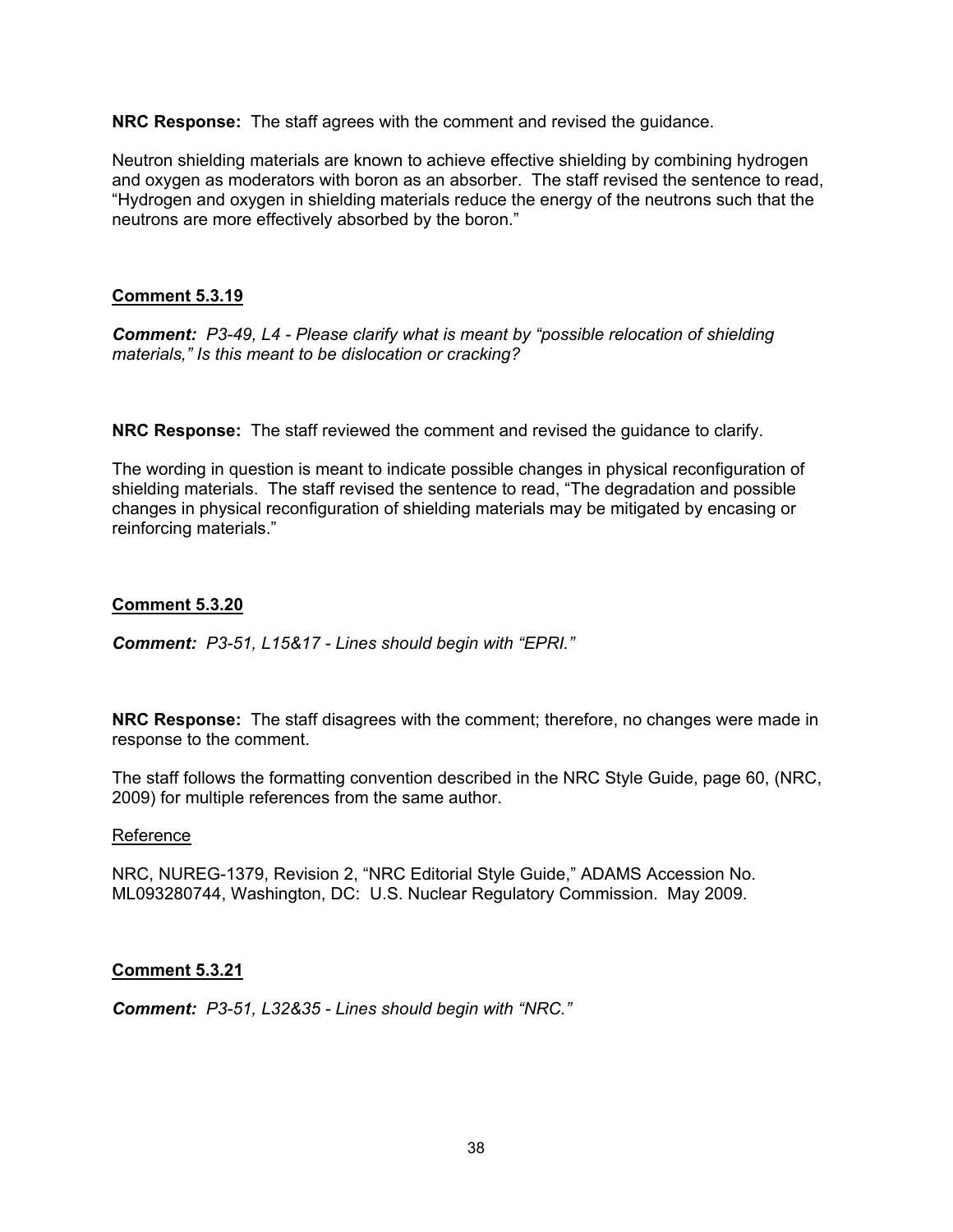**NRC Response:** The staff disagrees with the comment; therefore, no changes were made in response to the comment.

See the response to Comment 5.3.20.

### **Comment 5.3.22**

*Comment: P3-52, L1&3 - Lines should begin with "NRC."* 

**NRC Response:** The staff disagrees with the comment; therefore, no changes were made in response to the comment.

See the response to Comment 5.3.20.

#### **Comment 5.3.23**

*Comment: P3-54, L44 - Typo - The word "verticle" should be "vertical."* 

**NRC Response:** The staff agrees with the comment and made the recommended change.

#### **Comment 5.3.24**

*Comment: P3-54, L23-35 - On page 3-54, lines 23 and 24, it states that for borated stainless steel, "boron depletion is not considered to be credible, and therefore, aging management is not required during the 60-year timeframe." The next paragraph (i.e., Line 25) changes the*  language to "boron depletion in borated stainless steel is not generally considered to be a *credible aging mechanism."* 

*The addition of "generally" is incorrect. It appears that the third paragraph in Section 3.4.1.1 is simply trying to say that any past boron depletion materials in the original application basis be treated in the renewal application (vs. ignoring it). The term "generally" may have been included based on past calculations by some vendors to determine the impact of potential boron depletion. The term should be deleted as these calculations were, and are still not necessary for this impact.* 

**NRC Response:** The staff agrees with the comment and revised the sentence to remove "generally."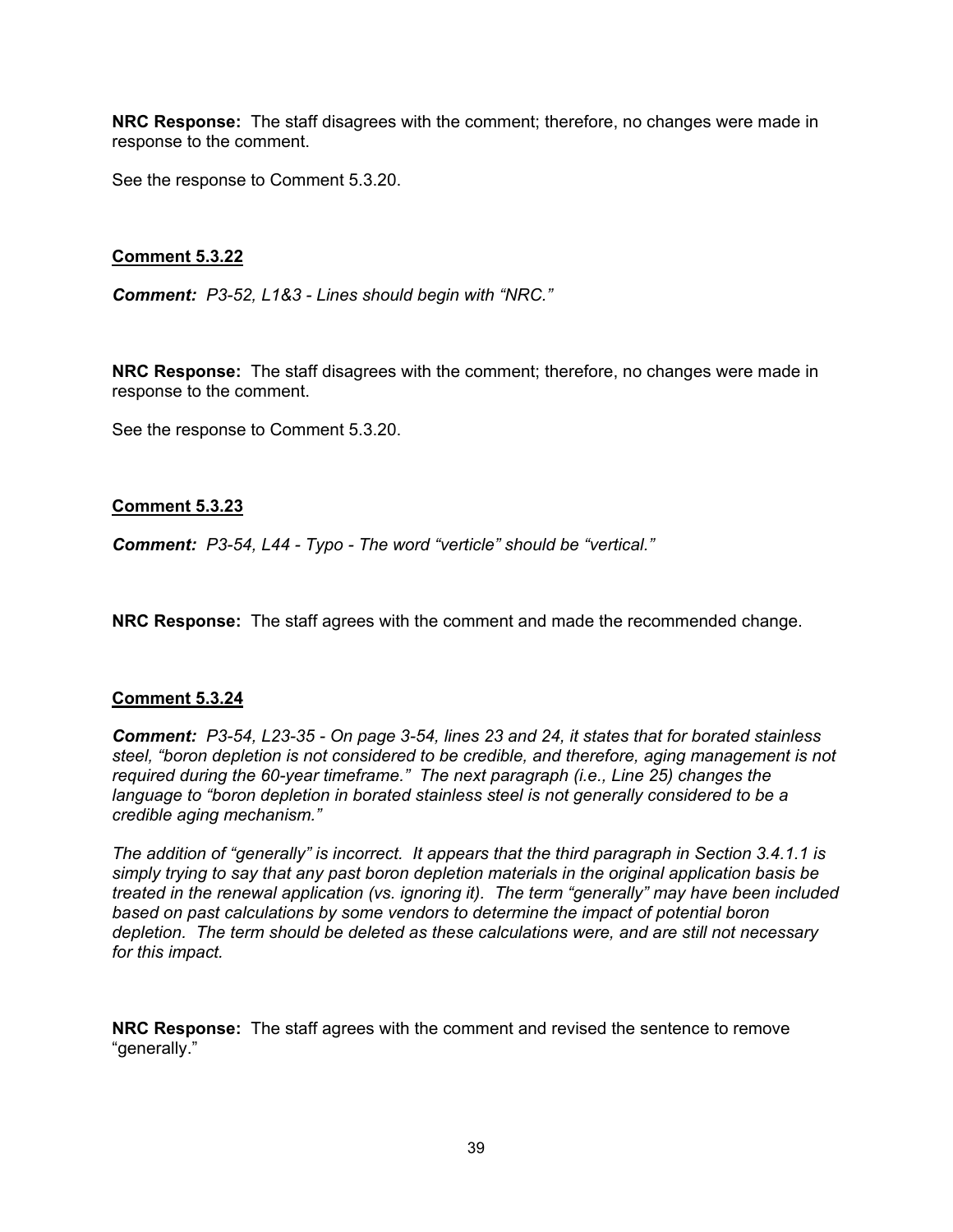### **Comment 5.3.25**

*Comment: P3-55, Sec3.4.2 - This section does not appear to address Metamic-HT which is a different MMC than the Boral or Metamic described.* 

**NRC Response:** The staff agrees with the comment and added a sentence to Section 3.4.2 to read, "The Metamic™ composite material is used in the Standardized NUHOMS, HI-STORM 100, and HI-STAR 100 systems for neutron poisons, while Metamic-HT™ is used to construct one of the Holtec's multipurpose canister fuel basket designs to fulfill both neutron absorbing and structural functions."

## **Comment 5.3.26**

*Comment: P3-56, L43 - The following statement begins, "It is important to note that, because only a trace amount of water will be left in a dry storage cask after dehydration and helium backfill, the occurrence of wet corrosion and blistering will be minimal in a dry cask environment during the period of extended operation." This continues on page 3-57, line 3 which states: "corrosion and blistering will be minimal." This should also state that since DCS system temperature decays over time and there is a very small, finite source of water in a dried and sealed cask, the progression of any corrosion and blistering will be minimal during the period of extended operation.* 

**NRC Response:** The staff reviewed the comment and concluded that changes to the guidance are not necessary.

The staff notes that Section 3.4.2.3 provides a sufficient technical basis for determining the credibility of wet corrosion and blistering for aluminum boron carbide laminate composites in DSSs.

#### **Comment 5.3.27**

*Comment: P3-57, L22-26 - Boron depletion, states that the generic evaluation does not identify Boron depletion as a significant aging mechanism, but depletion analyses (thus aging management work) is still needed? This seems inconsistent.* 

**NRC Response:** The staff disagrees with the comment; however, the guidance was revised to clarify when a time-limited aging analysis is required.

As noted in Section 3.4.2.4 and the first footnote in Table 3-4, when a boron depletion analysis is included in the original design bases, applicants must provide a time-limited aging analysis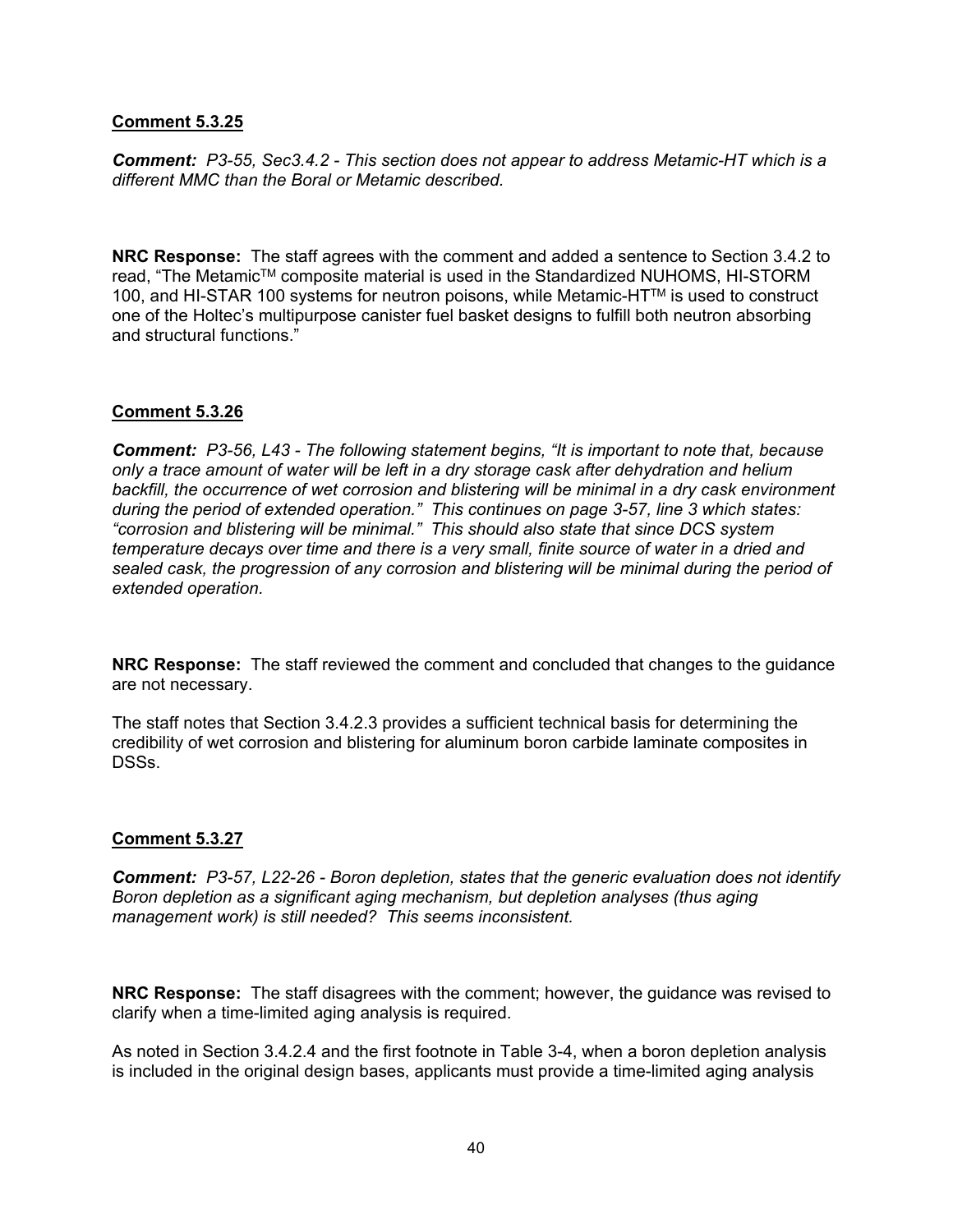(TLAA) to demonstrate that depletion will not challenge subcriticality in the period of extended operation. This is necessary to meet the requirements of 10 CFR 72.42(a)(1) and 72.240(c)(2).

### **Comment 5.3.28**

*Comment: P3-59, L11 - Reference is not used in the text.* 

**NRC Response:** The staff agrees with the comment and deleted the reference.

### **Comment 5.3.29**

*Comment: P3-59, L26&29 - Lines should begin with "EPRI."* 

**NRC Response:** See the response to Comment 5.3.20.

### **Comment 5.3.30**

*Comment: P3-59, L34 - Reference is not used in the text.* 

**NRC Response:** The staff agrees with the comment. The reference in question "Gibeling, 2000" was deleted.

#### **Comment 5.3.31**

*Comment: P3-60, L1 - Reference is not used in the text.* 

**NRC Response:** The staff disagrees with the comment; therefore, no changes were made in response to the comment. The reference in question "Hanson et al., 2012" was cited in Section 3.4.

#### **Comment 5.3.32**

*Comment: P3-60, L15 - Line should begin with "NRC."*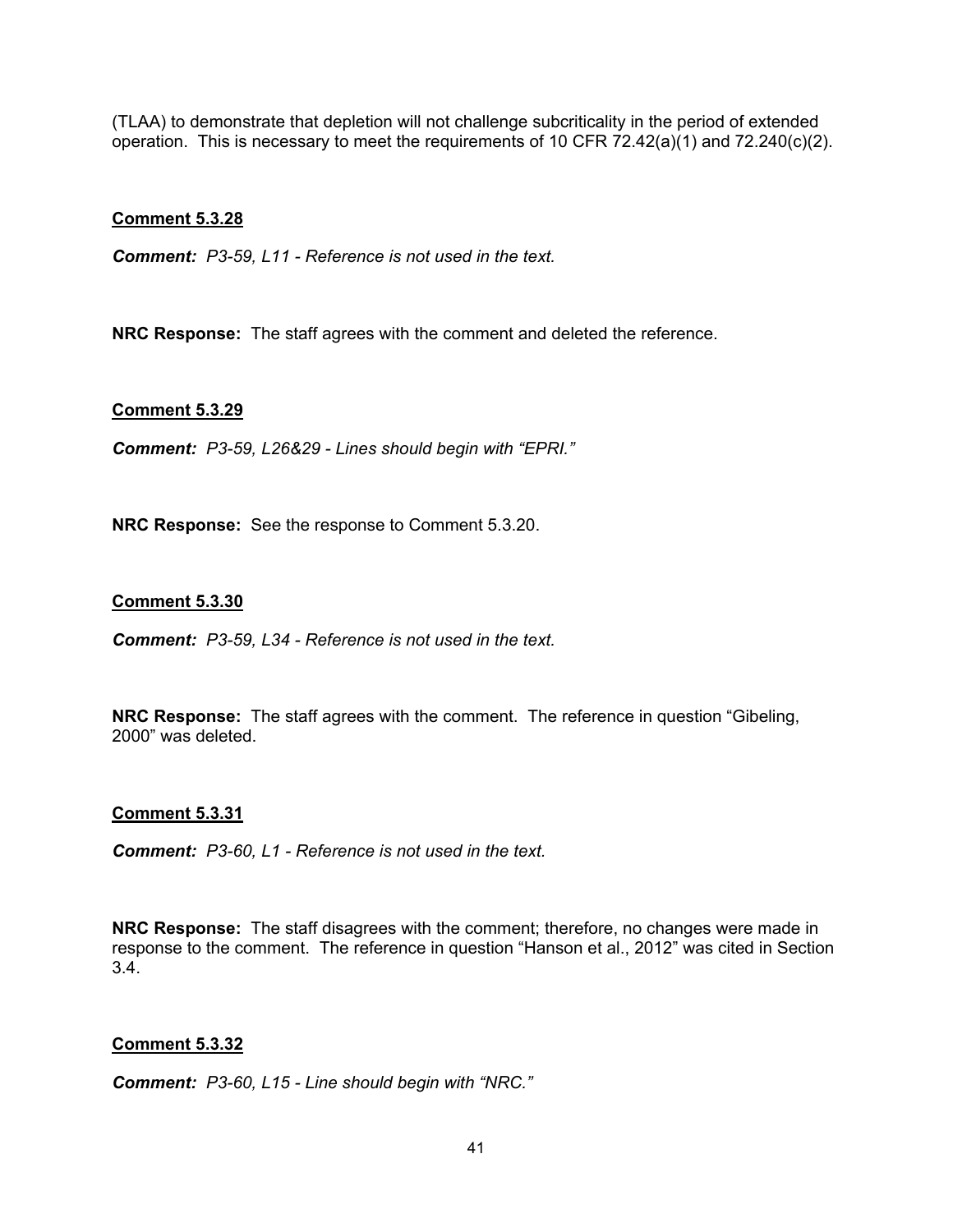**NRC Response:** The staff disagrees with the comment; therefore, no changes were made in response to the comment.

See the response to Comment 5.3.20.

### **Comment 5.3.33**

*Comment: P3-62, L27&35 - There does not appear to be a "NRC 2012" reference.* 

**NRC Response:** The staff agrees with the comment and added the reference (NRC, 2012) to Section 3.5.3.

#### Reference

NRC. "Three Mile Island, Unit 2, ISFSI–NRC Inspection of the Independent Spent Fuel Storage Installation, Inspection Report 07200020/2012-001." ADAMS Accession No. ML12228A457. Washington, DC: U.S. Nuclear Regulatory Commission. 2012.

#### **Comment 5.3.34**

*Comment: P3-62, L36-38 - One of the main ways to protect against freeze-thaw damage is to specify air-entrained concrete (your reference ACI 2008c). Utilities should be allowed to take credit for properly spec'd air entrained concrete if they are in a freeze-thaw zone as an alternative to conducting aging management for this degradation mode.* 

**NRC Response:** The staff disagrees with the comment; therefore, no changes were made in response to the comment.

As noted in the gap assessments for DSSs, concrete parameters, such as the degree of air entrainment, which must be controlled to mitigate freeze-thaw damage, are well known. However, there is no protection against freeze and thaw damage. Therefore, aging management of concrete for freeze and thaw degradation in outdoor and groundwater or soil (below-grade) environments above the freeze line is required.

## **Comment 5.3.35**

*Comment: P3-69, L35-37 - Your reference Sindelar 2011 concludes "The requisite conditions of refreshed water and the overall kinetics of the coupled processes involved in calcium leaching renders it an insignificant degradation mechanism for the concrete in the pad or cask of the DCSS for EST." This is consistent with industry observations. We believe that while it is observed, it does not require aging management. Also, this reference does not appear to be a*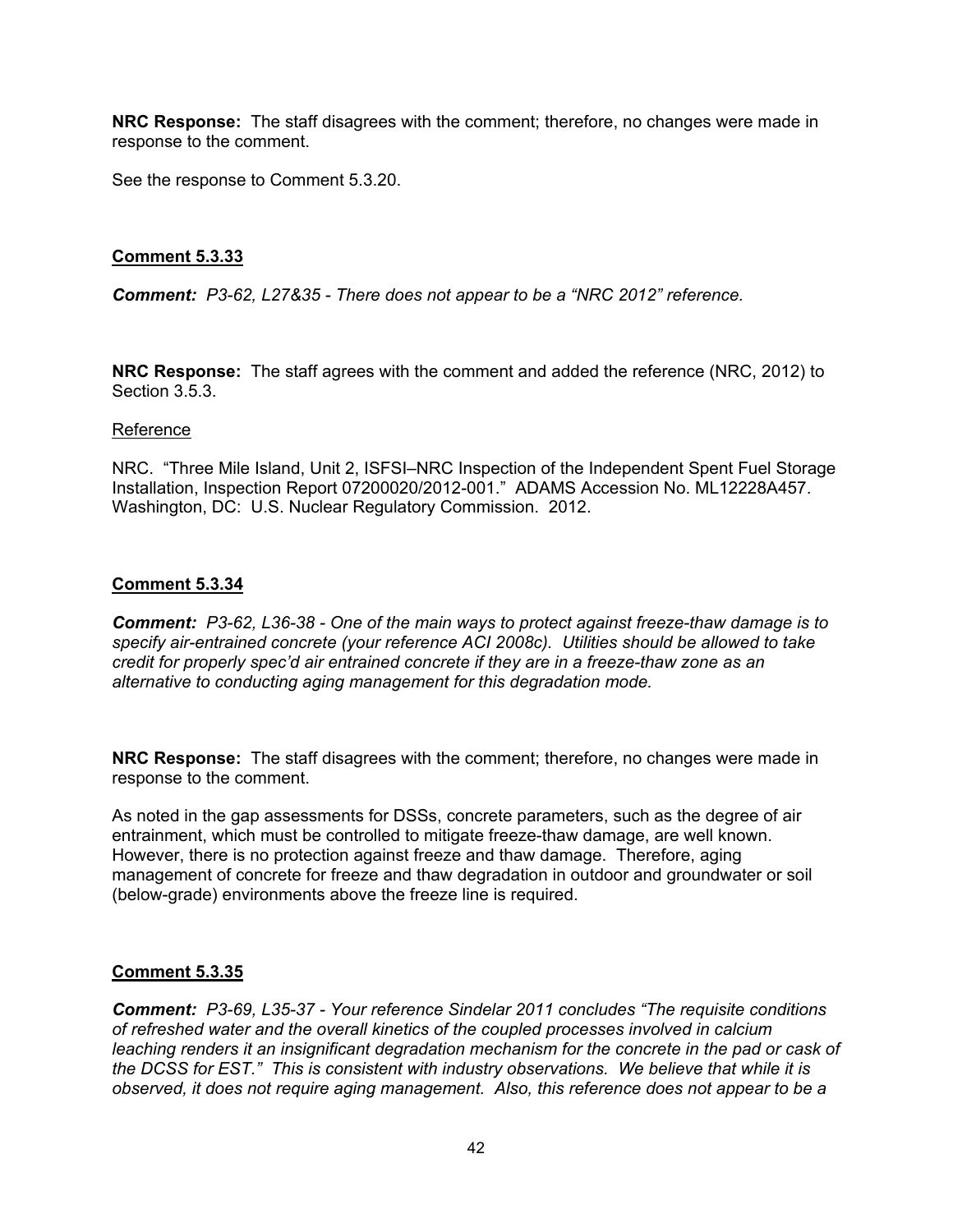*"Draft Report" as stated in the reference section on page 3-83. The IAEA reference also supports this position.* 

**NRC Response:** The staff agrees, in part, with the comment and revised the guidance.

The staff recognizes that Sindelar et al. (2011) indicate that calcium leaching from concrete is expected to be insignificant. However, as noted in Section 3.5.1.8, operating experience indicates that leaching of calcium hydroxide is a mechanism that can be exacerbated by other degradation mechanisms or designs that do not adequately prevent ingress of precipitation into the sheltered structure. As such, leaching of calcium hydroxide in concrete exposed to outdoor, sheltered, and groundwater or soil (below grade) environments is considered to be credible, and therefore, aging management is required. No changes were made to the guidance for this portion of the comment.

The reference was revised to remove the wording in question "Draft Report." Also, the staff changed the reference "NRC, 2011a" cited on P3-69 to "Sindelar et al., 2011."

## **Comment 5.3.36**

*Comment: P3-72, L41-43 - It is for precisely this reason that this can be excluded from further consideration. ISFSI pads are constructed on pad bedding using high quality fill materials and not on polluted soils. Furthermore, there are embedded concretes elsewhere in the nuclear plant that are subjected to much more severe conditions (i.e. circulating water systems). The absence of OE for MIC on concrete in these areas further illustrates that this mechanism is not expected in this kind of service.* 

**NRC Response:** The staff disagrees with this comment; therefore, no changes were made in response to the comment.

See the response to Comment 5.3.3.

#### **Comment 5.3.37**

*Comment: Sec3.6.1 - Of the 11 fuel cladding degradation mechanisms, 9 were determined not to be credible during a 60 year storage timeframe. It is not clear if the studies referenced considered effects of pinhole or hairline cracks in the cladding.* 

**NRC Response:** The staff reviewed the comment and concluded that changes to the guidance were are necessary.

As noted in Section 3.6, the spent fuel assembly components evaluated in this section include the zirconium-based cladding and fuel assembly hardware that provide structural support to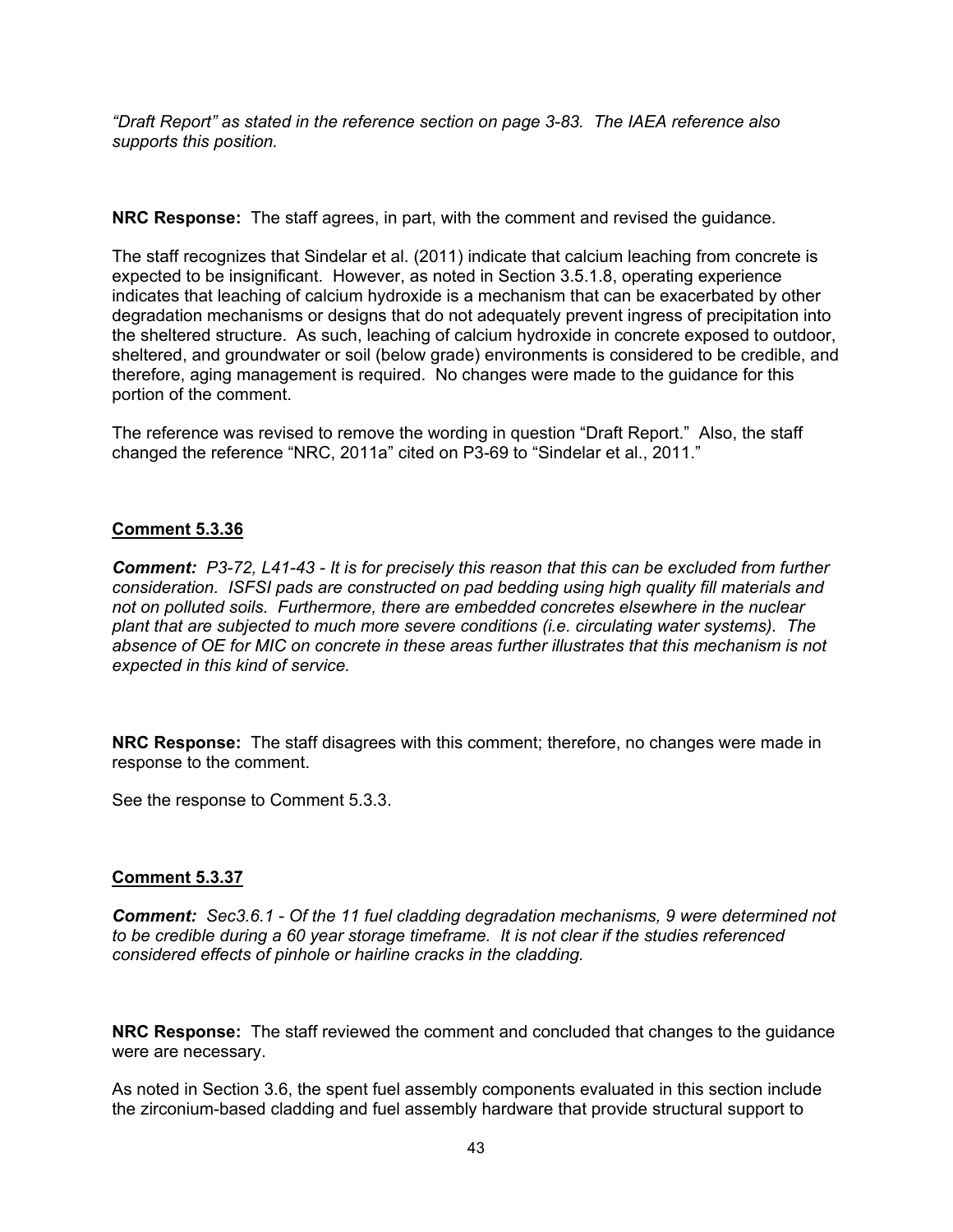ensure that the spent fuel is maintained in a known geometric configuration. Therefore, the conditions of the assembly and cladding are reviewed for aging mechanisms and effects that may lead to a change in the analyzed fuel configuration. Pinhole and hairline cracks in the cladding, per existing review guidance, are not included in the evaluation as they are not considered to affect cladding's intended functions.

### **Comment 5.3.38**

*Comment: P3-86, Sec3.6.1.1 - For hydride reorientation, dissolved hydrogen is associated with the high temperatures experienced during vacuum drying. Does this apply to systems that dry HBU fuel with forced helium dehydration?* 

**NRC Response:** The staff reviewed the comment and concluded that changes to the guidance were are necessary.

The staff recognizes that the amount of dissolved hydrogen depends on the peak cladding temperature during the vacuum drying operations, which is not to exceed 400°C [752 °F] per current staff guidance. The peak cladding temperature during forced helium dehydration is expected to be lower than this limit. As such, the amount of dissolved hydrogen assumed for vacuum drying is considered bounding to forced helium dehydration.

## **Comment 5.3.39**

*Comment: P3-86. L44 - Maximum dissolved hydrogen at 400°C is 200 ppm, but isn't this material dependent? Suggest qualifying the 200 ppm.* 

**NRC Response:** The staff reviewed the comment and revised to guidance to clarify.

The 200 wppm hydrogen at 400°C [752°F] is based on research on Zircaloy-2 and Zircaloy-4. The staff revised the sentence in question to read, "For example, the maximum dissolved hydrogen at 400 degrees C [752 degrees F] is approximately 200 wppm for Zircaloy-2 and Zircaloy-4 based on representative solubility correlations (Kammenzind et al., 1996; Kearns et al., 1967)." The dissolved hydrogen in these alloys is considered bounding to other advanced cladding alloys (ZIRLO™, M5®) with lesser hydrogen pickup during reactor operation. The staff has also issued a draft report for public comment, NUREG–2224, "Dry Storage and Transportation of High Burnup Fuel," (ADAMS Accession No. ML18214A132) which includes additional discussion on the material dependency of hydrogen solubility.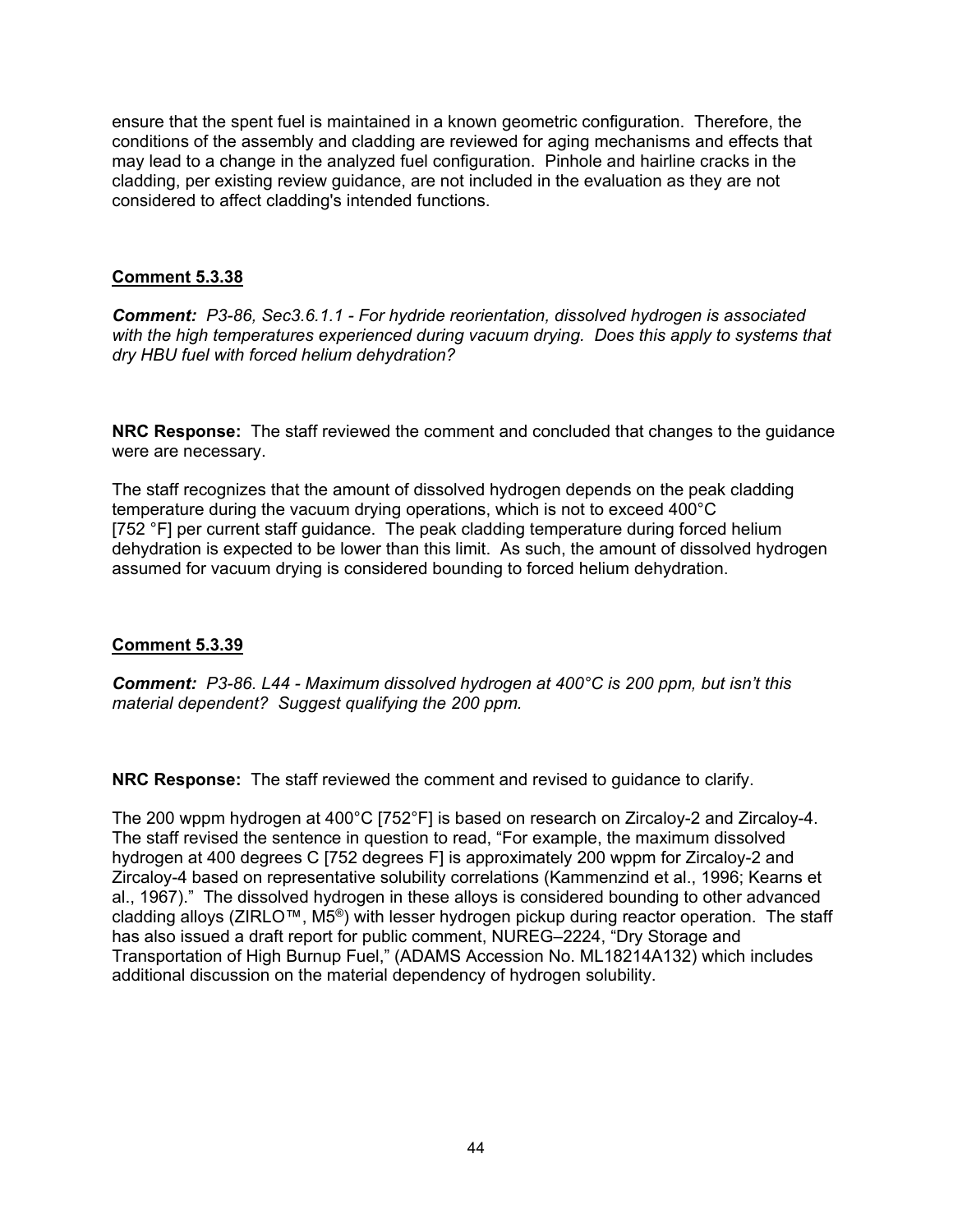### **Comment 5.3.40**

*Comment: P3-87, L8 - The statement is made that cladding with hydrides "...has been shown to have reduced ductility under pinch-load stresses...." Is this still true for cladding with fuel in it? Did the references test with fuel in the cladding?* 

**NRC Response:** The staff reviewed the comment and revised to guidance to clarify.

The staff recognizes that the referenced studies provide results for cladding from defueled rods (i.e., not accounting for the presence of the pellet). The staff has issued a draft report for public comment, NUREG–2224, "Dry Storage and Transportation of High Burnup Fuel," (ADAMS Accession No. ML18214A132) which provides this assessment and technical bases supporting the conclusion that hydride reorientation is inconsequential to the expected loads during designbasis drop accidents in storage and during seismic loading conditions. The staff has revised Section 3.6.1.1 to provide a reference to NUREG–2224 and ensured that the conclusions in both documents are consistent.

### **Comment 5.3.41**

*Comment: P3-87, Sec3.6.1.1 - Section discusses potential cladding failures when fuel is subject to pinch-load stresses. It's not apparent when a pinch-load can occur during normal storage, or how fuel pellet-cladding bounding is considered.* 

**NRC Response:** The staff reviewed the comment and revised to guidance to clarify.

The staff has provided additional clarification in Section 3.6.1.1 on the potential occurrence of pinch loads during dry storage operations. Pinch loads may be experienced during designbases drop accidents (i.e., postulated drops during the removal or transfer of a canister or cask retrieval at the end of storage operations, as described in the approved design bases). Pinch loads could occur due to rod-to-grid spacer contact, rod-to-rod contact, or rod-to-basket contact during the drop accident. See the response to Comment 5.3.40 on pellet mechanical support.

## **Comment 5.3.42**

*Comment: P3-87, L19 - Sentence beginning on line 19 - Says HRO is driven by hoop stress which is determined by peak cladding temperature. This is overly pessimistic. The hydrides precipitate and potentially reorient as the cladding cools over time. The stress at the time the hydrides precipitate will be less than the peak stress at the time of peak cladding temperature.* 

**NRC Response:** The staff agrees with the comment and revised the guidance.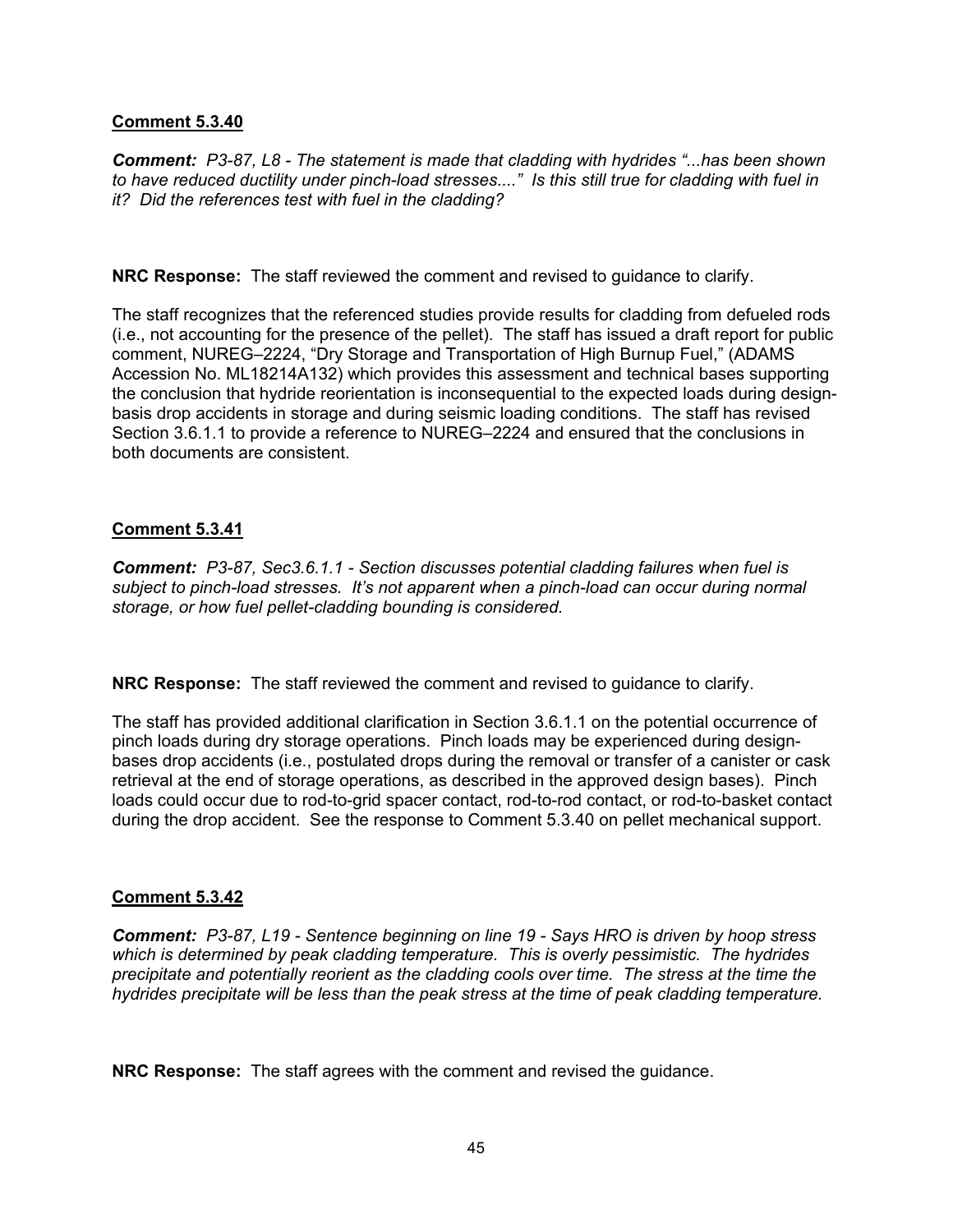The staff revised the sentence to read, "The primary driving force for radial hydride reorientation is the cladding hoop stresses. The minimum level or threshold hoop stress for hydride reorientation depends on temperature, alloy composition, and fabrication process. A review indicates that there is no consensus in the literature on threshold hoop stresses needed to reorient hydrides for a given cladding alloy and temperature, as discussed in the following references."

## **Comment 5.3.43**

*Comment: P3-88, L20 - Mentions the negative characteristic of RXA cladding in that it is more susceptible to HRO due to larger fraction of grain boundaries in the radial direction. The paragraph should include a counter to that in that RXA has lower hydride concentrations, so there are far fewer hydrides available to reorient.* 

**NRC Response:** The staff agrees with the comment and revised to guidance to clarify.

The staff agrees that RXA claddings have lesser hydrogen pickup during reactor irradiation and, therefore, a lower overall concentration of hydrides. Section 3.6.1.1 has been revised, accordingly.

## **Comment 5.3.44**

*Comment: P3-88, L24 - Discusses the impact of cooling rate on HRO and concludes the slow cooling rate under actual dry storage conditions will not inhibit HRO. However, a key phenomenon that is ignored is the effect of annealing. Due to the slow cooling rate, the cladding remains at somewhat higher temperature for long periods. This time at temperature provides some annealing and repairing of irradiation defects. This needs to be included in the cooling rate discussion in this paragraph.* 

**NRC Response:** The staff reviewed the comment and concluded that changes to the guidance are not necessary.

The referenced studies show that the cooling rate affects the hydride precipitate size, orientation, and distribution. The synergistic effect of annealing of irradiation hardening and hydride reorientation are not well understood. The staff is unaware of a technical basis supporting the conclusion that slow cooling rates experienced post-drying and during dry storage would inhibit the precipitation of radial hydrides.

## **Comment 5.3.45**

*Comment: P3-91, L31 - Editorial - add "to" after "expected"*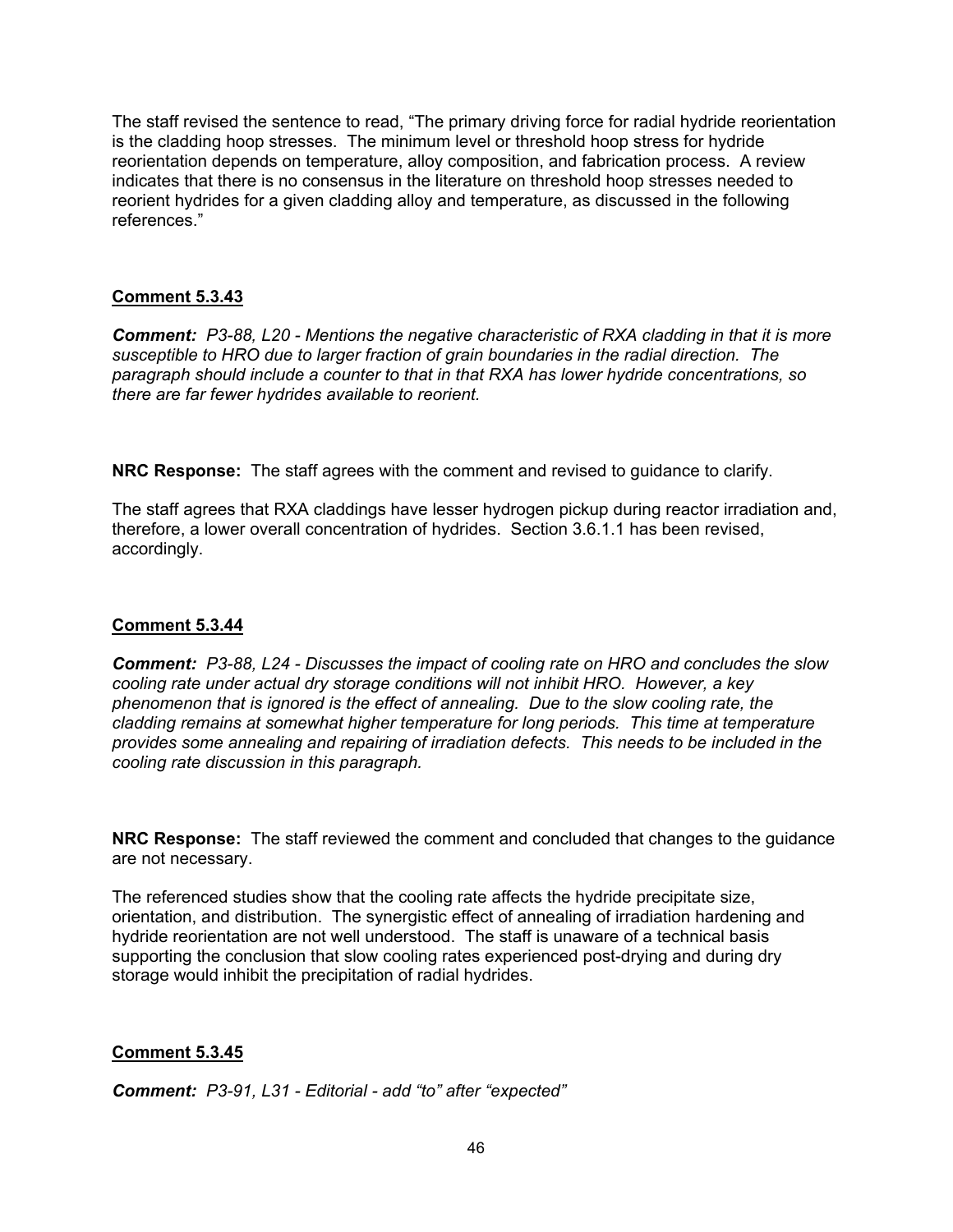**NRC Response:** The staff agrees with the comment and made the recommended change.

### **Comment 5.3.46**

*Comment: P3-98, L17 - Editorial - add a space between "350" and "degrees"* 

**NRC Response:** The staff agrees with the comment and made the recommended change.

#### **Comment 5.3.47**

*Comment: P3-99, Sec3.6.1.9 - With regards to the statement that SCC of the cladding is not credible and aging management is not required during the 60 year storage timeframe, is this applicable to all cladding types? The evidence provided seems to focus on Zr-2 and Zr-4 versus the advanced alloys.* 

**NRC Response:** The staff reviewed the comment and concluded that changes to the guidance are not necessary.

The staff recognizes that advanced zirconium alloys are expected to have a higher SCC stress threshold. Therefore, SCC of the cladding is not considered credible, and aging management is not required. In addition to the discussion on Zircaloy-2 and Zircaloy-4, some discussion on other zirconium alloys such as ZIRLO™ was included in Section 3.6.1.9.

#### **Comment 5.3.48**

*Comment: P3-99, Sec3.6.1.10 - With regards to radiation embrittlement, the conclusion that embrittlement is not considered credible is based on a cumulative fluence (1022 n/cm2) not expected during storage. However, in the second paragraph states that embrittlement of cladding is observed in reactor due to cumulative fast neutron exposure on the order of 1022 n/cm2. Thus, as worded it appears that the cladding has already reached the necessary fluence for embrittlement before getting into dry storage.* 

**NRC Response:** The staff reviewed the comment and revised the guidance to clarify the basis of the conclusion.

While reactor-related fluence is known to affect cladding properties, the staff evaluates that effect in its review of initial licenses to store spent fuel. To date, the staff has concluded that the change in properties does not prevent the cladding from fulfilling its intended functions during the initial dry storage term.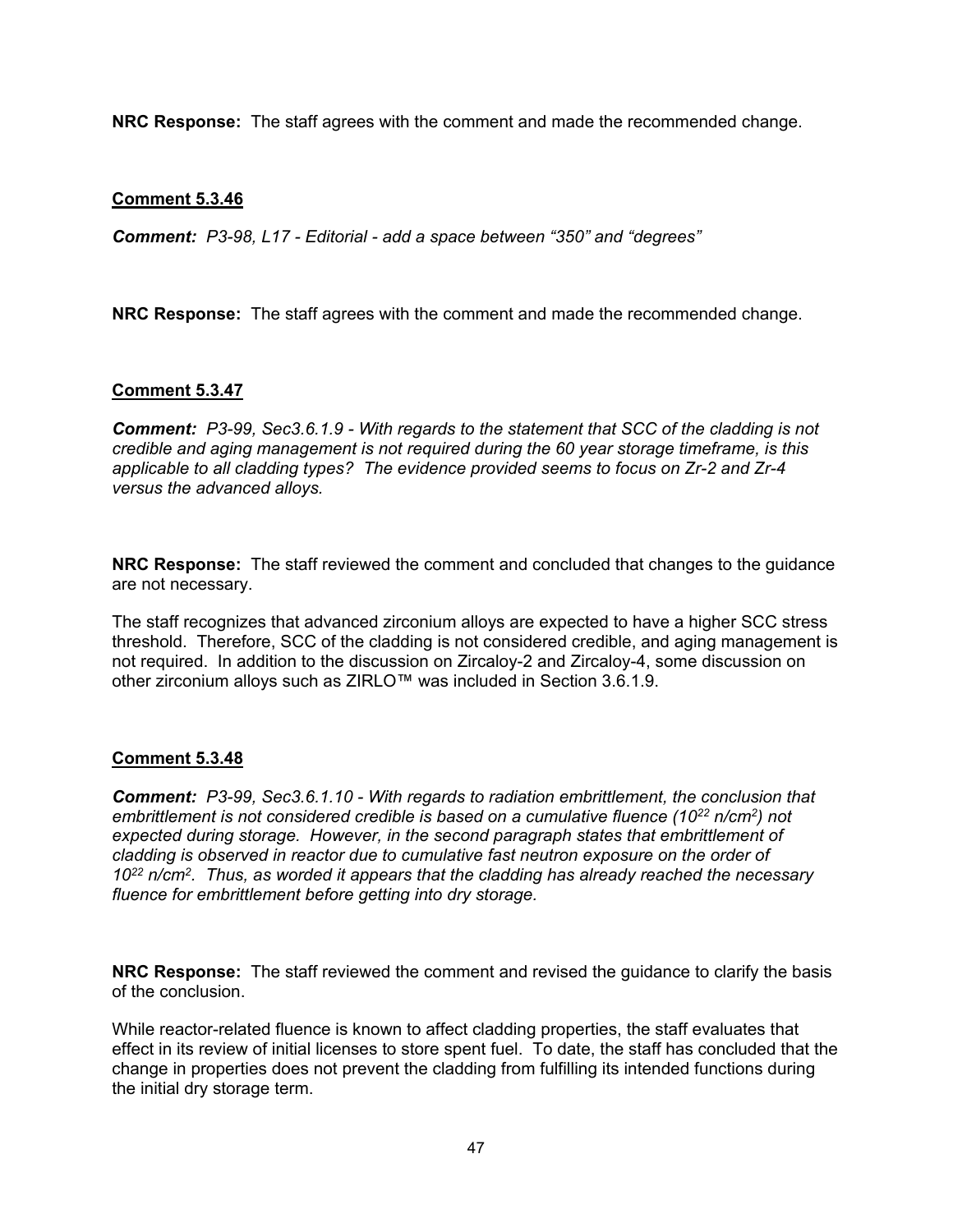NUREG–2214 evaluates whether storage beyond 20 years introduces any additional aging effects, beyond those already considered in the initial license, that must be managed to ensure that the cladding can continue to perform its intended functions. As noted in the third paragraph of Section 3.6.1.10, the cumulative neutron fluence in dry storage is expected be five orders of magnitude less than in reactor service. As such, the extended 20- to 60-year storage term does not introduce any radiation embrittlement effects that were not already considered in the initial licensing of the storage systems, and radiation embrittlement is not considered a credible mechanism that could prevent the cladding from performing its functions. Therefore, aging management is not required.

# **5.4 Comment from Marvin Lewis**

## *Comment 5.4.1*

*Comment: P3-63, Section 3.5.1.3 - Since much of this storage is in concrete overpacks, the chances of alkali-silica reactions are abundant. My concern is that alkali-silica reactions can often be mistaken for other processes and vice versa. These confounding processes include, but are not limited to* 

- *Poor quality causing degradation and failures. High quality concrete is in short supply; a condition money is often used to cure. When money is short, low quality concrete flows.*
- *Degradation due to acid exposure resembles alkali-silica reaction. The cure for alkali-concrete reaction and acid exposure will degrade concrete further and faster.*
- *Poor quality handling or production can produce concrete that appears as alkalisilica problem. Cures are ineffective over a length of time.*
- *These possibilities seem to be outside this NUREG, but are not outside the scope of reality.*

**NRC Response:** The staff reviewed the comment and concluded that changes to the guidance are not necessary.

The staff recognizes that concrete durability is directly related to the quality of the concrete. Section 3.5.1.3 provides an evaluation of alkali-silica reaction (ASR)-induced degradation of concrete. As noted in Section 3.5.1.3, due to the uncertainties in screening tests that can effectively be used to eliminate the potential for ASR and previous ASR operating experience at a nuclear facility, the aging mechanism is considered credible in concrete exposed to any environment with available moisture, and therefore, aging management is required.

The example of an AMP for concrete structures in Table 6-3 relies on the licensee's corrective action program to ensure that conditions that may lead to a loss of intended function will be reviewed and dispositioned by trained personnel. If a particular aging effect is detected, part of the licensee's corrective action may include a root-cause evaluation to determine the cause of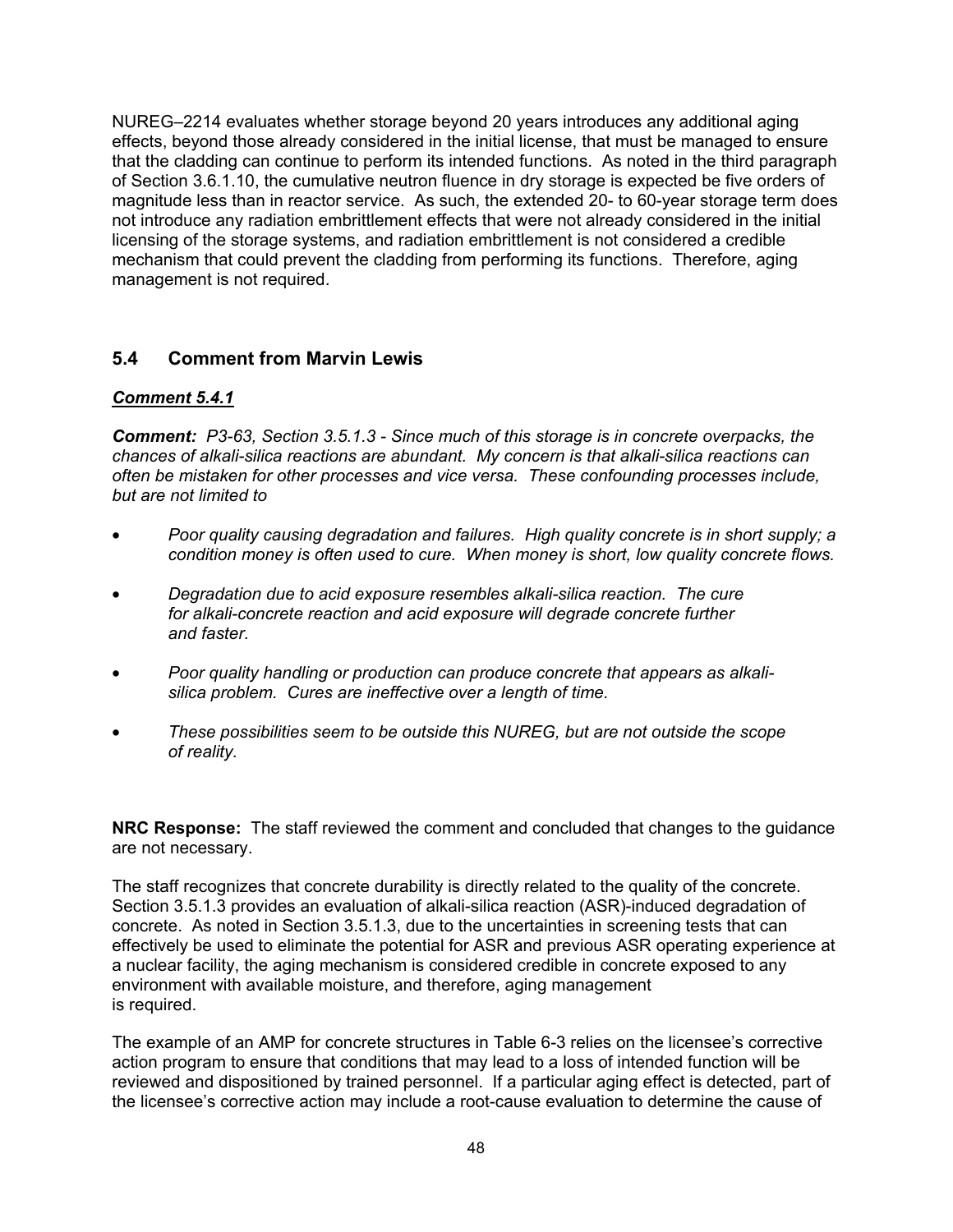the aging effect. As such, the aging effects caused by ASR and the confounding processes of concerns will be effectively managed during the period of extended operation.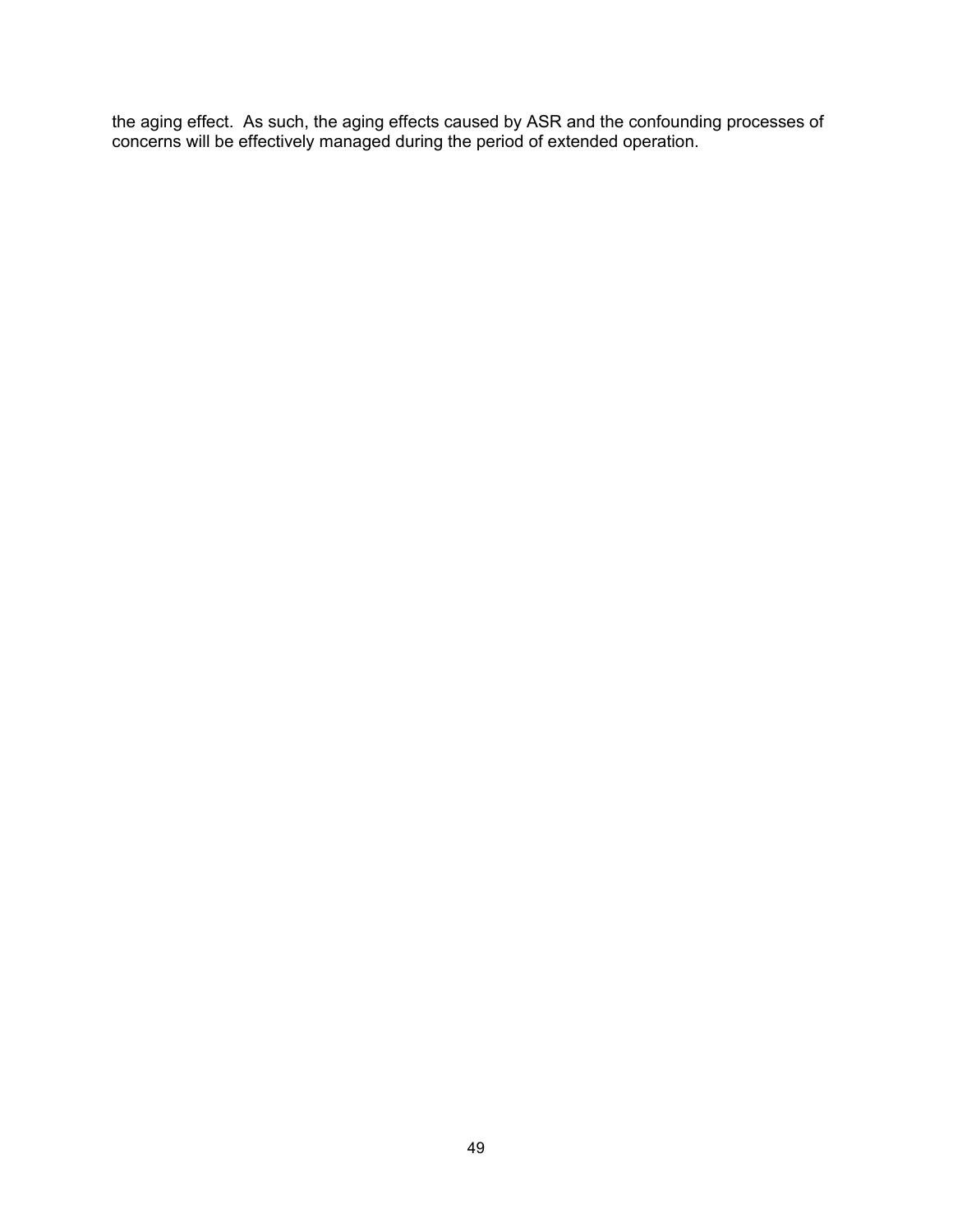# **CHAPTER 6: RESPONSES TO PUBLIC COMMENTS ON ANALYSIS OF DRY STORAGE SYSTEMS AND SPENT FUEL ASSEMBLIES**

**The comments on Analysis of Dry Storage Systems and Spent Fuel Assemblies relate to Chapter 4 of NUREG–2214.** 

## **6.1 Comments from NAC International**

## **Comment 6.1.1**

*Comment: P4-159, SSC "Top neutron shield bolt, vent & drain port cover bolts" - Stress Relaxation was said to be not credible per 3.2.1.10 for CS and again in 3.2.2.10 for SS. Aging Management should therefore be "No." Currently refers to bolted seal AMP.* 

**NRC Response:** The staff disagrees with the comment; therefore, no changes were made in response to the comment

As noted in Section 3.2.1.10, stress relaxation of steel bolting exposed to sheltered environments is considered to be credible, and therefore, aging management is required.

## **Comment 6.1.2**

*Comment: P4-169, L23 - The next to last sentence should read: "The square fuel tubes in the BWR basket, including four oversized cross section fuel tubes, may include stainless-steel encased Boral® sheets on up to two sides for criticality control."* 

**NRC Response:** The staff agrees with the comment and made the recommended change.

## **Comment 6.1.3**

*Comment: P4-170, L35 - The fifth sentence, should read as follows: "The Yankee Rowe and Connecticut Yankee PWR fuel tubes are covered with stainless- steel encased Boral® sheets on all four sides for criticality control."* 

**NRC Response:** The staff agrees with the comment and made the recommended change.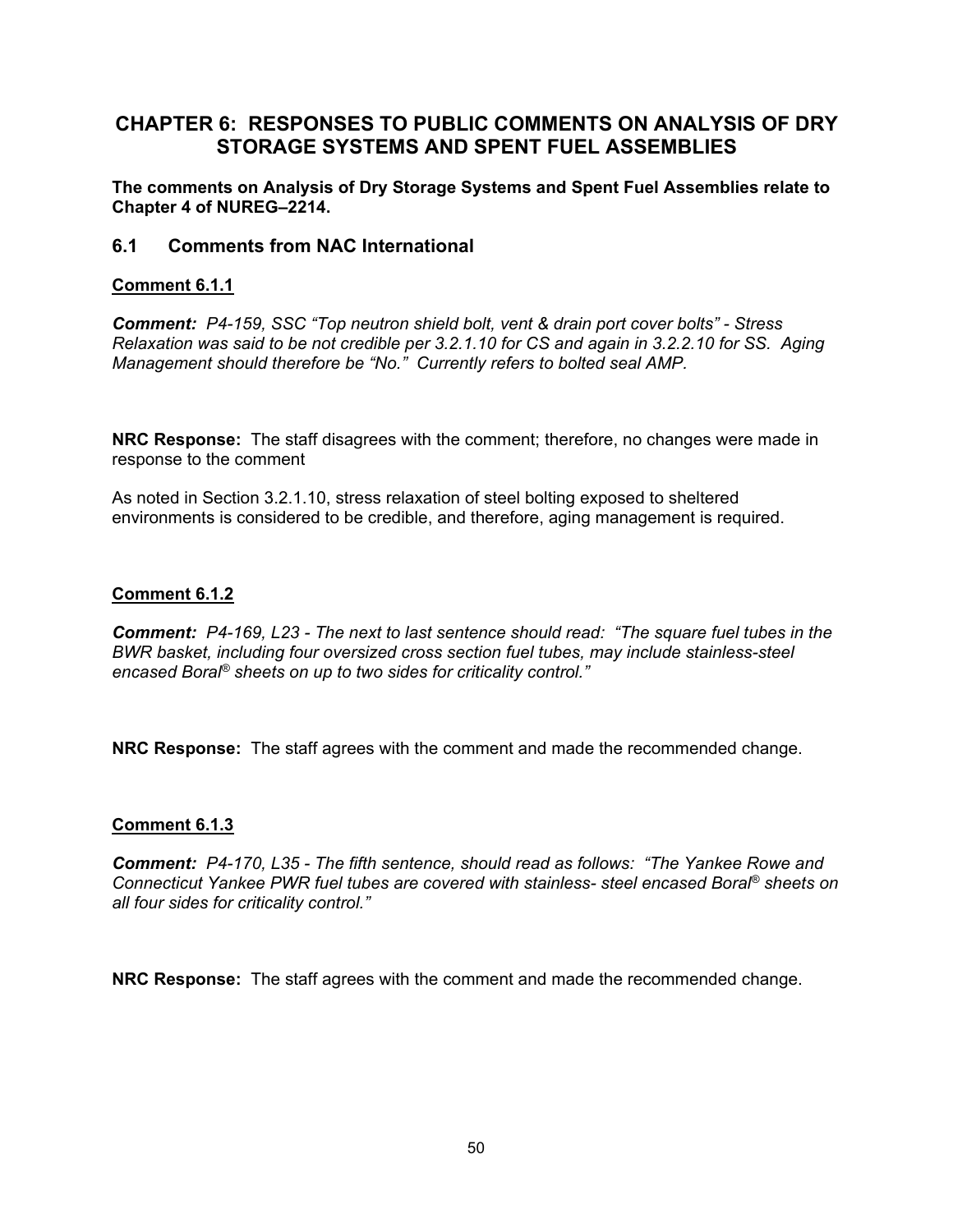*Comment: P4-170, L38 - Add new last sentence: "The LaCrosse BWR-MPC fuel tubes have Boral® sheets on up to four sides encased in stainless-steel sheets."* 

**NRC Response:** The staff agrees with the comment and made the recommended change.

### **Comment 6.1.5**

*Comment: P4-176, SSC "Structural lid" - Incorrectly identifies Structural Lid as exposed to a helium environment. The Structural Lid is installed above and encases the Shield Lid. Environment between the two lids would be indoor air.* 

**NRC Response:** The staff agrees, in part, with the comment and revised the guidance to clarify the environment of the lid.

The staff reviewed the NAC-UMS Safety Analysis Report (SAR) and notes that the structural lid is installed on the top of the shielding lid and then welded to the canister shell. The interior structural lid surface is in contact with the top shielding lid surface. Therefore, the interior structural lid surface is exposed to an embedded (stainless steel) environment. The staff changed the interior structural lid surface environment to embedded (stainless steel).

#### **Comment 6.1.6**

*Comment: P4-176, SSC "Structural lid" - The Structural Lid interior surface environment is Fully Encased, not Sheltered. The exterior Structural Lid surfaces are in a sheltered environment.* 

**NRC Response:** The staff agrees, in part, with the comment and revised the guidance to clarify the environment of the lid.

See the response to Comment 6.1.5.

#### **Comment 6.1.7**

*Comment: P4-177, SSC "Spacer ring" - The Spacer Ring is in the airspace between the structural lid and the shield lid which are both welded in place. Therefore, the environment is not Sheltered but rather a dead airspace that is not conducive to CISCC and this component should not have an AMP assigned. Fully Encased would be a more appropriate environment.*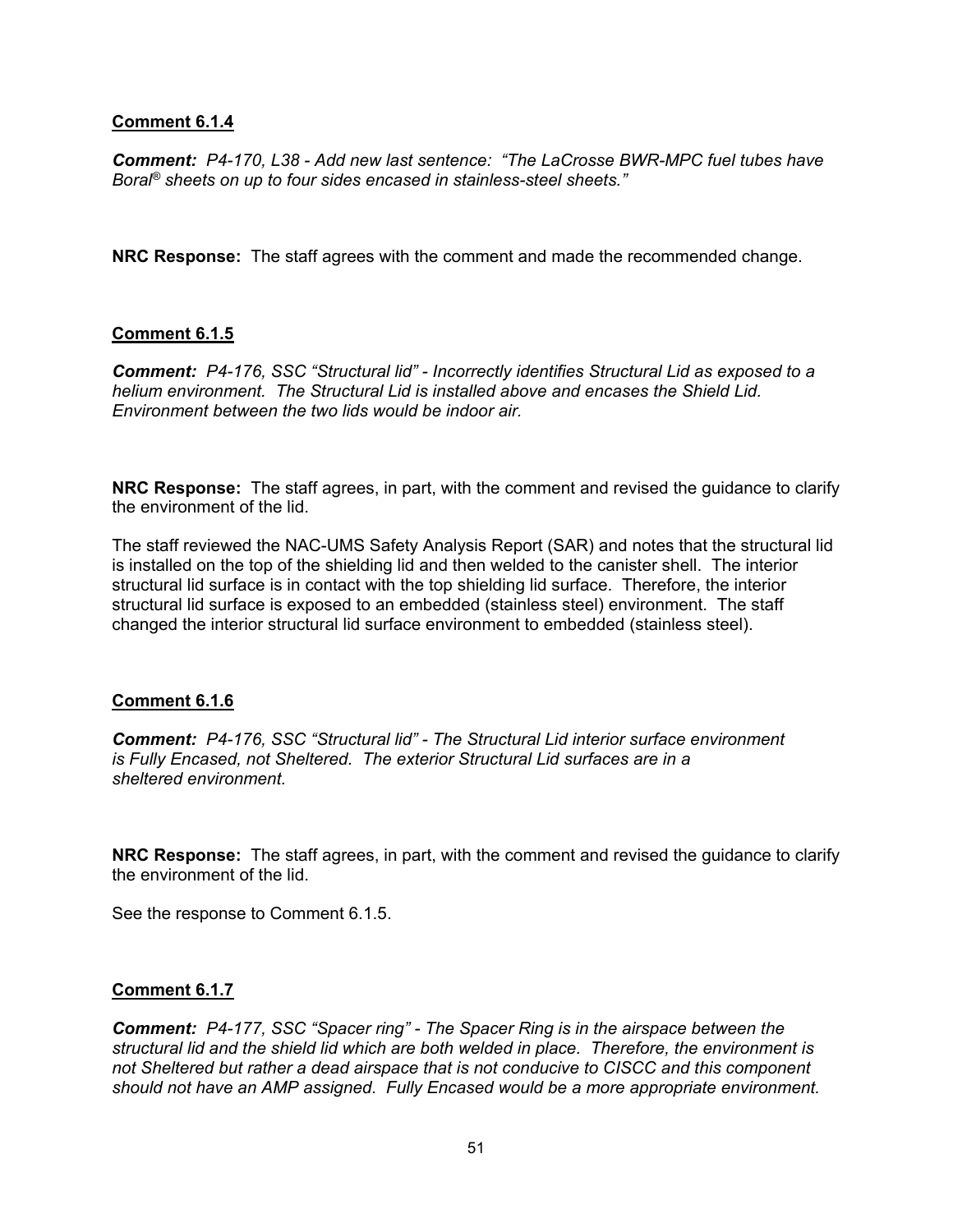**NRC Response:** The staff agrees, in part, with the comment and revised the guidance to clarify the environment of the spacer ring.

The staff reviewed the NAC-UMS SAR and notes that the spacer ring is installed in place on the structural lid within the airspace between the structural lid and the shielding lid. Two sides of the spacer ring are in contact with the structural lid. As such, the spacer ring is exposed to an embedded (stainless steel) environment. The staff changed the environment to which the spacer ring is exposed to embedded (stainless steel). As noted in Sections 3.2.2.2 and 3.2.2.5, SCC and pitting and crevice corrosion of stainless steel exposed to embedded environments are not considered to be credible, and therefore, aging management is not required.

## **Comment 6.1.8**

*Comment: P4-177, SSC "Shield lid, support ring" - The Shield Lid should have its own row with both Helium and Fully Encased environments.* 

**NRC Response:** The staff agrees with the comment and revised the guidance to clarify the environment.

The staff reviewed the NAC-UMS SAR and notes that the shield lid is installed on the top of the canister and then welded to the canister shell. The interior shield lid surface is exposed to the internal helium environment. The top shield lid surface is in contact with the interior structural lid surface. Therefore, the top shield lid surface is exposed to an embedded (stainless steel) environment. The staff added a separate set of AMR items for the shield lid exposed to embedded (stainless steel) and helium environments.

# **Comment 6.1.9**

*Comment: P4-177, SSC "Port cover" - The Port Cover environment is Fully Encased, not Sheltered.* 

**NRC Response:** The staff agrees, in part, with the comment and revised the guidance to clarify the environment of the port covers.

The staff reviewed the NAC-UMS SAR and notes that the port covers are installed in the shield lid above the quick disconnect valve couplings and then welded to the shield lid. As such, the underside of the port covers is exposed to the internal helium environment. The top port cover surfaces are in contact with the interior structural lid surface and therefore exposed to an embedded (stainless steel) environment. The staff changed the AMR items for the port covers exposed to embedded (stainless steel) and helium environments.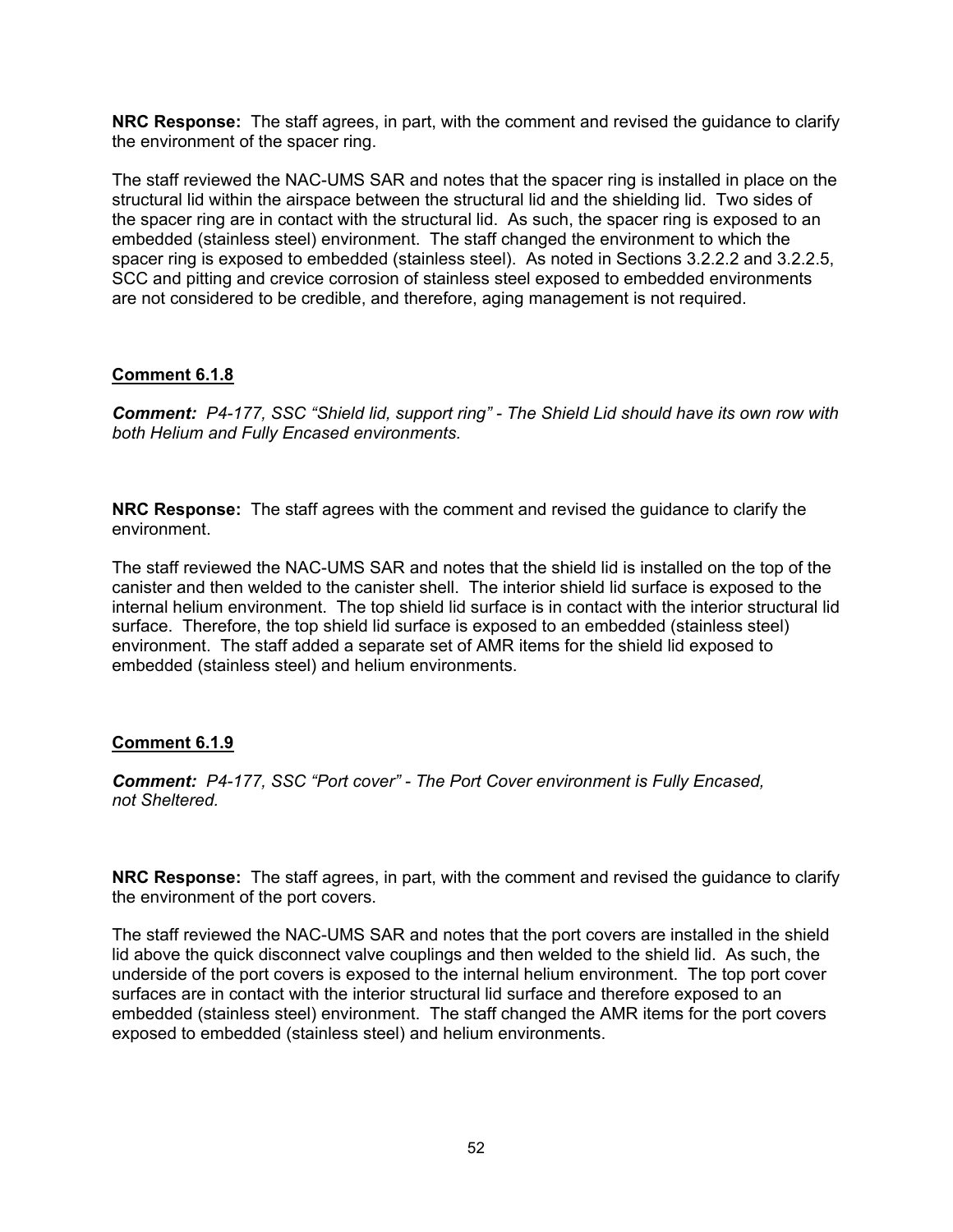*Comment: P4-177, SSC "Shield lid, support ring" - Leaves out Shield Lid, though shield lid support ring is identified. The Shield Lid (top) would be encased by the stainless steel Structural Lid and the interior surface exposed to the internal helium environment. Add immediately following Spacer Ring.* 

**NRC Response:** The staff agrees with the comment and revised the guidance to clarify the environment.

See the response to Comment 6.1.8.

### **Comment 6.1.11**

*Comment: P4-177&178, SSC "Port cover" - Port Covers are installed in the shield lid above the quick disconnect valve couplings and only underside of port covers would be potentially exposed to a helium environment. The top welded side of the Port Covers would be exposed to the encased indoor air environment.* 

**NRC Response:** The staff agrees, in part, with the comment and revised the guidance to clarify the environment.

See the response to Comment 6.1.9.

#### **Comment 6.1.12**

*Comment: P4-180, SSC "Fuel basket support disk" - MAPS cite 17-4 PH as needing aging management per Section 3.2.2.8, however did not transfer it to Table 4-12, page 4-180 as on MPC Table 4-15, page 4-206.* 

**NRC Response:** The staff agrees with the comment and has added an AMR item on thermal aging.

#### **Comment 6.1.13**

*Comment: P4-180, SSC "Fuel basket support disk" - MAPS Report proposes aging management of unwelded 17-4 PH fuel basket support disks per Section 3.2.2.8 for thermal aging in a helium environment. However, the identified threshold temperature is at the maximum calculated disk temperature for a UMS system loaded to maximum decay heat capacity of 23 kWs, and is significantly below ASME Code material specification limits.*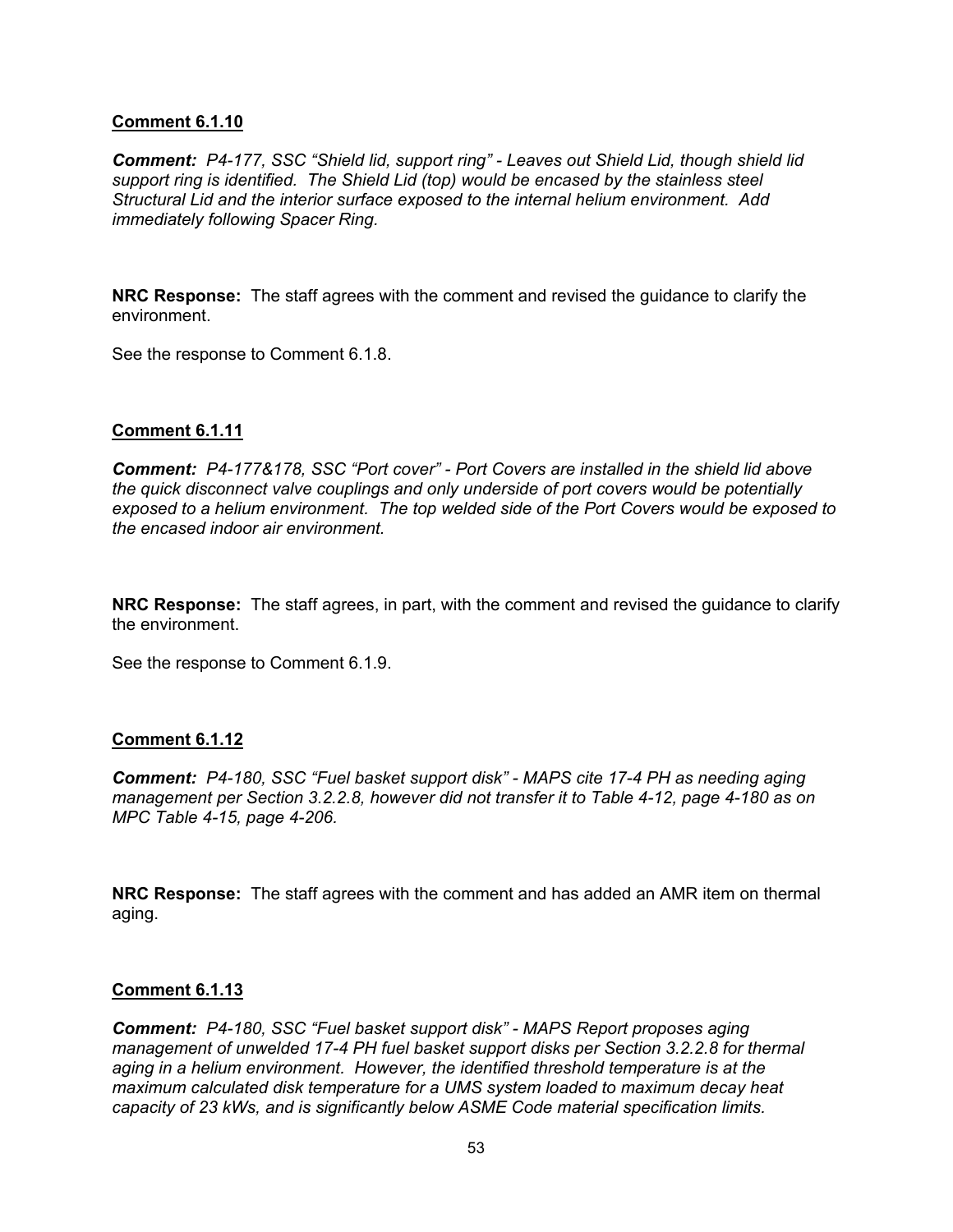*Additionally, the MPC 17-4 PH fuel basket support disks are significantly below the threshold temperature identified in the report. Therefore, this aging mechanism should be deleted from Table 4-15 and not included in Table 4-12.* 

**NRC Response:** The staff reviewed the comment and concluded that changes to the guidance are not necessary.

As noted in Section 1.1, this guidance provides a generic evaluation of the aging mechanisms that could affect the ability of SSCs to fulfill their important-to-safety functions. A renewal applicant is expected to provide a sufficient technical basis for determining the credibility of the thermal aging mechanism for its specific storage design and facility. See the response to Comment 5.3.15.

### **Comment 6.1.14**

*Comment: P4-181-183, Maine Yankee related SSCs - Please use the term "Damaged Fuel Can" after Maine Yankee for those components on pages 4-181 mid page to 4-183.* 

**NRC Response:** The staff agrees with the comment and made the recommended change.

## **Comment 6.1.15**

*Comment: P4-181-183, Maine Yankee related SSCs - Revise nomenclature for "Maine Yankee Fuel Can" to "Maine Yankee Damaged Fuel Can (DFC)"* 

**NRC Response:** The staff agrees with the comment and made the recommended change.

#### **Comment 6.1.16**

*Comment: P4-185, SSC "Concrete shell" - Minor and moderate calcium leaching is a common occurrence identified during the annual VCC inspections. NAC believes a threshold is needed for an acceptance criterion, so sites are not evaluating numerous areas that are not compromising function. A reasonable threshold would be one that is beyond the minor and moderate leaching seen and offer that "Excessive leaching of calcium hydroxide" can be used as a criterion.* 

**NRC Response:** The staff reviewed the comment and concluded that changes to the guidance are not necessary.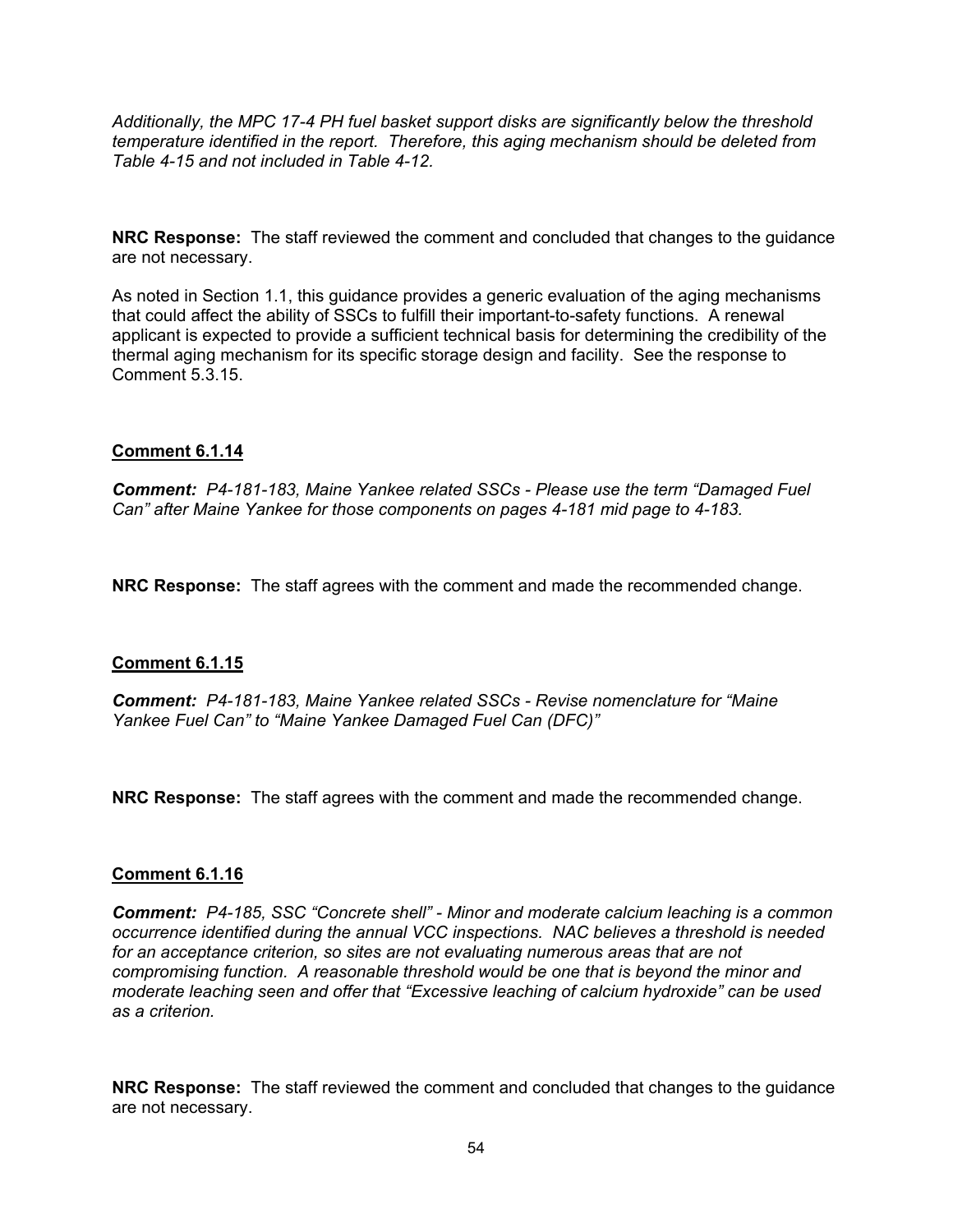As noted in Table 6-3, Element 6, the acceptance criteria for visual inspections of concrete are commensurate with the 3-tier quantitative criteria in ACI 349.3R-02. This comment is similar to Comment 5.2.11.

## **Comment 6.1.17**

*Comment: P4-185, SSC "Concrete shell" - Reinforcing Steel environment is air-outdoor. These components are not exposed to groundwater, so this environment should be deleted.* 

**NRC Response:** The staff agrees with the comment and made the recommended change.

## **Comment 6.1.18**

*Comment: P4-186, SSC "Inner shell" - Inner Shell main safety functions are as a gamma shielding component and a heat transfer component, not structural, so intended safety function should be identified as "SH, TH", or "SH, TH, SR" not "SH, SR."* 

**NRC Response:** The staff agrees, in part, with the comment and revised the guidance to clarify the intended safety functions.

The staff changed the intended safety function to add heat transfer as a function. However, the staff also maintained the structural function, as Section 3 of the NAC-UMS SAR states that the steel liner is a principal structural member of the vertical concrete cask.

## **Comment 6.1.19**

*Comment: P4-186&187 - General comment on recommending use of the vendor terminology for components. Example: NAC believes the term Base Plate Assembly refers to both the NAC Baffle Weldment & Base Weldment components combined, Pedestal Plate refers to the NAC Base Plate and the Pedestal Cover refers to the NAC cover. If there is confusion on what components require AMPs, the Licensee might not address it during inspection.* 

**NRC Response:** The staff agrees with the comment and made the recommended change.

## **Comment 6.1.20**

*Comment: P4-186&187 - The VCC Inner Shell, Pedestal Plate and Base Plate Assembly have an External Surfaces Monitoring of Metallic Components AMP assigned for corrosion; however*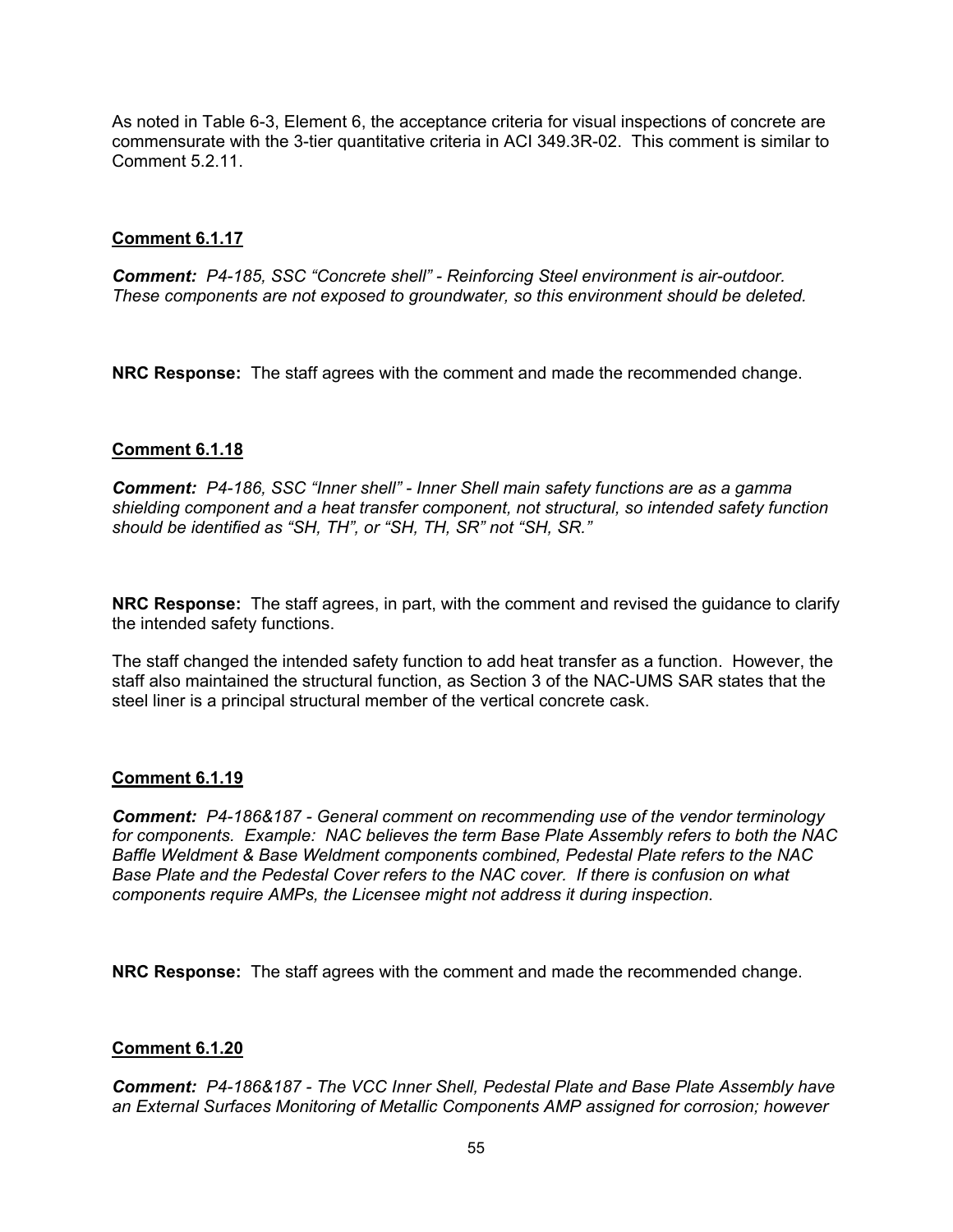*these are sheltered areas and will only be seen during the canister inspections. These should probably be termed as an Internal VCC Metallic Components Monitoring AMP.* 

**NRC Response:** The staff disagrees with the comment; however, the guidance was revised to clarify the scope of the AMP.

The staff believes that the proposed example AMP provides clear guidance for the management of aging of both accessible and normally inaccessible surfaces. The recommendations for these two types of surfaces significantly differ only with respect to the inspection frequency and sample size; the recommendations for the remaining AMP attributes are similar. The staff notes that the decision to provide a unified example AMP does not preclude an applicant from proposing separate AMPs in its renewal application. No changes were made to the AMP as a result of this comment. However, to avoid potential confusion regarding what is meant by an "external" surface, the AMP title has been changed to "Monitoring of Metallic Surfaces."

### **Comment 6.1.21**

*Comment: P4-188, SSC "Base plate nelson studs" - The Base Plate Nelson Studs identify either a TLAA or AMP to address general and pitting/crevice corrosion; however, NAC doesn't see where an AMP can address this because the studs are embedded in concrete and are not accessible for inspection.* 

**NRC Response:** The staff reviewed the comment and concluded that changes to the guidance are not necessary.

The staff notes that a case-specific TLAA, AMP or a supporting analysis is recommended for managing two credible corrosion mechanisms (i.e., general corrosion and pitting and crevice corrosion). A renewal applicant is expected to propose an aging management approach that is adequate to address the aging mechanisms and effects of the base plate nelson studs.

#### **Comment 6.1.22**

*Comment: P4-188, SSC "Outlet vent assembly" - Is the galvanic corrosion mechanism on the Outlet Vent Assembly intended to be with the vent screens?* 

**NRC Response:** The staff reviewed the comment and concluded that changes to the guidance are not necessary.

The staff reviewed the NAC-UMS SAR and notes that galvanic corrosion may develop between the steel outlet top and the stainless steel screen tab or dowel pin.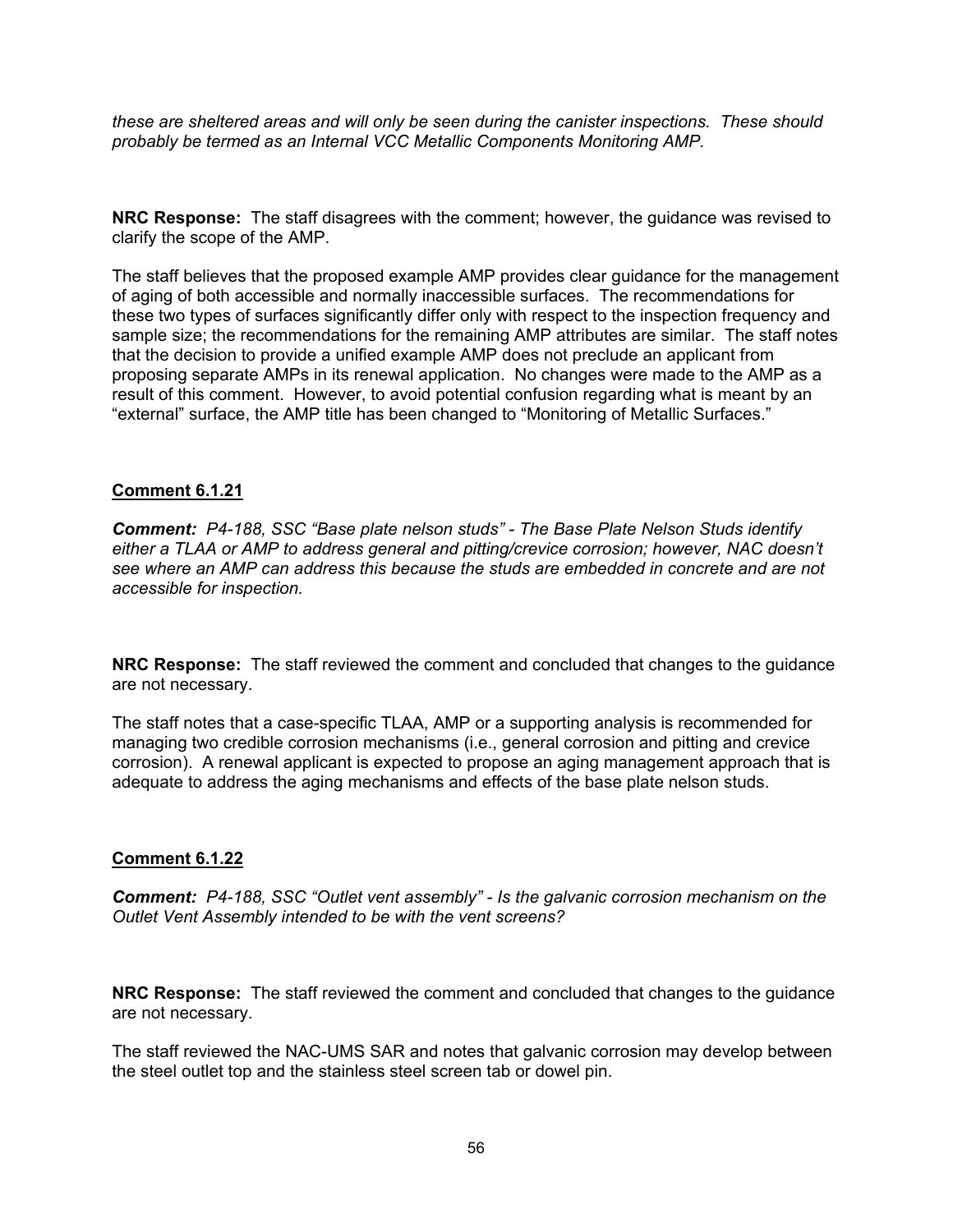*Comment: P4-188, SSC "Base plate nelson studs" - Base Plate Nelson Studs are an embedded (concrete) components and should be addressed by a Reinforced Concrete Structure AMP like the embedded steel reinforcements.* 

**NRC Response:** The staff reviewed the comment and concluded that changes to the guidance are not necessary.

See the response to Comment 6.1.21.

### **Comment 6.1.24**

*Comment: P4-188&189, SSC "Inlet and outlet vent hardware" - Outlet Vent hardware is defined as a structural component, but its main intended safety function is thermal (external protection of the outlet vent from entry and blockage of foreign materials), so intended safety function should be "TH, SH", not "SR."* 

**NRC Response:** The staff agrees, in part, with the comment and revised the guidance to clarify the intended safety functions.

The staff reviewed the NAC-UMS SAR and notes that the outlet vent hardware of the UMS vertical concrete cask (VCC) includes screen tab and dowel pin. NAC-UMS SAR Table 2.3-1 states that the screen tab has a structural safety function and that the dowel pin has an operational function. But the dowel pin of the CY-MPC VCC has a structural safety function, as listed in NAC-MPC SAR Table 2.3-2. As such, SR is assigned for the outlet vent hardware. The staff changed the intended safety function for the inlet and outlet vent hardware to "SH, SR, TH."

#### **Comment 6.1.25**

*Comment: P4-188&189, SSC "Inlet and outlet vent hardware" - The listing does not include the Inlet Vent Hardware, so Outlet Vent Hardware should be revised to be "Inlet and Outlet Vent Hardware."* 

**NRC Response:** The staff disagrees with the comment; therefore, no changes were made in response to the comment.

The subject line items are titled "inlet and outlet vent hardware," which is considered to adequately describe the inlet vent hardware.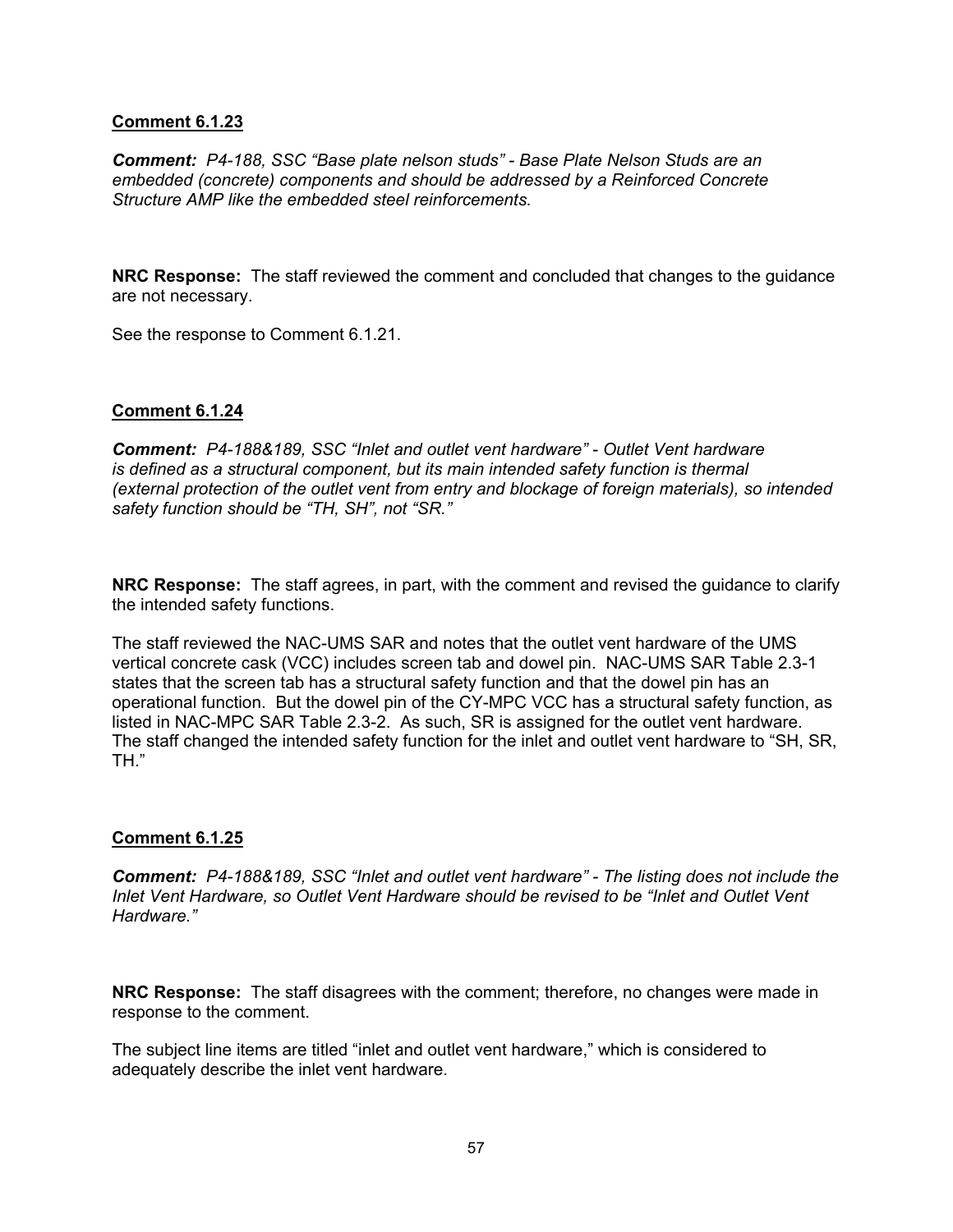*Comment: P4-189, SSC "Lid" - Is the galvanic corrosion mechanism on the Lid intended to be with the bolts?* 

**NRC Response:** The staff reviewed the comment and concluded that changes to the guidance are not necessary.

The staff reviewed the NAC-UMS SAR and notes that galvanic corrosion may develop between the steel lid and the stainless steel lid bolt or washer.

### **Comment 6.1.27**

*Comment: P4-191, SSC "Neutron shield (Shield plug)" - MAPS state a TLAA is needed for NS-3 Boron Depletion. NS-3 used in UMS/MPC VCC shield plugs is a concrete composite without added boron and therefore, would not require a Boron Depletion TLAA.* 

**NRC Response:** The staff reviewed the comment and concluded that changes to the guidance are not necessary.

As stated in Table 2.1, NS-3 may contain boron to enhance neutron attenuation. If a renewal applicant does not use a version of the NS-3 shielding material that is blended with boron, then that could be provided as a basis for excluding the boron depletion aging mechanism for its specific storage designs.

#### **Comment 6.1.28**

*Comment: P4-191, SSC "Neutron shield (Shield plug)" - Change the Neutron Shield environment from embedded in steel to fully encased in steel.* 

**NRC Response:** The staff agrees with the comment and made the recommended change.

The staff reviewed the NAC-UMS SAR and notes that the NS-4-FR and NS-3 shield materials are enclosed in the shield plug and therefore exposed to a fully encased (steel) environment. The staff changed the AMR items for the neutron shield exposed to fully encased (steel) environment.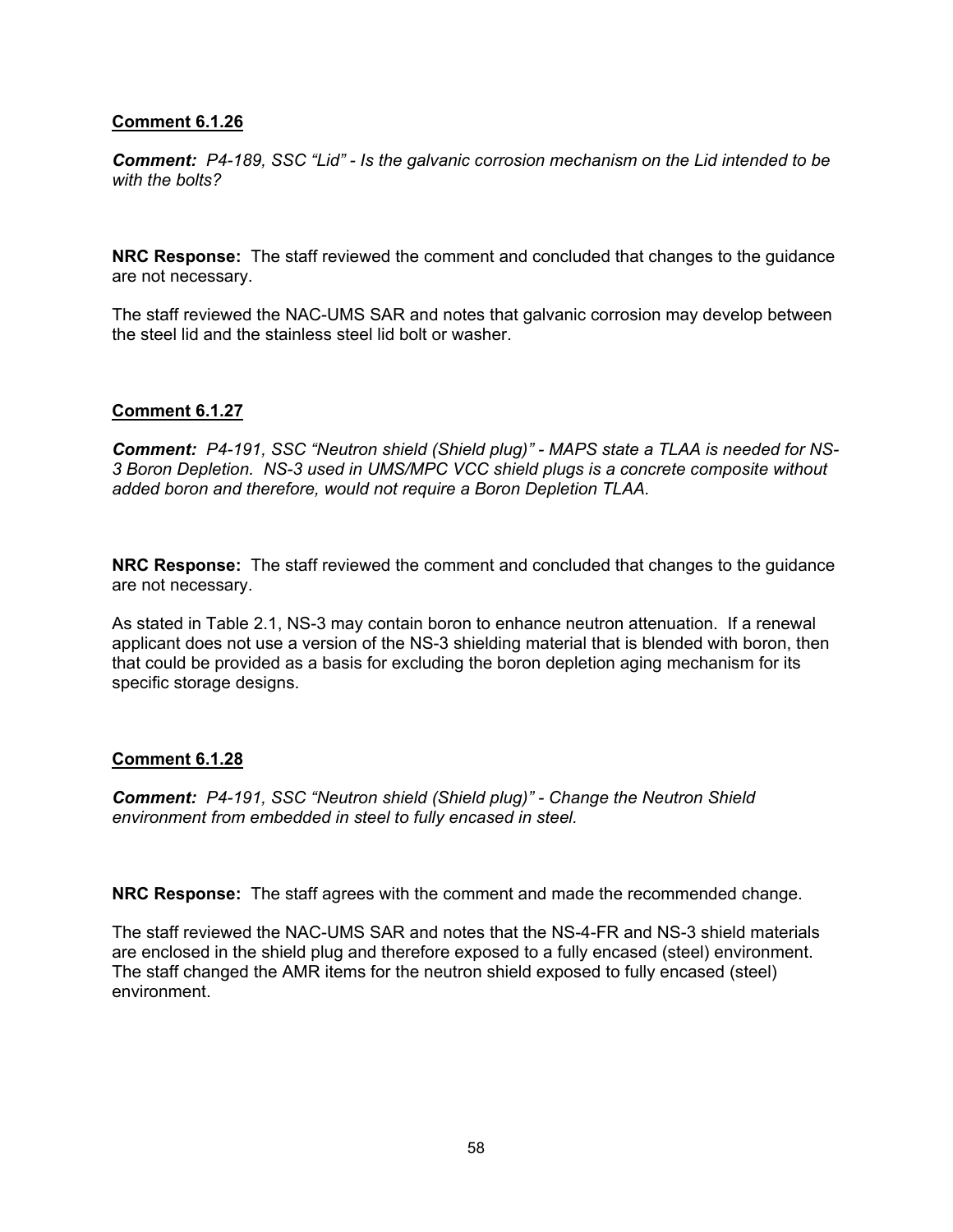*Comment: P4-191, SSC "Neutron shield (Shield plug)" - The neutron shield materials contained in the Shield Plug should be defined as "Fully Encased (FE) (Steel)" rather than "Embedded (steel)."* 

**NRC Response:** The staff agrees with the comment and made the recommended change.

See the response to Comment 6.1.28.

### **Comment 6.1.30**

*Comment: P4-195, SSC "Neutron shield (Cask body)" - Why is Neutron Shield (Cask Body) identified as requiring a TLAA/AMP for Thermal Aging, whereas it is not identified as required for the Steel MAGNASTOR Transfer Cask, but is for the Stainless Steel MAGNASTOR Transfer Cask? Please clarify or correct.* 

**NRC Response:** The staff reviewed the comment and concluded that changes to the guidance are not necessary.

The staff notes that a case-specific TLAA, AMP or a supporting analysis is consistently recommended for managing thermal aging of polymer-based neutron shielding materials for the subject transfer casks.

#### **Comment 6.1.31**

*Comment: p4-194&195 - NAC defines the Transfer Cask body and shield door neutron shielding and gamma shielding as Fully Encased (FE) (Steel) as these components are fully encased in steel components.* 

**NRC Response:** The staff agrees with the comment and made the recommended change.

The staff reviewed the NAC-UMS SAR and notes that both the NS-4-FR and the lead shield in the TC are enclosed within a welded steel shell and therefore exposed to a fully encased (steel) environment. The staff changed the AMR items for the neutron shield and gamma shield exposed to fully encased (steel) environment.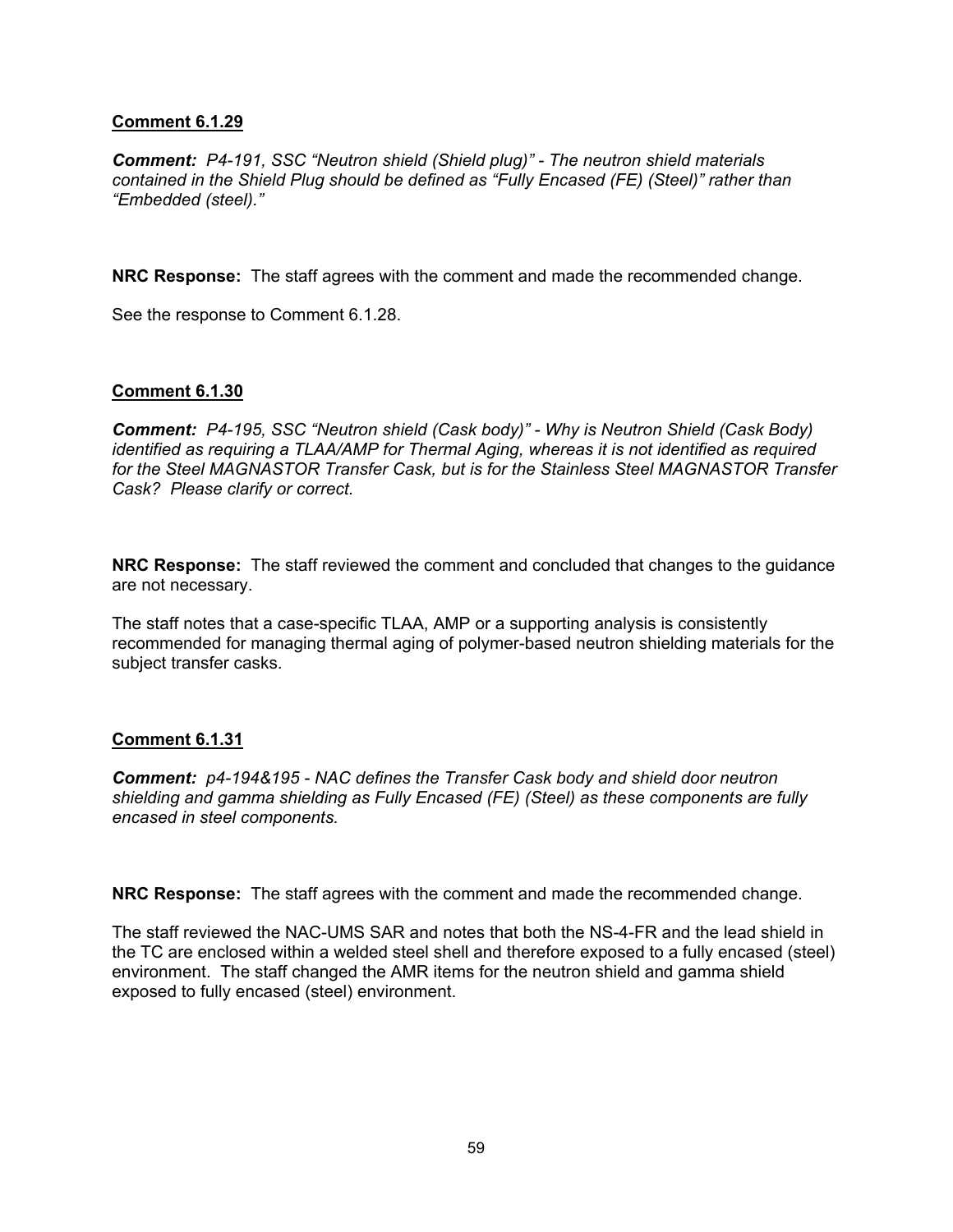*Comment: P4-197, SSC "Shield door rails" - Shield Door Rails, which are coated steel, are identified as requiring aging management by the Transfer Cask AMP for Galvanic Corrosion for loss of material when the doors rails are not connected to other non-carbon steel materials. Please clarify or delete.* 

**NRC Response:** The staff reviewed the comment and concluded that changes to the guidance are not necessary.

The staff reviewed the NAC-UMS SAR and notes that galvanic corrosion may develop between the steel shield door rail and the stainless steel shield door lock bolt. Also coatings are not necessarily a reliable method of mitigating galvanic corrosion, as the conductivity of the coating and the presence of coating holidays (which can cause local accelerated corrosive attack) must be considered.

### **Comment 6.1.33**

*Comment: P4-200, SSC "Shell" - Section 3.2.2.9 states that radiation embrittlement is not credible, so the TLAA/AMP for the shell helium environment should be removed.* 

**NRC Response:** The staff agrees with the comment and made the recommended change.

#### **Comment 6.1.34**

*Comment: P4-202, SSC "Closure ring; spacer ring" - The Spacer Ring is in the airspace between the structural lid and the shield lid which are both welded in place. Therefore, the environment is not sheltered but rather a dead airspace that is not conducive to CISCC and this component should not have an AMP assigned. Fully Encased would be a more appropriate environment.* 

**NRC Response:** The staff agrees, in part, with the comment and revised the guidance to clarify the environment.

The staff reviewed the NAC-MPC SAR and notes that the spacer rings for the Yankee Rowe and Connecticut Yankee configurations are installed in place on the structural lid within the airspace between the structural lid and the shielding lid. Two sides of the spacer ring are in contact with the structural lid. As such, the spacer ring is exposed to an embedded (stainless steel) environment. The staff added a separate set of AMR items for the spacer ring exposed to embedded (stainless steel). As noted in Sections 3.2.2.2 and 3.2.2.5, SCC and pitting and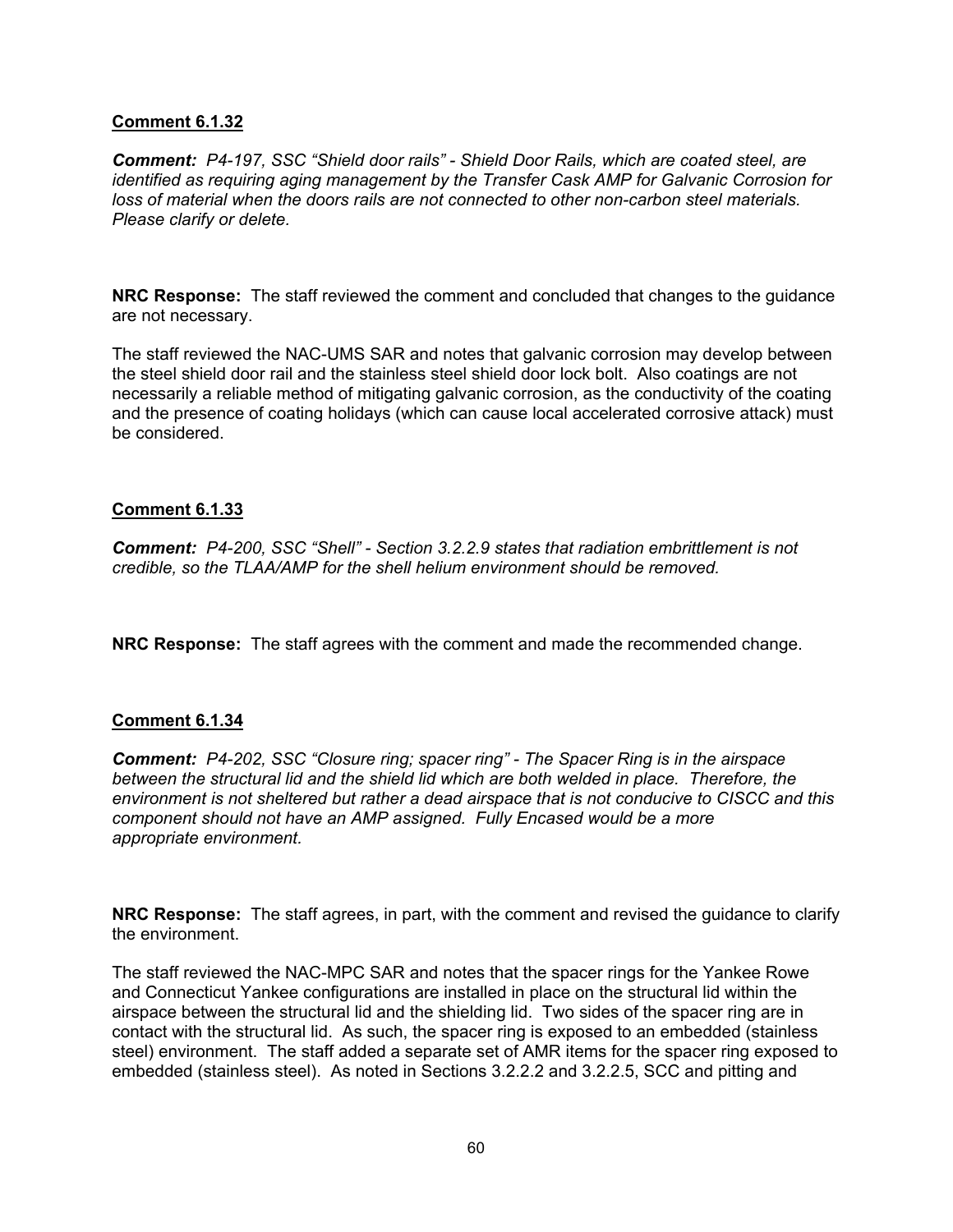crevice corrosion of stainless steel exposed to embedded environments are not considered to be credible, and therefore, aging management is not required.

## **Comment 6.1.35**

*Comment: P4-203, SSC "Port cover" - The Port Covers are in the airspace between the structural lid and the shield lid which are both welded in place. Therefore, the environment is not sheltered but rather a dead airspace that is not conducive to CISCC and this component should not have an AMP assigned. Fully Encased would be a more appropriate environment.* 

**NRC Response:** The staff agrees, in part, with the comment and revised the guidance to clarify the environment.

The staff reviewed the NAC-MPC SAR and notes that the port covers for the Yankee Rowe and Connecticut Yankee configurations are installed in the shield lid above the quick disconnect valve couplings and then welded to the shield lid. As such, the underside of the port covers is exposed to the internal helium environment. The top port cover surfaces are in contact with the interior structural lid surface and therefore exposed to an embedded (stainless steel) environment. The staff added a separate set of AMR items for the port covers exposed to embedded (stainless steel) and helium environments.

## **Comment 6.1.36**

*Comment: P4-203, SSC "Shield lid, support ring" - Leaves out Shield Lid (for Yankee MPC and CY-MPC only), though shield lid support ring is identified. The Shield Lid (top) would be encased by the stainless steel Structural Lid and exposed to the internal helium environment. Add immediately following Closure Lid assembly spacer. The MPC-LACBWR has a closure lid/closure ring in place of the standard MPC shield lid and structural lid.* 

**NRC Response:** The staff agrees with the comment and revised the guidance to clarify the environment.

The staff reviewed the NAC-MPC SAR and notes that the shield lid for the Yankee Rowe and Connecticut Yankee configurations is installed on the top of the canister and then welded to the canister shell. The interior shield lid surface is exposed to the internal helium environment. The top shield lid surface is in contact with the interior structural lid surface. Therefore, the top shield lid surface is exposed to an embedded (stainless steel) environment. The staff added a separate set of AMR items for the shield lid exposed to embedded (stainless steel) and helium environments.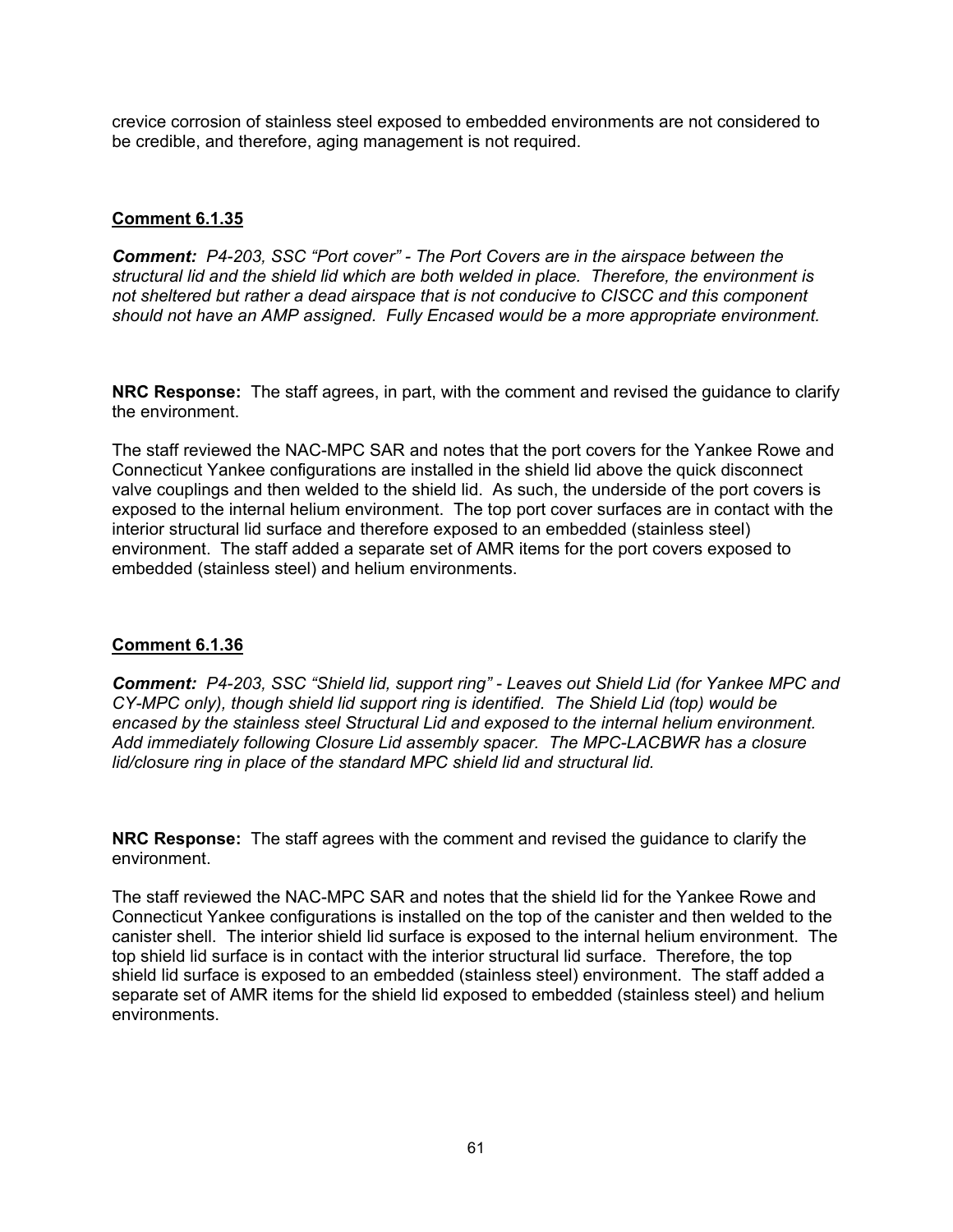*Comment: P4-202&203, SSC "Closure lid assembly spacer" - The Closure lid Spacer of the MPC-LACBWR design, which is aluminum, is identified as affected by Thermal Aging and Creep and requiring aging management, although the lid spacer's principle function is to act as a spacer to limit movement of the fuel assemblies located in the central section of the fuel basket, and has no defined structural loading conditions. However, the aluminum heat transfer disks in the MPC-LACBWR and in both the NAC-UMS, and Yankee-MPC and CY-MPC TSC designs, which are exposed to higher temperatures in the central section of the fuel basket, do not require aging management for these aging mechanisms. Please clarify and/or correct.*

**NRC Response:** The staff reviewed the comment and concluded that changes to the guidance are not necessary.

As noted in Sections 3.2.3.5 and 3.2.3.7, creep and thermal aging are considered to be credible for aluminum components that have a structural function. Therefore, a case-specific TLAA, AMP or a supporting analysis is recommended for managing creep and thermal aging of the aluminum closure lid assembly spacer but not for the aluminum heat transfer disks. A renewal applicant is expected to provide a sufficient technical basis to justify the credibility of the creep and thermal aging mechanisms for its specific storage designs.

### **Comment 6.1.38**

*Comment: P4-203, SSC "Port cover" - The MPC-LACBWR Closure Lid outer redundant port cover plate is exposed to a Sheltered environment, like the Closure Ring, and the inner surface is exposed to trapped air between the two redundant port covers. The inner port cover plate is encased in steel on the outer surface and potentially helium or indoor air on the inner surface.* 

**NRC Response:** The staff agrees with the comment and revised Table 4-15 to include AMR items for the port covers exposed to sheltered, embedded (stainless steel) and helium environments.

## **Comment 6.1.39**

*Comment: P4-206, SSC "Fuel basket support disk" - Fuel Basket Support Disk for all MPC TSCs is 17-4 stainless steel, identical to NAC-UMS PWR support disks. However, MPC TSC table requires aging management for thermal aging for the stainless-steel support disks although it is not required for the UMS stainless-steel support disks, only the steel support disks of the BWR fuel basket assembly. Please correct to delete the aging management requirement or clarify discrepancy. (See earlier comment on Page 4-180 and Table 4-12).*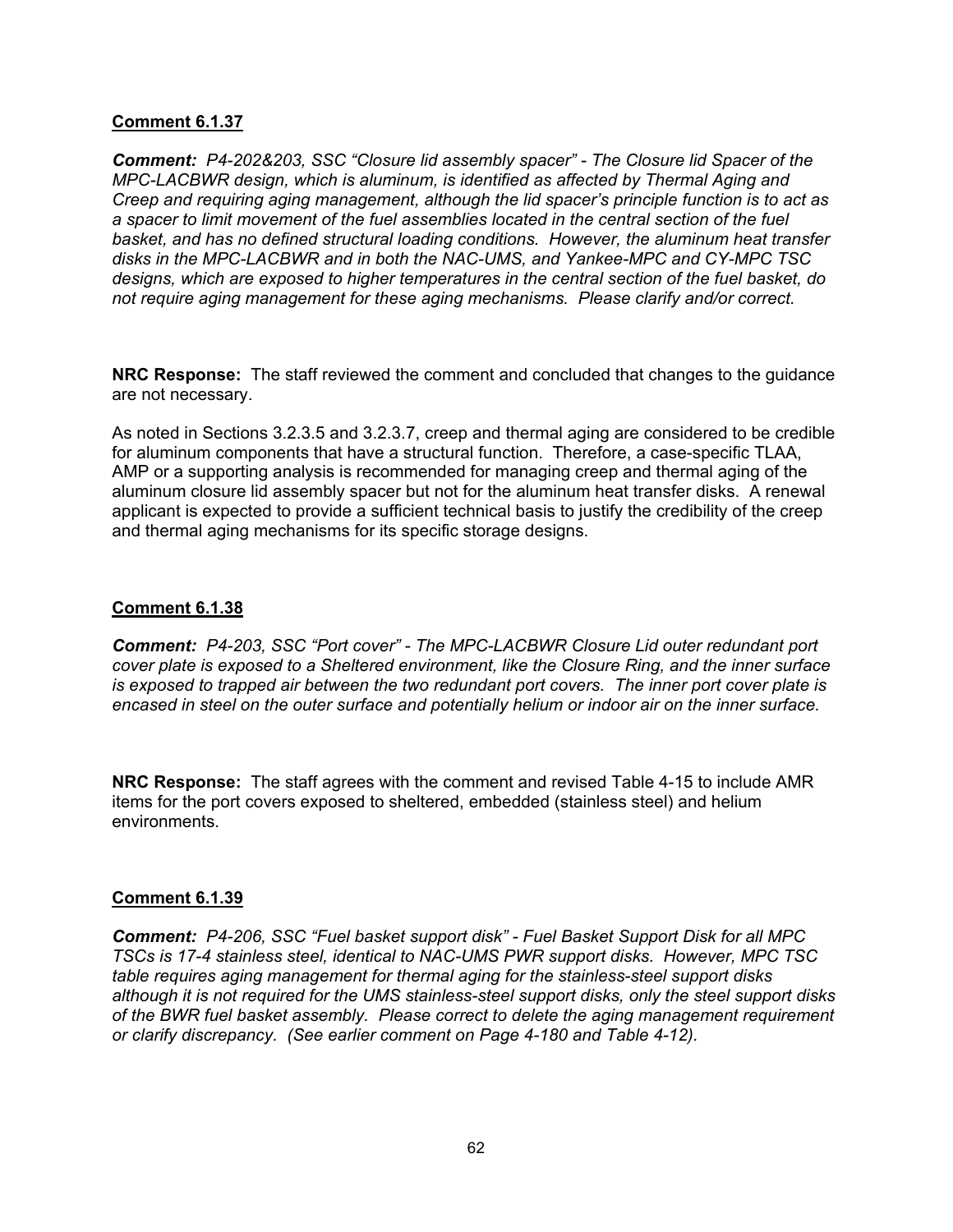**NRC Response:** The staff agrees with the comment and made the recommended change.

The staff has revised Table 4-12 to include an AMR item on thermal aging of the 17-4 stainless steel support disk that requires aging management. See also the response to Comment 6.1.13.

### **Comment 6.1.40**

*Comment: P4-215, SSC "Inner shell" - Inner Shell main safety functions are as a gamma shielding component and a heat transfer component, not structural, so intended safety function should be identified as "SH, TH", or "SH, TH, SR", not "SR."* 

**NRC Response:** The staff agrees with the comment and revised the intended safety function for the inner shell to "SH, SR, TH."

#### **Comment 6.1.41**

*Comment: P4-215-217 - The VCC Inner Shell, Pedestal Plate and Base Plate Assembly have an External Surfaces Monitoring of Metallic Components AMP assigned for corrosion; however, these are sheltered areas and not external, so they will be seen only during the canister inspections. Also, only the accessible surfaces of the Pedestal Plate can be viewed by remote visual versus the entire plate. These should probably be termed as an Internal VCC Metallic Components Monitoring AMP.* 

**NRC Response:** The staff disagrees with the comment; however, the guidance was revised to clarify the scope of the AMP.

See the response to Comment 6.1.20.

#### **Comment 6.1.42**

*Comment: P4-217, SSC "Base plate nelson studs" - The Base Plate Nelson Studs have both TLAA and AMP to address general and pitting/crevice corrosion; however, NAC doesn't see where an AMP can address this because the studs are embedded in concrete and are not accessible for inspection.* 

**NRC Response:** The staff reviewed the comment and concluded that changes to the guidance are not necessary.

See the response to Comment 6.1.21.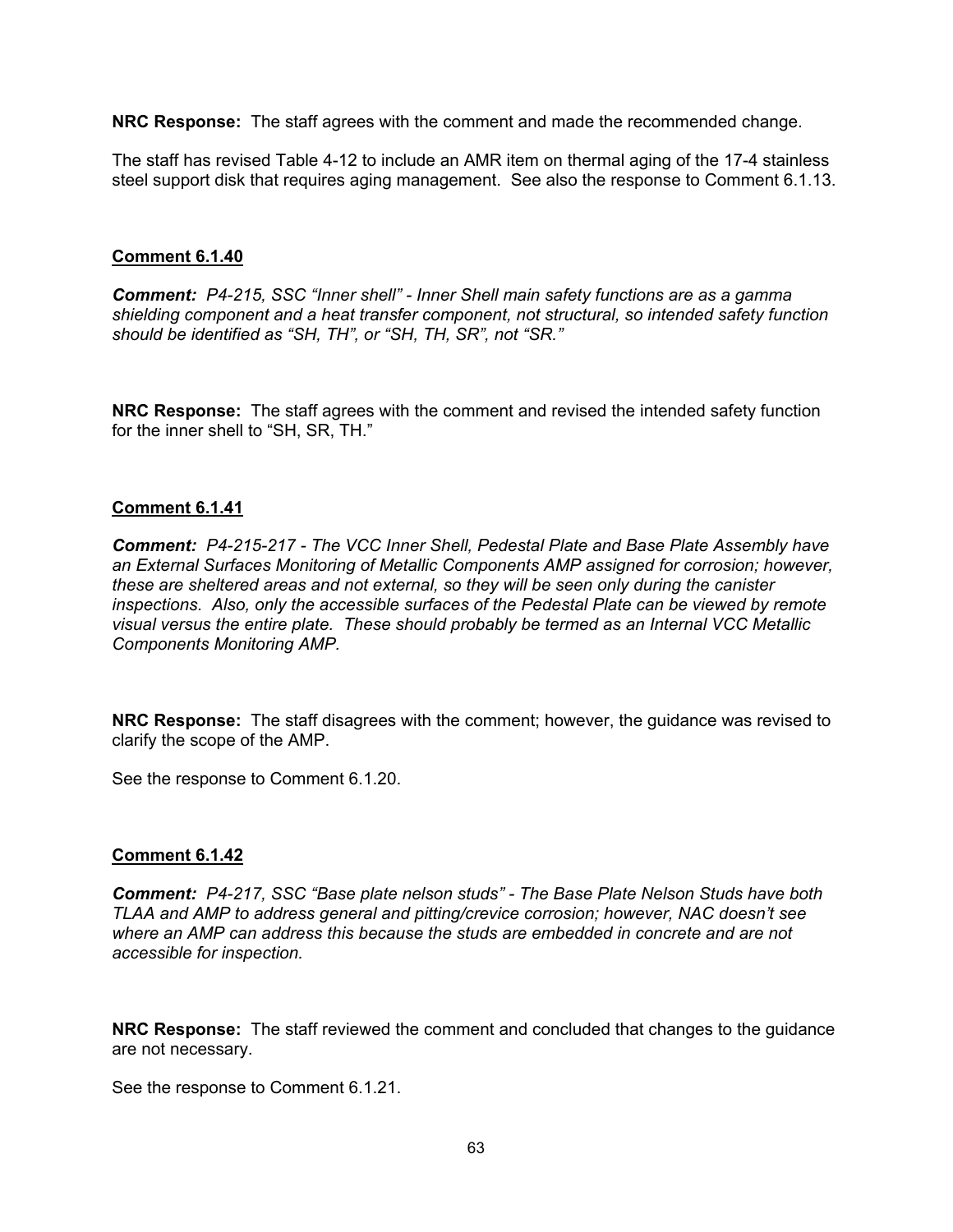*Comment: P4-217, SSC "Base plate nelson studs" - Base Plate Nelson Studs are embedded (concrete) components, and should be addressed by a Reinforced Concrete Structure AMP like the embedded steel reinforcements.* 

**NRC Response:** The staff reviewed the comment and concluded that changes to the guidance are not necessary.

See the response to Comment 6.1.21.

### **Comment 6.1.44**

*Comment: P4-218, SSC "Inlet and outlet vent hardware" - Outlet Vent hardware is defined as a SH, SR, TH component, but its main intended safety function is thermal (external protection of the outlet vent from entry and blockage of foreign materials) and shielding of access points, so intended safety function should be "TH, SH."* 

**NRC Response:** The staff agrees, in part, with the comment and revised the guidance to clarify the intended safety functions.

See the response to Comment 6.1.24.

#### **Comment 6.1.45**

*Comment: P4-218, SSC "Inlet and outlet vent hardware" - Inlet Vent Hardware should have the same defined functions as the outlet vent hardware of "SH, TH", not SR.* 

**NRC Response:** The staff agrees, in part, with the comment and revised the guidance to clarify the intended safety functions.

See the response to Comment 6.1.24.

#### **Comment 6.1.46**

*Comment: P4-219, SSC "Inlet vent supplemental shielding assembly" - Note that only the MPC-LACBWR VCC has fixed inlet vent supplemental shielding assemblies, and YR-MPC has removable inlet vent supplemental shielding assemblies. CY-MPC is not certified with inlet vent shielding assemblies.*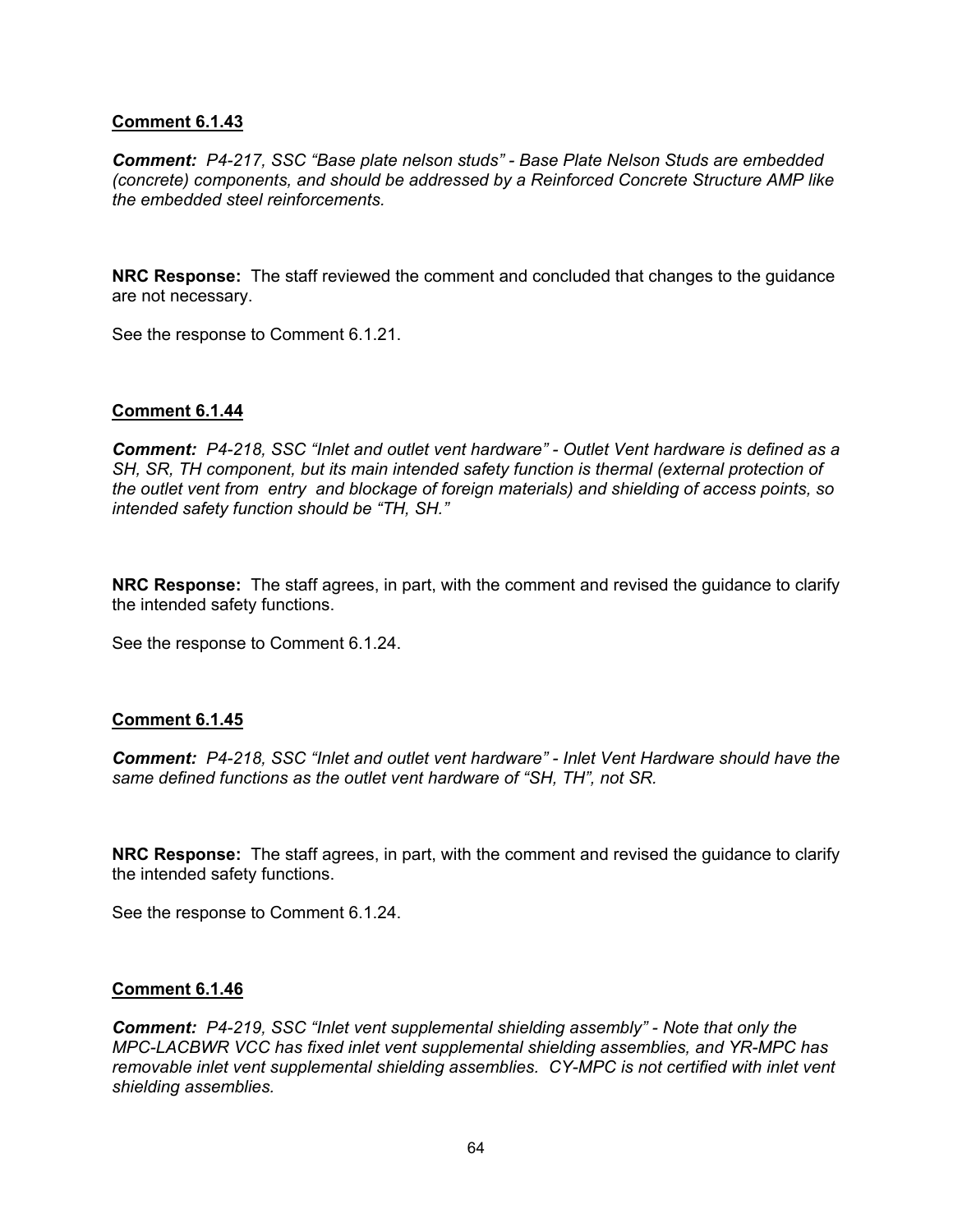**NRC Response:** The staff agrees with the comment; however, the staff concluded that changes to the guidance are not necessary.

As stated in Section 1.1, although NUREG–2214 generically addresses SSCs for several storage designs, scoping for renewal is design and license specific. NUREG–2214 should not be used to determine whether a particular SCC is within or outside the scope of renewal (that is addressed in NUREG–1927, Revision 1).

## **Comment 6.1.47**

*Comment: P4-219&220, SSC "Lid assembly" - The Lid Assembly (for LACBWR-MPC design) incorporates a concrete neutron shield fully encased (FE) (steel). Revise to show it as FE, not E-S. Also note that it is not feasible for Radiation Damage or Reaction with Aggregates aging effects to be managed by an External Surfaces Monitoring of Metallic Component AMP. If aging management is required, a TLAA or Shield Effectiveness management plan would be recommended. Please correct or clarify.* 

**NRC Response:** The staff agrees with the comment and made the recommended change.

The staff reviewed the NAC-MPC SAR and notes that the concrete neutron shield of the lid assembly for LACBWR-MPC is enclosed by steel liners and therefore exposed to a fully encased (steel) environment. The staff changed the AMR items for the concrete neutron shield exposed to fully encased (steel) environment. As noted in Section 3.5.1.9, radiation damage of concrete exposed to fully encased environments are not considered to be credible, and therefore, aging management is not required. Also, as noted in Section 3.5.1.3, reaction with aggregates is considered to be credible in concrete exposed to any environment with available moisture. Because concrete fully encased in steel has limited exposure to water, this aging mechanism is not considered to be credible, and therefore, aging management is not required. The staff revised the AMR items for radiation damage and reaction with aggregates to state that no aging management is required.

## **Comment 6.1.48**

*Comment: P4-219&220, SSC "Lid assembly" - The Lid Assembly for the MPC-LACBWR, which incorporates the function of the Shield Plug in the Yankee-MPC and CY-MPC designs, has internal Lid Nelson Studs identified. These components are embedded in concrete and fully encased in steel (FE), and potential aging effects from General Corrosion and Pitting and Crevice Corrosion are not expected in the fully encased environment. Please correct or clarify.* 

**NRC Response:** The staff agrees with the comment and revised the guidance.

The staff reviewed the NAC-MPC SAR and notes that the lid nelson studs for LACBWR-MPC are embedded in concrete that is enclosed by steel liners and therefore exposed to an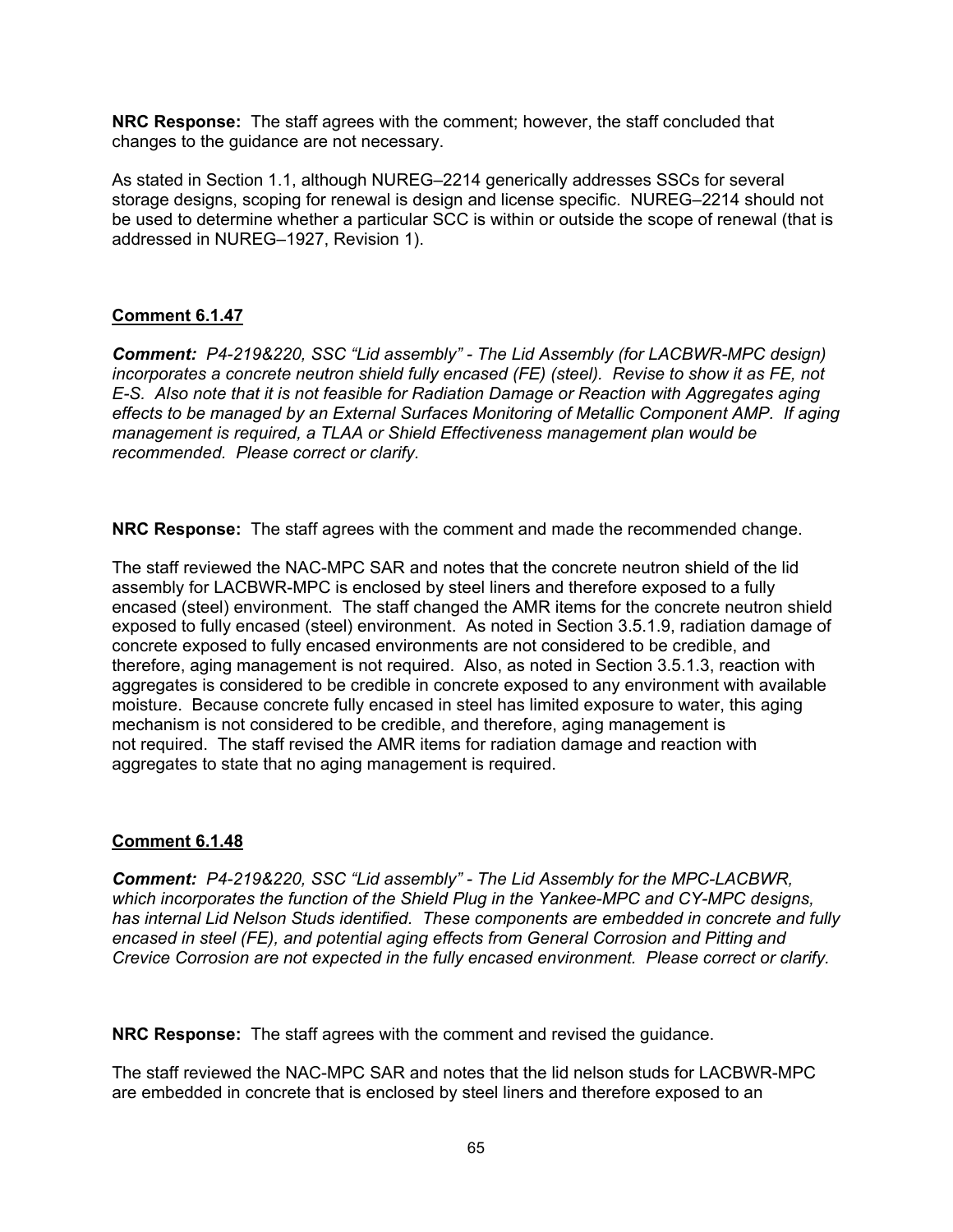embedded (concrete fully encased in steel) environment. The staff changed the AMR items for the nelson studs exposed to embedded (concrete fully encased in steel) environment. As noted in Sections 3.2.1.1 and 3.2.1.2, general corrosion and pitting and crevice corrosion exposed to fully encased environments are not considered to be credible, and therefore, aging management is not required. The staff revised the AMR items for general corrosion and pitting and crevice corrosion to state that no aging management is required.

### **Comment 6.1.49**

*Comment: P4-219&220, SSC "Lid assembly" - The Lid Assembly for the MPC-LACBWR has Fully Encased Concrete like Hi-Storm 100. The MPC-LACBWR Lid Assembly is identified as requiring aging management for radiation damage. On the Hi-Storm 100, no aging management is identified for the encased concrete. Please clarify or correct.* 

**NRC Response:** The staff reviewed the comment and revised the guidance to resolve the discrepancy.

The staff revised the AMR item for radiation damage to state that no aging management is required. See the response to Comment 6.1.47.

### **Comment 6.1.50**

*Comment: P4-220, SSC "Lid center support, nelson studs" - The "Lid Center Support, Nelson Studs" is specific to Dairyland and not applicable to Connecticut Yankee or Yankee Rowe.* 

**NRC Response:** The staff agrees with the comment; however, the staff concluded that changes to the guidance are not necessary.

See the response to Comment 6.1.46.

#### **Comment 6.1.51**

*Comment: P4-221&222, SSC "Neutron shield (Shield plug)" - The Shield Plug for Yankee-MPC and CY-MPC has neutron shielding that is fully encased (FE) in steel, not embedded. Please correct.* 

**NRC Response:** The staff agrees with the comment and made the recommended change.

The staff reviewed the NAC-MPC SAR and notes that the NS-4-FR and NS-3 shield materials are enclosed in the shield plug and therefore exposed to a fully encased (steel) environment.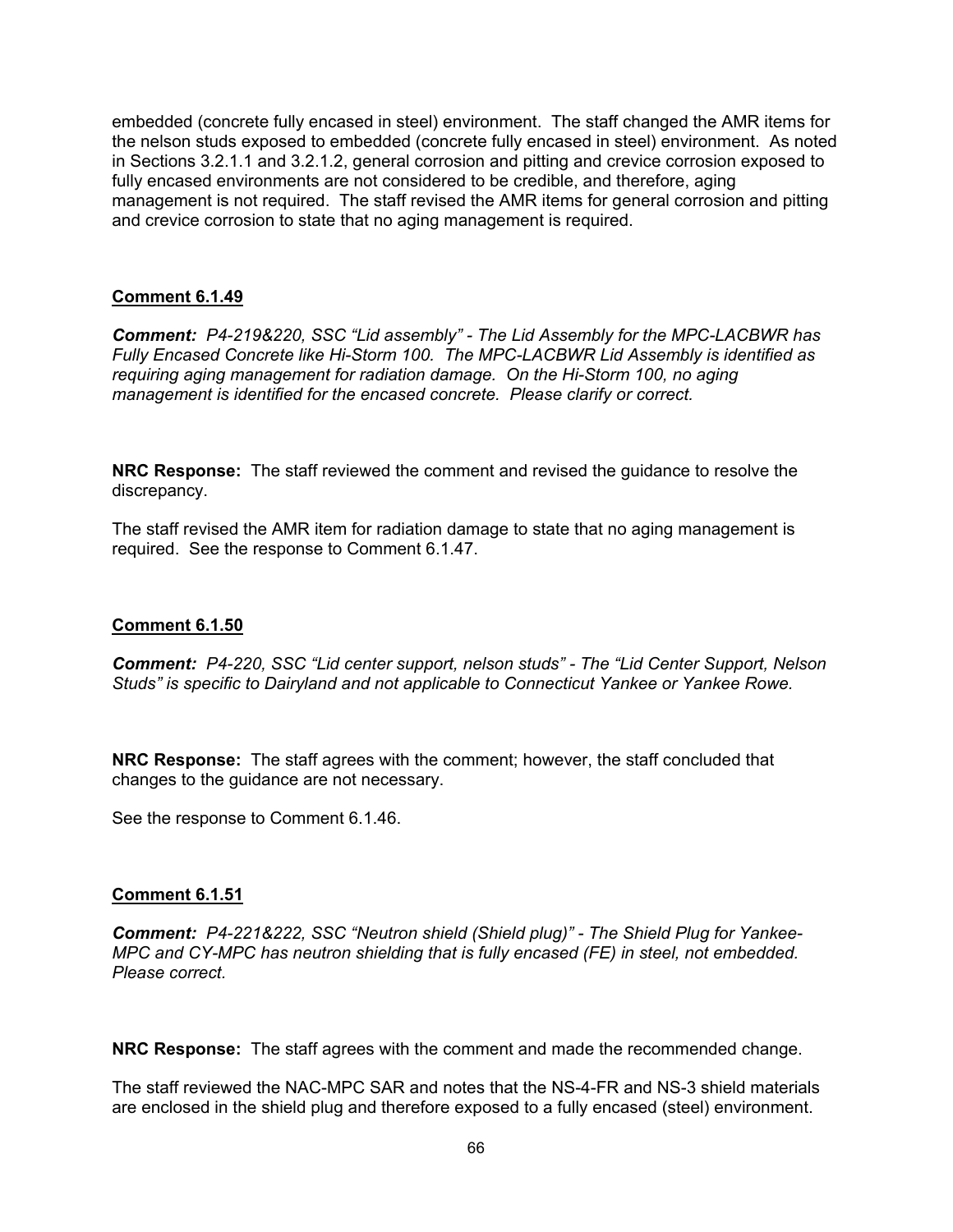The staff changed the AMR items for the neutron shield exposed to fully encased (steel) environment.

## **Comment 6.1.52**

*Comment: P4-224, SSC "Neutron shield (Cask body)" - Why is Neutron Shield (Cask Body) identified as requiring a TLAA/AMP for Thermal Aging, whereas it is not identified as required for the Steel MAGNASTOR Transfer Cask, but is for the Stainless Steel MAGNASTOR Transfer Cask? Please clarify or correct.* 

**NRC Response:** The staff reviewed the comment and concluded that changes to the guidance are not necessary.

See the response to Comment 6.1.30.

#### **Comment 6.1.53**

*Comment: P4-223&224, SSC "Gamma shield (Cask body)" & "Neutron shield (Cask body)" - NAC defines the Transfer Cask body neutron shielding and lead gamma shielding as Fully Encased (FE) (Steel) as these components are fully encased in steel components. Correct "Gamma Shielding" to "Neutron Shielding" for NS-4-FR.* 

**NRC Response:** The staff agrees, in part, with the comment and revised the guidance to clarify the environment.

The staff reviewed the NAC-MPC SAR and notes that both the NS-4-FR and the lead shield in the TC are enclosed within a welded steel shell and therefore exposed to a fully encased (steel) environment. The staff changed the AMR items for the neutron shield and gamma shield exposed to a fully encased (steel) environment. The staff notes that a correction of the NS-4- FR component description was not necessary, as it is defined as a neutron shield.

#### **Comment 6.1.54**

*Comment: P4-226, SSC "Shield door rails" - Shield Door Rails, which are coated steel, are identified as requiring aging management by the Transfer Cask AMP for Galvanic Corrosion for loss of material when the doors rails are not connected to other non-carbon steel materials. Please clarify or delete.* 

**NRC Response:** The staff reviewed the comment and concluded that changes to the guidance are not necessary.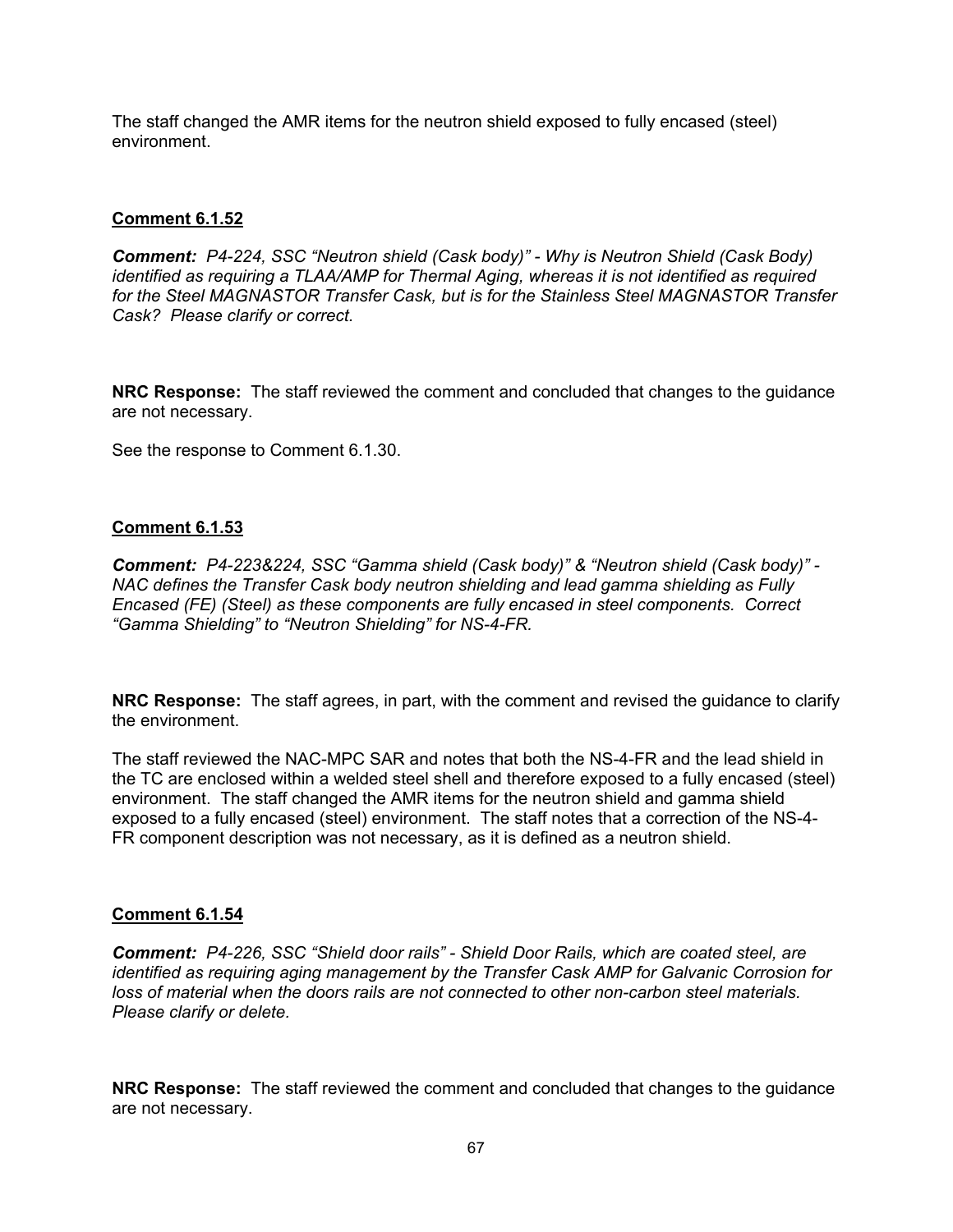The staff reviewed the NAC-MPC SAR and notes that galvanic corrosion may develop between the steel shield door rail and the stainless steel shield door lock bolt.

### **Comment 6.1.55**

*Comment: P4-229, SSC "Closure lid" - Intended Safety Function should also list Confinement (CO) in addition to SR.* 

**NRC Response:** The staff agrees with the comment and made the recommended change.

### **Comment 6.1.56**

*Comment: P4-230, SSC "Closure ring" - Intended Safety Function should also list Confinement (CO) in addition to SR.* 

**NRC Response:** The staff agrees with the comment and made the recommended change.

#### **Comment 6.1.57**

*Comment: P4-239, SSC "Damaged fuel can screens" - Under Damaged Fuel Can Screen also add Wiper to the list as the wiper extends out further than the screens and acts as the CO boundary between the DFC lid and DFC collar.* 

**NRC Response:** The staff agrees with the comment and made the recommended change.

#### **Comment 6.1.58**

*Comment: P4-246, SSC "Lid assembly, Concrete" - Radiation Damage (both cracking and loss of strength) refers to TLAA or AMP but 3.5.1.9 says radiation damage to concrete is not credible. Aging management should therefore be "No."* 

**NRC Response:** The staff agrees with the comment and made the recommended change.

The staff reviewed the NAC-MAGNASTOR SAR and notes that the concrete of the lid assembly is enclosed by steel liners and therefore exposed to a fully encased (steel) environment. The staff revised the AMR items for the concrete cask lid exposed to fully encased (steel)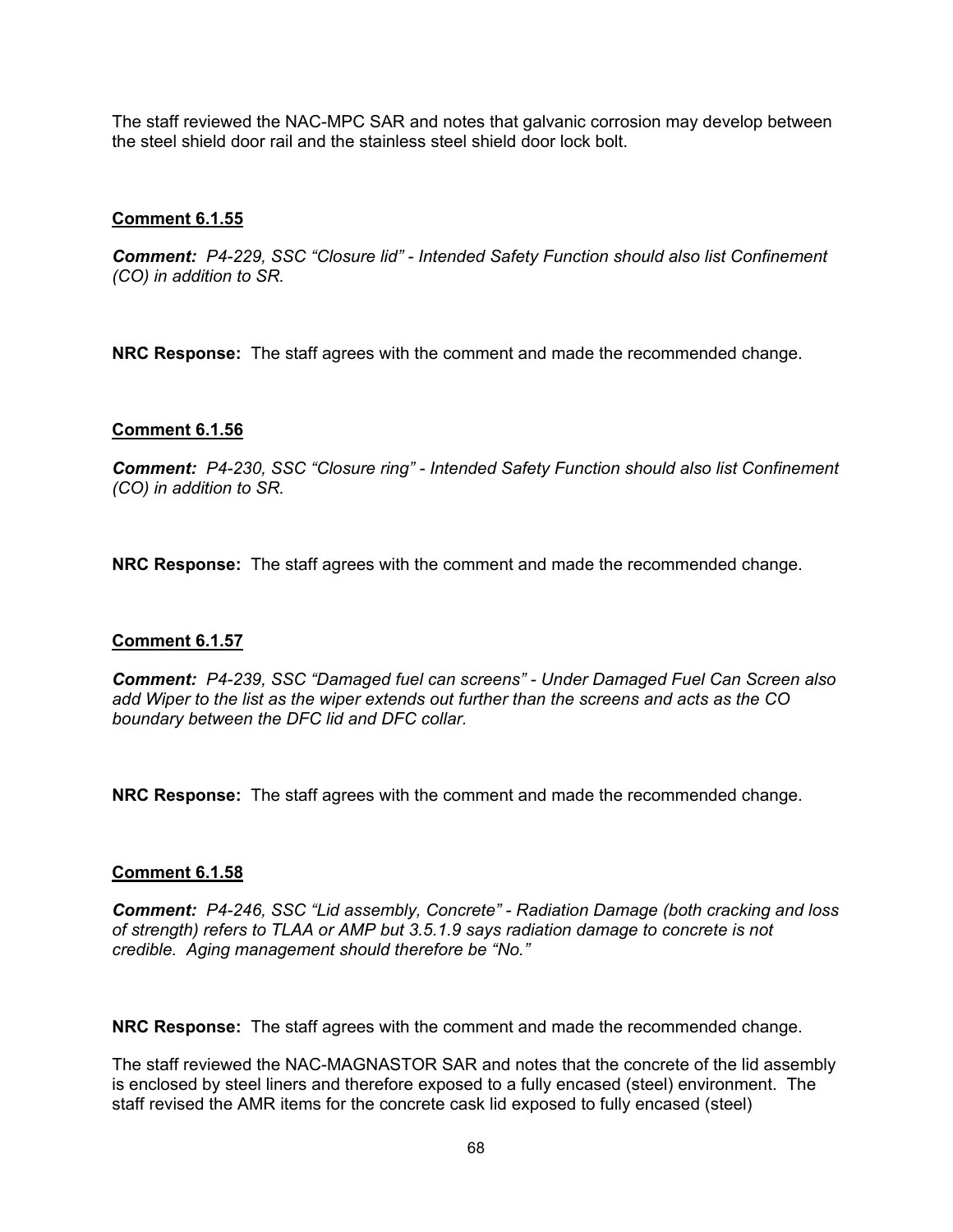environment. As noted in Section 3.5.1.9, radiation damage of concrete exposed to fully encased environments are not considered to be credible, and therefore, aging management is not required. Also, as noted in Section 3.5.1.3, reaction with aggregates is considered to be credible in concrete exposed to any environment with available moisture. Because concrete fully encased in steel has limited exposure to water, this aging mechanism is not considered to be credible, and therefore, aging management is not required. This comment is similar to Comment 6.1.47.

## **Comment 6.1.59**

*Comment: P4-250&251, SSC "Inner shell" - Inner Shell main safety functions are as a gamma shielding component and a heat transfer component, not structural, so intended safety function should be identified as "SH, TH", not "SR, SH, TH."* 

**NRC Response:** The staff agrees, in part, with the comment and revised the guidance to clarify the intended safety functions.

The staff reviewed the NAC-MAGNASTOR SAR and notes that the structural design description of the transfer cask includes the inner shell as one of the principal structural components, so this remained as an intended safety function in the AMR table. As recommended by the comment, the staff also added the shielding and heat transfer functions, as the SAR thermal and shielding analyses include the contributions of the inner shell.

## **Comment 6.1.60**

*Comment: P2-245-247, SSC "Lid assembly" - The Lid Assembly incorporates a concrete neutron shield embedded in concrete. It is not feasible for Reaction with Aggregates aging effects to be managed by an External Monitoring of Metallic Component AMP. If aging management is required, a TLAA would be required. Please correct or clarify. Also, the environment should be Fully Encased (FE) (steel).* 

**NRC Response:** The staff agrees with the comment and made the recommended change.

The staff reviewed the NAC-MAGNASTOR SAR and notes that the concrete neutron shield of the lid assembly is enclosed by steel liners and therefore exposed to a fully encased (steel) environment. The staff revised the AMR items for the concrete neutron shield exposed to fully encased (steel) environment. As noted in Section 3.5.1.9, radiation damage of concrete exposed to fully encased environments are not considered to be credible, and therefore, aging management is not required. Also, as noted in Section 3.5.1.3, reaction with aggregates is considered to be credible in concrete exposed to any environment with available moisture. Because concrete fully encased in steel has limited exposure to water, this aging mechanism is not considered to be credible, and therefore, aging management is not required. This comment is similar to Comment 6.1.47.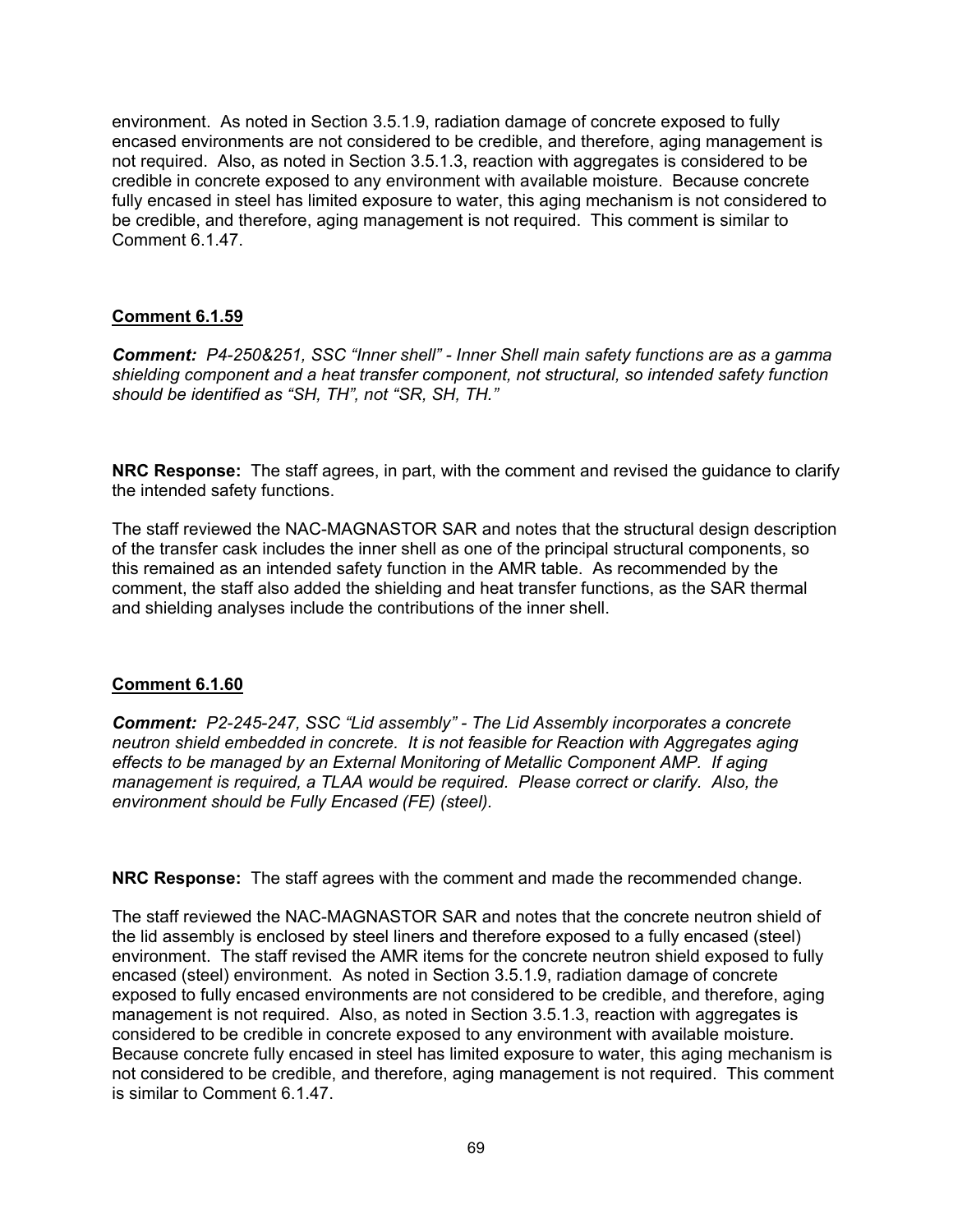*Comment: P4-247-248, SSC "Lid anchor (standard and alternate configurations)" - The Lid Anchor (standard and alternate configuration) steel components that are embedded in concrete cannot be monitored for aging management for General Corrosion or Pitting and Crevice Corrosion by an External Surfaces Monitoring of Metallic Component AMP. If aging management is required, a TLAA or the Reinforced Concrete Structures AMP would be appropriate. Please correct or clarify.* 

**NRC Response:** The staff reviewed the comment and concluded that changes to the guidance are not necessary.

The staff notes that a case-specific TLAA, AMP or a supporting analysis is recommended for managing the two credible corrosion mechanisms (i.e., general corrosion and pitting and crevice corrosion) in an embedded concrete environment. A renewal applicant is expected to propose an aging management approach that is adequate to address the aging mechanisms and effects of the lid anchor.

### **Comment 6.1.62**

*Comment: P4-293, SSC "Reinforced concrete: ISFSI pad" - The proposed AMP to look for cracking and loss of strength by Aggressive Chemical Attack under the Groundwater/Soil environment implies that the site would be looking at the pad concrete below ground level. The site will be taking this to mean that this will be an opportunistic inspection in the case of other*  work that exposes the pad below ground level, especially considering the site will be taking *groundwater samples to monitor for an aggressive environment.* 

**NRC Response:** The staff reviewed the comment and concluded that changes to the guidance are not necessary.

As stated in the Reinforced Concrete Structures AMP in Table 6-3, visual inspections of belowgrade (underground) areas are recommended to be opportunistic; inspections are performed when excavations occur for any reason.

# **6.2 Comments from Nuclear Energy Institute**

#### **Comment 6.2.1**

*Comment: P4-1, Table 4-1 - Add NUHOMS HD System to the evaluated Storage system design; NRC Docket Number 72-1030.*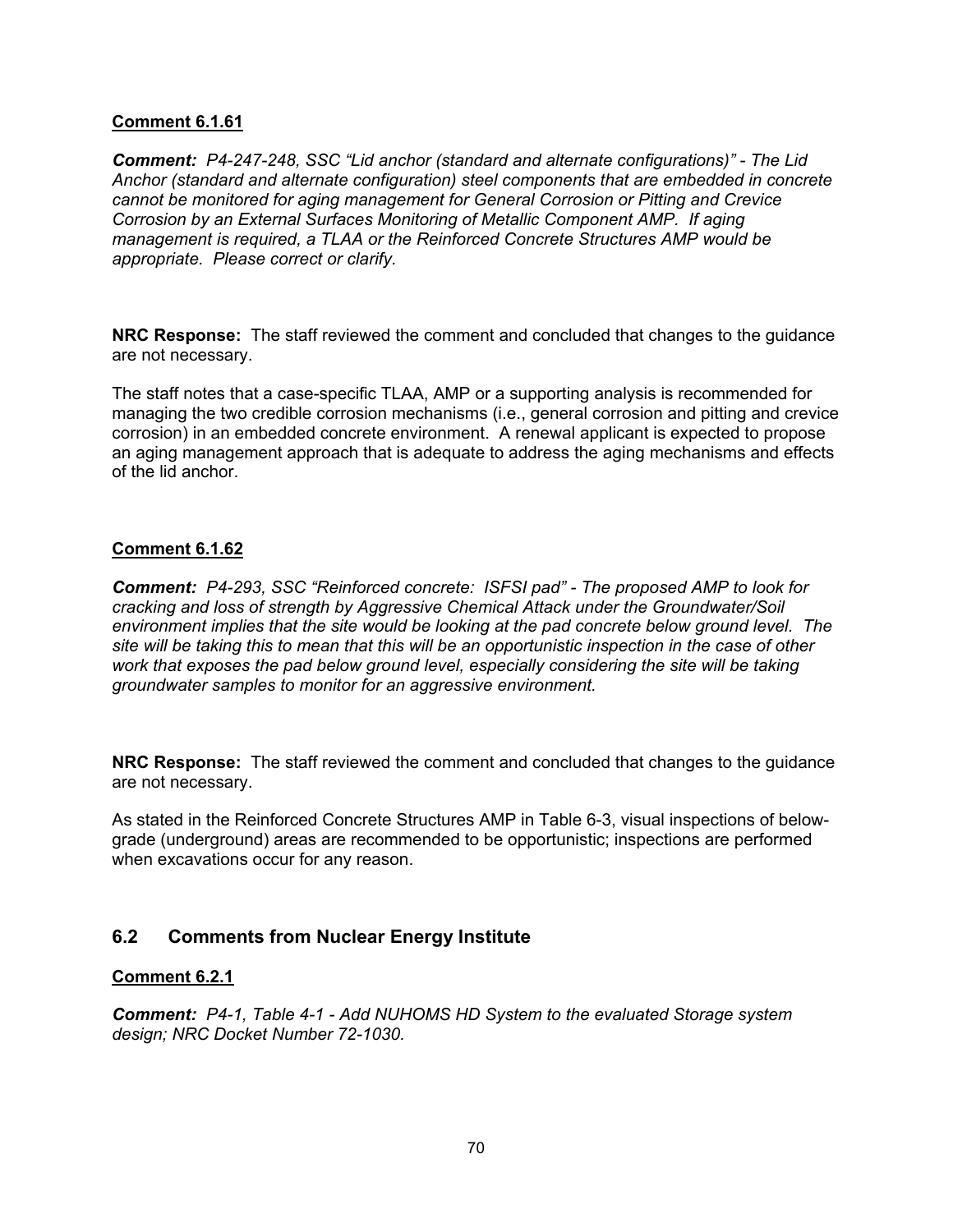**NRC Response:** The staff disagrees with the comment; therefore, no changes were made in response to the comment.

See the response to Comment 3.2.2.

## **Comment 6.2.2**

*Comment: P4-6, Sec4.2.3 - HSM described, but heat shield not mentioned. It is part of the HSM, and is shown on page 4-41.* 

**NRC Response:** The staff agrees with the comment and revised the guidance to better describe the system.

The staff added a sentence to the second paragraph of Section 4.2.3 to read, "Heat shields are placed above and to either side of the DSC to protect the concrete surfaces of the storage module from thermal radiation effects."

## **Comment 6.2.3**

*Comment: P4-10, Table 4-2 - Listed in this Table are the AMR results of the subcomponents of all the NUHOMS DSCs certified in CoC 1004. However, the Report does not list the DSC Type associated with a specific subcomponent. For example, the first and second row lists the AMR results for Guide Sleeves and Over sleeves. It would be useful to add in the first Column "Spacer Disc Type DSC Basket" instead of "DSC Basket." The Standardized NUHOMS System provides for 2 alternate basket designs "spacer disc" and "Tube" type basket design. Further, the next line item lists the AMR results for Aluminum Plate. This subcomponent is only present in high heat load DSCs and not present in the earlier DSC designs. Hence, here also, it would add to the clarity of this Table if it is annotated that this subcomponent is only present in high heat load DSC designs. This is a generic change suggested for the entire Table 4-2.* 

**NRC Response:** The staff reviewed the comment and concluded that changes to the guidance are not necessary.

As noted in Section 1.1, this guidance is not intended to be a scoping document for each storage system, but rather to provide a generic evaluation of the aging mechanisms relevant to the material-environment combinations present in dry storage.

## **Comment 6.2.4**

*Comment: P4-33, Table 4-4 - Listed in this Table are the AMR results of the subcomponents of all the NUHOMS HSMs certified in CoC 1004. However, the report does not list the HSM Type associated with a specific subcomponent. For example, the DSC Support Structure for HSM*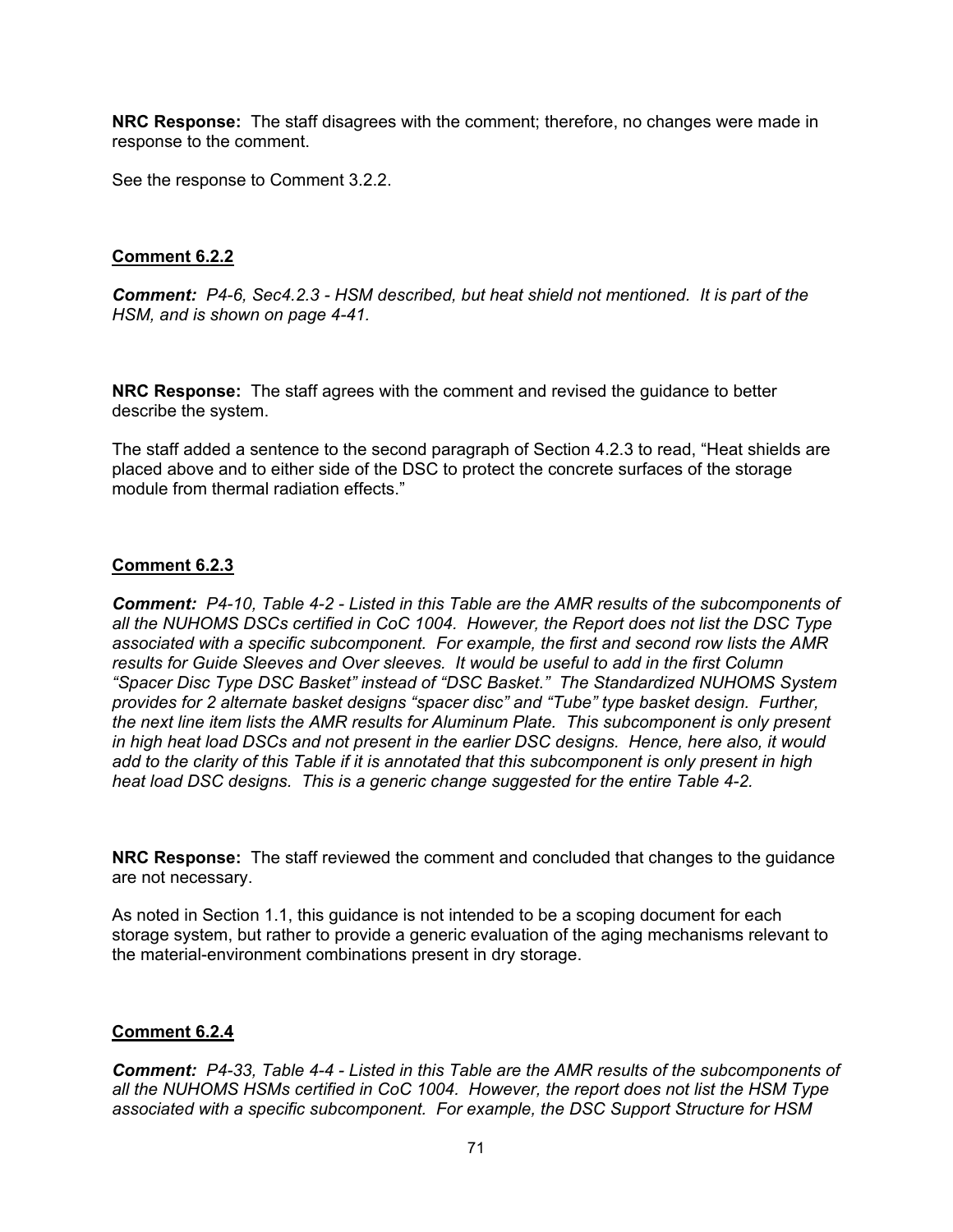*Model 80 is quite different from that provided for HSM-H or HSM- HS. Hence, it would be useful to annotate each row of Table 4-4 by adding the HSM Type in Column 1.* 

**NRC Response:** The staff reviewed the comment and concluded that changes to the guidance are not necessary.

See the response to Comment 6.2.3.

### **Comment 6.2.5**

*Comment: P4-69, Table 4-6 - Listed in this Table are the AMR results of the subcomponents of all the NUHOMS Transfer Casks. The Standardized NUHOMS System provides for 5 different TC Types: Standardized TC, OS197, OS197H, OS200, and OS197L. Each of these TCs has a unique design with materials of construction which differ from one TC Type to another. To avoid any confusion, it would be useful to annotate each row of Table 4-6 by adding the TC Type in Column 1.* 

**NRC Response:** The staff reviewed the comment and concluded that changes to the guidance are not necessary.

See the response to Comment 6.2.3.

#### **Comment 6.2.6**

*Comment: Sec4.3 - This section is limited to the HI-STORM 100 and its associated variants. Other Holtec dry cask storage systems, that have separate Certificates (HI-STORM FW and HI-STORM UMAX) have been placed into service and utilize larger capacity canisters.* 

**NRC Response:** The staff reviewed the comment and concluded that changes to the guidance are not necessary.

As noted in Section 1.2, the guidance evaluates selected storage system designs to address near-term renewal applications, which do not include the HI-STORM FW and HI-STORM UMAX systems. No changes were made to the guidance in response to the comment.

#### **Comment 6.2.7**

*Comment: P4-91, L43 - Fix typo ("HI-TORM 100")*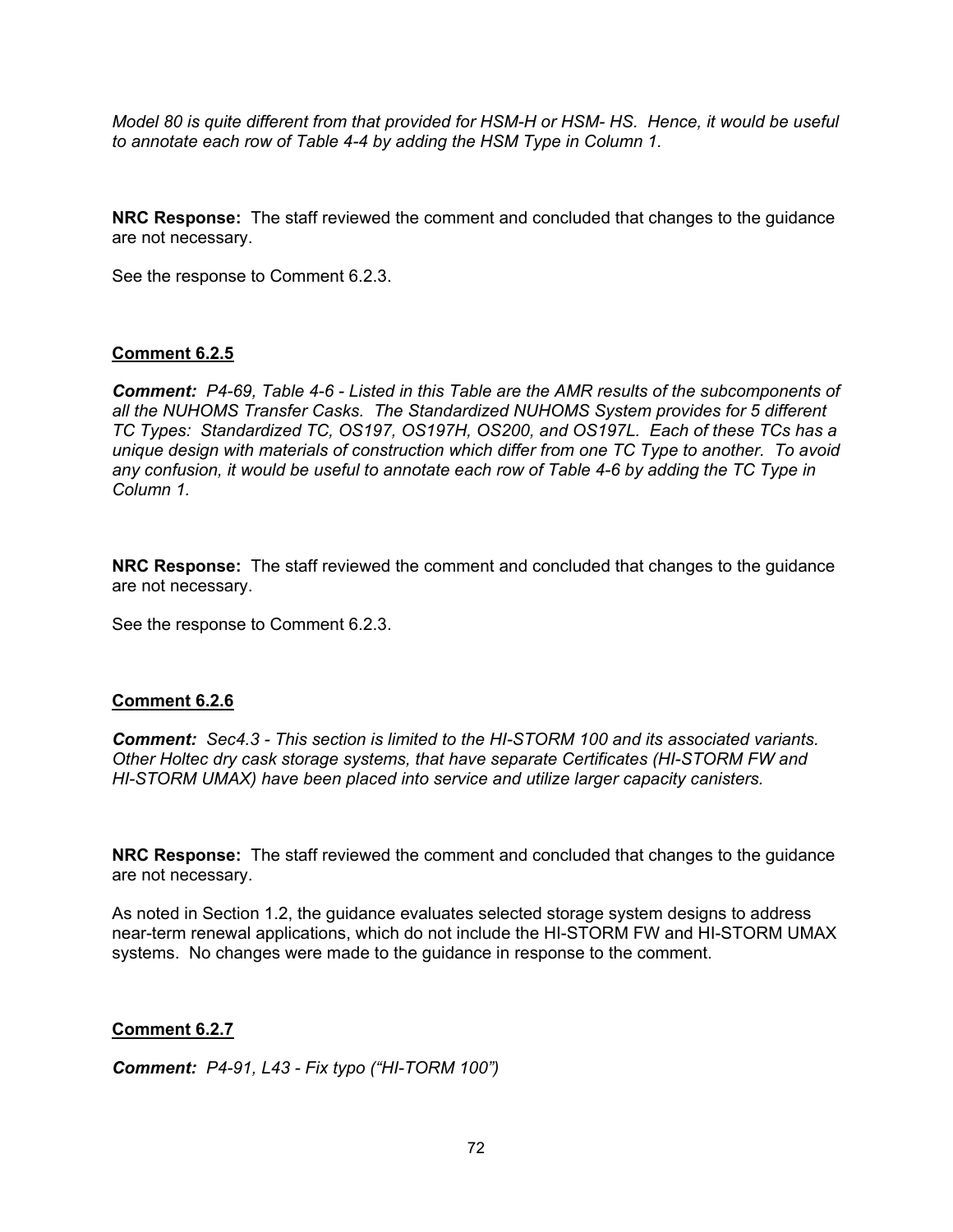**NRC Response:** The staff agrees with the comment and made the recommended change.

# **Comment 6.2.8**

*Comment: P4-94, L9 - Recommend changing, "Boral and METAMIC" to "Either Boral or METAMIC" to make it clear that a given basket is comprised of only one type of neutron absorber.* 

**NRC Response:** The staff agrees with the comment and made the recommended change.

# **Comment 6.2.9**

*Comment: P4-94, L11 - Recommend noting that the pocket enclosure for neutron absorbers does not apply to METAMIC-HT (MPC-68M) configuration.* 

**NRC Response:** The staff agrees with the comment and revised the sentence in question to clarify that the pocket enclosures do not pertain to the Metamic-HT basket.

# **Comment 6.2.10**

*Comment: P4-94, L23-24 - The bolted on shield lid atop the MPC lid is not a standard configuration. In fact it was used one time at one site. MAPS should state this is not present on all MPCs. There is no further consideration for this shield lid in Table 4-7, or how if present can affect aging management of the MPC lid.* 

**NRC Response:** The staff agrees with the comment and deleted the discussion of the subject configuration.

The staff reviewed the HI-STORM 100 SAR Table 2.2.6 and notes that the shield lid is not included in the table and therefore is not within the scope of renewal. The sentence in question "A shield lid is bolted to the top of the MPC lid and provides radiation shielding." was deleted.

# **Comment 6.2.11**

*Comment: P4-99, Sec4.3.5 – It's not apparent why the Transfer Cask is being included for a document that is focused on extended storage.*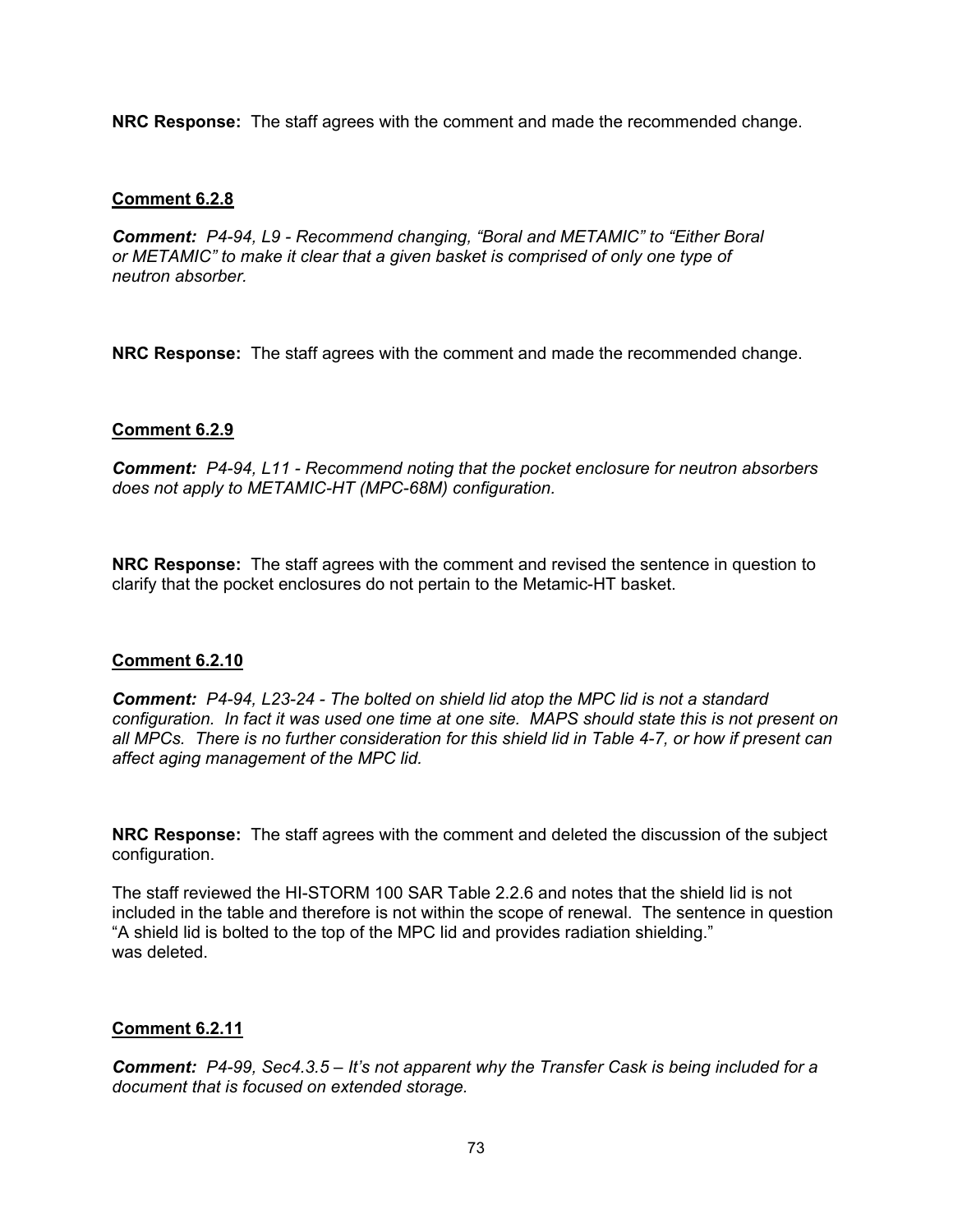**NRC Response:** The staff reviewed the comment and concluded that changes to the guidance are not necessary.

The certificates of compliance for the storage systems described in the MAPS Report include transfer casks as an SSC important to safety. 10 CFR 72.240 requires TLAAs and AMPs to address aging issues associated with SSCs important to safety. No changes were made to the guidance in response to the comment.

# **Comment 6.2.12**

*Comment: P4-104, SSCs "BWR fuel basket" and "Neutron absorber" - Boron depletion (under subsections for Metamic-HT, Boral and Metamic) is not an apparent aging mechanism for dry storage as there is practically no thermal neutron flux under the conditions for normal storage. Stating that a TLAA may be required should not be necessary.* 

**NRC Response:** The staff disagrees with the comment; therefore, no changes were made in response to the comment.

As noted in Section 5.1, per 10 CFR 72.42(a)(1) and  $72.240(c)(2)$ , renewal applicants are required to reevaluate all aging-related calculations or analyses involving time limited assumptions that were contained in the original design bases. Therefore, when a boron depletion analysis is included in the design bases, applicants must provide a TLAA to demonstrate that depletion will not challenge subcriticality in the period of extended operation. See also the response to Comment 5.3.27.

# **Comment 6.2.13**

*Comment: P4-110, SSC "Concrete shield: radial shield, shield block, pedestal shield, lid shield" - With regards to the items combined under "concrete shield", for those items that are fully encased in steel, including the reaction with aggregates as an aging effect should be a 'no', since these do not have the susceptibility mechanisms (for example large aggregate surface area for reaction or exposure to moisture) described in Section 3.5.1.3. Likewise these components do not relay on the concrete for structural strength.* 

**NRC Response:** The staff agrees with the comment and made the recommended change.

As noted in Section 3.5.1.3, reaction with aggregates is considered to be credible in concrete exposed to any environment with available moisture. Because concrete fully encased in steel has limited exposure to water, this aging mechanism is not considered to be credible, and therefore, aging management is not required. The AMR items for the concrete shield were revised to state that no aging management is required. This comment is similar to Comment 6.1.47.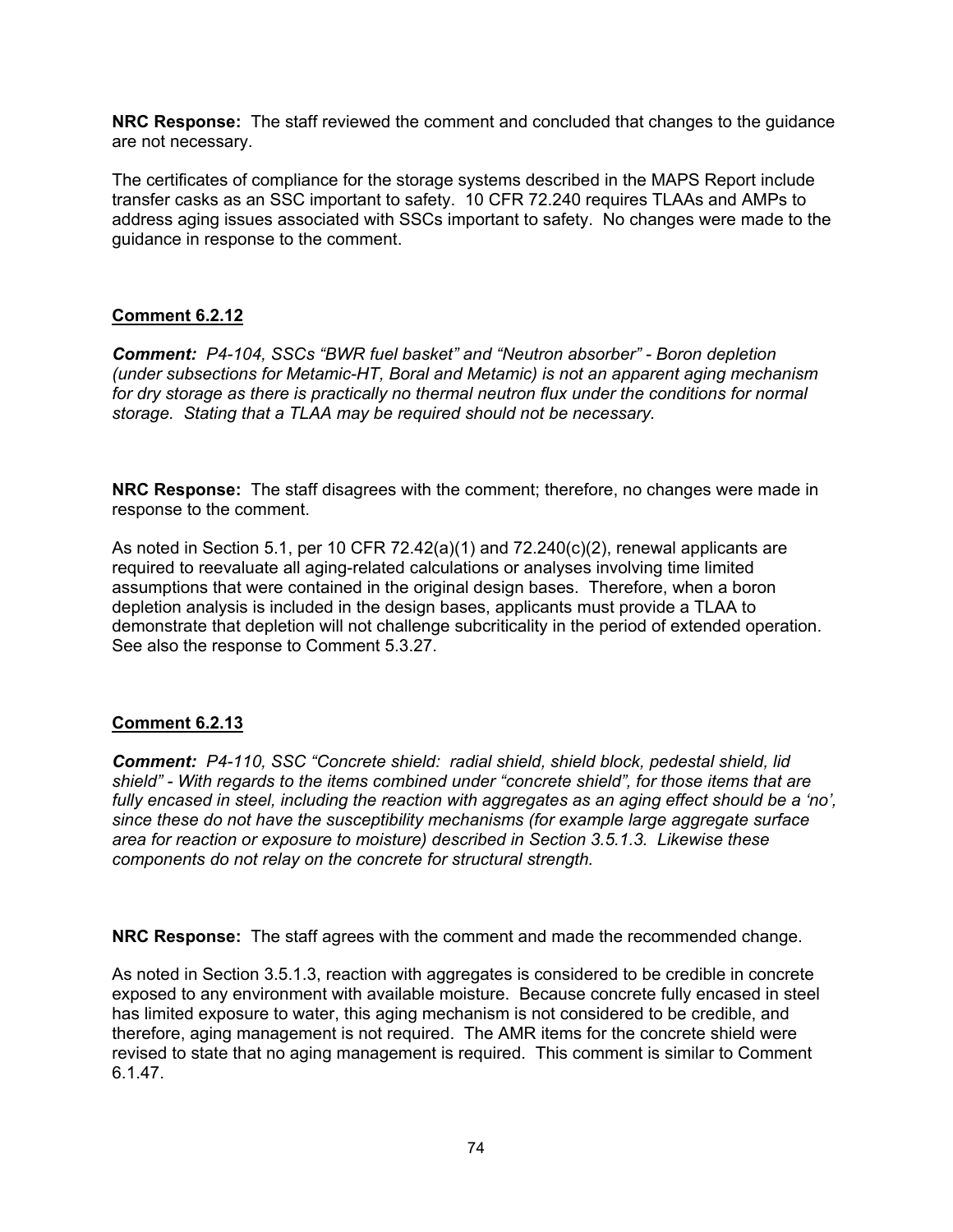### **Comment 6.2.14**

*Comment: P4-111, SSC "Gamma shield cross plates" - Should aging management of external vent screens be included with gamma shields, or can the condition of the vent screens be used as an indication of gamma shield aging?* 

**NRC Response:** The staff reviewed the comment and concluded that changes to the guidance are not necessary.

The staff reviewed the HI-STORM 100 SAR Table 2.2.6 and notes that the external vent screens have an operational function and their safety classification is not important to safety (NITS). The staff considers the use of vent screen inspections as an indication of gamma shielding condition to be most appropriately evaluated on a case-by-case basis (rather than in the generic guidance of NUREG-2214).

### **Comment 6.2.15**

*Comment: P4-132, SSC "Neutron shield" - In the HI-STAR, the safety function of the neutron shield is only shielding. Thus, aging effects should not include structural related items (fracture toughness and loss of ductility). These aging effects refer to MAPS Section 3.3.1.2 which does not describe either of these. Additionally, these effects are covered under thermal aging, which describe the breakdown of polymers under elevated temperatures. It would seem that over an extended storage period, elevated temperatures should not be a concern.* 

**NRC Response:** The staff disagrees with the comment; however, the guidance was revised to clarify the relevant aging effects.

As noted in Section 2.4, loss of fracture toughness and loss of ductility may result from thermal aging embrittlement. As also noted in Section 3.3.1.2, polymer-based neutron-shielding materials, such as Holtite-A, can undergo molecular scission and cross linking when exposed to elevated temperatures, causing embrittlement, shrinkage, decomposition, and changes in physical configuration. The staff revised the fourth sentence of Section 3.3.1.2 to read, "These reactions may cause embrittlement (e.g., loss of fracture toughness or ductility), shrinkage, decomposition, and changes in physical configuration (e.g., loss of hydrogen or water) (EPRI, 2002; McManus and Chamis, 1996)."

# **Comment 6.2.16**

*Comment: P4-140, SSC "Radial lead shield" - If aging management of the transfer cask is deemed necessary, then should lead shield material gapping or slumping be included as an aging mechanism?*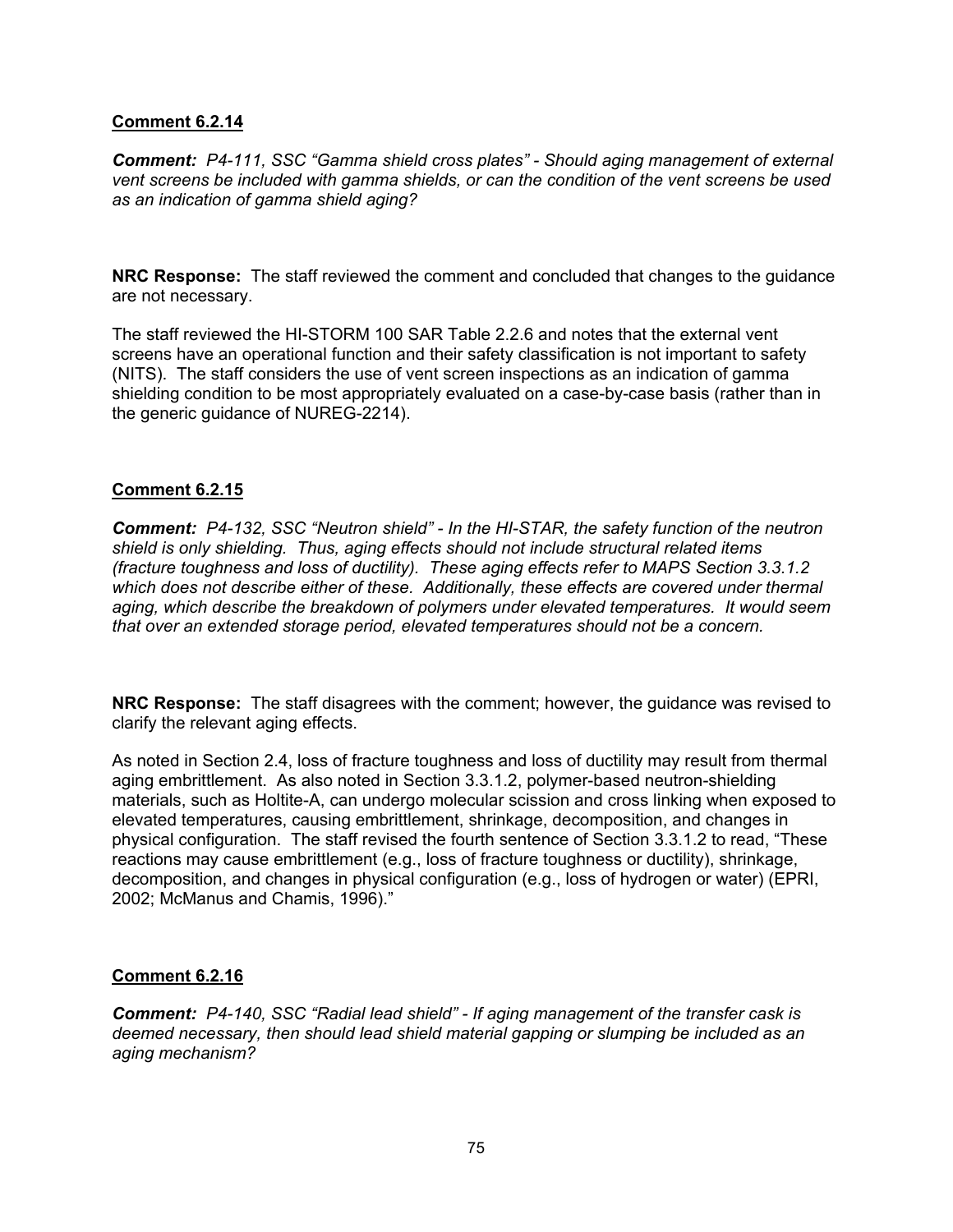**NRC Response:** The staff reviewed the comment and concluded that changes to the guidance are not necessary.

Lead slumping is evaluated in the staff's review of initial storage licenses and certificates of compliance, and this phenomenon is associated with the potential for plastic deformation and redistribution of lead shielding during an impact. The staff does not consider lead slumping to be a potential aging effect during the 20- to 60-year period of extended operation.

# **Comment 6.2.17**

*Comment: P4-142, Table 4-10 - Should pool lid seals be included with the other related HI-TRAC components considered for aging effects?* 

**NRC Response:** The staff reviewed the comment and concluded that changes to the guidance are not necessary.

The staff reviewed the HI-STORM 100 SAR Table 2.2.6 and notes that the pool lid gasket has an operational function and its safety classification is NITS.

### **Comment 6.2.18**

*Comment: Section 4.3 - A note should be added to the section stating that not all HI-STORM systems include all the SSCs provided in Tables 4-7 through 4-10.* 

**NRC Response:** The staff agrees with the comment and revised the Introduction to Chapter 4 to reinforce that, as noted in Section 1.1, the MAPS Report does not address the scoping of SSCs for specific-license or CoC renewal, and applicants should perform the scoping review of their systems in accordance with Chapter 2 of NUREG–1927, Revision 1.

#### **Comment 6.2.19**

*Comment: P4-176, SSC "Structural lid" - Incorrectly identifies Structural Lid as exposed to a helium environment. The Structural Lid is installed above and encases the Shield Lid. Environment between the two lids would be indoor air.* 

**NRC Response:** The staff agrees, in part, with the comment and revised the guidance to clarify the environment of the lid.

See the response to Comment 6.1.5.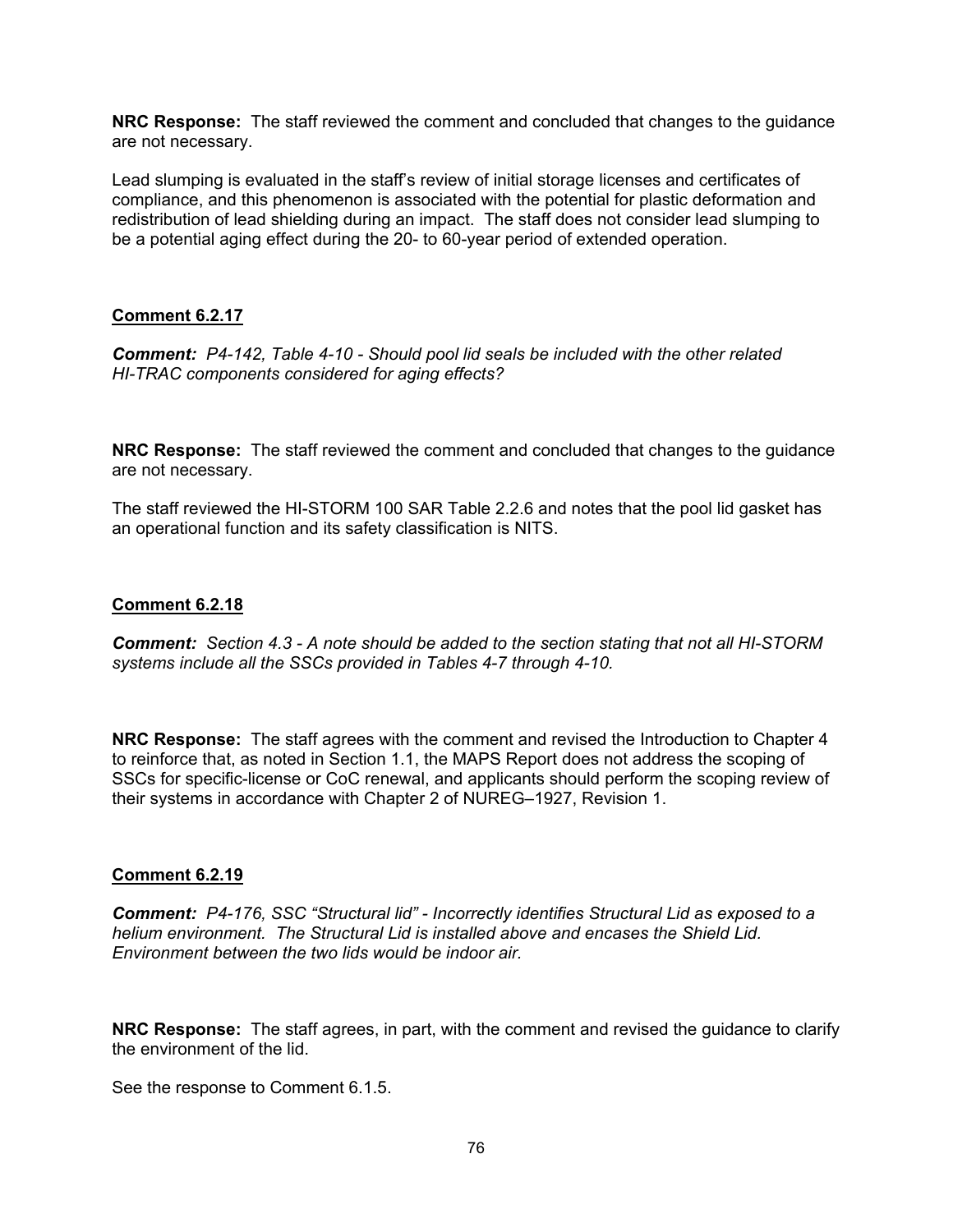### **Comment 6.2.20**

*Comment: P4-177, SSC "Shield lid, support ring" - Leaves out Shield Lid, though shield lid support ring is identified. The Shield Lid (top) would be encased by the stainless steel Structural Lid and the interior surface exposed to the internal helium environment. Add immediately following Spacer Ring.* 

**NRC Response:** The staff agrees with the comment and revised the guidance to clarify the environment.

See the responses to Comments 6.1.8 and 6.1.10.

### **Comment 6.2.21**

*Comment: P4-177&178, SSC "Port cover" - Port Covers are installed in the shield lid above the quick disconnect valve couplings and only underside of port covers would be potentially exposed to a helium environment. The top welded side of the Port Covers would be exposed to the encased indoor air environment.* 

**NRC Response:** The staff agrees, in part, with the comment and revised the guidance to clarify the environment of the port covers.

See the responses to Comments 6.1.9 and 6.1.11.

#### **Comment 6.2.22**

*Comment: P4-185, SSC "Concrete shell" - Reinforcing Steel environment is air-outdoor. These components are not exposed to groundwater, so this environment should be deleted.* 

**NRC Response:** The staff agrees with the comment and made the recommended change.

See the responses to Comment 6.1.17.

#### **Comment 6.2.23**

*Comment: P4-186, SSC "Inner shell" - Inner Shell main safety functions are as a gamma shielding component and a heat transfer component, not structural, so intended safety function should be identified as "SH, TH", or "SH, TH, SR" not "SH, SR."*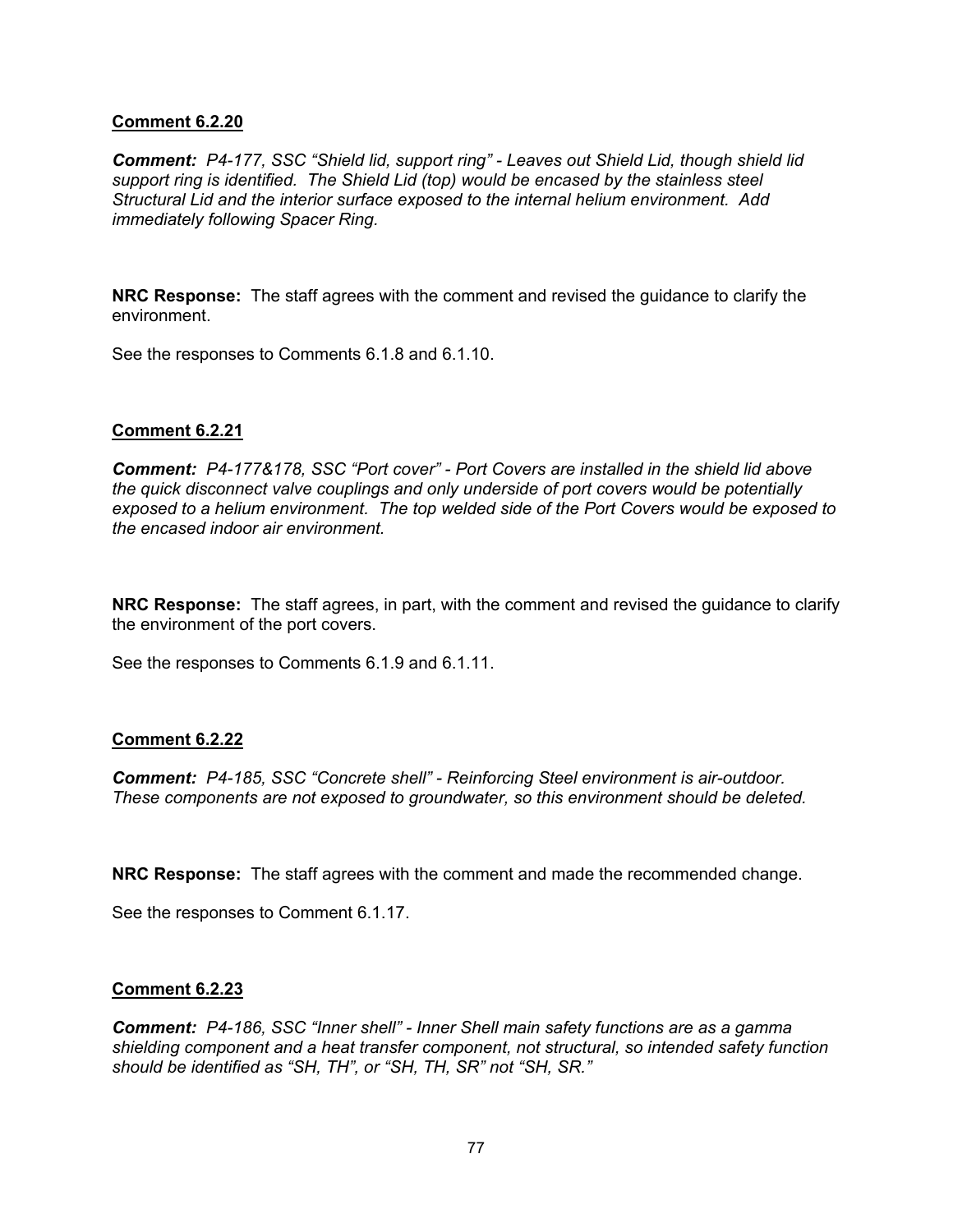**NRC Response:** The staff agrees, in part, with the comment and revised the guidance to clarify the intended safety functions.

See the response to Comment 6.1.18.

### **Comment 6.2.24**

*Comment: P4-188&189, SSC "Inlet and outlet vent hardware" - Outlet Vent hardware is defined as a structural component, but its main intended safety function is thermal (external protection of the outlet vent from entry and blockage of foreign materials)* 

**NRC Response:** The staff agrees, in part, with the comment and revised the guidance to clarify the intended safety functions.

See the response to Comment 6.1.24.

#### **Comment 6.2.25**

*Comment: P4-188&189, SSC "Inlet and outlet vent hardware" - The listing does not include the Inlet Vent Hardware, so Outlet Vent Hardware should be revised to be "Inlet and Outlet Vent Hardware."* 

**NRC Response:** The staff disagrees with the comment; therefore, no changes were made in response to the comment.

See the response to Comment 6.1.25.

#### **Comment 6.2.26**

*Comment: P4-188&189, SSC "Inlet and outlet vent hardware" - Outlet Vent hardware is defined as a structural component, but its main intended safety function is thermal (external protection of the outlet vent from entry and blockage of foreign materials), so intended safety function should be "TH, SH", not "SR."* 

**NRC Response:** The staff agrees, in part, with the comment and revised the guidance to clarify the intended safety functions.

See the response to Comment 6.1.24.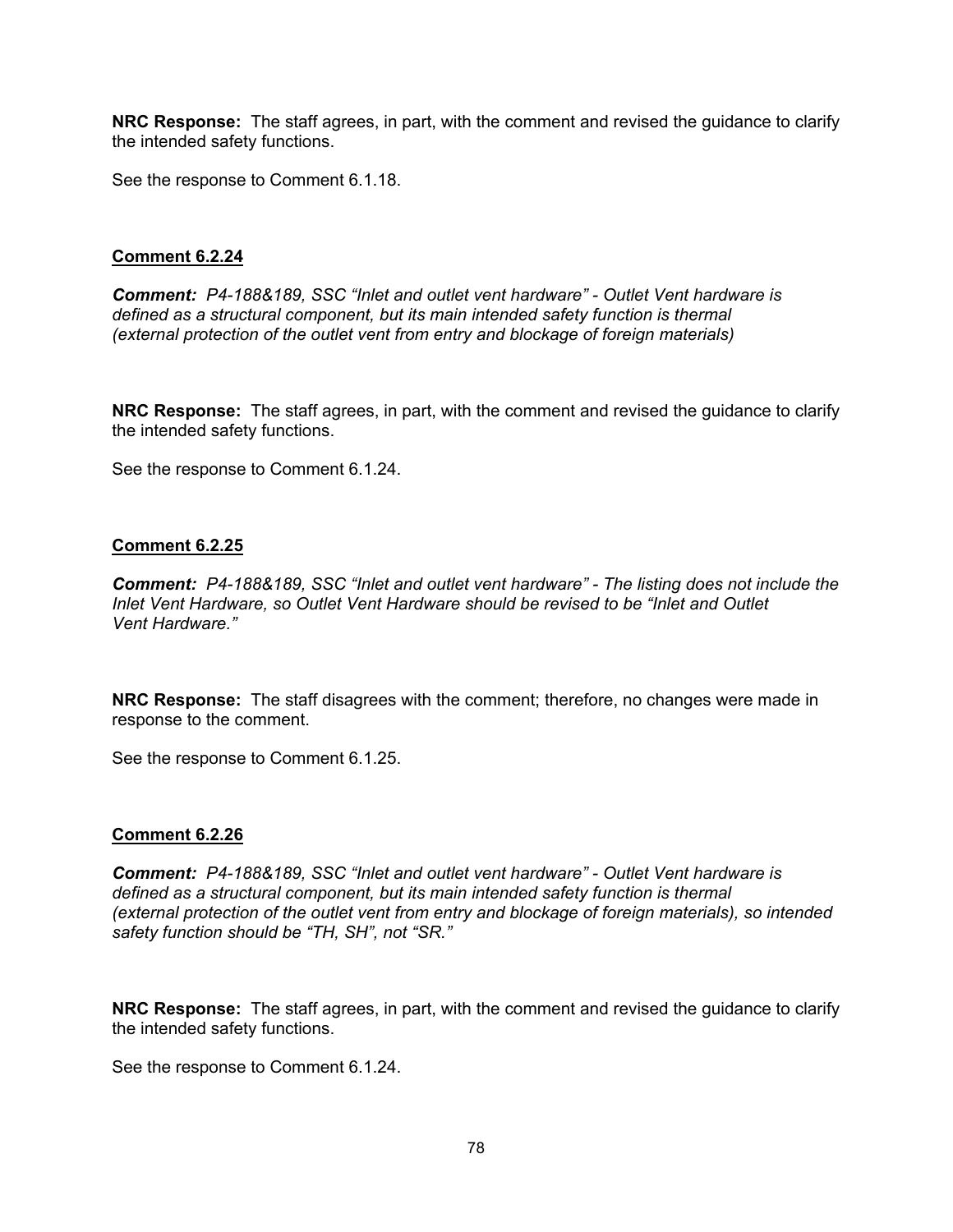### **Comment 6.2.27**

*Comment: P4-191, SSC "Neutron shield (Shield plug)" - The neutron shield materials contained in the Shield Plug should be defined as "Fully Encased (FE) (Steel)" rather than "Embedded (steel)."* 

**NRC Response:** The staff agrees with the comment and made the recommended change.

See the responses to Comments 6.1.28 and 6.1.29.

### **Comment 6.2.28**

*Comment: P4-195, SSC "Neutron shield (Cask body)" - Why is Neutron Shield (Cask Body) identified as requiring a TLAA/AMP for Thermal Aging, whereas it is not identified as required for the Steel MAGNASTOR Transfer Cask, but is for the Stainless Steel MAGNASTOR Transfer Cask? Please clarify or correct.* 

**NRC Response:** The staff reviewed the comment and concluded that changes to the guidance are not necessary.

See the response to Comment 6.1.30.

#### **Comment 6.2.29**

*Comment: P4-194&195 - NAC defines the Transfer Cask body and shield door neutron shielding and gamma shielding as Fully Encased (FE) (Steel) as these components are fully encased in steel components.* 

**NRC Response:** The staff agrees with the comment and made the recommended change.

See the response to Comment 6.1.31.

#### **Comment 6.2.30**

*Comment: P4-197, SSC "Shield door rails" - Shield Door Rails, which are coated steel, are identified as requiring aging management by the Transfer Cask AMP for Galvanic Corrosion for loss of material when the doors rails are not connected to other non-carbon steel materials. Please clarify or delete.*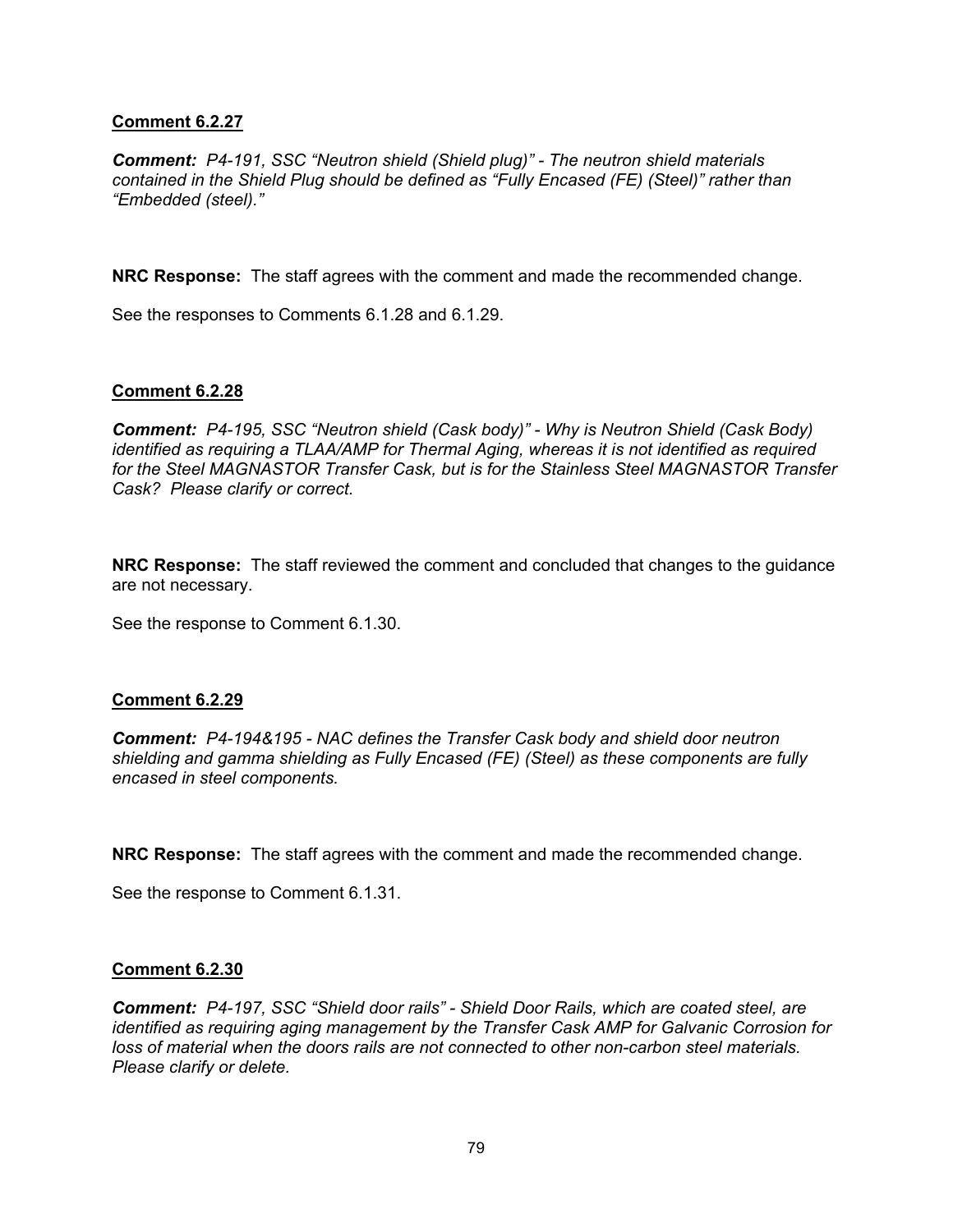**NRC Response:** The staff reviewed the comment and concluded that changes to the guidance are not necessary.

See the response to Comment 6.1.32.

### **Comment 6.2.31**

*Comment: P4-206, SSC "Fuel basket support disk" - Fuel Basket Support Disk for all MPC TSCs is 17-4 stainless steel, identical to NAC-UMS PWR support disks. However, MPC TSC table requires aging management for thermal aging for the stainless-steel support disks although it is not required for the UMS stainless-steel support disks, only the steel support disks of the BWR fuel basket assembly. Please correct to delete the aging management requirement or clarify discrepancy.* 

**NRC Response:** The staff agrees with the comment and made the recommended change.

See the response to Comment 6.1.39.

#### **Comment 6.2.32**

*Comment: P4-215, SSC "Inner shell" - Inner Shell main safety functions are as a gamma shielding component and a heat transfer component, not structural, so intended safety function should be identified as "SH, TH", or "SH, TH, SR", not "SR."* 

**NRC Response:** The staff agrees with the comment and revised the intended safety function for the inner shell to "SH, SR, TH."

See the response to Comment 6.1.40.

#### **Comment 6.2.33**

*Comment: P4-220, SSC "Lid assembly, Concrete" - Radiation Damage (both cracking and loss of strength) refers to TLAA or AMP but 3.5.1.9 says radiation damage to concrete is not credible. Aging management should therefore be "No."* 

**NRC Response:** The staff agrees with the comment and made the recommended change.

See the response to Comment 6.1.58.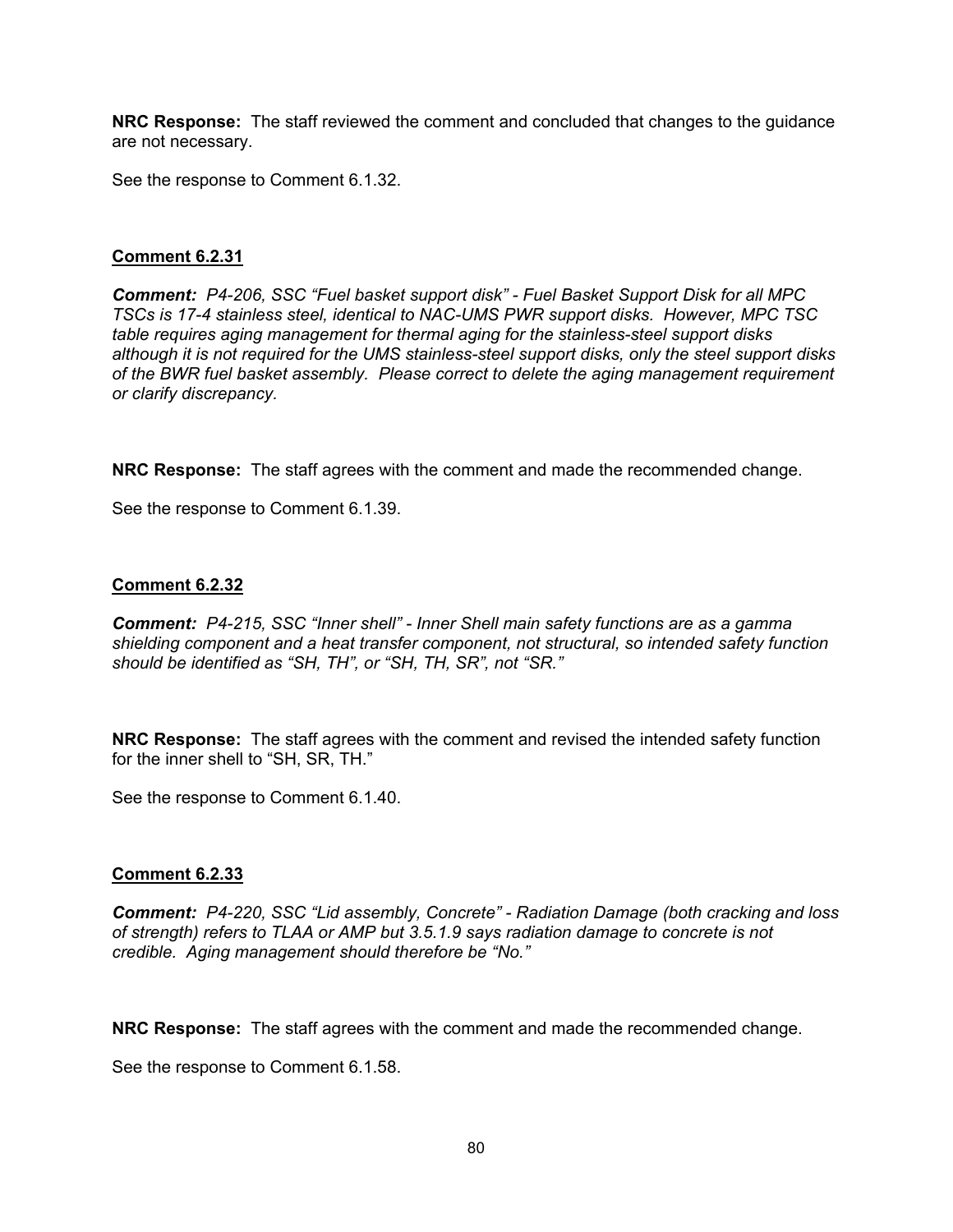### **Comment 6.2.34**

*Comment: P4-224, SSC "Neutron shield (Cask body)" - Why is Neutron Shield (Cask Body) identified as requiring a TLAA/AMP for Thermal Aging, whereas it is not identified as required for the Steel MAGNASTOR Transfer Cask, but is for the Stainless Steel MAGNASTOR Transfer Cask? Please clarify or correct.* 

**NRC Response:** The staff reviewed the comment and concluded that changes to the guidance are not necessary.

See the responses to Comments 6.1.30 and 6.1.52.

### **Comment 6.2.35**

*Comment: P4-223-224, SSC "Gamma shield (Cask body)" & "Neutron shield (Cask body)" - NAC defines the Transfer Cask body neutron shielding and lead gamma shielding as Fully Encased (FE) (Steel) as these components are fully encased in steel components. Correct "Gamma Shielding" to "Neutron Shielding" for NS-4-FR materials.* 

**NRC Response:** The staff agrees, in part, with the comment and revised the guidance to clarify the environment.

See the response to Comment 6.1.53.

#### **Comment 6.2.36**

*Comment: P4-226, SSC "Shield door rails" - Shield Door Rails, which are coated steel, are identified as requiring aging management by the Transfer Cask AMP for Galvanic Corrosion for loss of material when the doors rails are not connected to other non-carbon steel materials. Please clarify or delete.* 

**NRC Response:** The staff reviewed the comment and concluded that changes to the guidance are not necessary.

See the response to Comment 6.1.54.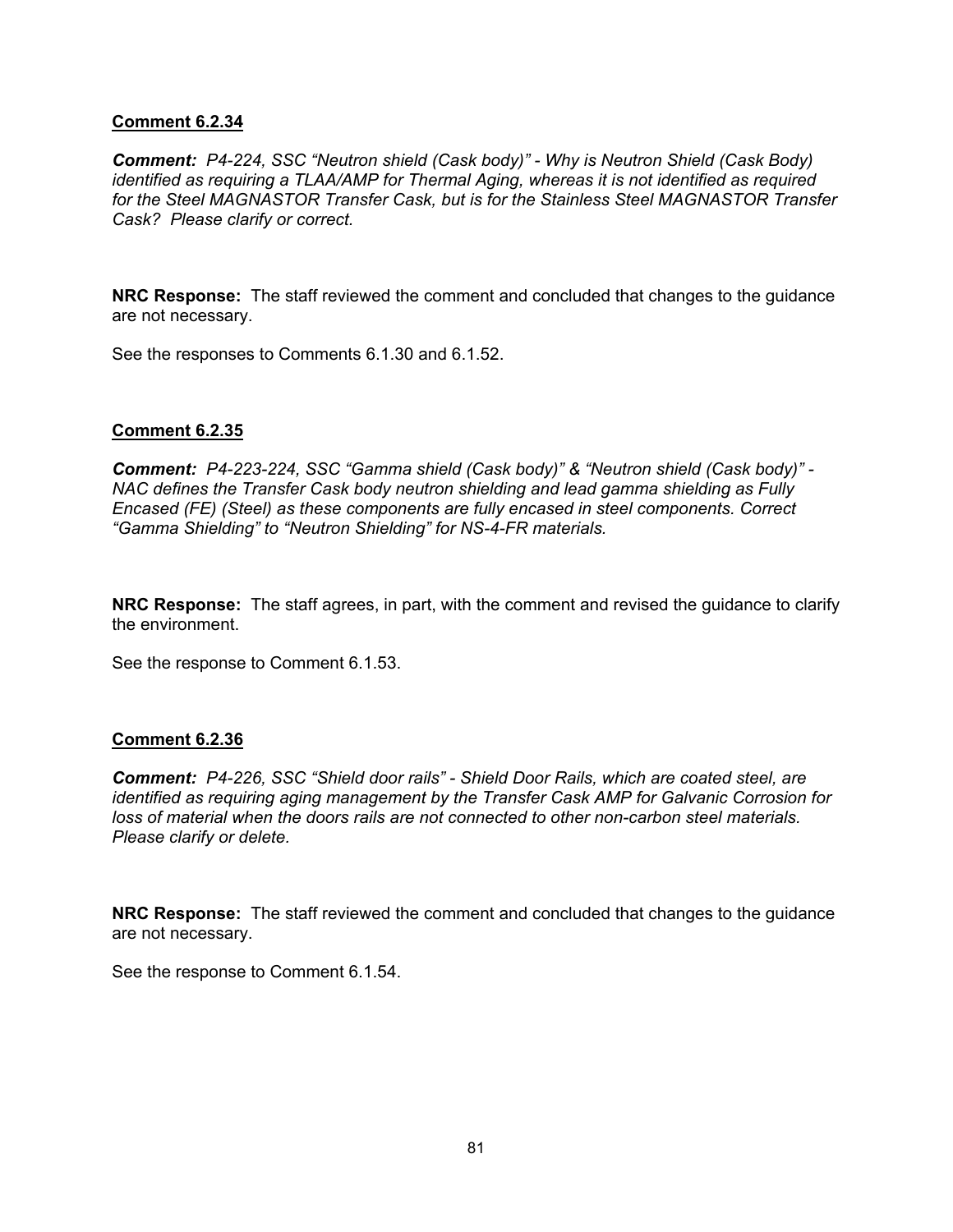### **Comment 6.2.37**

*Comment: P4-239, SSC "Damaged fuel can screens" - Under Damaged Fuel Can Screen also add Wiper to the list as the wiper extends out further than the screens and acts as the CO boundary between the DFC lid and DFC collar.* 

**NRC Response:** The staff agrees with the comment and made the recommended change.

See the response to Comment 6.1.57.

### **Comment 6.2.38**

*Comment: P4-246, SSC "Lid assembly, Concrete" - Radiation Damage (both cracking and loss of strength) refers to TLAA or AMP but 3.5.1.9 says radiation damage to concrete is not credible. Aging management should therefore be "No."* 

**NRC Response:** The staff agrees with the comment and made the recommended change.

See the response to Comment 6.1.58.

#### **Comment 6.2.39**

*Comment: P2-245-247, SSC "Lid assembly" - The Lid Assembly incorporates a concrete neutron shield embedded in concrete. It is not feasible for Reaction with Aggregates aging effects to be managed by an External Monitoring of Metallic Component AMP. If aging management is required, a TLAA would be required. Please correct or clarify. Also, the environment should be Fully Encased (FE) (steel).* 

**NRC Response:** The staff agrees with the comment and made the recommended change.

See the response to Comment 6.1.60.

#### **Comment 6.2.40**

*Comment: P4-247&248, SSC "Lid anchor (standard and alternate configurations)" - The Lid Anchor (standard and alternate configuration) steel components that are embedded in concrete cannot be monitored for aging management for General Corrosion or Pitting and Crevice Corrosion by an External Surfaces Monitoring of Metallic Component AMP. If aging management is required, a TLAA or the Reinforced Concrete Structures AMP would be appropriate. Please correct or clarify.*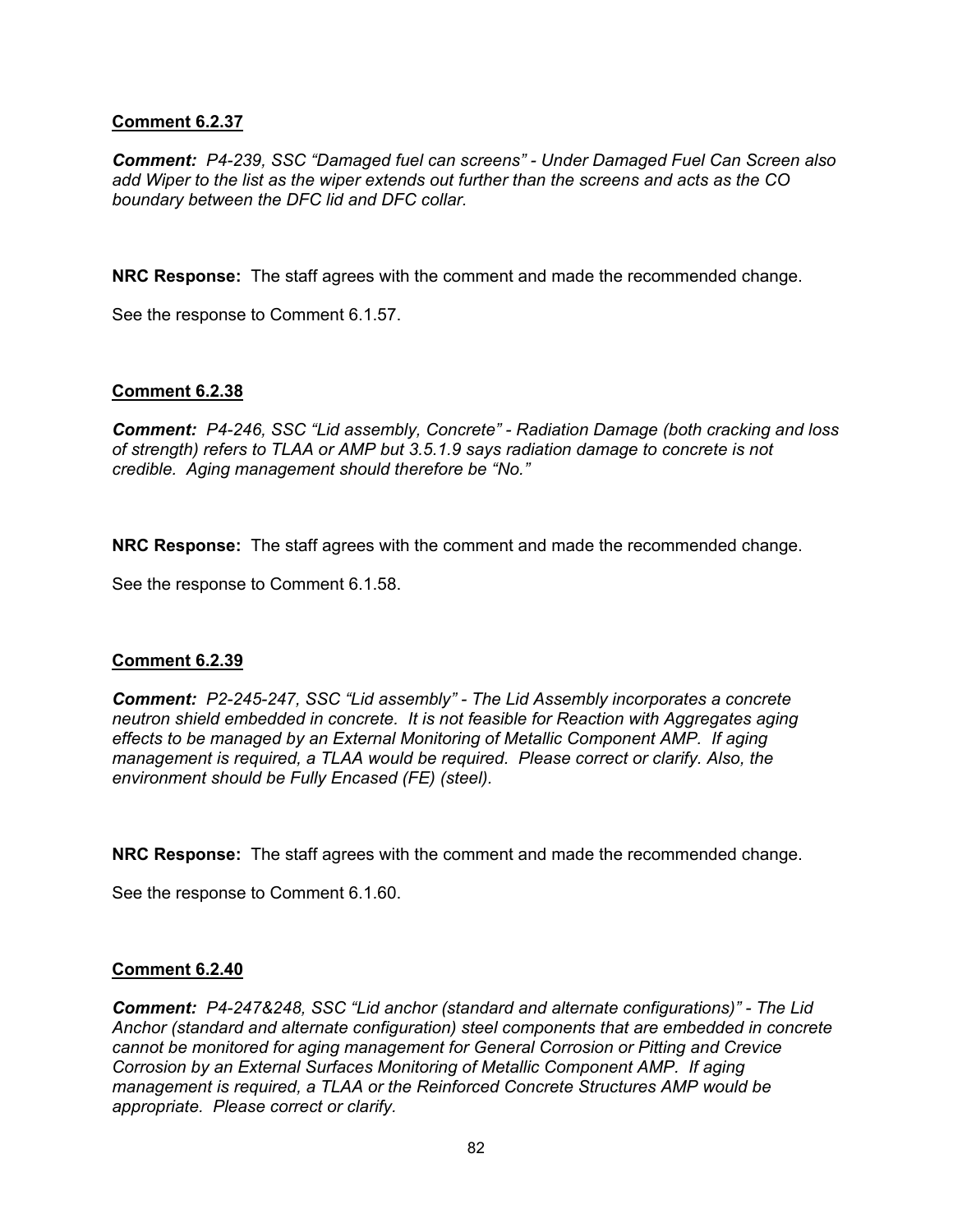**NRC Response:** The staff reviewed the comment and concluded that changes to the guidance are not necessary.

See the response to Comment 6.1.61.

### **Comment 6.2.41**

*Comment: P4-250&251, SSC "Inner shell" - Inner Shell main safety functions are as a gamma shielding component and a heat transfer component, not structural, so intended safety function should be identified as "SH,TH", not "SR,SH,TH."* 

**NRC Response:** The staff agrees, in part, with the comment and revised the guidance to clarify the intended safety functions.

See the response to Comment 6.1.59.

#### **Comment 6.2.42**

*Comment: P4-259, L41 - Replace "of the" with "adjacent."* 

**NRC Response:** The staff agrees with the comment and made the recommended change.

#### **Comment 6.2.43**

*Comment: P4-292, SSC "Reinforced concrete: ISFSI pad" - Differential settlement is not an aging mechanism associated with Air-Outdoor environment.* 

**NRC Response:** The staff agrees with the comment and has revised the guidance to associate differential settlement only with concrete structures in contact with "groundwater/soil" environments.

See the response to Comment 5.3.1.

#### **Comment 6.2.44**

*Comment: P4-297, Sec4.8 - From a fundamental standpoint, should there even be an AMP for fuel? It is the fuel we are trying to protect in the dry storage system. Rather than focusing on degradation of the fuel, instead, we should ensure that any impacts from accidents and*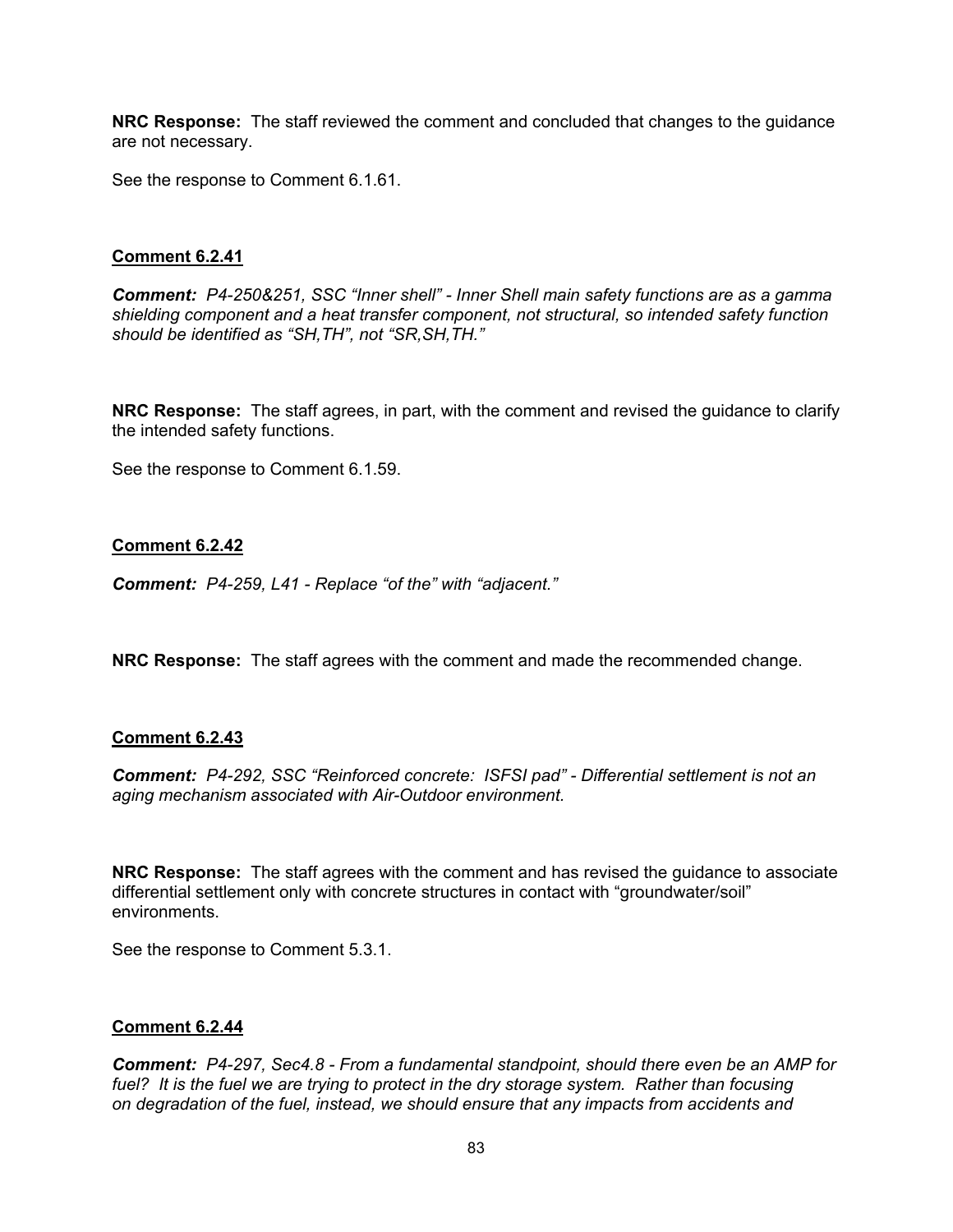*aging of the dry storage system do not create an impact on the fuel that would create unacceptable consequences.* 

**NRC Response:** The staff reviewed the comment and concluded that changes to the guidance are not necessary.

As noted in Section 3.6, spent fuel assembly components (zirconium-based cladding and fuel assembly hardware) provide structural support to ensure that the spent fuel is maintained in a known geometric configuration. Although the spent fuel assembly is not an SSC of the ISFSI or DSS, depending on the particular design bases, the spent fuel must remain in its analyzed configuration during the period of extended operation for continuation of the approved design bases. Therefore, for these ISFSIs and DSSs, the conditions of the spent nuclear fuel (SNF) assembly and cladding are within the scope of renewal and are reviewed for aging mechanisms and effects that may lead to a change in the analyzed fuel configuration.

### **Comment 6.2.45**

*Comment: P4-297, Sec4.8 - How does this integrate with the revised definition of RETRIEVABILITY which allows for canister-based retrievability to meet this requirement?* 

**NRC Response:** The staff reviewed the comment and concluded that changes to the guidance are not necessary.

The specific storage systems and amendments evaluated in NUREG–2214 (see Table 4-1) do not define retrievability on a canister basis. Regardless of how retrievability is defined, a renewal applicant must propose a scoping and aging management approach that is applicable to its design bases. Section 2.4.2.1 of NUREG–1927, Revision 1, provides guidance that an applicant may consider when defining the functions of its fuel assemblies. The staff notes that many of the fuel assembly AMR items in Table 4-25 are not associated with retrievability, but rather with other roles the fuel assembly subcomponents have in supporting the safety analyses of the DSS or ISFSI (e.g., maintain fuel configuration for subcriticality). NUREG–1927 also clarifies that, if a license or CoC holder wishes to revise the safety analyses for the approved design-bases fuel configuration, then it should pursue such a change through an amendment or revision request, and not as part of a renewal application.

# **Comment 6.2.46**

*Comment: P4-297, L18 - Line reads "...neutron absorber rods and burnable poison rods..." These are the same thing. Maybe meant to say "control rods and burnable poison rods."*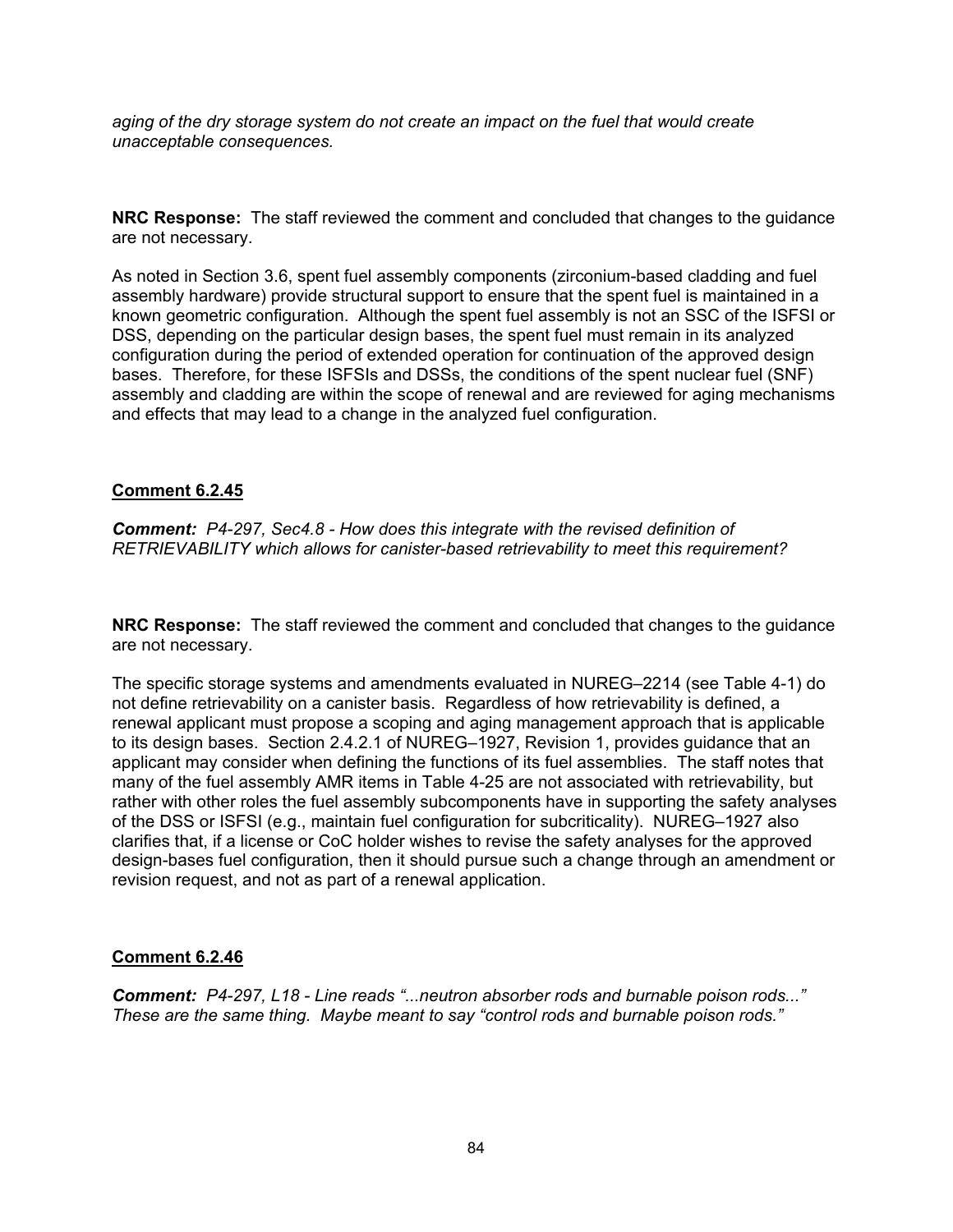**NRC Response:** The staff agrees with the comment and revised the guidance to clarify the component description.

The staff revised the sentence in question to read, "They also provide channels for insertion of a rod cluster control assembly, a neutron source assembly, a burnable poison assembly, or a thimble plug assembly, depending on the position of the particular fuel assembly in the core."

### **Comment 6.2.47**

*Comment: P4-297, L29 - Line should read as follows: "...rods. The fuel rods are hollow cladding tubes fabricated from Zircaloy-2 filled with uranium dioxide pellets."* 

**NRC Response:** The staff agrees with the comment and made the recommended change.

### **Comment 6.2.48**

*Comment: P4-297, L34 - Line should read as follows: "...channels). The channels..." Deleted text is repeated in previous paragraph.* 

**NRC Response:** The staff agrees with the comment and made the recommended change.

#### **Comment 6.2.49**

*Comment: P4-297, L36 - Line should read as follows: "...levels. Both the upper and lower tie plates…"* 

**NRC Response:** The staff agrees with the comment and made the recommended change.

#### **Comment 6.2.50**

*Comment: P4-300, SSC "Fuel rod cladding" - For Fuel rod cladding, Hydride-induced embrittlement Aging Mechanism, page 3-89, line 35 requires an AMP.* 

**NRC Response:** The staff agrees with the comment and revised the guidance to clarify the need for an AMP.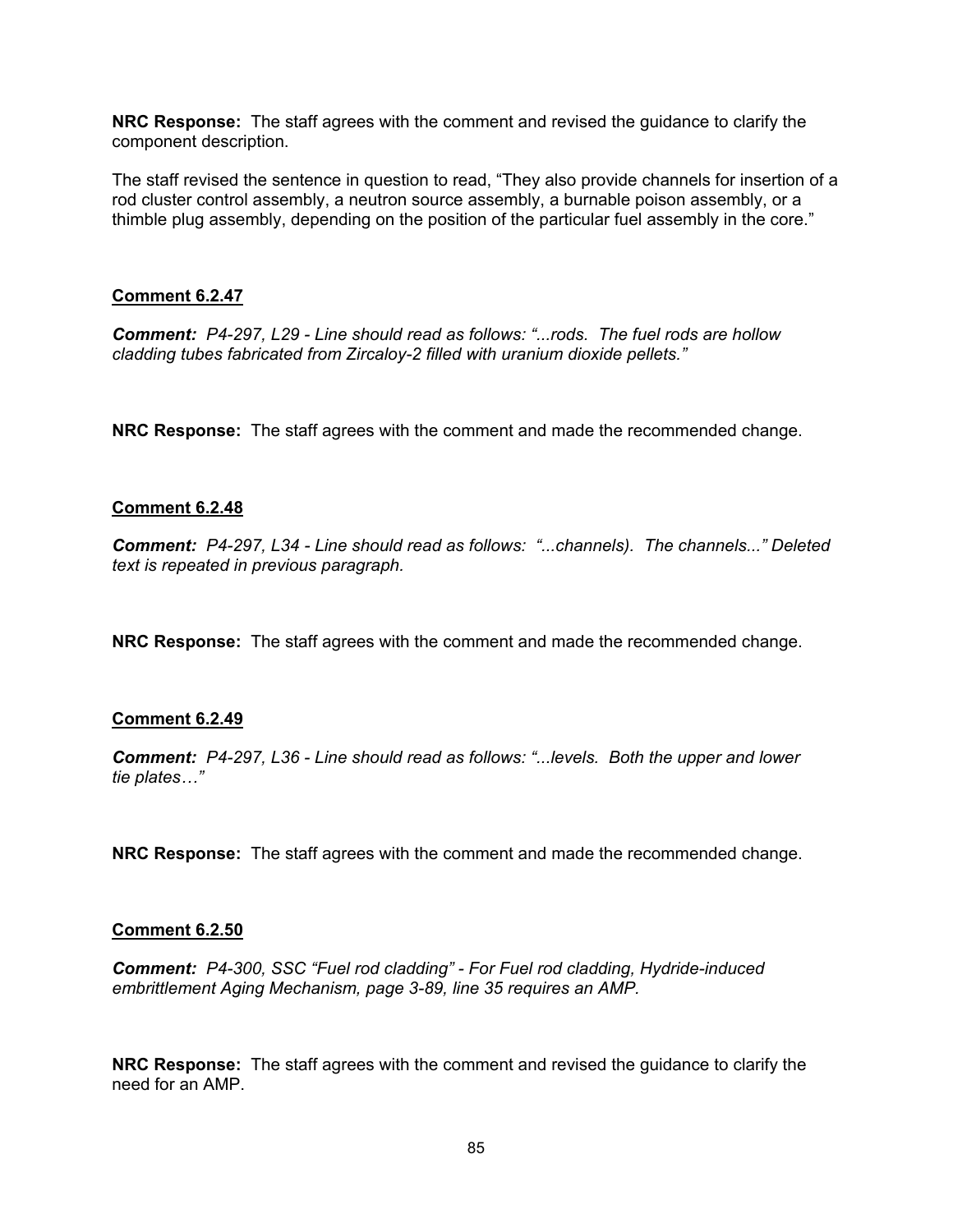As stated in Section 3.6.1.1, to address hydride reorientation, the guidance recommends the evaluation of field-obtained evidence via the example AMP or the performance of a defense-indepth analysis that assumes fuel reconfiguration.

Although hydride reorientation and hydride-induced embrittlement are two interchangeable terms, the staff changed "hydride-induced embrittlement" in Table 4-25 to "hydride reorientation" for consistency.

# **Comment 6.2.51**

*Comment: P4-300, SSC "Fuel rod cladding" - Hydride-induced embrittlement should be "Hydride reorientation" per the title of Section 3.6.1.1. Also, Table 4-25 says no aging management, but Section 3.6.1.1 provides 2 approaches for aging management to address hydride reorientation: A defense in depth with consequence analysis or using results from a demo.* 

**NRC Response:** The staff agrees with the comment and made the recommended change.

See the response to Comment 6.2.50.

# **Comment 6.2.52**

*Comment: P4-300, SSC "Guide tubes (PWR) or water channels (BWR)" - For Guide tubes (PWR) or water channels (BWR), the reference for Radiation embrittlement should be 3.6.2.5 not 3.6.1.10.* 

**NRC Response:** The staff agrees with the comment and made the recommended change.

# **Comment 6.2.53**

*Comment: P4-300, SSC "Guide tubes (PWR) or water channels (BWR)" - For Guide tubes (PWR) or water channels (BWR), the reference for Fatigue should be 3.6.2.6 not 3.6.1.11.* 

**NRC Response:** The staff agrees with the comment and made the recommended change.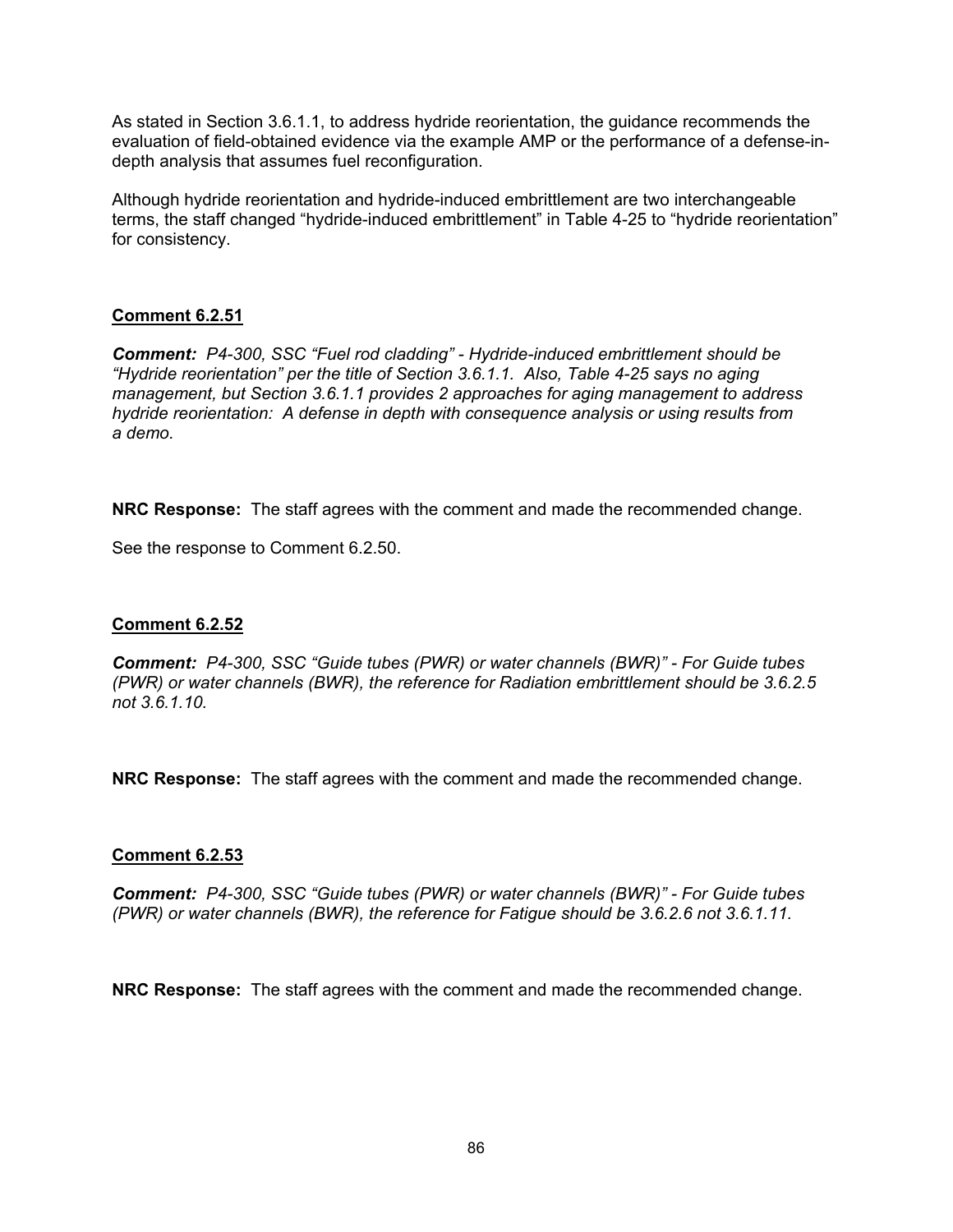### **Comment 6.2.54**

*Comment: P4-301, SSC "Spacer grids, Zirconium-based alloy" - For Spacer grids, Zirconiumbased alloy, the reference for Radiation embrittlement should be 3.6.2.5 not 3.6.1.10.* 

**NRC Response:** The staff agrees with the comment and made the recommended change.

### **Comment 6.2.55**

*Comment: P4-301, SSC "Spacer grids, Zirconium-based alloy" - For Spacer grids, Zirconiumbased alloy, the reference for Fatigue should be 3.6.2.6 not 3.6.1.11.* 

**NRC Response:** The staff agrees with the comment and made the recommended change.

#### **Comment 6.2.56**

*Comment: P4-301, SSC "Spacer grids, Inconel" - For Spacer grids, Inconel, the reference for Radiation embrittlement should be 3.6.2.5 not 3.6.1.10.* 

**NRC Response:** The staff agrees with the comment and made the recommended change.

#### **Comment 6.2.57**

*Comment: P4-301, SSC "Spacer grids, Inconel" - For Spacer grids, Inconel, the reference for Fatigue should be 3.6.2.6 not 3.6.1.11.* 

**NRC Response:** The staff agrees with the comment and made the recommended change.

#### **Comment 6.2.58**

*Comment: P4-301, SSC "Lower and upper end fittings, Stainless steel" - For Lower and upper end fittings, Stainless steel, the reference for Radiation embrittlement should be 3.6.2.5 not 3.6.1.10.*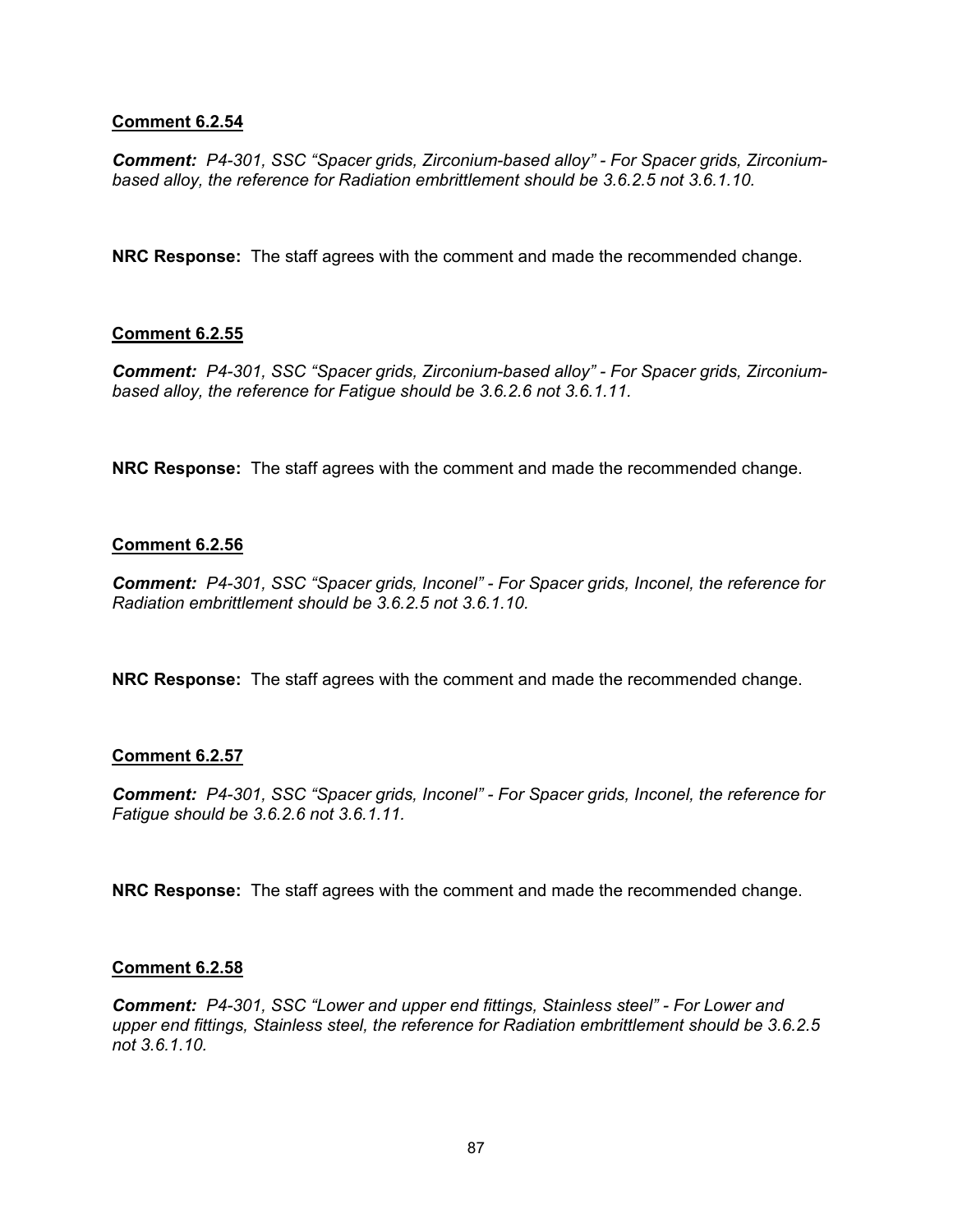**NRC Response:** The staff agrees with the comment and made the recommended change.

### **Comment 6.2.59**

*Comment: P4-301, SSC "Lower and upper end fittings, Inconel" - For Lower and upper end fittings, Inconel, the reference for Fatigue should be 3.6.2.6 not 3.6.1.11.* 

**NRC Response:** The staff agrees with the comment and made the recommended change.

### **Comment 6.2.60**

*Comment: P4-302, SSC "Fuel channel (BWR)" - For Fuel channel (BWR), the reference for Radiation embrittlement should be 3.6.2.5 not 3.6.1.10.* 

**NRC Response:** The staff agrees with the comment and made the recommended change.

### **Comment 6.2.61**

*Comment: P4-302, SSC "Fuel channel (BWR)" - For Fuel channel (BWR), the reference for Fatigue should be 3.6.2.6 not 3.6.1.11.* 

**NRC Response:** The staff agrees with the comment and made the recommended change.

#### **Comment 6.2.62**

*Comment: P4-302, SSC "Poison rod assemblies (PWR)" - For Poison rod assemblies (PWR), the reference for Radiation embrittlement should be 3.6.2.5 not 3.6.1.10.* 

**NRC Response:** The staff agrees with the comment and made the recommended change.

#### **Comment 6.2.63**

*Comment: P4-302, SSC "Poison rod assemblies (PWR)" - For Poison rod assemblies (PWR), the reference for Fatigue should be 3.6.2.6 not 3.6.1.11.*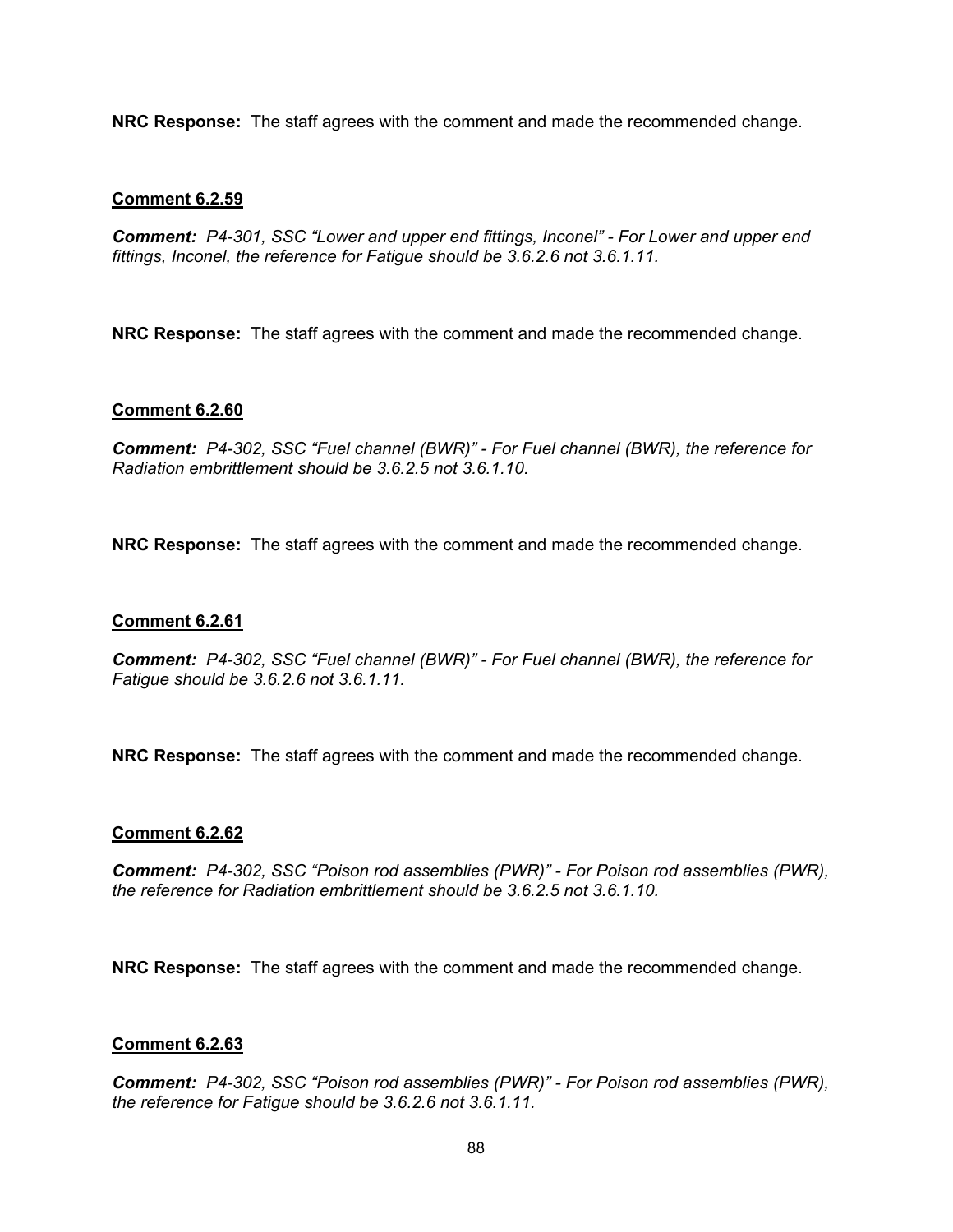**NRC Response:** The staff agrees with the comment and made the recommended change.

### **Comment 6.2.64**

*Comment: P4-303, L6&8 - Lines should begin with "FuelSolutions."* 

**NRC Response:** The staff disagrees with the comment; therefore, no changes were made in response to the comment.

See the response to Comment 5.3.20.

#### **Comment 6.2.65**

*Comment: P4-303, L16 - Line should begin with "Holtec International."* 

**NRC Response:** The staff disagrees with the comment; therefore, no changes were made in response to the comment.

See the response to Comment 5.3.20.

#### **Comment 6.2.66**

*Comment: P4-303, L21,22&24 - Lines should begin with "NAC International."* 

**NRC Response:** The staff disagrees with the comment; therefore, no changes were made in response to the comment.

See the response to Comment 5.3.20.

#### **Comment 6.2.67**

*Comment: P4-303, L30&32 - Lines should begin with "NRC."*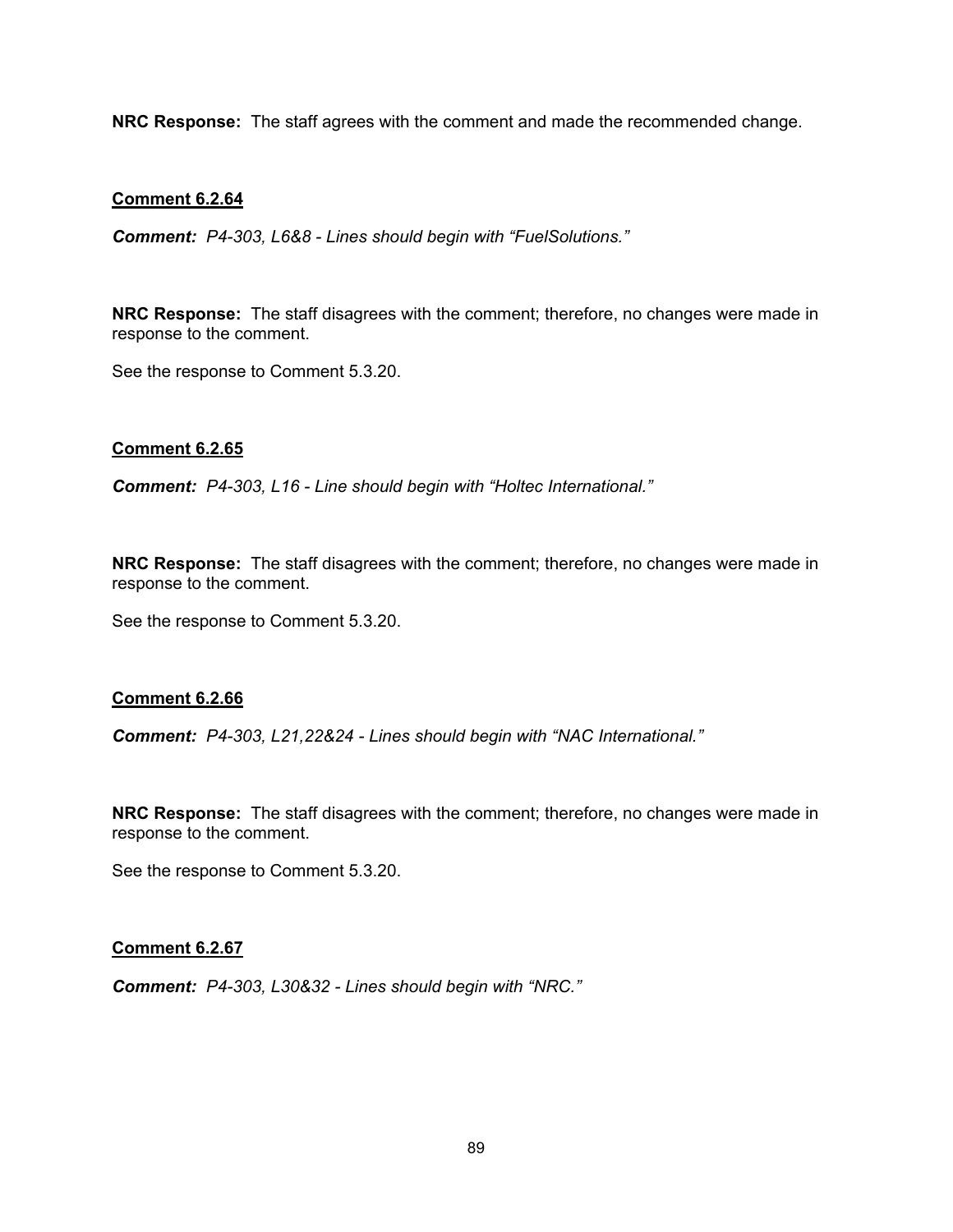**NRC Response:** The staff disagrees with the comment; therefore, no changes were made in response to the comment.

See the response to Comment 5.3.20.

# **6.3 Comments from Holtec International**

# **Comment 6.3.1**

**C***omment: P4-94, L28&29 - Suggest also noting that the enclosed helium also provides an inert environment that makes corrosion issues non-credible.* 

**NRC Response:** The staff reviewed the comment and concluded that changes to the guidance are not necessary.

The staff's evaluations of corrosion aging mechanisms to determine whether they are credible or noncredible are provided in Chapter 3 of the guidance.

# **Comment 6.3.2**

*Comment: P4-99, L20 - The statement says that the pool lid incorporates two gasket seals, however, the remainder of the sentence correctly notes that those seals are actually one between the pool lid and bottom flange and a second between the MPC and transfer cask, near the top. Suggest removing the "pool lid incorporates two gasket seals," statement.* 

**NRC Response:** The staff agrees with the comment and made the recommended change.

The staff reviewed the HI-STORM 100 SAR and notes that only the seal between the pool lid and the bottom flange is designed to hold clean demineralized water in the HI-TRAC inner cavity. The staff revised the third and fourth sentences of this paragraph to read, "In addition to providing shielding in the axial direction, the pool lid incorporates a seal between the pool lid and the bottom flange that is designed to hold clean demineralized water in the HI-TRAC inner cavity. The seal provides a barrier from contamination of the exterior of the MPC by the spent fuel pool water."

# **Comment 6.3.3**

*Comment: P4-106, SSC "Basket supports" - The table does not include the "Basket Shim" component (used only in the MPC-68M), which have a thermal function. However, they are stored in the same inert environment, so no aging management is expected to be needed.*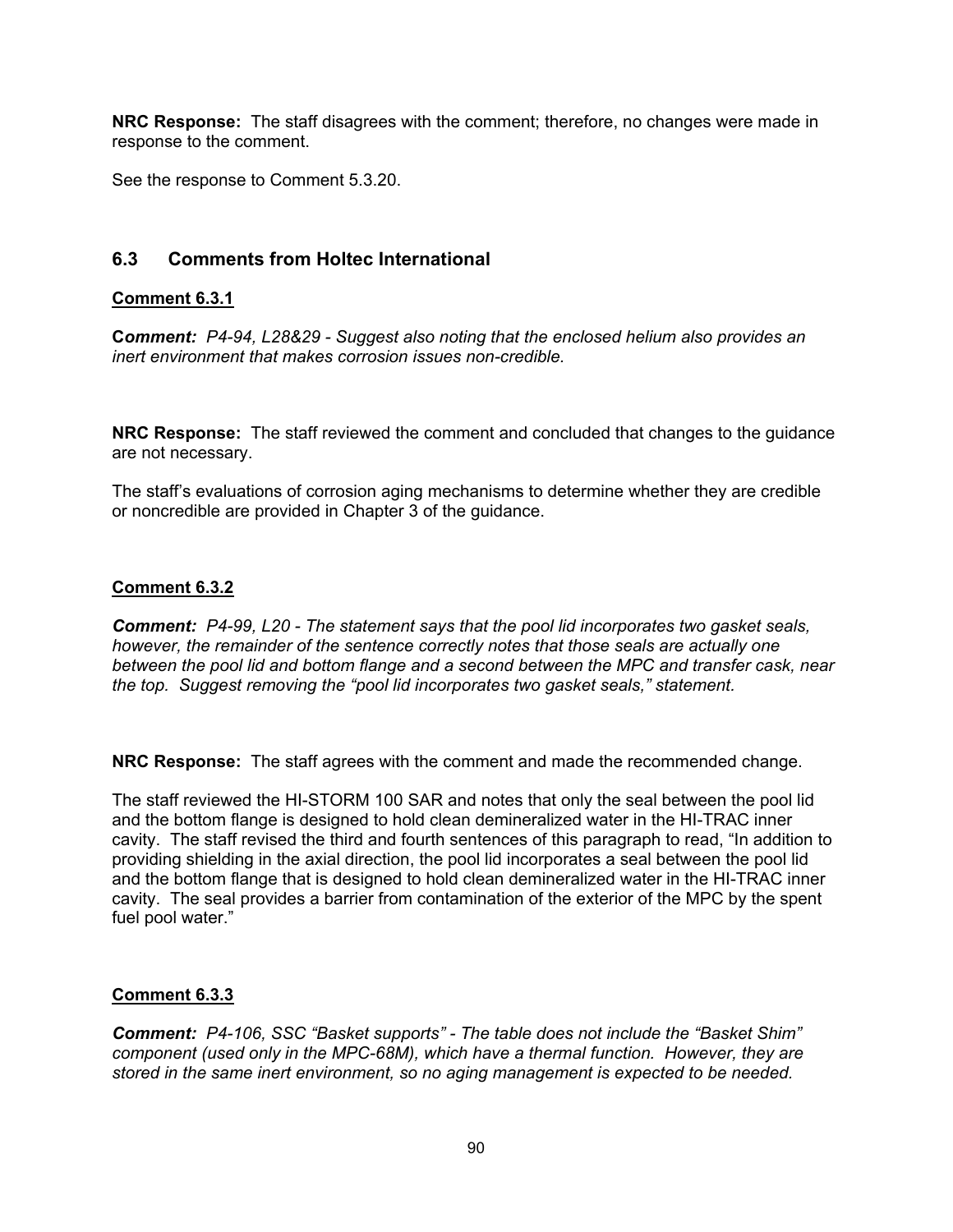**NRC Response:** The staff reviewed the comment and concluded that changes to the guidance are not necessary.

The staff reviewed the HI-STORM 100 SAR Table 2.2.6 and notes that the safety classification of basket shims is NITS.

### **Comment 6.3.4**

*Comment: P4-108, SSC "Vent and drain tubes" - The table identifies these as having a structural function, but these components are not credited with any structural function. These components are only used during initial loading and drying, and are not necessary for long term storage.* 

**NRC Response:** The staff agrees with the comment and removed the "Vent and drain tubes" AMR items from Table 4-7.

The staff reviewed the HI-STORM 100 SAR Table 2.2.6 and notes that these components have an operational function.

#### **Comment 6.3.5**

*Comment: P4-109, SSC "Damaged fuel container" - The table identifies that the Damaged Fuel Container has a confinement "CO" function. However, the DFCs have screens at the top and bottom and are not credited as a confinement boundary. It may be more appropriate to add a criticality function to the DFCs, as they are credited in that analysis.* 

**NRC Response:** The staff agrees with the comment and made the recommended change.

#### **Comment 6.3.6**

*Comment: P4-109, SSC "Threaded disc, plug adjustment" - These components are not credited as part of the confinement boundary for the MPC.* 

**NRC Response:** The staff agrees with the comment and removed the "Threaded disc, plug adjustment" AMR items from Table 4-7.

The staff reviewed the HI-STORM 100 SAR Table 2.2.6 and notes that these components have an operational function.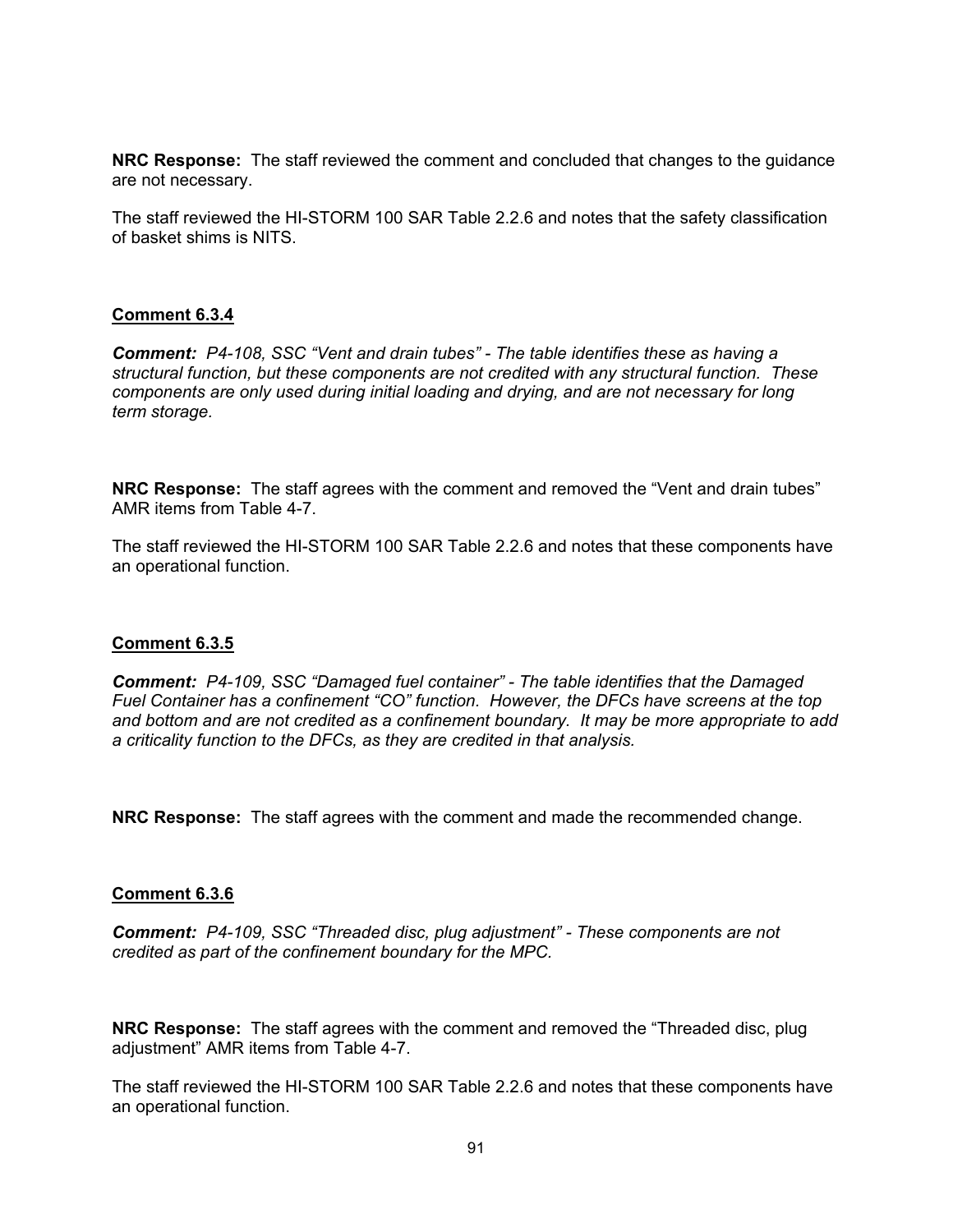#### **Comment 6.3.7**

*Comment: P4-111, SSC "Lid inner ring" - The lid inner ring is also credited for shielding.* 

**NRC Response:** The staff agrees with the comment and made the recommended change.

#### **Comment 6.3.8**

*Comment: P4-111, SSC "Lid outer ring" - The lid outer ring also has a structural function.* 

**NRC Response:** The staff agrees with the comment and made the recommended change.

#### **Comment 6.3.9**

*Comment: P4-112, SSC "Outer shell" - The outer shell is also credited for shielding.* 

**NRC Response:** The staff agrees with the comment and made the recommended change.

#### **Comment 6.3.10**

*Comment: P4-113, SSC "Inner shell, lid bottom plate, and lid shell" - These components are also credited for shielding.* 

**NRC Response:** The staff agrees with the comment and made the recommended change.

#### **Comment 6.3.11**

*Comment: P4-115, SSC "Lid stud" - The material for the lid stud appears to be incomplete, see the HI-STORM 100 FSAR Table 2.2.6.* 

**NRC Response:** The staff reviewed the comment and concluded that changes to the guidance are not necessary.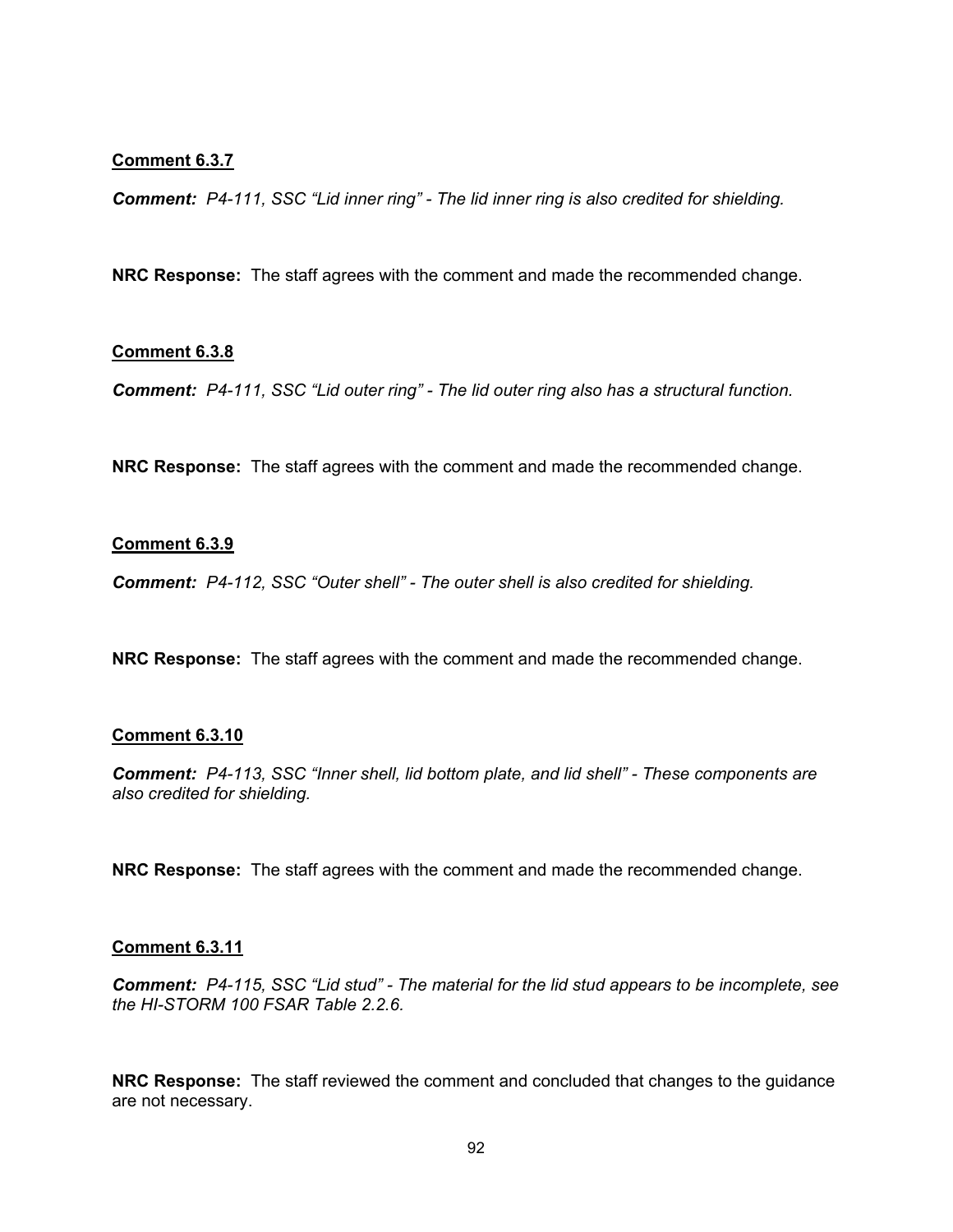Table 4-8 includes the lid stud component made of either steel or stainless steel, which is consistent with the materials listed in the HI-STORM 100 SAR Table 2.2.6 for this component.

# **Comment 6.3.12**

*Comment: P4-119, SSC "Closure lid steel (HI-STORM 100U)" - This component is also credited in the structural analysis for missile protection.* 

**NRC Response:** The staff agrees with the comment and made the recommended change.

# **Comment 6.3.13**

*Comment: P4-129, SSC "Inner shell" - The inner shell also provides a structural function, and a thermal function due to heat conduction.* 

**NRC Response:** The staff agrees with the comment and made the recommended change.

# **Comment 6.3.14**

*Comment: P4-132, SSC "Intermediate Shells" - The intermediate shells also provide a thermal function.* 

**NRC Response:** The staff agrees with the comment and made the recommended change.

# **Comment 6.3.15**

*Comment: P4-132, SSC "Removable shear ring" - The removable shield ring does not have a shielding function; its primary safety function is structural.* 

**NRC Response:** The staff agrees with the comment and made the recommended change.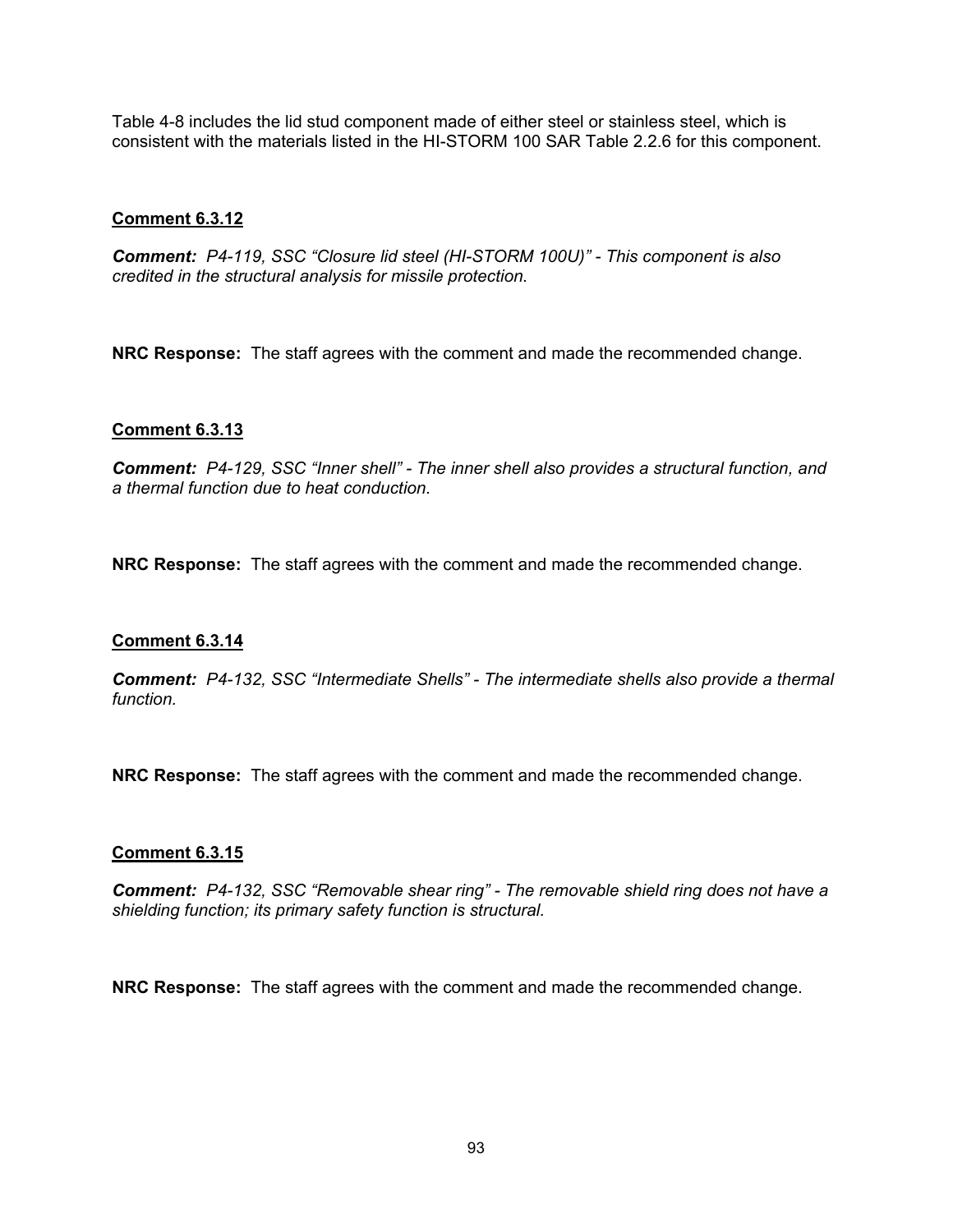### **Comment 6.3.16**

*Comment: P4-133, SSC "Pocket trunnion" - The main intended safety function of the pocket trunnions is structural.* 

**NRC Response:** The staff agrees with the comment and made the recommended change.

### **Comment 6.3.17**

*Comment: P4-134, SSC "Lifting trunnion" - The lifting trunnions are also credited in shielding.* 

**NRC Response:** The staff agrees with the comment and made the recommended change.

### **Comment 6.3.18**

*Comment: P4-135, SSC "Enclosure shell panels and enclosure shell return" - These components also provide a thermal and shielding purpose.* 

**NRC Response:** The staff agrees with the comment and made the recommended change.

#### **Comment 6.3.19**

*Comment: P4-144, SSC "Top lid shielding" - This component does not have a thermal function.* 

**NRC Response:** The staff agrees with the comment and made the recommended change.

#### **Comment 6.3.20**

*Comment: P4-144, SSC "Fill port plugs" - This component does not have a shielding function.* 

**NRC Response:** The staff agrees with the comment and made the recommended change.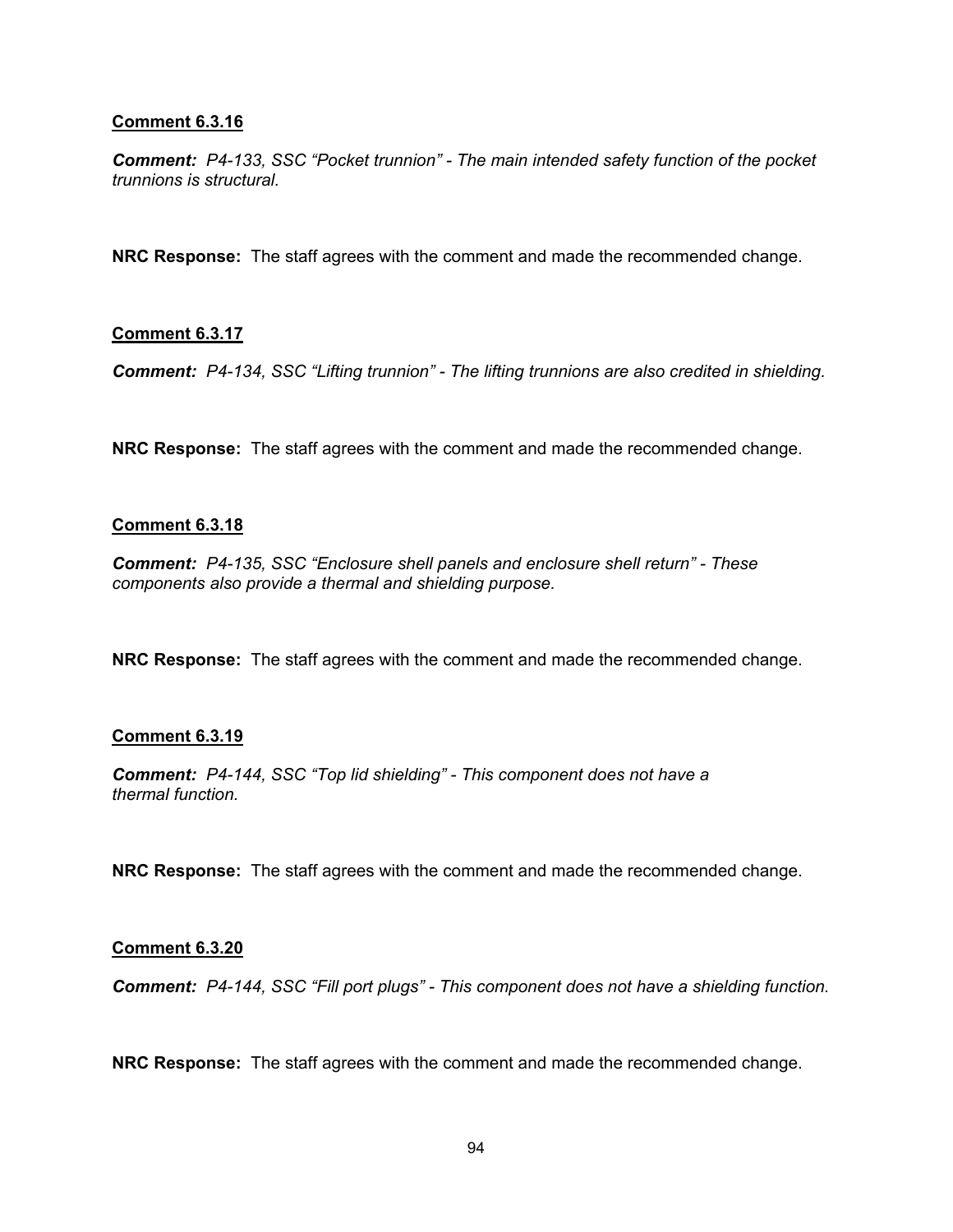# **CHAPTER 7: RESPONSES TO PUBLIC COMMENTS ON TIME-LIMITED AGING ANALYSES**

# **The comment on Time-Limited Aging Analyses relates to Chapter 5 to NUREG–2214.**

# **7.1 Comment from Nuclear Energy Institute**

# **Comment 7.1.1**

*Comment: P5-1, L4 - After "design basis," insert "described in, or incorporated by reference in the ISFSI or cask FSAR."* 

**NRC Response:** The staff disagrees with the comment and did not make any changes in response to the comment.

The staff notes that the text in the draft document reflects the definition of TLAAs in 10 CFR 72.3, and the proposed change may be inappropriately restrictive. The staff recognizes that the design bases could include analyses not mentioned in a final safety analysis report (FSAR), such as those that may be included in a license condition, exemption, or technical specification.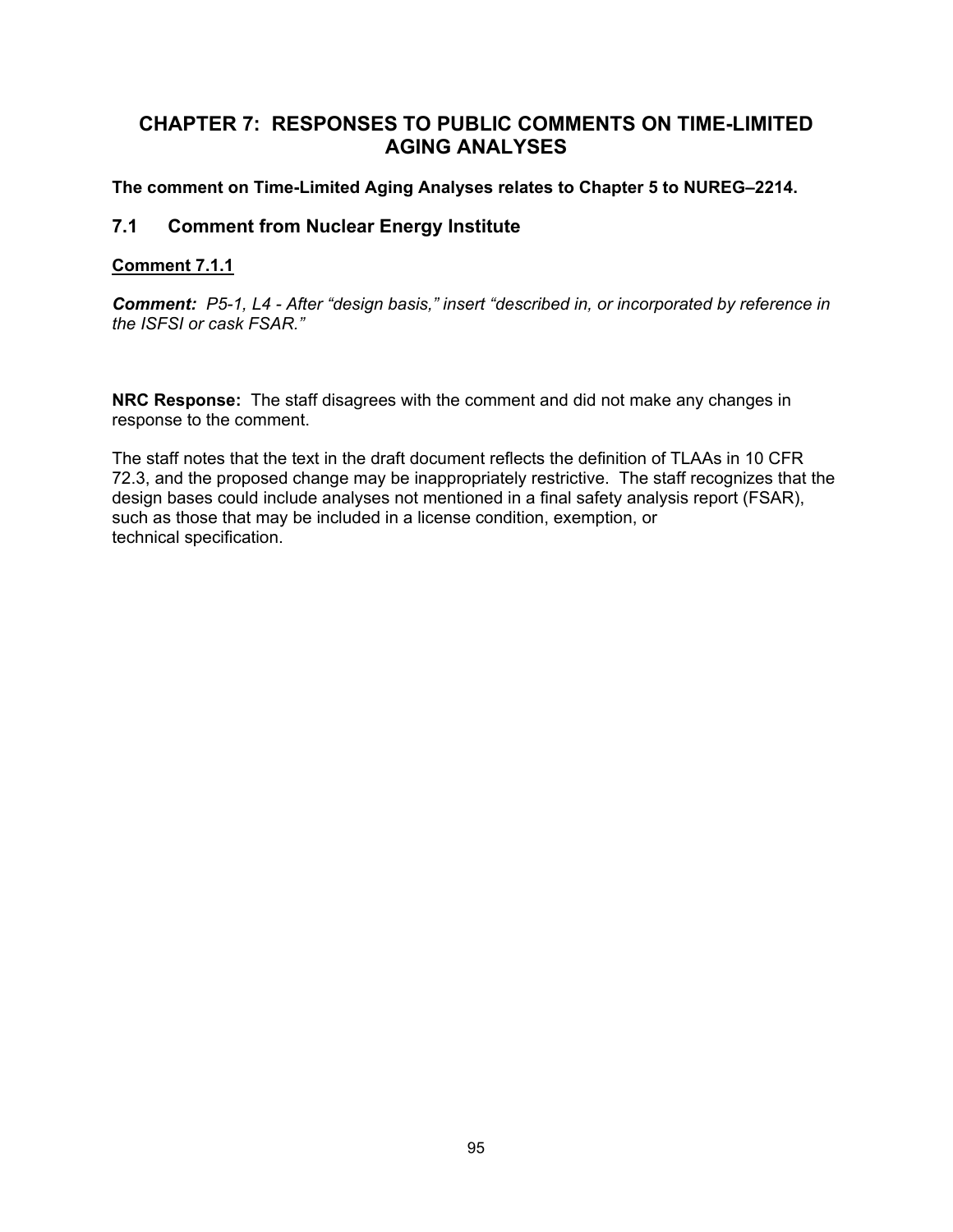# **CHAPTER 8: RESPONSES TO PUBLIC COMMENTS ON EXAMPLE AGING MANAGEMENT PROGRAMS**

**The comments on Example Aging Management Programs relate to Chapter 6 of NUREG–2214.** 

# **8.1 Comments from NAC International**

# **Comment 8.1.1**

*Comment: P6-1, Table 6-1 - Suggest breaking Section 6.7 into two separate AMPS. One for readily accessible metallic external surfaces exposed to outdoor atmospheres and one for sheltered, internal metallic surfaces available for inspection during remote camera inspections of the canister. There will be different inspection programs repairs inspection frequencies, etc. for these two cases.* 

**NRC Response:** The staff disagrees with the comment; however, the guidance was revised to clarify the scope of the subject AMP.

See the response to Comment 6.1.20.

#### **Comment 8.1.2**

*Comment: P6-6, Table 6-2, Element 1, 3rd bullet - The scope of this bullet should be revised to "Known areas of the canister to which temporary supports or attachments...." This would be based on document reviews of locations where temporary attachments were used.* 

**NRC Response:** The staff agrees with the comment and revised the text to reflect the recommended change.

See also the responses to Comments 8.1.3, 8.1.5, and 8.2.2.

#### **Comment 8.1.3**

*Comment: P6-6, Table 6-2, Element 1, 3rd bullet - Add ", if known" to end of sentence.* 

**NRC Response:** The staff agrees with the comment and revised the text to reflect the recommended change.

See also the responses to Comments 8.1.2, 8.1.5, and 8.2.2.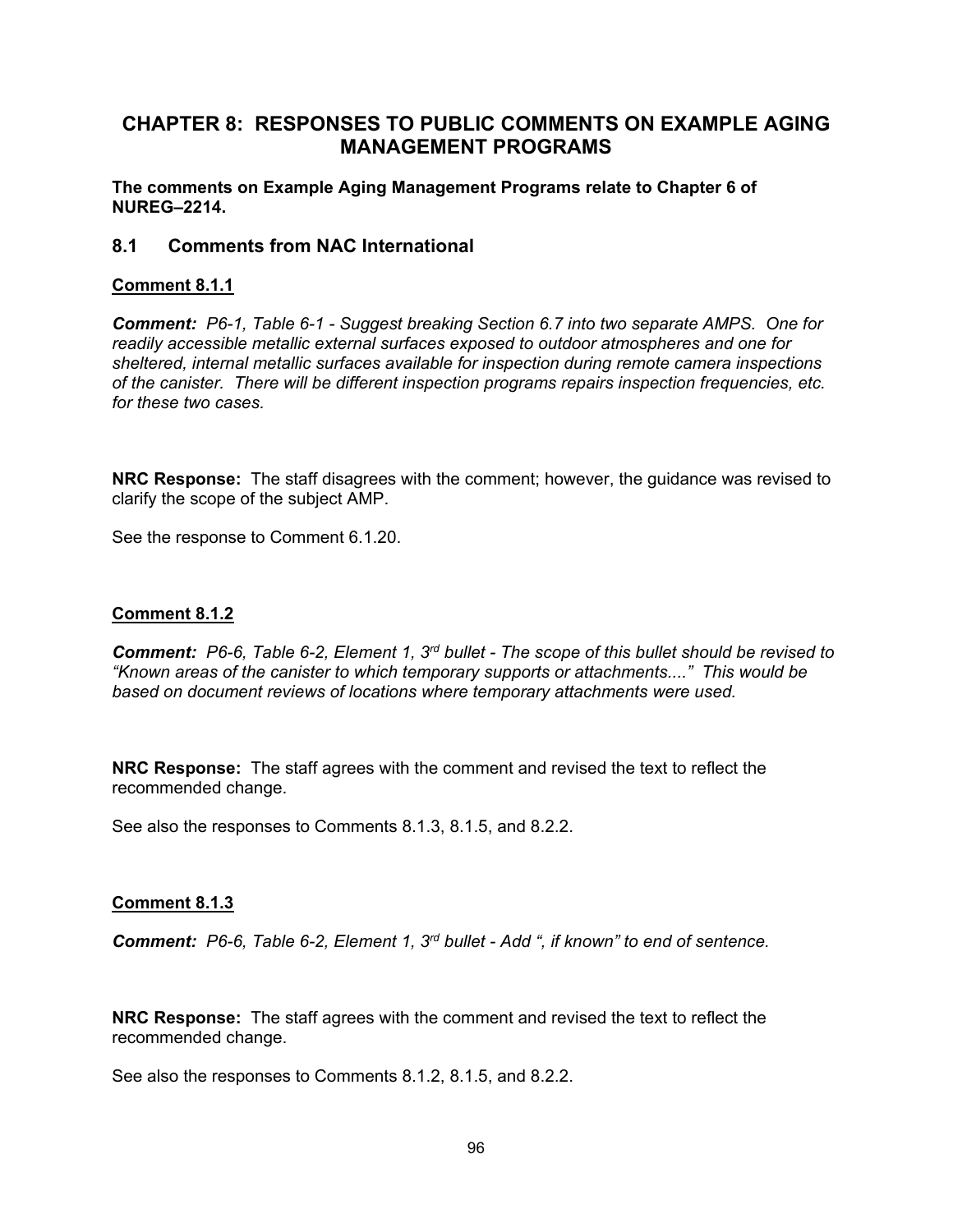### **Comment 8.1.4**

*Comment: P6-6-16, Table 6-2 - Current draft AMP specifies the use of volumetric examination methods for determining size and depth of pits or cracks indication potential for SCC. However, such inspection techniques are not currently commercially available with a proven performance record, and therefore, would be difficult to implement at the current time. The AMP should be modified to specify that volumetric examination methods may be implemented when proven effective for the inspection conditions and have proven results.* 

**NRC Response:** The staff agrees with the comment and clarified the guidance accordingly.

Additional guidance has been added to Section 6.5 and AMP element 4 to address the possible situation where visual examination has identified a potential area of aging but the available methods are not suitable to conduct surface and/or volumetric examination of the identified area. In these cases, the licensee should propose alternative evaluation methods, analyses and/or mitigation strategies as necessary to ensure that the important to safety functions of the system are maintained throughout the period of extended operation.

# **Comment 8.1.5**

*Comment: P6-6-16, Table 6-2 - It is noted that not all areas of temporary attachments were mapped relative to the longitudinal weld of the canister and therefore it may be impossible to identify all such areas on canisters fabricated in the early 2000s. However, it is noted that all NAC fabricated canisters had temporary attachments removed correctly, surfaces prepped, and dye penetrant examined in accordance with the requirements of the NAC Fabrication Specification. The AMP should be revised to state that areas of removed temporary attachments will be identified to the extent possible based on available fabrication records and canister surface accessibility for inspection.* 

**NRC Response:** The staff agrees with the comment and revised the text to reflect the recommended change.

See also the responses to Comments 8.1.2, 8.1.3, and 8.2.2.

# **Comment 8.1.6**

*Comment: P6-6-16, Table 6-2 - What level of examination of the canister surface is expected, e.g., 75%, 50%, or best effort?* 

**NRC Response:** The staff reviewed the comment and revised the guidance to clarify the expected inspection coverage.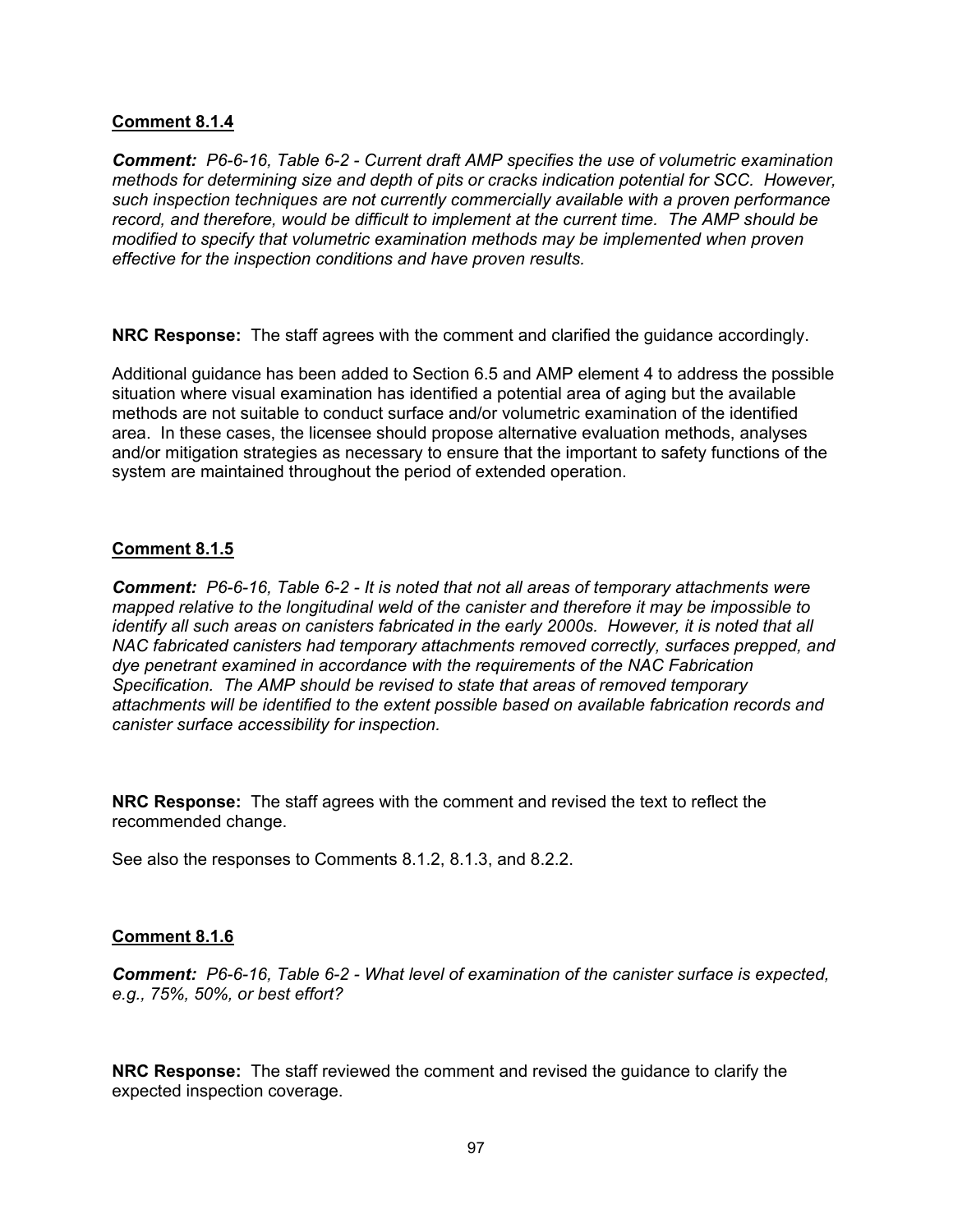The staff recommends that the extent of examination should focus on accessible areas of the canister and the focus be on the surfaces of the canisters where welds are located. The staff revised the scope of program to state "Examinations should be focused on accessible canister welds, weld heat affected zone (HAZ) areas and known areas of the canister to which temporary supports or attachments were attached by welding and subsequently removed (based on available fabrication records)." The AMP provides a list of significant attributes of canister areas for the focused inspection.

# **Comment 8.1.7**

*Comment: P6-7, Table 6-2, Element 4, 3rd sentence under the Volumetric Examination section - Recommend not implying that cleaning is to be performed simply because it can be done. A cleaning assessment may be more appropriate prior to cleaning than the assumption to clean simply because it's possible. This was evident on the vertical surfaces of the GTCC canister at Maine Yankee which were absent of surface accumulation and would not need a cleaning. Also, there have been discussions at the ASME code case meetings on whether the industry wants to disturb the as-found condition on the canisters as with a cleaning.* 

**NRC Response:** The staff agrees with the comment and has removed the statement that may imply that cleaning is to be performed.

The staff notes that ASME Code Section XI, Article IWA-2210, "Visual Examination," references Section V, Article 9, which states that visual examinations shall be performed in accordance with a written procedure. The licensees written procedures should address cleaning methods, if required. The sentence in question was edited as follows: "For accessible areas, where adequate cleaning can be performed, remote visual examination meeting the requirements for VT-1 Examination (ASME Code Section XI, IWA-2211) may be used to determine the type of degradation present (e.g., pitting corrosion or SCC) and the location of degradation." In addition, the first three sentences of this paragraph have been moved to a more appropriate location under the "Visual Examination" heading.

# **Comment 8.1.8**

*Comment: P6-7, Table 6-2, Element 4, Visual Examination section - A performance demonstration is overly conservative for this type of inspection and not warranted as corrosion areas will be readily apparent to prompt further investigation. The visual inspection requirements in IWA 2200 that MAPS cites further down the paragraph are adequate.* 

**NRC Response:** The staff agrees with the comment and has revised the guidance to state: "Visual examination procedures should follow ASME B&PV Section V, Article 9 and ASME Code Section XI, Article IWA 2200 for VT-1 and VT-3 examinations (ASME, 2007) and BWRVIP 03 (Selby, 2005) for EVT-1 examinations."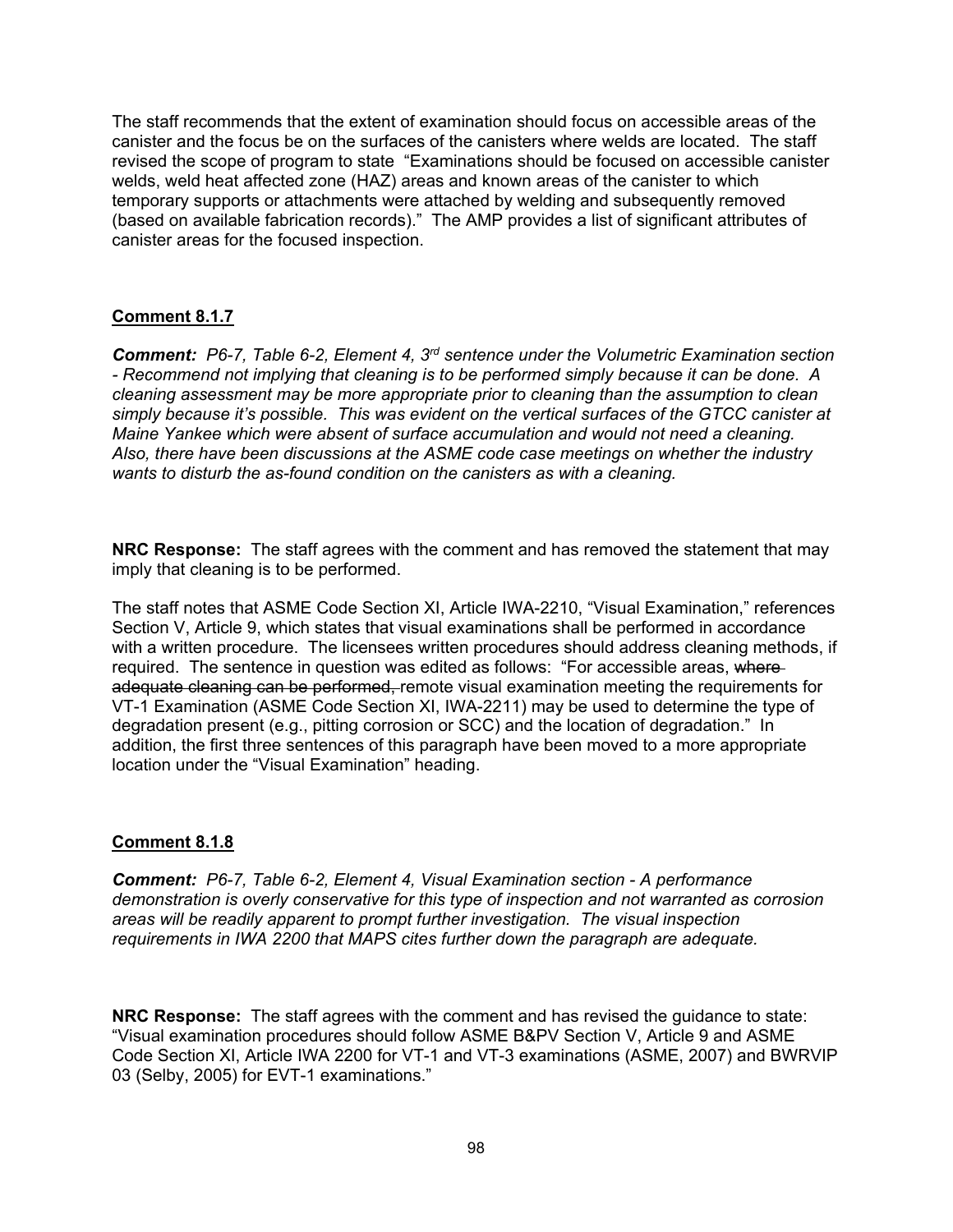### **Comment 8.1.9**

*Comment: P6-9, Table 6-2, Element 5, 1st bullet - Likely, the CoC renewal application will not be approved before or at the beginning of the period of extended operation, therefore NAC is questioning how a baseline would be performed if the AMP is not approved yet. The site would be taking a risk that the AMP is changed during the application review process and therefore the baseline would not really be a representative baseline if the AMP is changed.* 

**NRC Response:** The staff agrees with the comment and revised the guidance to clarify the recommendation for AMP implementation schedules.

The commenter's concern is in regards to sites that have systems that have been in operation for more than 20 years and are operating under a license or CoC in timely renewal. The staff revised the example AMPs to note that an applicant can propose an inspection implementation schedule that accommodates such scenarios. Section 3.6.3 of NUREG-1927, Revision 1, provides recommendations for AMP implementation schedules that consider timely renewal.

### **Comment 8.1.10**

*Comment: P6-10, Table 6-2, Element 6, 2nd and 3rd paragraphs - ASME Section XI Class 1 acceptance criteria is not designed for this application, whereas the EPRI guidance in document 3002008193 has been generated for canister inspections and acceptance criteria. Recommend using the EPRI acceptance criteria.* 

**NRC Response:** The staff agrees with the comment and revised the guidance to clarify the recommended options for establishing acceptance criteria.

The staff revised the guidance to recommend that an applicant "may" (rather than "must") use the ASME Code acceptance criteria since this is an example AMP and alternative acceptance criteria may be used. A specific reference to EPRI Report 3002008193, "Aging Management Guidance to Address Potential Chloride-Induced Stress Corrosion Cracking of Welded Stainless Steel Canisters," has been added as an example of such an alternative. This comment is similar to Comments 8.2.7 and 8.2.11.

# **Comment 8.1.11**

*Comment: P6-10, Table 6-2, Element 6, 4th paragraph - This removal of iron deposits and rust stains should be reserved for welds and their associated heat affected zones. While this section implies this, it is not clearly stated, and the section should be revised accordingly.*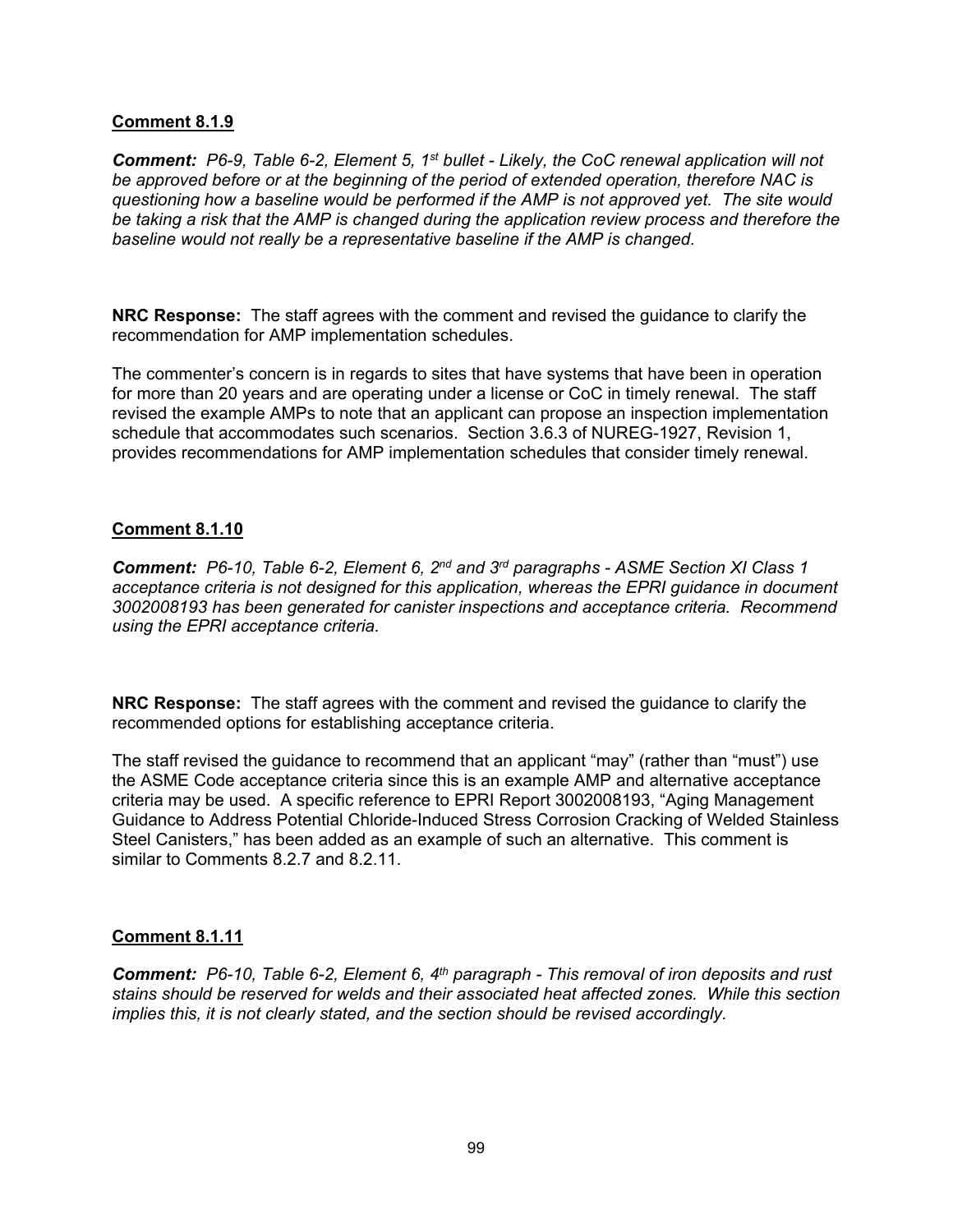**NRC Response:** The staff agrees with the comment and has revised the guidance to state that the removal of iron deposits and rust stains is specific to accessible welds and weld heat affected zones.

# **Comment 8.1.12**

*Comment: P6-10, Table 6-2, Element 6, 2nd bullet - Establishing an acceptance criteria of a single 1 mm diameter red/orange colored is overly conservative and may extend a site's inspection well beyond what it was intended on being due to having to investigate numerous non-relevant indications. The corrosion specimens presented at various conferences/committees reflect a cluster of circular corrosion indications versus just a single spot, therefore NAC recommends basing this criteria on the density of corrosion indications and/or a larger diameter threshold with referenced basis.* 

**NRC Response:** The staff agrees with the comment and has revised the acceptance criteria to state that an "accumulation" of corrosion products are subject to additional examination and disposition.

# **Comment 8.1.13**

*Comment: P6-12, Table 6-2, Element 7, last sentence - At ISFSI-only sites the canister cannot be taken out of service like an active component, and therefore, NAC recommends the course of action would be for the site to enter the condition into their corrective action program and allow the site to evaluate the situation to determine the proper action.* 

**NRC Response:** The staff disagrees with the implication of the comment (removal of a degraded canister is the only appropriate corrective action); however, the guidance was revised to clarify.

Although the staff considers the original text in the draft guidance to be correct, the staff revised the guidance to ensure that it does not unintentionally imply that the only option for addressing a canister that does not meet the evaluation criteria is to remove the canister from service. However, taking a canister out of service remains an option, absent other means of ensuring adequate protection of public health and safety and protection of the environment.

As stated in the response to Comment 2.1.9, the staff recommends that corrective actions be determined on a case-specific basis, given the wide range of potential inspection findings, storage system designs, and available repair and recovery options. The NRC will evaluate whether the licensees' corrective actions are effective and adequate to maintain the intended functions of the canisters, and whether the licensee remains compliant with the requirements in 10 CFR Part 72.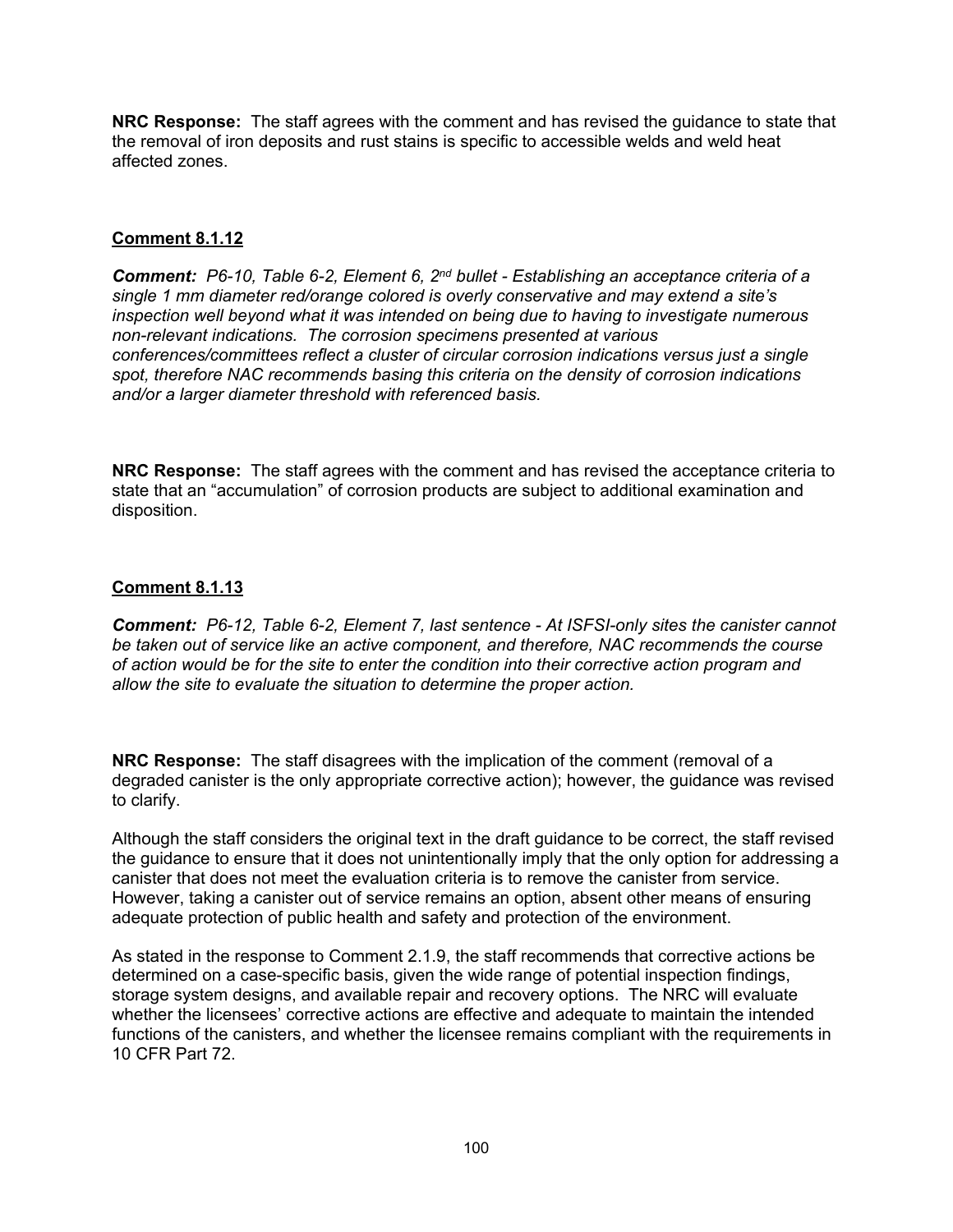### **Comment 8.1.14**

*Comment: P6-18, Table 6-3, Element 1, Item 3 - Radiation surveys are initially obtained per Technical Specification requirements and are also taken routinely at the site, therefore additional surveys would be unnecessary.* 

**NRC Response:** The staff disagrees with the comment; however, the guidance was revised to describe alternatives to performing additional radiation surveys in an aging management program.

The staff agrees that radiation surveys are initially obtained per Technical Specification requirements and radiation monitoring is also conducted at the sites. However, after storage systems are loaded and placed on the ISFSI support pad, ongoing surveys are generally not conducted in a manner that allows for monitoring for concrete degradation of the individual storage systems. Nevertheless, an applicant may demonstrate that the radiation surveys and monitoring conducted at its site are capable of ensuring that the shielding performance of the concrete overpacks is maintained per the approved design basis. Such a proposal should include a description of the surveys and monitoring, including when and how they are performed, and justification of how they are sufficient to identify degradation of the shielding performance due to aging effects for individual storage systems.

Alternatively, the staff has determined that, if supported by a technical justification, visual inspections of the concrete per ACI 349.3R-02 can be an acceptable approach to managing loss of shielding due to concrete degradation. The use of this approach should be supported by a shielding evaluation that demonstrates that the ACI 349.3R-02 acceptance criteria (developed to assess structural performance) are sufficiently conservative to provide for timely identification of concrete degradation and corrective actions before a loss of shielding performance.

The staff has revised the introductory section of the Reinforced Concrete Structures AMP to describe an acceptable approach for the use of ACI 349.3R-02 visual inspections to manage loss of shielding. In its technical justification for the use of this approach, an applicant may reference shielding evaluations performed by the NRC on selected storage system designs that identify instances where the use of visual inspections in lieu of radiation surveys may be justified (NRC, 2019). An applicant may reference the NRC evaluations, provided that (1) the applicant can justify that the NRC evaluations apply to, or are bounding for, the applicant's design, including consideration of the assumptions and system parameters (both design and contents) used in the NRC evaluations and (2) the NRC evaluations indicate that the use of visual inspections for that design would be sufficiently conservative for ensuring against a loss of shielding performance.

#### **References**

NRC. "Study of ACI 349.3R Concrete Evaluation Criteria Impacts on Dose Rates for Several Spent Fuel Dry Storage System Designs." Washington, DC. ADAMS Accession No. ML19072A031. 2019.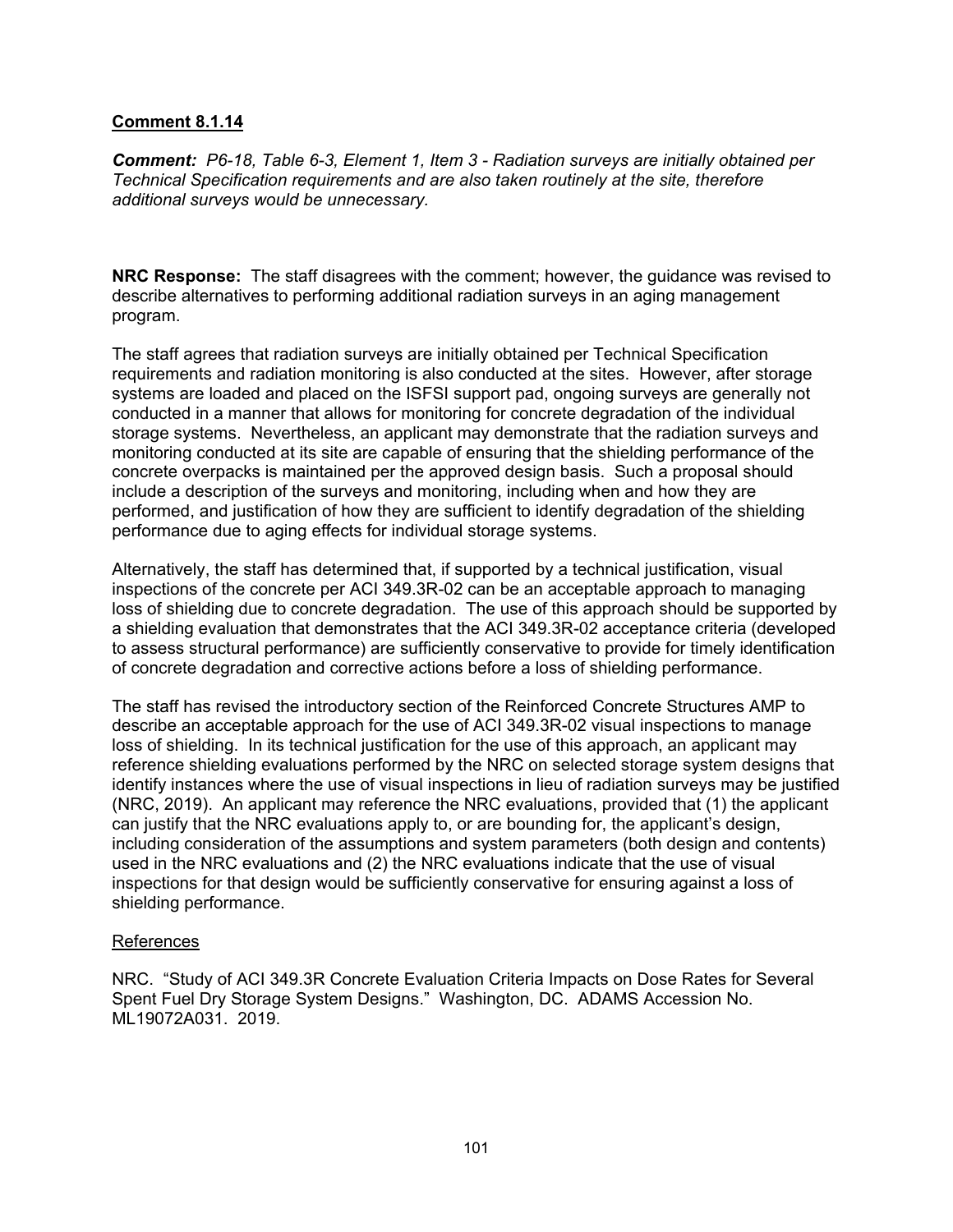### **Comment 8.1.15**

*Comment: P6-18, Table 6-3, Element 1, Item 2 - Need additional clarification for groundwater chemistry monitoring - is this deep wells or surface conditions in direct contact with the concrete being monitored? This should be ground in immediate vicinity/depth of concrete being monitored vs drilling deep wells.* 

**NRC Response:** The staff reviewed the comment and concluded that changes to the guidance are not necessary.

The guidance on sampling locations for groundwater chemistry is defined in Table 6-3, Element 4, "Detection of Aging Effects", "Sample Size". This guidance is consistent with ACI 349.3R-18, "Report on Evaluation and Repair of Existing Nuclear Safety-Related Concrete Structures," (2018) which states that sampling locations should be representative of the environment to which the structure is subjected.

#### Reference

ACI 349.3R-18, "Report on Evaluation and Repair of Existing Nuclear Safety-Related Concrete Structures." American Concrete Institute. 2018.

#### **Comment 8.1.16**

*Comment: P6-18, Table 6-3, Element 1, Item 3 - Item 3 is not related to aging management. Sites are already required to perform periodic monitoring of boundary doses which are cited as sufficient to detect failed systems and abnormal conditions. Sufficient radiation monitoring will already be performed during execution of other aging management activities above and beyond surveys required by DSS and ISFSI TS requirements. A radiation monitoring requirement embedded in an AMP is not only not substantiated but it will cause undue work and exposure to station employees for no gained benefit. All other references to radiation surveys should be removed from Table 6-3.* 

**NRC Response:** The staff disagrees with the comment; however, the guidance was revised to describe alternatives to performing additional radiation surveys in an aging management program.

See the response to Comment 8.1.14.

#### **Comment 8.1.17**

*Comment: P6-19, Table 6-3, Element 2 - The first paragraph should be deleted. This paragraph is not substantiated by the MAPS document and is not related to or mitigate any aging management issues. TS monitoring requirements (via temperature monitoring or*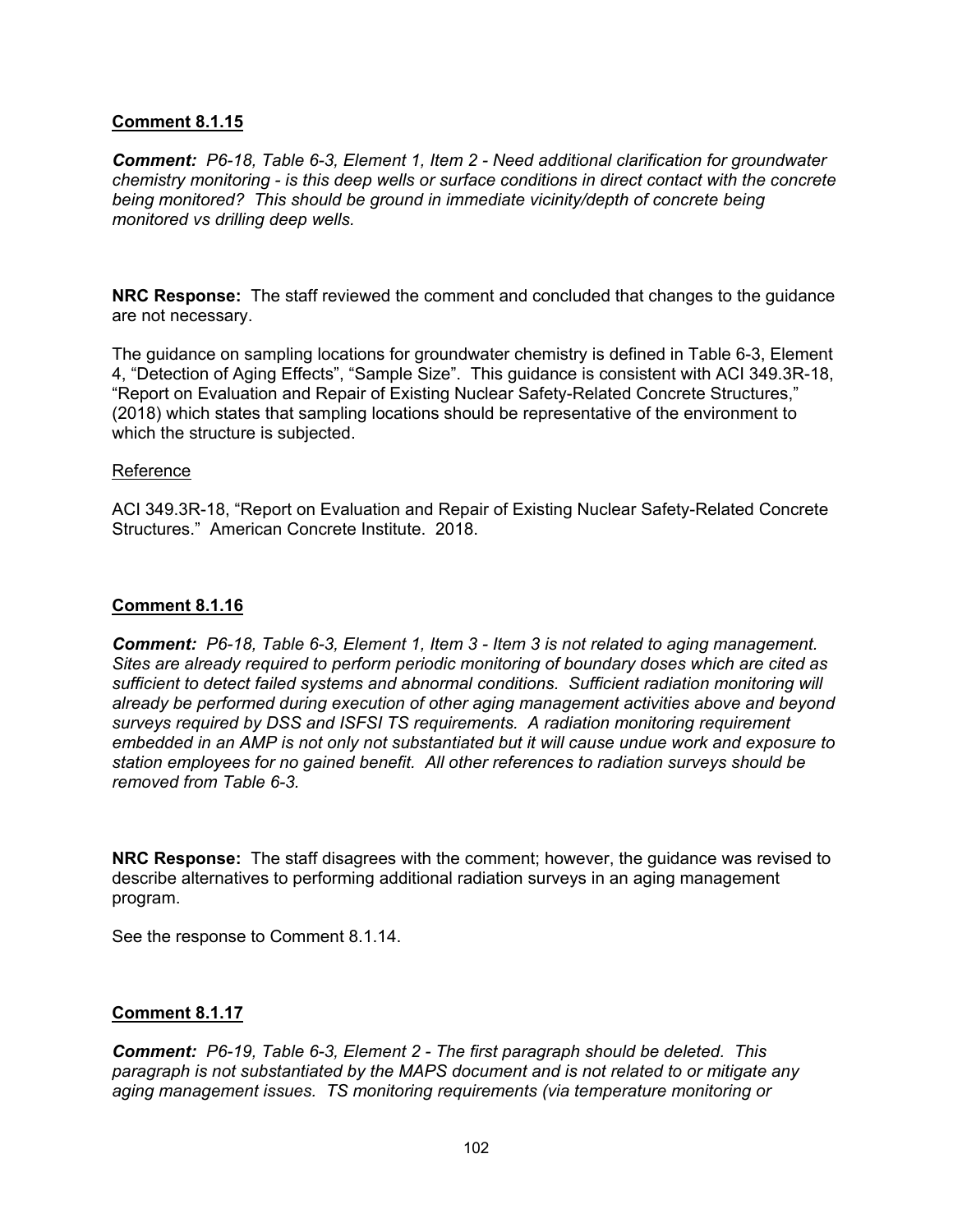*inlet/outlet inspections) are not changed during license renewal and will continue to be required on a more frequent basis than prescribed here. Any abnormal conditions identified by this already required monitoring will be corrected by licensee's corrective action program.* 

**NRC Response:** The staff disagrees with the comment; however, the guidance was revised to clarify the role of the vent monitoring.

Inlet/outlet vent monitoring (via direct temperature monitoring or general area walkdowns) per Technical Specification requirements are credited as a preventive action to ensure that thermal dehydration of the concrete remains non-credible during the period of extended operation. The staff revised Section 3.5.1.11 to tie these activities with the conclusions on the technical basis related to thermal dehydration of concrete.

# **Comment 8.1.18**

*Comment: P6-21, Table 6-3, Element 4, Frequency of Inspection section - 2nd paragraph lists 5-year interval which seems to contradict first paragraph of inspections per ACI 349.3R-02.* 

**NRC Response:** The staff disagrees with the comment; therefore, no changes were made in response to the comment.

The inspection frequencies for above-grade (both readily accessible and normally inaccessible) areas are consistent with Table 6.1 of ACI 349.3R-02 and Table 6 of the revised ACI 349.3R, "Report on Evaluation and Repair of Existing Nuclear Safety-Related Concrete Structures."

# **Comment 8.1.19**

*Comment: P6-21, Table 6-3, Element 4, Sample Size section - 1st paragraph - 100% surface area concrete structure inspection should be limited to sampling size of 1 or 2, similar to canister inspection. Detailed inspection of a few systems will be sufficient to identify initiation of issues that would warrant increased inspections per licensee's CAP program (extent of condition evaluation). Performing 100% surface exam of all systems will result in undue work and exposure with no measurable benefit.* 

**NRC Response:** The staff agrees with the comment and made the recommended change.

The staff considers that the evaluation of a subset of structures is an adequate approach for minimizing undue work and radiation exposure while ensuring that adverse conditions are identified on a timely manner. Such approach would be similar to that of the AMP for stainless steel canisters. The staff recognizes that, per the licensee's approved Quality Assurance Program, any condition adverse to quality, such as failure, malfunction, deficiencies, deviation,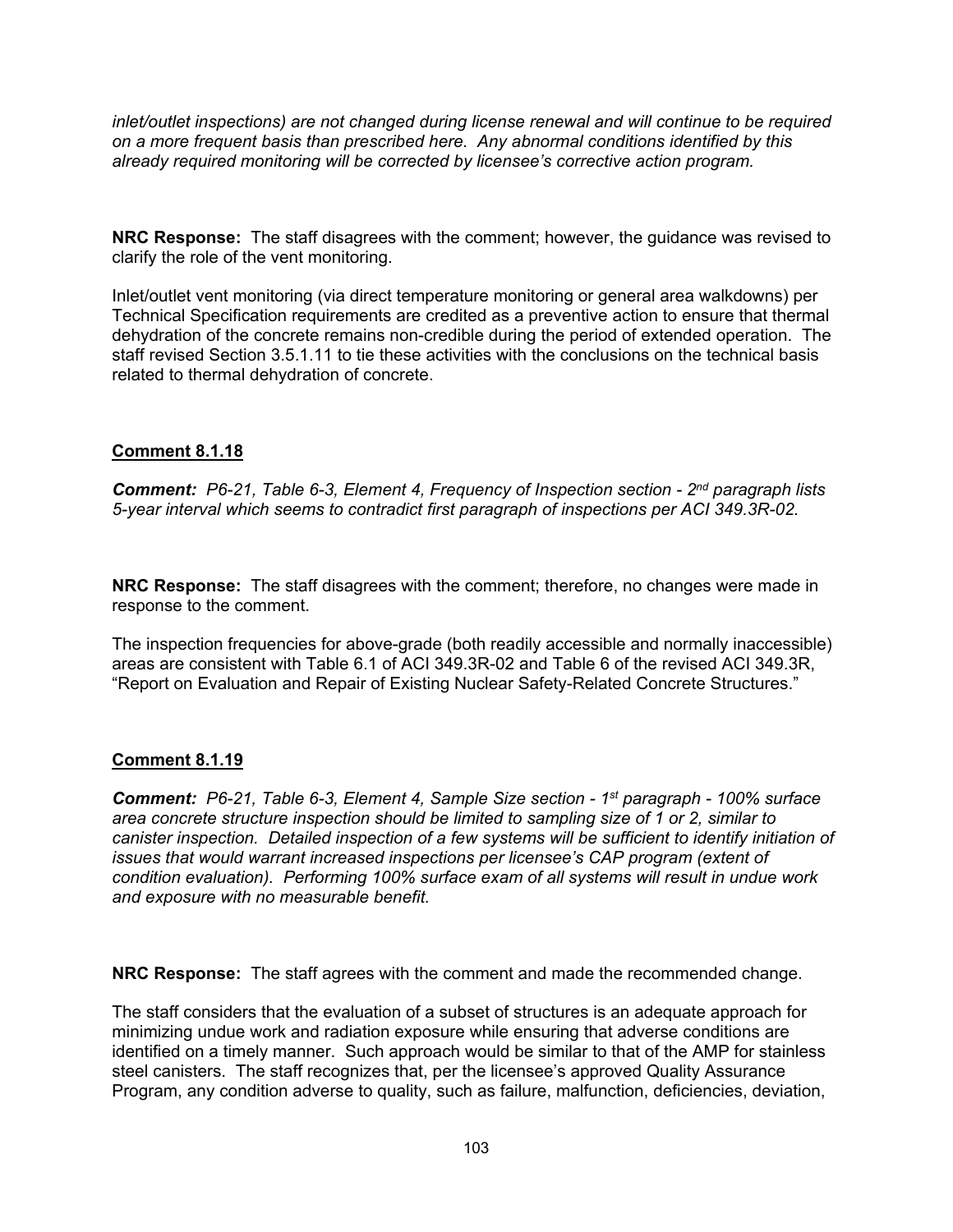defective material and equipment, and nonconformance, will be promptly identified and corrected. In the case of a significant condition identified as adverse to quality, the measures must ensure that the cause of the condition is determined and corrective action is taken to preclude repetition. Further, the licensee will be expected to evaluate the need for an extent of condition per their Corrective Action Program.

The staff, therefore, has revised the discussion in Table 6-3 to allow for the evaluation of readily accessible areas from a subset of the reinforced concrete structures within the scope of renewal. The staff has proposed that a minimum of two of the same structures (i.e., same design bases) be evaluated every 5 years, consistent with the minimum inspection frequency and acceptance criteria in Table 6-3. An applicant is expected to justify the selection of the two representative structures per their length of service, environment (heat and radiation exposure, location), accessibility, prior repairs and/or observed degradation. For example, an applicant may provide justification for the selection of the earliest-loaded overpack and the overpack loaded with the highest heat-load canister. If the specific structures to be evaluated are not predefined, then the applicant would be expected to define their criteria for selection.

The aforementioned approach should be complemented with periodic walkdowns of all reinforced concrete structures by personnel meeting the qualifications of either the responsible engineer or inspection personnel, per Chapter 7 of ACI 349.3R-02. The walkdowns should allow for a gross non-quantitative evaluation of all other structures to ensure that the limited sample size for evaluation per ACI 349.3R acceptance criteria remains adequate.

Further, the staff has revised the introduction in Section 6.6 to clarify that an applicant may credit maintenance activities conducted per the FSAR for the general area walkdowns described in this AMP, if these activities meet all 10 elements of this AMP.

# **Comment 8.1.20**

*Comment: P6-18-25, Table 6-3 - Reinforced Concrete Structures AMP - Currently the draft AMP specifies doing 100% inspection of external concrete structures for 100% of the concrete casks deployed at a given site. Would it be considered appropriate to perform the inspections of large deployments of casks (e.g., 60 or 100+ casks per site) to do the inspections in tranches of 20% of deployed casks based on age instead of the frequency and timing specified. Also, once a concrete cask enters the PEO, or GL determines it appropriate, would it be acceptable to defer or eliminate the normal VCC maintenance inspections performed annually or biannually as specified in the FSAR as they would be effectively redundant with the AMP?* 

**NRC Response:** The staff reviewed the comment and revised the guidance to recommend inspecting a sample of concrete structures, supplemented by period walkdowns of all structures. See the response to Comment 8.1.19.

Regarding the crediting of AMP activities for normal maintenance, the staff is unable to generically recommend that normal maintenance can be eliminated once the cask enters the period of extended operation. That determination must be evaluated on a case-by-case basis, considering whether the characteristics of the AMP activities are able to fully meet the maintenance requirements.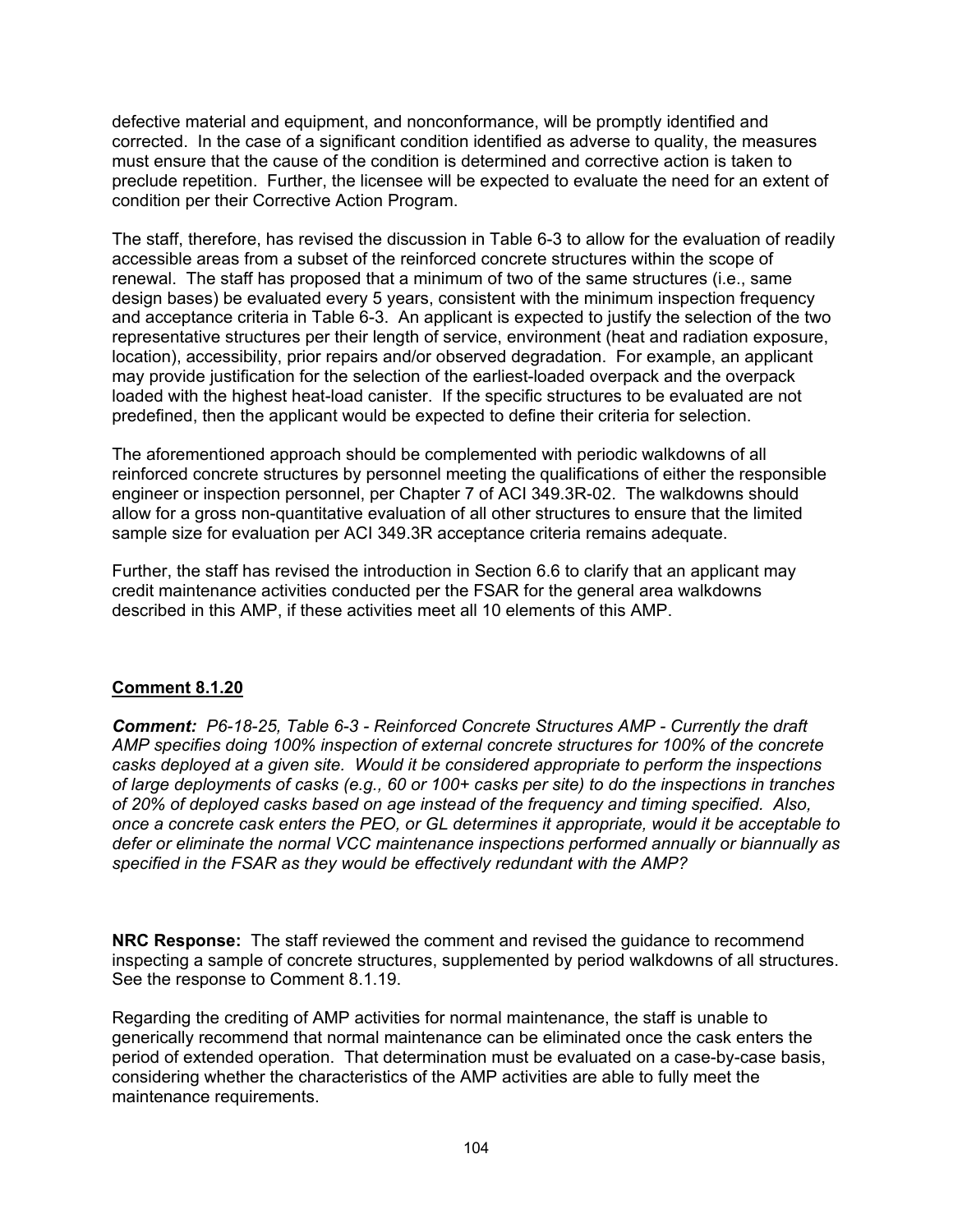### **Comment 8.1.21**

*Comment: P6-18-25, Table 6-3 - Under Scope of Program, Item 3, Radiation Survey requirements does not appear to be necessary or beneficial to determining the aging effects on a VCC. At the current time, all Licensees are required to verify compliance to 10 CFR 72.104 for off-site dose. Also prior to and during Reinforced Concrete Structure inspections, radiation protection personnel (RP) will survey the entire area of the planned work to establish dose rates for personnel access. Requiring quarterly additional individual dose assessments for each cask would require significant resources including man-lift(s) and several RP personnel to access all areas of the cask originally surveyed following loading. This would also result in significant additional personnel dose with no discernable benefit and not compliant with ALARA principles. Due to the decay of the stored fuel assemblies, all doses are expected to be lower than originally measured and the cask structure would have needed to withstand significant degradation to loss the effectiveness of the concrete and steel shields. Such degradation would be observable during the concrete structures or external/internal steel structures inspections.* 

**NRC Response:** The staff disagrees with the comment; however, the guidance was revised to describe alternatives to performing additional radiation surveys in an aging management program.

See the response to Comment 8.1.14.

# **Comment 8.1.22**

*Comment: P6-30, Table 6-4, Element 4 - The parameters monitored do not need a VT-3 level of inspection to identify loss of coating, general corrosion, missing hardware...etc. This level of inspection has been and can easily be accomplished by the resources at the sites. Recommend leaving the training and qualification to the sites for these inspections.* 

**NRC Response:** The staff agrees with the comment and revised the visual inspection criteria.

The staff notes that, for metallic surfaces not associated with the confinement boundary, inspections by systems engineers or maintenance personnel provide reasonable assurance that aging will be identified prior to a loss of function. As a result, the staff has removed the recommendation for inspections to be performed to ASME VT-3 by certified inspectors. However, if a specific inspection standard is not cited, the staff considers it necessary for inspection procedures to be demonstrated to be capable of identifying degradation, and additional guidance to address this has been added to the AMP.

# **Comment 8.1.23**

*Comment: P6-31&32, Table 6-4, Elements 4&5 - Timing/Baseline Inspection: The initial inspections should not start until the AMP is approved in the CoC renewal application.*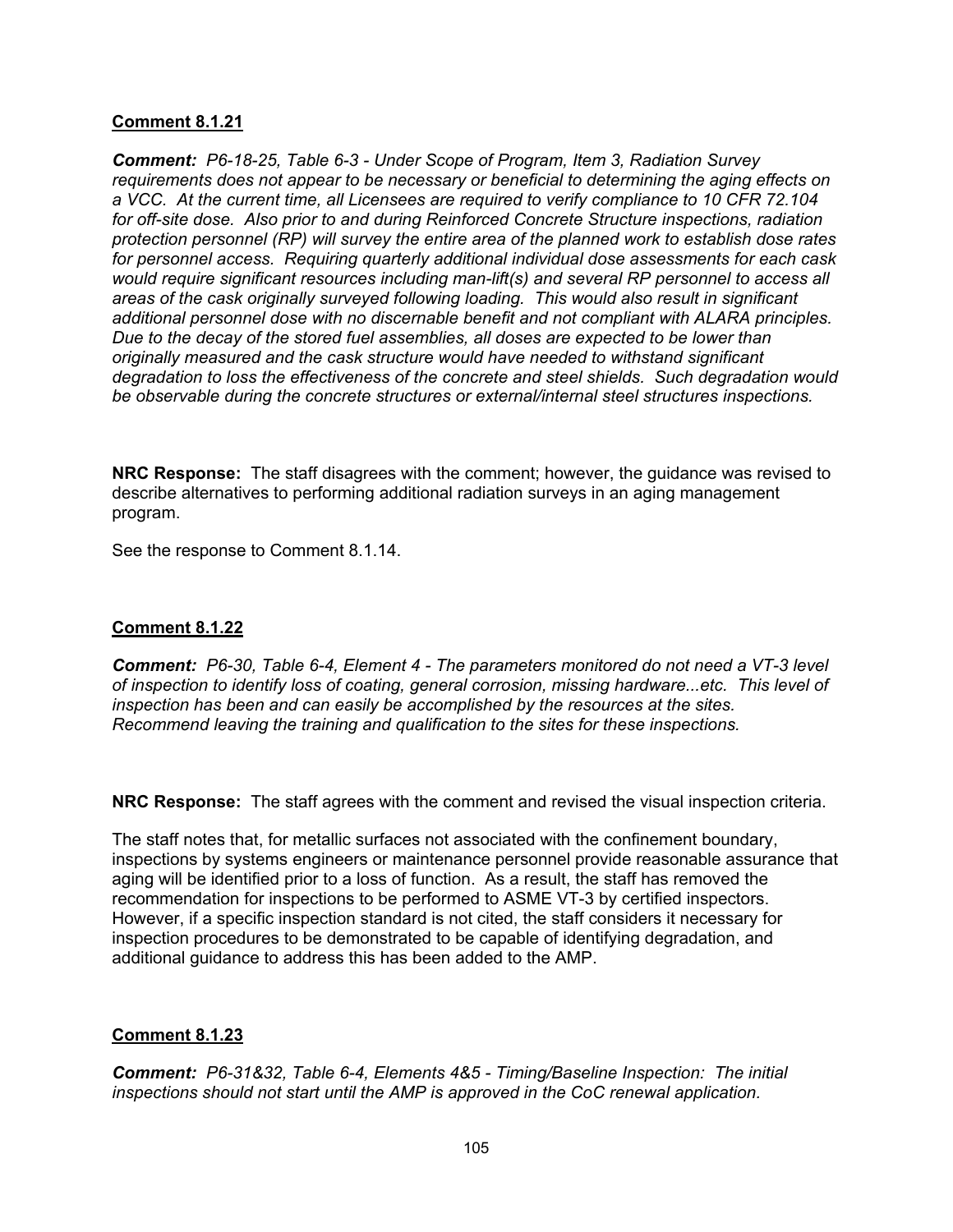*Section 3.6.3 under NUREG–1927, Revision 1 allows one year to implement the AMPs after the CoC is approved.* 

**NRC Response:** The staff agrees with the comment and revised the guidance to clarify the recommendation for AMP implementation schedules.

See the response to Comment 8.1.9.

# **Comment 8.1.24**

*Comment: P6-32, Table 6-4, Element 6 - Having acceptance criteria of no coating defects and no corrosion products in the base metal is too conservative as this does not affect the function of the VCC structure. The first bullet is more appropriate to ensure the base metal is sound. Coating damage on outside surfaces has been both monitored and repaired at sites, but having an acceptance criterion of no coating damage is unrealistic. Coating damage found on sheltered/inaccessible areas shows superficial corrosion on exposed areas, which can be monitored and/or addressed with a TLAA.* 

**NRC Response:** The staff agrees with the comment and made the recommended change.

The staff believes that the existing first bullet provides sufficient criteria to ensure that the degradation of metallic components is identified prior to a loss of intended function. The AMP has been revised to remove those acceptance criteria recommendations. However, to provide reasonable assurance that corrosion under coatings is identified and evaluated, the staff added additional guidance to the Detection of Aging Effects program element. Also, the staff notes that the coatings referenced in this program refer to those that are used for corrosion mitigation, but do not perform an important-to-safety function. For an important-to-safety coating, an applicant should propose aging management activities appropriate to maintain the coating's function.

# **Comment 8.1.25**

*Comment: P6-33, Table 6-4, Element 10 - The operating experience cited for this AMP is about stainless steel CISCC which is outside the scope of this AMP. There is Op-Ex in the AMID database that applies to this AMP and describes inspection findings on a GTCC VCC cask. These examples include coating failures yet superficial corrosion on the carbon steel in the sheltered regions of the cask.* 

**NRC Response:** The staff agrees, in part, with the comment and revised the description of operating experience that is relevant to the subject AMP.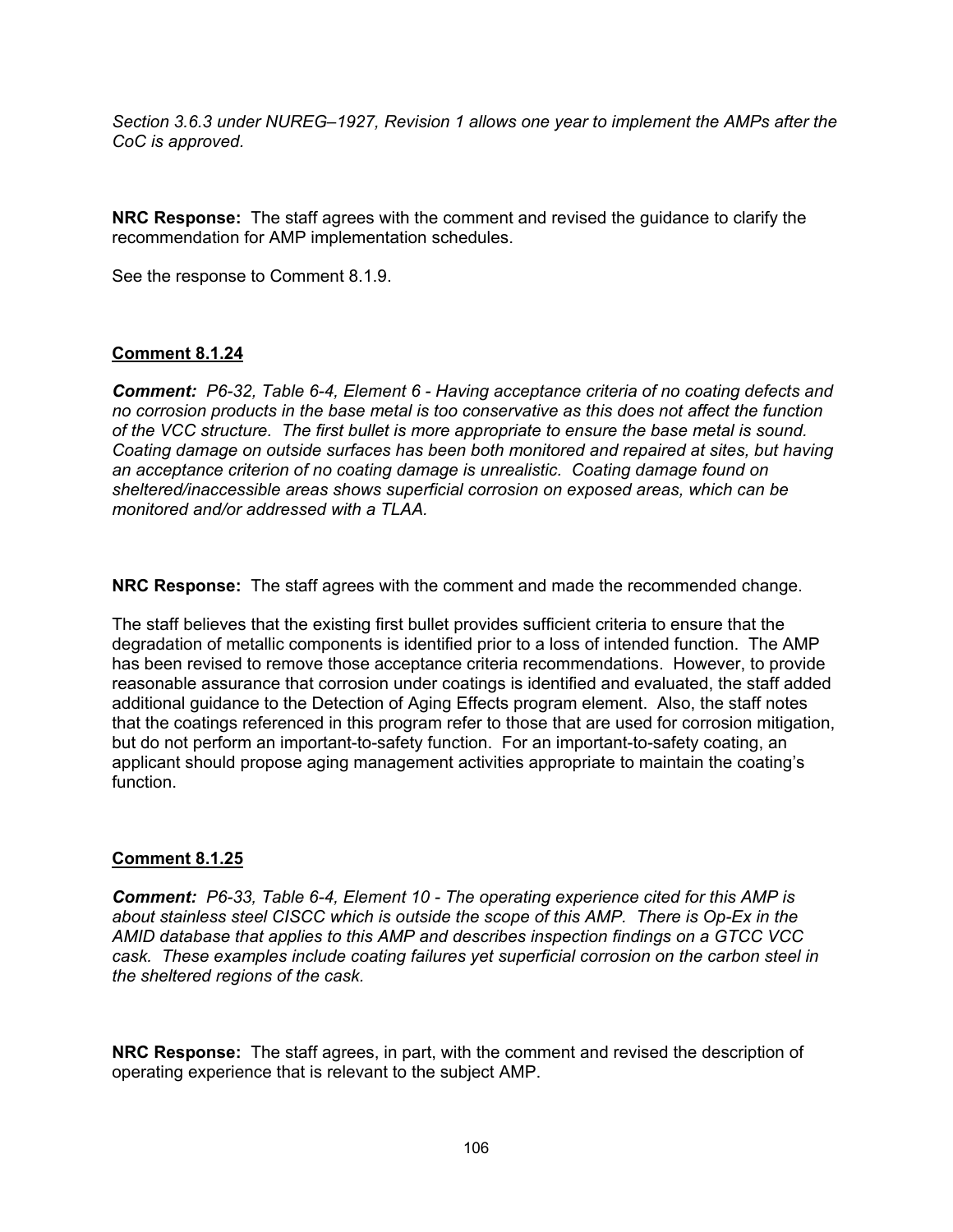The staff notes that the AMP manages cracking of stainless steel components, and thus the existing reference to the Information Notice on SCC is appropriate. However, because the AMP largely focuses on carbon and alloy steel components, The "Operating Experience" AMP element was revised to include observations of steel surfaces within the horizontal storage modules at Calvert Cliffs and the Three Mile Island Unit 2 storage facility.

### **Comment 8.1.26**

*Comment: P6-35, Section 6.8 - This verification is done daily at the sites (per procedure OP-1 at the Yankee sites) to satisfy Tech Spec requirements, therefore this AMP would be redundant and probably lead to confusion at the sites. Recommend deleting this AMP.* 

**NRC Response:** The staff agrees with the comment and made the recommended change.

The staff recognizes that sites currently have requirements for ensuring the operability of ventilation systems. The original impetus for the AMP was to recognize the role of ventilation monitoring in preventing concrete degradation due to elevated temperature exposure (as described in the Preventive Actions program element in the Reinforced Concrete Structures AMP). The staff considers that the reference to sites' current operating practices in the Reinforced Concrete Structures AMP to be sufficient to capture the role of this activity. The Ventilation Systems AMP has been removed.

# **Comment 8.1.27**

*Comment: P6-35, Section 6.8 - This entire section should be deleted. Validation of ventilation acceptability is already required by DSS TS and is not specifically related to or mitigate any aging management condition. DSS TS already have a monitoring requirement sufficient to detect abnormal conditions. Any abnormal condition will then be entered into the licensee's CAP. This section will do nothing but provide additional administrative burden on the licensee.* 

**NRC Response:** The staff agrees with the comment and made the recommended change.

See the response to Comment 8.1.26.

# **Comment 8.1.28**

*Comment: P6-36-41, Table 6-5 - It does not appear that a separate AMP is required for Ventilation Systems, as temperature monitoring and/or visual inspection program requirements are currently specified in the CoC's Technical Specifications. The inspection of the actual inlet*  and outlet vent assemblies can be appropriately incorporated into the internal or external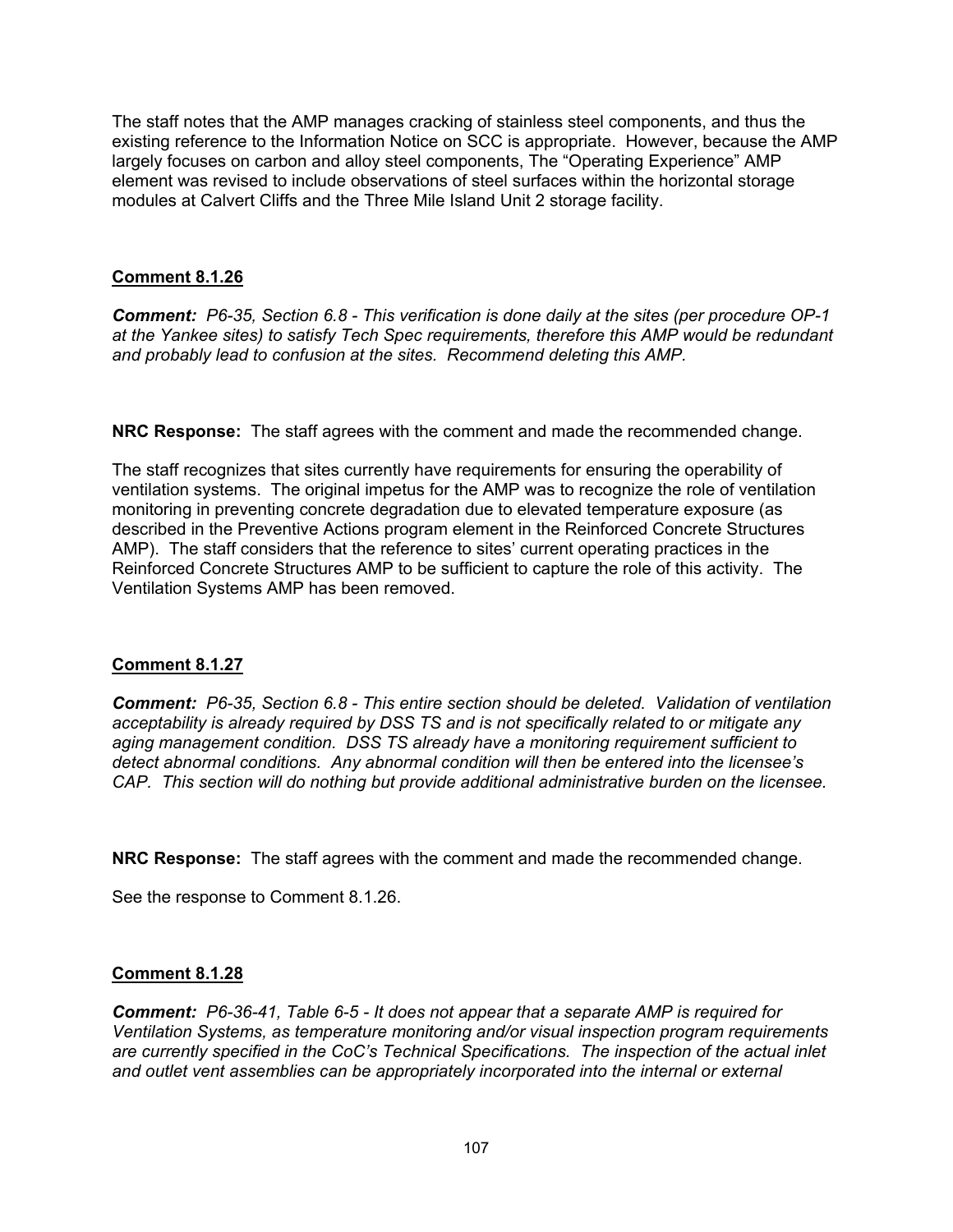*surfaces monitoring of metallic components to determine if there are vent blockages that could negatively affect the thermal performance of the concrete cask structure.* 

**NRC Response:** The staff agrees with the comment and made the recommended change.

See the response to Comment 8.1.26.

# **Comment 8.1.29**

*Comment: P6-37-40, Table 6-5, Elements 4&9 - Temperature monitoring is not safety related or calibrated, at least at the NAC-UMS sites. It is not relied upon to satisfy Tech Specs as the*  loss of temperature monitoring does not impact the passive system and a visual surveillance will *satisfy the Tech Spec. TEs and RTDs are inherently reliable and failures are self-evident by going high, therefore no calibration is warranted.* 

**NRC Response:** The staff notes that the comment is no longer applicable because the subject AMP has been removed.

See the response to Comment 8.1.26.

# **Comment 8.1.30**

*Comment: P6-60, Table 6-8, Element 1 - There should be a statement in the Scope that this AMP does not apply if the HBU fuel is canned or otherwise contained.* 

**NRC Response:** The staff agrees with the comment and has clarified throughout Section 6.11 that the High-Burnup Fuel Monitoring and Assessment Program only applies to uncanned (undamaged or intact cladding) high-burnup fuel.

# **8.2 Comments from Nuclear Energy Institute**

# **Comment 8.2.1**

*Comment: P6-1, Table 6-1 - Suggest breaking Section 6.7 into two separate AMPS. One for readily accessible metallic external surfaces exposed to outdoor atmospheres and one for sheltered, internal metallic surfaces available for inspection during remote camera inspections of the canister. There will be different inspection programs repairs inspection frequencies, etc. for these two cases.*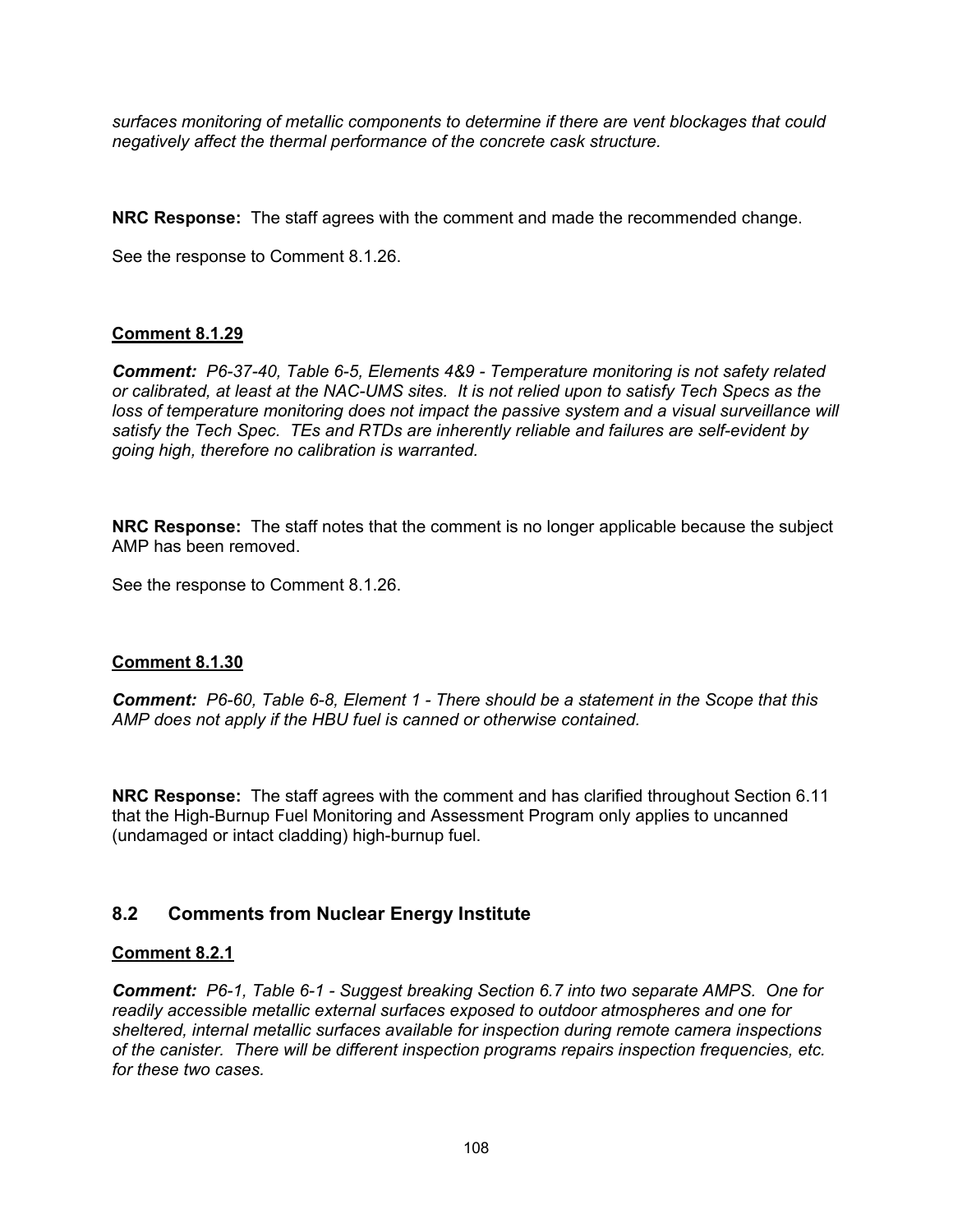**NRC Response:** The staff disagrees with this comment; however, the guidance was revised to clarify the scope of the AMP.

See the response to Comment 6.1.20.

## **Comment 8.2.2**

*Comment: P6-6, Table 6-2, Element 1, 3rd bullet - The scope of this bullet should be revised to "Known areas of the canister to which temporary supports or attachments...." This would be based on document reviews of locations where temporary attachments were used.* 

**NRC Response:** The staff agrees with the comment and revised the guidance to reflect the recommended change.

See the response to Comment 8.1.2.

### **Comment 8.2.3**

*Comment: P6-6, Table 6-2, Element 1 - Regarding this item: Effort should be made to identify and prioritize examinations of areas on canisters that have two or more of the above attributes (e.g., canister surface that is cold relative to average surface temperature and also has a weld or weld heat affected zone). Why prioritize any area that is not near a weld? What does "prioritize" mean relative to coverage area? Is canister removal from overpack expected? The actions and scope should be commensurate with the safety significance and this needs to be conveyed in the document.* 

**NRC Response:** The staff agrees with the comment and revised the guidance to clarify the recommended areas of focus.

The staff revised the "Scope of Program" AMP element to clarify that examinations should be focused on accessible canister welds and weld heat affected zones with specific attributes (e.g., relatively cold surfaces, surfaces with atmospheric deposits). Removal from the overpack to conduct initial visual examination of canisters is not expected to be necessary. See also the response to Comment 8.1.6.

### **Comment 8.2.4**

*Comment: P6-7, Table 6-2, Element 4, Volumetric Inspection section - The phrase "adequate cleaning" needs to be qualified. There is evidence of some canisters requiring cleaning to remove heavy deposits of pollen, but there is evidence of other canisters having bare metal surfaces that require no cleaning.*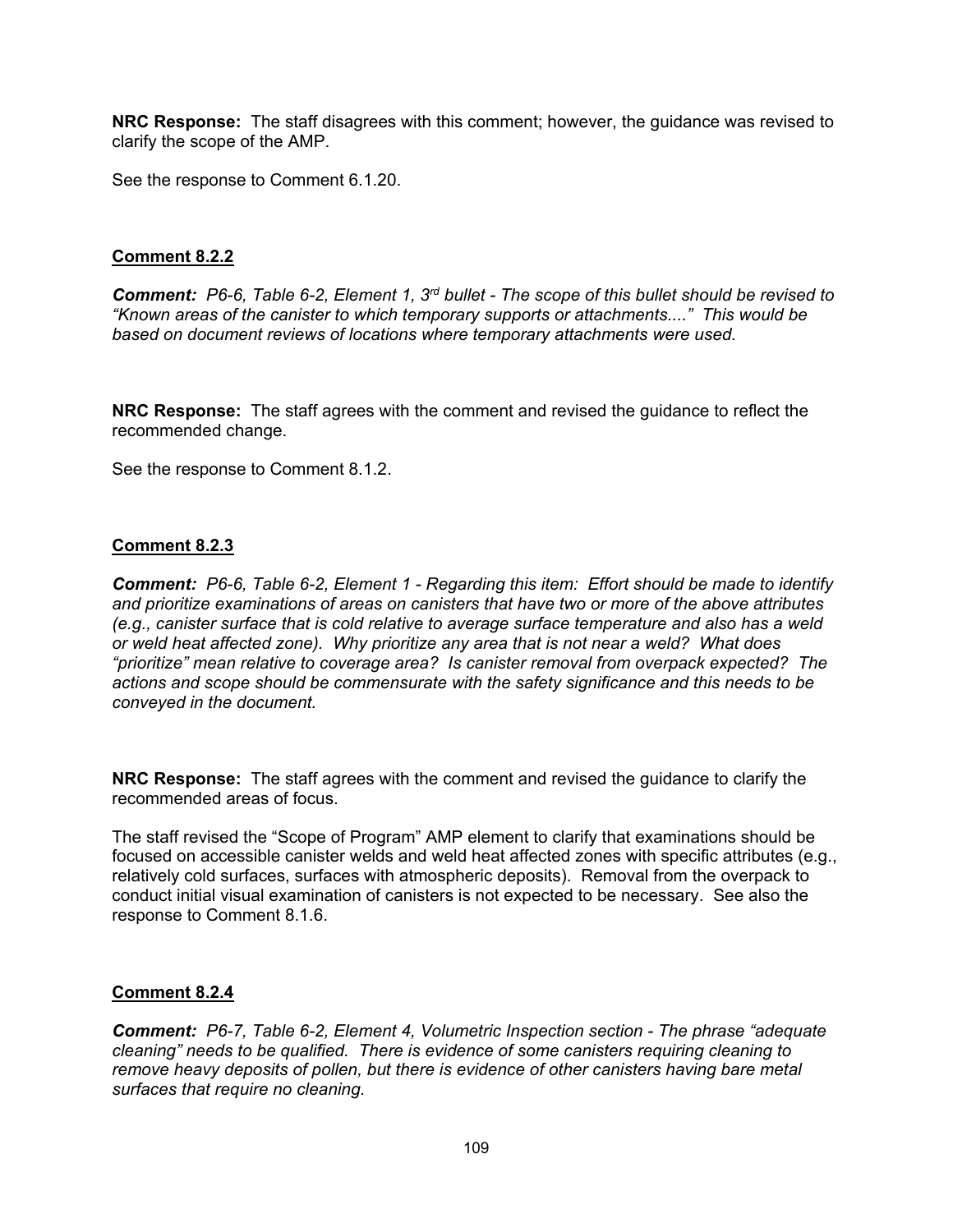**NRC Response:** The staff notes that the comment is no longer applicable because the guidance regarding cleaning has been removed.

See the response to Comment 8.1.7.

# **Comment 8.2.5**

*Comment: P6-7, Table 6-2, Element 4, Volumetric Inspection section - The phrase "For accessible areas where adequate cleaning should be performed...", "accessible" should be qualified as this is accessible by remote VT.* 

**NRC Response:** The staff disagrees with the comment; therefore, no changes were made in response to the comment

The staff notes that the phrase referenced in the comment was revised in response to Comment 8.1.7 to no longer address cleaning. The staff considers the revised text to be sufficiently clear with respect to the definition of an accessible area. Additional changes to address the comment are not considered necessary.

## **Comment 8.2.6**

*Comment: P6-8, Table 6-2, Element 4, Sample Size section - Please change the first phrase to "For sites conducting a canister inspection,"* 

**NRC Response:** The staff agrees with the comment and has revised the guidance to state: "For sites conducting a canister examination, there should be a minimum of one canister examined at each site."

## **Comment 8.2.7**

*Comment: P6-10, Table 6-2, Element 6, 2nd and 3rd paragraphs - Use of ASME Section XI*  acceptance criteria for RCS piping is inappropriate for this application involving low pressure *canisters of ductile material. AMP as it is not based on the canister design. There is a significant difference in response to defects between the high temperature and pressure of RCS piping and the low temperatures and pressures of dry storage. Acceptance criteria have been identified in EPRI-3002008193 that are appropriate for this service and they should be for use in this AMP.*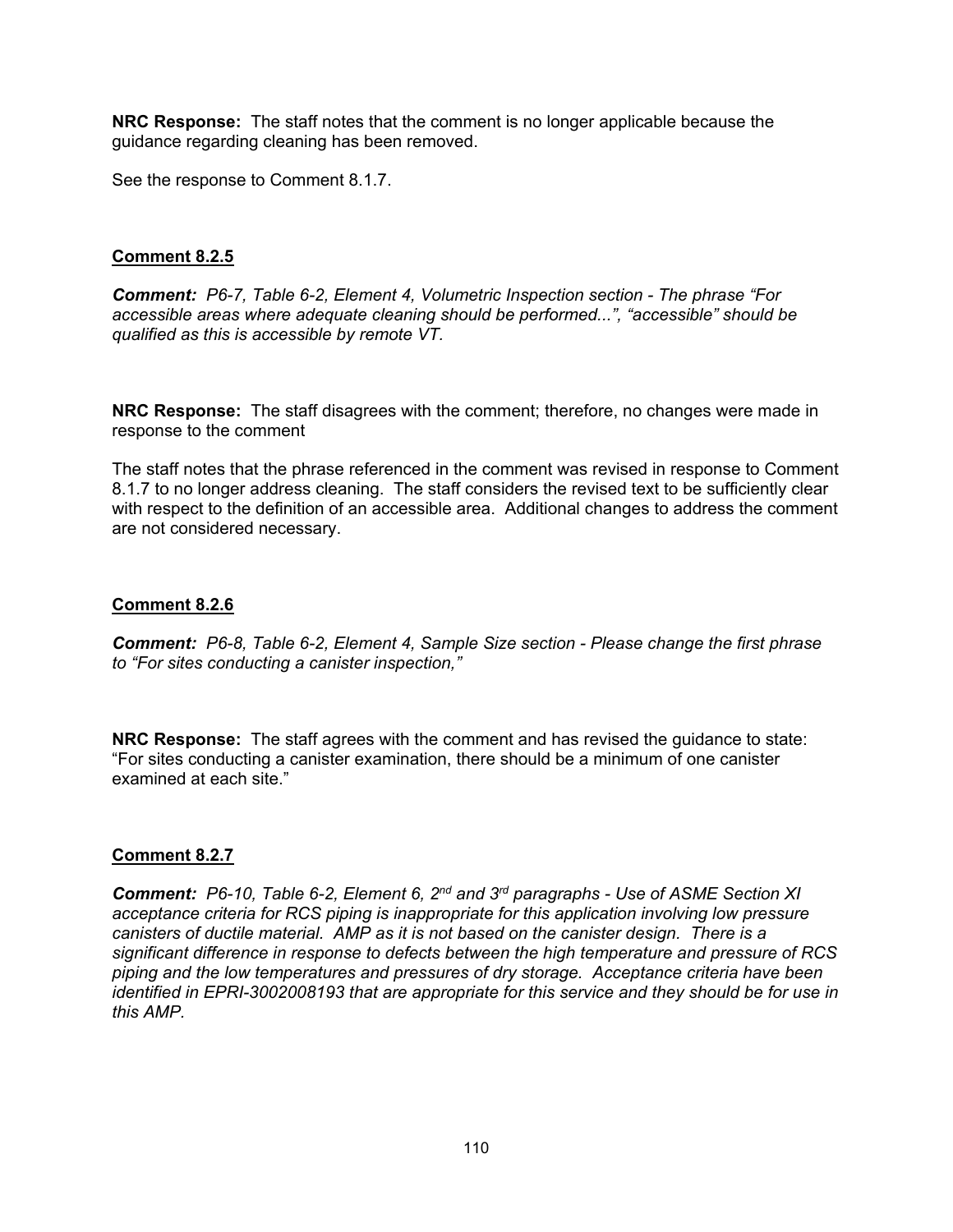**NRC Response:** The staff agrees with the comment and revised to guidance to clarify the recommended options for establishing acceptance criteria.

See the response to Comment 8.1.10.

### **Comment 8.2.8**

*Comment: P6-10, Table 6-2, Element 6, 4th paragraph - This removal of iron deposits and rust stains should be reserved for welds and their associated heat affected zones. While this section implies this, it is not clearly stated, and the section should be revised accordingly.* 

**NRC Response:** The staff agrees with the comment and has revised the guidance to state that the removal of iron deposits and rust stains is specific to accessible welds and weld heat affected zones.

See the response to Comment 8.1.11.

### **Comment 8.2.9**

*Comment: P6-10, Table 6-2, Element 6, 2nd bullet - What is the basis for the 1mm criteria? This appears to be the first use of this criteria and the basis for it has not been identified and justified for this application. In lieu of using this, acceptance criteria have been identified in EPRI-3002008193 that are appropriate for this service and they should be for use in this AMP.* 

**NRC Response:** The staff reviewed the comment and has revised the acceptance criteria to state that an "accumulation" of corrosion products are subject to additional examination and disposition.

See the response to Comment 8.1.12.

### **Comment 8.2.10**

*Comment: P6-10, Table 6-2, Element 6 - The guidance is not clear on how indications may be dispositioned. The language provided indicates that these are not actually criteria for acceptance, rather criteria for doing additional evaluations. The referenced standards do not specifically address the question of confinement integrity. What are examples of indications that can be accepted for continued service? What indications cannot be accepted?* 

**NRC Response:** The staff agrees with the comment and revised the guidance to clarify the acceptance criteria.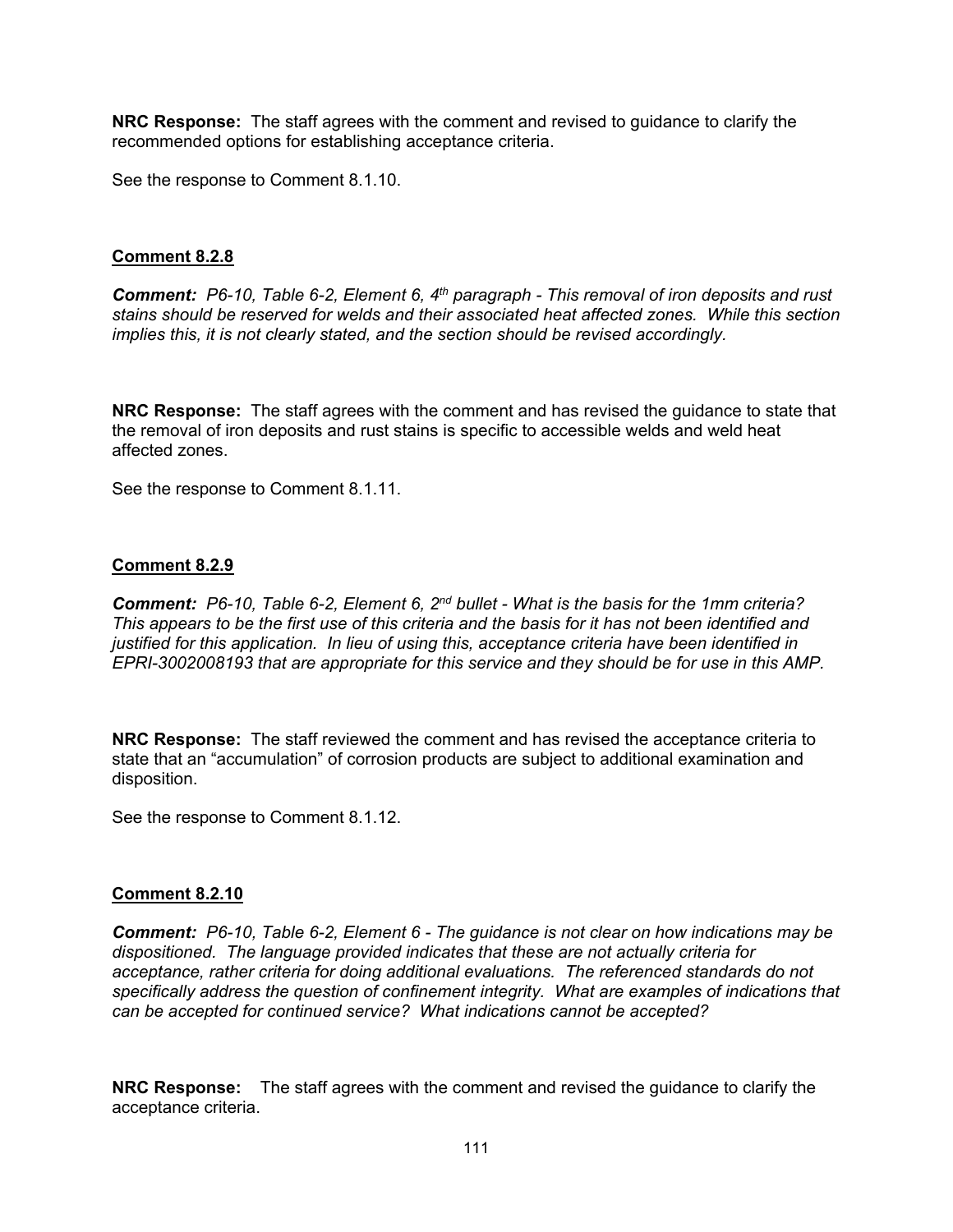The staff has revised the acceptance criteria to clarify visual inspection findings that are subject to additional examination and the means by which an applicant can determine if the canister is suitable for continued service.

# **Comment 8.2.11**

*Comment: P6-10, Table 6-2, Element 6 - This blanket statement: "No indications of localized corrosion pits, etching, crevice corrosion, SCC, red -orange-colored corrosion products emanating from crevice locations, or red-orange-colored corrosion products in the vicinity of canister fabrication welds, closure welds, and welds associated with temporary attachments during canister fabrication," may prevent any inspection from being acceptable without further evaluation. Consider using acceptance criteria provided in referenced document EPRI-3002008193.* 

**NRC Response:** The staff agrees with the comment and revised the guidance to clarify the recommended options for establishing acceptance criteria.

See the responses to Comments 8.1.10 and 8.1.12.

## **Comment 8.2.12**

*Comment: P6-11&12, Table 6-2, Element 7, last sentence - "Canisters with localized corrosion or SCC that do not meet the prescribed evaluation criteria are not permitted to remain in service without an engineering analysis or mitigation actions." - Is this referring to the acceptance criteria in element 6 or to some other prescribed evaluation criteria?* 

**NRC Response:** The staff notes that the subject text was removed in response to Comment 8.1.13; therefore, no changes were made in response to the comment.

The staff notes that the "evaluation criteria" stated in the draft guidance was in reference to the criteria against which the canister is evaluated for continued service (i.e., the canister remains capable of fulfilling its intended functions and remains compliant with the requirements in 10 CFR Part 72). In response to Comment 8.1.3, the staff revised the guidance to clarify.

## **Comment 8.2.13**

*Comment: P6-12, Table 6-2, Element 7, last sentence - The phrase "are not permitted to remain in service" does not properly recognize the nature of passive dry storage systems. Suggest rewording this last sentence as follows: "Canisters with localized corrosion or SCC that do not meet the prescribed acceptance criteria shall be entered into the licensee's corrective*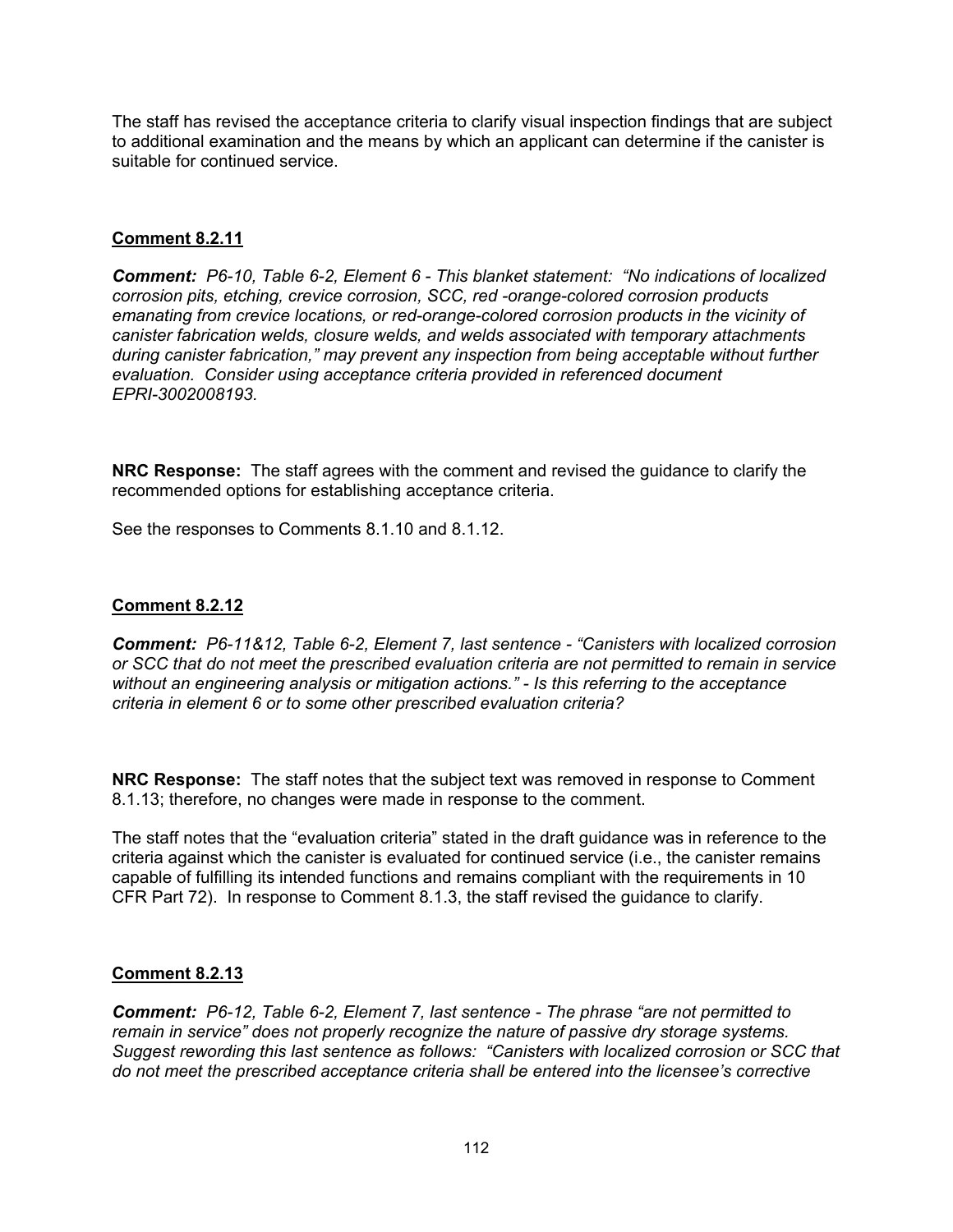*action program as a condition adverse to quality to allow for appropriate evaluations and follow-up."* 

**NRC Response:** The staff notes that the subject text was removed in response to Comment 8.1.13; therefore, no changes were made in response to the comment.

See the responses to Comments 8.1.13 and 8.2.12.

## **Comment 8.2.14**

*Comment: P6-13, Table 6-2, Element 10, Operating Power Reactors section - This section, the one that follows, and the end of Table 6-4 are the only places in MAPS that identifies crack growth rates. With the exception of the Kosaki reference, these crack growth rates are "apparent" crack growth rates that are empirically derived from operating data. The nature of these numbers is well explained in EPRI 3002002528 which is cited in the next paragraph. This data is useful, but appropriate qualifications should be identified where they are cited to ensure that this fact is understood. A follow-up EPRI report, EPRI 3002002785 "EPRI Public Flaw Growth and Flaw Tolerance Assessment for Dry Cask Storage Canisters" provides a more in-depth treatment of this area and may be a useful reference.* 

**NRC Response:** The staff agrees with the comment and has revised the Operating Experience section and added the recommended reference.

## **Comment 8.2.15**

*Comment: P6-18, Table 6-3, Element 1, Item 2 and elsewhere in this AMP - Groundwater monitoring as part of concrete aging management - This would be conducted when a pad is in scope and there is reason to believe that the groundwater is conducive to applicable concrete degradation. If past characterization shows that the groundwater is below the cited limits, then new additional characterization, new groundwater monitoring wells, or routine monitoring requirements should NOT be required. Groundwater monitoring has shown little change over many years of trending when there are no new contributors to a site and this is not an insignificant expense.* 

**NRC Response:** The staff reviewed the comment and concluded that changes to the guidance are not necessary.

The staff considers that the specific scenario presented by the commenter can be evaluated on a case-by-case basis. The Reinforced Concrete Structures AMP is only an example approach. The staff will evaluate the technical basis (site-specific operating experience, engineering justification) provided by the applicant when determining the acceptability of proposed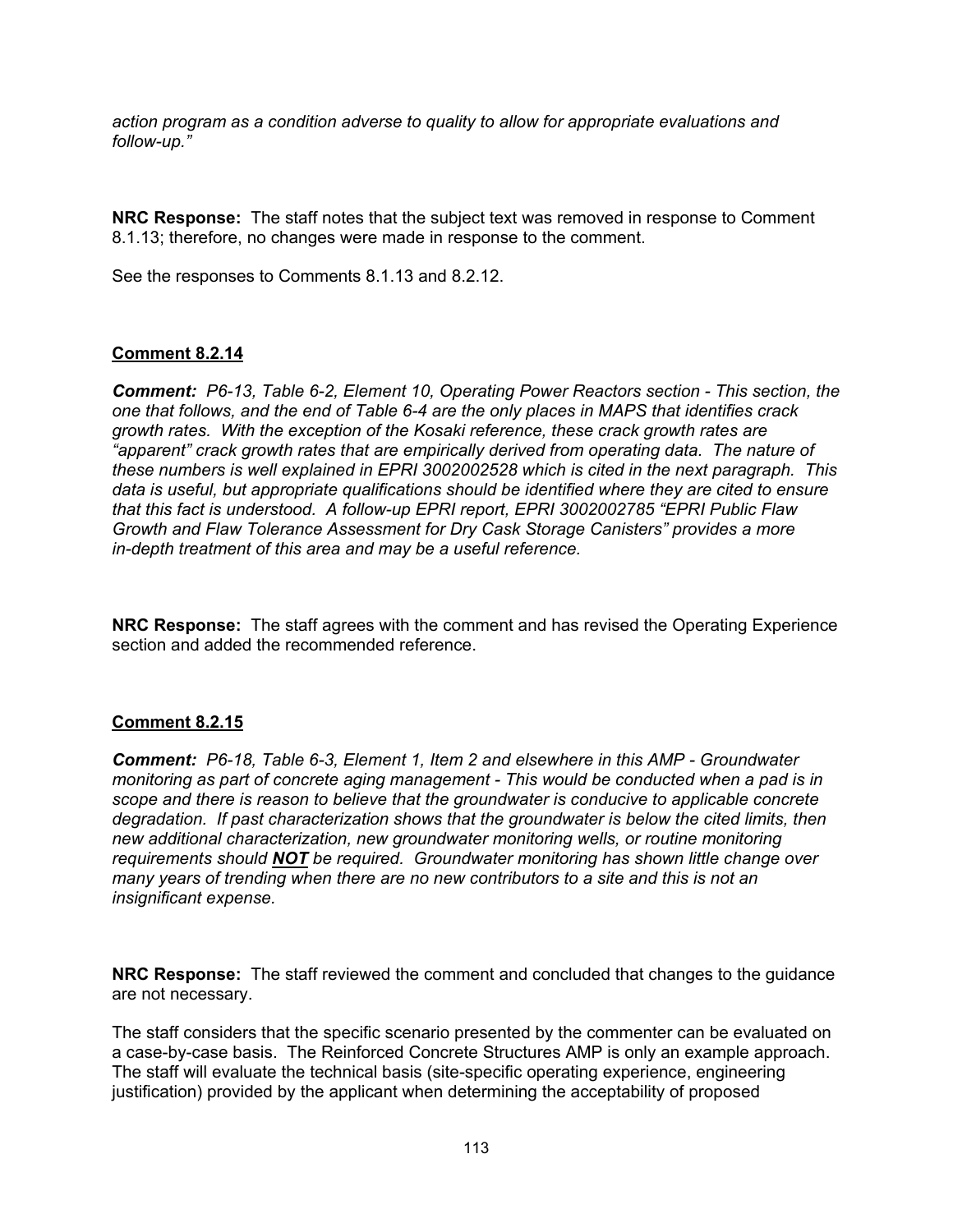deviations from the Reinforced Concrete Structures AMP. The staff considers that Element 4 of the Reinforced Concrete Structures AMP, "Detection of Aging Effects," allows ample flexibility for the proposed groundwater chemistry monitoring frequency pending an adequate technical basis.

# **Comment 8.2.16**

*Comment: P6-18, Table 6-3, Element 1, Item 3 & Footnote 1 and elsewhere in this AMP - Radiation surveys as part of concrete aging management - Radiation surveys are initially conducted per Tech. Spec. requirements. Usually, this means the cask is surveyed and verified to meet requirements before it is allowed into storage. The need for follow-up surveys, as part of aging management, is unnecessary. Dry cask storage systems are routinely performed and evaluated lAW site approved procedures. This approach is more conservative and robust than an extra and unnecessary aging management driven survey process. This is not ALARA.* 

**NRC Response:** The staff disagrees with the comment; however, the guidance was revised to describe alternatives to performing additional radiation surveys in an aging management program.

See the response to Comment 8.1.14.

## **Comment 8.2.17**

*Comment: P6-18, Table 6-3, Element 1, Item 3 - Item 3 is not related to aging management. Sites are already required to perform periodic monitoring of boundary doses which are cited as sufficient to detect failed systems and abnormal conditions. Sufficient radiation monitoring will already be performed during execution of other aging management activities above and beyond surveys required by DSS and ISFSI TS requirements. A radiation monitoring requirement embedded in an AMP is not only not substantiated but it will cause undue work and exposure to station employees for no gained benefit (Not in keeping with ALARA principals). All other references to radiation surveys should be removed from Table 6-3.* 

**NRC Response:** The staff disagrees with the comment; however, the guidance was revised to describe alternatives to performing additional radiation surveys in an aging management program.

See the response to Comment 8.1.14.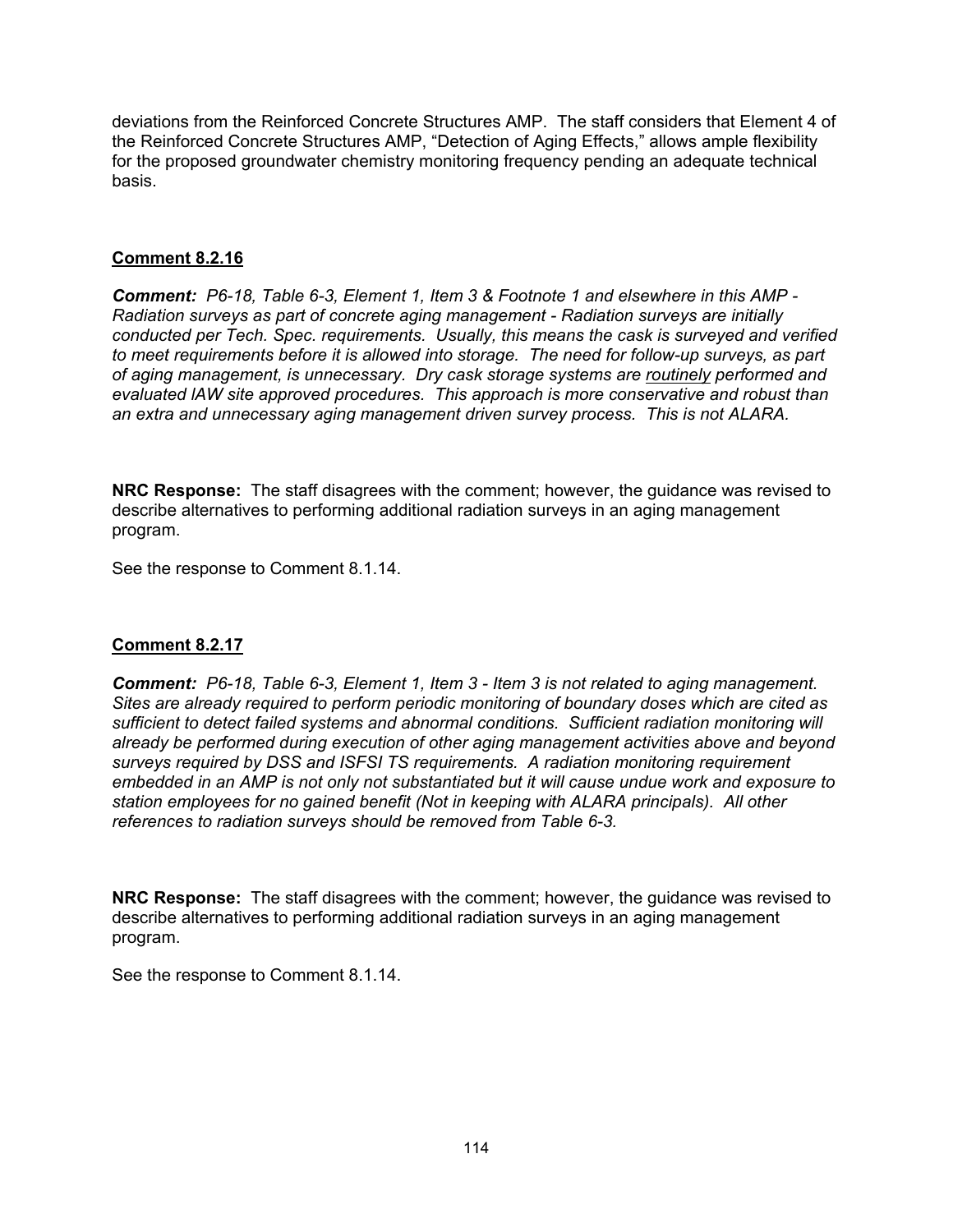### **Comment 8.2.18**

*Comment: P6-18&20, Table 6-3, Element 1, 4th bullet from the bottom and elsewhere in this AMP & Element 3 - Leaching of calcium silicate and efflorescence as part of concrete aging management. This statement should say "due to excessive leaching of calcium hydroxide." As discussed in NUREG/CR–7116, NUREG/CR–7153 and IAEA TECDOC–1025, calcium leaching is not considered a significant degradation mechanism and would not result in a significant impact to the safety functions of the concrete. There are many instances of leaching of calcium carbonate on dry storage canisters and most are self-limiting and benign. Only the more excessive ones with corresponding affected concrete needs to be tracked, evaluated and potentially remediated.* 

**NRC Response:** The staff disagrees with the comment; therefore, no changes were made in response to the comment.

The staff has strived to ensure that all example AMPs in NUREG–2214 are consistent with NUREG–1927, Revision 1, Appendix A. Therefore, the staff does not agree with introducing ambiguous non-quantitative terminology into the Reinforced Concrete Structures AMP. The Reinforced Concrete Structures AMP implements quantitative acceptance criteria from the consensus standard guide, ACI 349.3R-02.

### **Comment 8.2.19**

*Comment: P6-19, Table 6-3, Element 2 - The first paragraph should be deleted. This paragraph is not substantiated by the MAPs document and is not related to or required to mitigate any aging management issues. TS monitoring requirements (via temperature monitoring or inlet/outlet inspections) are not changed during license renewal and will continue to be required on a more frequent basis than prescribed here. Any abnormal conditions identified by this already required monitoring will be corrected by licensee's corrective action program.* 

**NRC Response:** The staff disagrees with the comment; however, the guidance was revised to clarify the role of the vent monitoring.

See the response to Comment 8.1.17.

### **Comment 8.2.20**

*Comment: P6-21, Table 6-3, Element 4, Sample Size section - Table 6-3 references 100% inspection of all concrete structures. This overly prescriptive and should be an inspection based on sampling a few systems at 100% and a gross inspection of all other structures. Detailed inspection of a few systems will be sufficient to identify initiation of issues that would warrant increased inspections per licensee's CAP program (extent of condition evaluation). Performing*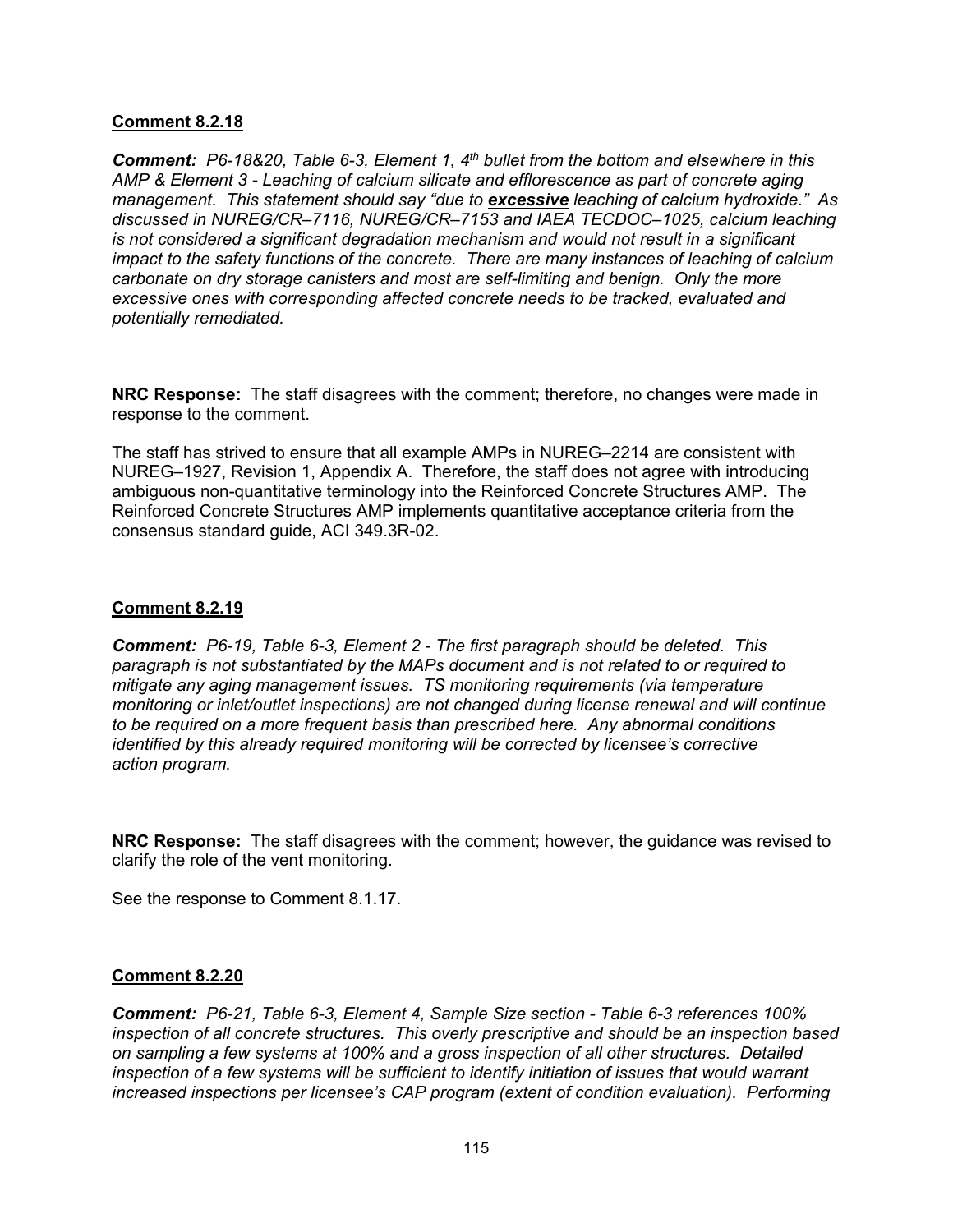*100% surface exam of all systems will result in undue work and exposure with no measureable benefit.* 

**NRC Response:** The staff agrees with the comment and made the recommended change.

See the response to Comment 8.1.19.

## **Comment 8.2.21**

*Comment: P6-22, Table 6-3, Element 4, Timing section - These types of inspections are conducted as required by the certificate or part 72 license for the period of initial operation (during the annual inspections). Therefore, the timing of the initial inspections required by the AMP should be after the period of initial operation, which is consistent with NRC language on prior renewals. NRC has allowed up to 300 days after the effective date of the renewal to implement the AMP. Initial inspection timing is driven by the AMP implementing documents. What is specified here is contrary to recent rulemaking at 82 Federal Register 57819 renewing certificate of compliance No. 1004 - TN Americas LLC, Standardized NUHOMS Horizontal Modular Storage System.* 

**NRC Response:** The staff agrees with the comment and revised the guidance to clarify the recommendation for AMP implementation schedules

See the response to Comment 8.1.9.

### **Comment 8.2.22**

*Comment: P6-30, Table 6-4, Element 4, Readily Accessible Surfaces section - Too Prescriptive - While it may be important for canister walls with controlled thickness on the walls, it is not necessary to perform visual inspections of coated carbon steel surfaces to VT-3 and this will indeed cause hardship on ISFSI Only sites who do not have qualified personnel for this. There are numerous examples of rust spots in exposed carbon steel and this is readily detected by average inspections. Most coatings are NQ and do not perform a safety function on metallic dry storage components and do not require this level of inspection.* 

**NRC Response:** The staff agrees with the comment and revised the visual inspection criteria.

See the response to Comment 8.1.22.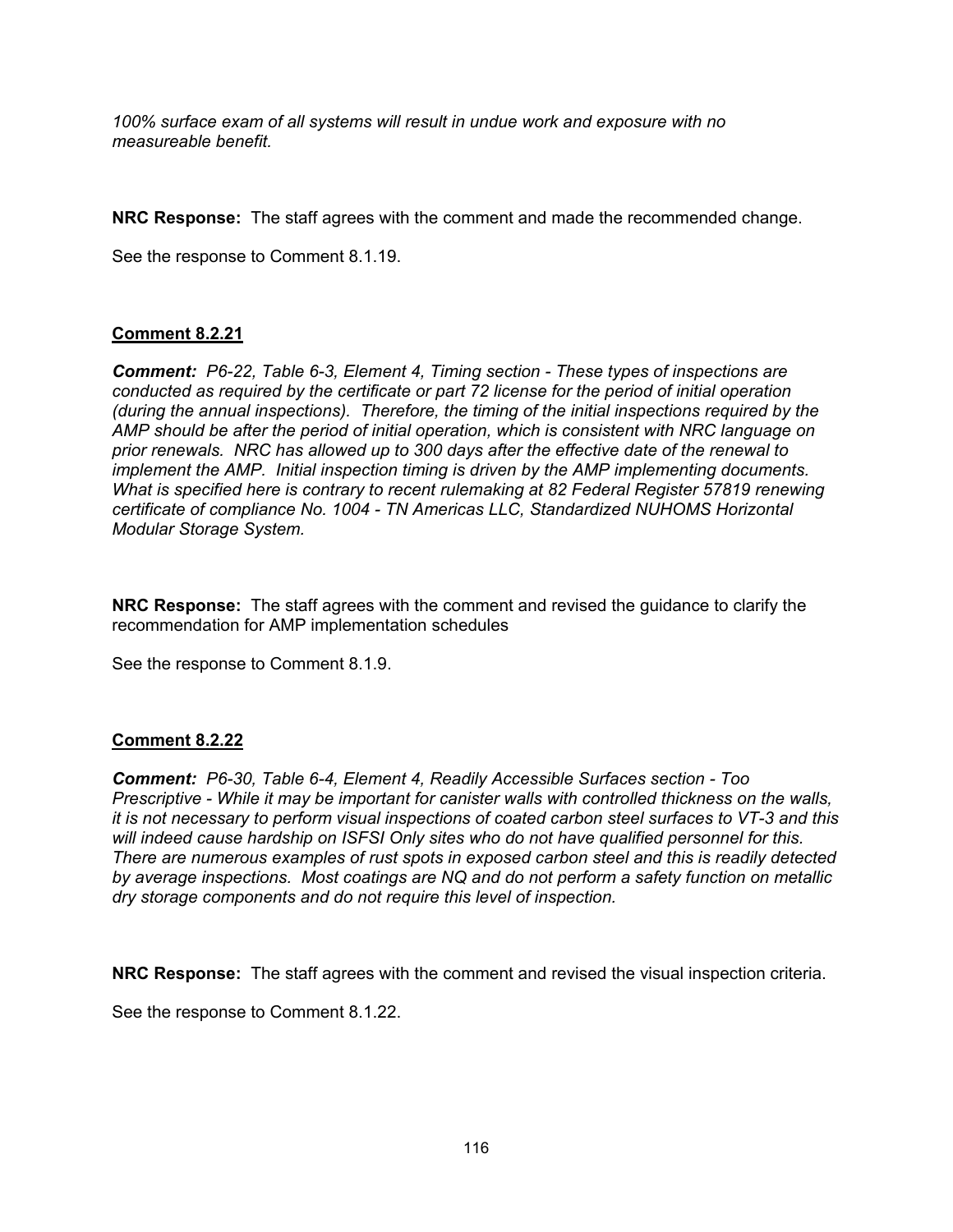### **Comment 8.2.23**

*Comment: P6-31, Table 6-4, Element 4, Timing section - These types of inspections are conducted as required by the certificate or part 72 license for the period of initial operation (during the annual inspections). Therefore, the timing of the initial inspections required by the AMP should be after the period of initial operation, which is consistent with NRC language on prior renewals. NRC has allowed up to 300 days after the effective date of the renewal to implement the AMP. Initial inspection timing is driven by the AMP implementing documents. What is specified here is contrary to recent rulemaking at 82 Federal Register 57819 renewing certificate of compliance No. 1004 - TN Americas LLC, Standardized NUHOMS Horizontal Modular Storage System.* 

**NRC Response:** The staff agrees with the comment and revised the guidance to clarify the recommendation for AMP implementation schedules.

See the response to Comment 8.1.9.

### **Comment 8.2.24**

*Comment: P6-31, Table 6-4, Element 4, Normally Inaccessible Surfaces section - Table 6-2 does not include a statement similar to this one: "The extent of inspection coverage should be specified and demonstrated to sufficiently characterize the condition of the metallic components." It is unclear why this is applicable in Table 6-4 and not in Table 6-2.* 

**NRC Response:** The staff agrees with the comment and revised the guidance to consistently recommend that AMPs include a defined extent of inspection.

The staff agrees that there is an inconsistency in defining the extent of inspection coverage. Because the area available to be inspected by remote techniques varies by the component and the storage system design, generic guidance for inspection coverage is not practical. As a result, the staff has revised the guidance in Tables 6-3 and 6-4 to recommend that applicants define a minimum inspection coverage on a case-by-case basis, considering accessibility and the capability to characterize the condition of normally inaccessible SSCs.

## **Comment 8.2.25**

*Comment: P6-32, Table 6-4, Element 6 - Too prescriptive - These acceptance criteria are impossibly restrictive. For instance, minor coating failures for structures that have been in service for 10+ years are common place. As most coatings on external surfaces are NQ they have no impact on safety. Minor superficial rust in the areas of these coating failures is also evident. The first bullet here is fine as is the 4th bullet. The 2nd and 3rd bullets however, are unduly restrictive. This is important because of the corrective actions section. Failure to meet*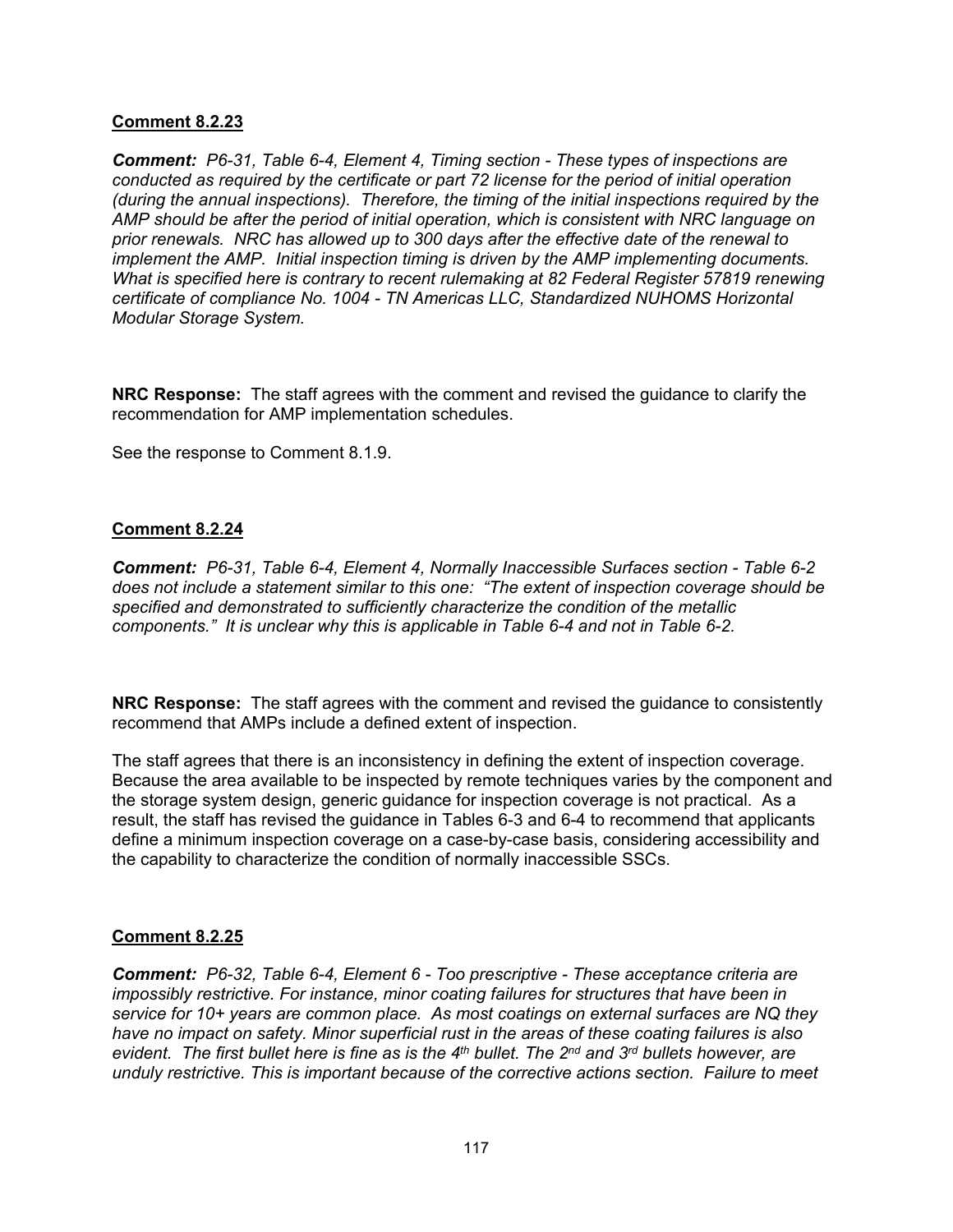*bullets 2 and 3 are not necessarily conditions adverse to quality and do not require apparent cause evaluations and root cause evaluations.* 

**NRC Response:** The staff agrees with the comment and made the recommended change.

See the response to Comment 8.1.24.

## **Comment 8.2.26**

*Comment: P6-33, Table 6-4, Element 7 - Too prescriptive - This section provides details that are in all licensee's corrective action programs and is unnecessary and may be counterproductive. For instance, based on the above comment, failure to meet bullets 2 and 3 are not necessarily conditions adverse to quality and do not require apparent cause evaluations and root cause evaluations. While such actions may be warranted on canister shells, they are not necessary on large, thick coated carbon steel structures, where unsatisfactory amounts of corrosion will be readily visible at inspection opportunities.* 

**NRC Response:** The staff agrees with the comment and made the recommended change.

The staff notes that the specific acceptance criteria bullets discussed in the comment have been removed as a result of the resolution to Comment 8.1.24. With the removal of those criteria, the staff considers the existing Correction Actions recommendations to be appropriate.

### **Comment 8.2.27**

*Comment: P6-33, Table 6-4, Element 10 - The operating experience cited for this AMP has nothing to do with the issues addressed by this AMP. There is Op-Ex in the AMID database that applies to this AMP.* 

**NRC Response:** The staff agrees, in part, with the comment and revised the description of operating experience that is relevant to the subject AMP

See the response to Comment 8.1.25.

### **Comment 8.2.28**

*Comment: P6-35, Sec6.8 - This AMP is not necessary. The passive ventilation systems of dry storage systems are subject to daily tech. spec. verification and the structures associated with forming the passive ventilation system are addressed in other AMPS. By creating this AMP, a*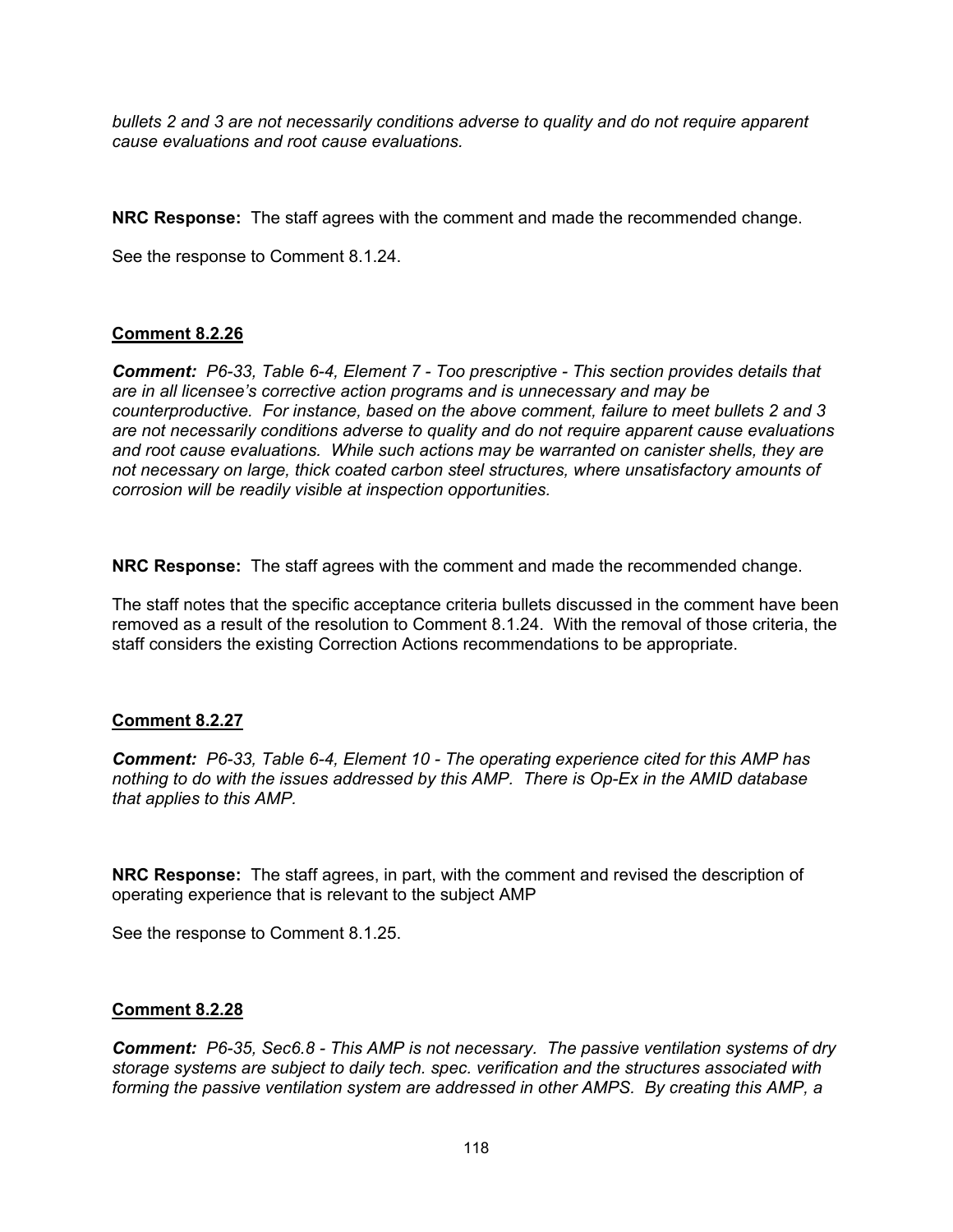*source of confusion, conflicting requirements, and unnecessary administrative requirements are also being created. We recommend deleting this AMP.* 

**NRC Response:** The staff agrees with the comment and made the recommended change.

See the response to Comment 8.1.26.

### **Comment 8.2.29**

*Comment: P6-35, Sec6.8 - This entire section should be deleted. Validation of ventilation acceptability is already required by DSS TS and is not specifically related to or required to mitigate any aging management condition. DSS TS already have a monitoring requirement sufficient to detect abnormal conditions. Any abnormal condition will then be entered into the licensee's CAP. This section will do nothing but provide additional administrative burden on the licensee.* 

**NRC Response:** The staff agrees with the comment and made the recommended change.

See the response to Comment 8.1.26.

### **Comment 8.2.30**

*Comment: P6-37, Table 6-5, Element 4 - The statement "Temperature monitoring is performed with qualified and calibrated measurement devices or sensors that are maintained in accordance with the site QA program" is not generally true. As these sensors have no impact on safety and are generally very reliable and not subject to significant inaccuracy, they are not in scope and not subject to these requirement at most ISFSIs.* 

**NRC Response:** The staff notes that the comment is no longer applicable because the subject AMP has been removed in the resolution to Comment 8.1.26.

### **Comment 8.2.31**

*Comment: P6-40, Table 6-5, Element 9 - Same comment as above...this equipment is generally not calibrated. RTD's and T/C either operate or fail...failure is obvious based on the circuitry for these systems.*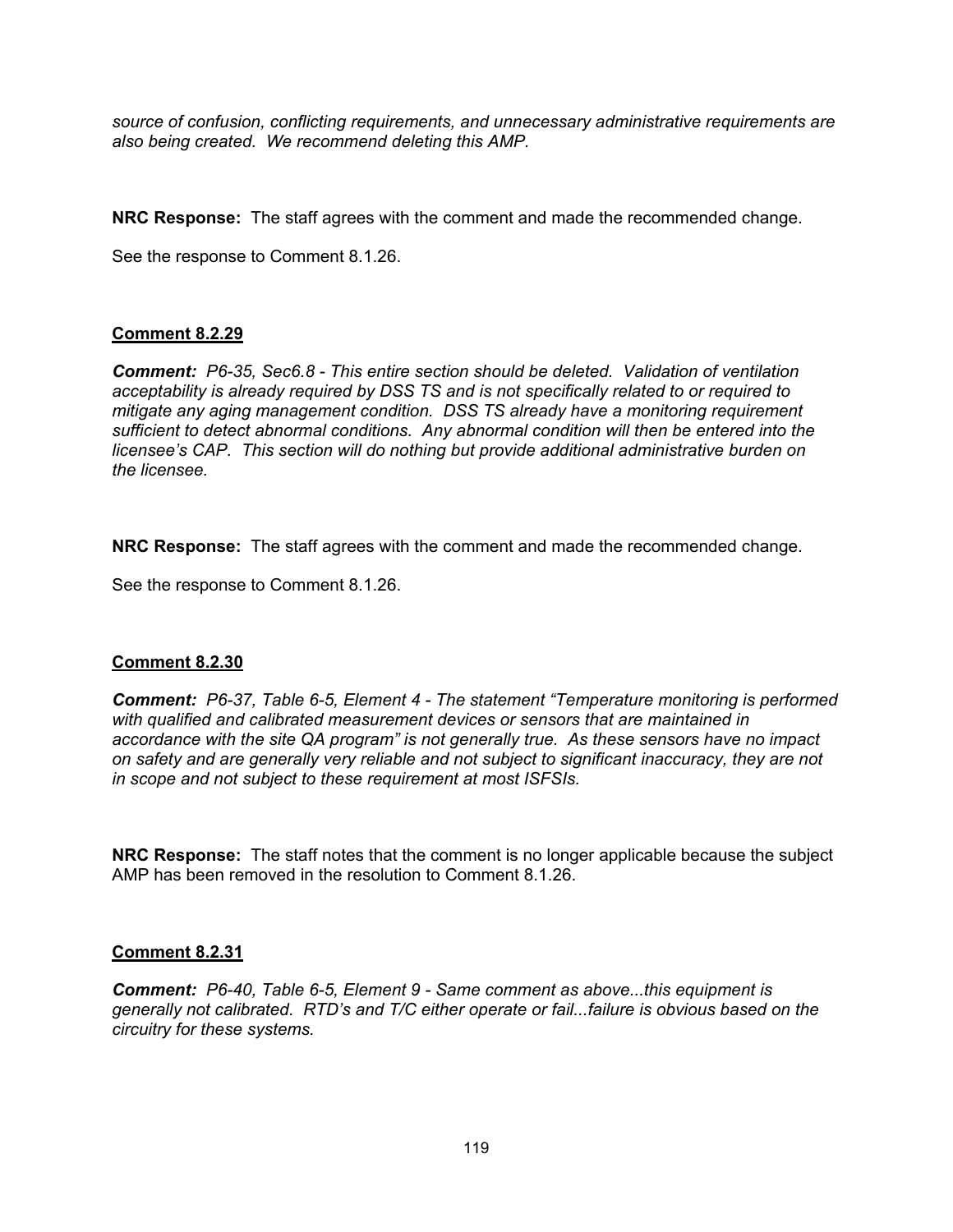**NRC Response:** The staff notes that the comment is no longer applicable because the subject AMP has been removed in the resolution to Comment 8.1.26.

### **Comment 8.2.32**

*Comment: P6-43, Sec6.9 and Table 6-6 - Bolted cask seal leakage monitoring systems have a TS to ensure the pressure is not decreasing and to ensure the system is functioning properly. An AMP is not necessary and is not specifically related to or required to mitigate any aging management condition. DSS TS already have a monitoring requirement sufficient to detect abnormal conditions. Any abnormal condition will then be entered into the licensee's CAP. This section will do nothing but provide additional administrative burden on the licensee.* 

**NRC Response:** The staff disagrees with the comment; therefore, no changes were made in response to the comment.

The staff notes that the example AMP is provided as one acceptable approach to manage loss of material due to corrosion of the cask sealing components. 10 CFR 72.42 and 72.240 states that renewal applications must include a description of programs to manage aging, and the staff recognizes that existing site procedures can be a part of that demonstration.

### **Comment 8.2.33**

*Comment: P6-46, Table 6-5, Element 4, Timing of Inspections section - These types of inspections are conducted as required by the certificate or part 72 license for the period of initial operation (during the annual inspections). Therefore, the timing of the initial inspections required by the AMP should be after the period of initial operation, which is consistent with NRC language on prior renewals. NRC has allowed up to 300 days after the effective date of the renewal to implement the AMP. Initial inspection timing is driven by the AMP implementing documents. What is specified here is contrary to recent rulemaking at 82 Federal Register 57819 renewing certificate of compliance No. 1004 - TN Americas LLC, Standardized NUHOMS Horizontal Modular Storage System.* 

**NRC Response:** The staff agrees with the comment and revised the guidance to clarify the recommendation for AMP implementation schedules.

See the response to Comment 8.1.9.

### **Comment 8.2.34**

*Comment: P6-53, Sec6.10 - Some discussion should be added here that TCs would generally be considered tools and scoped out for aging management if they were not classified as*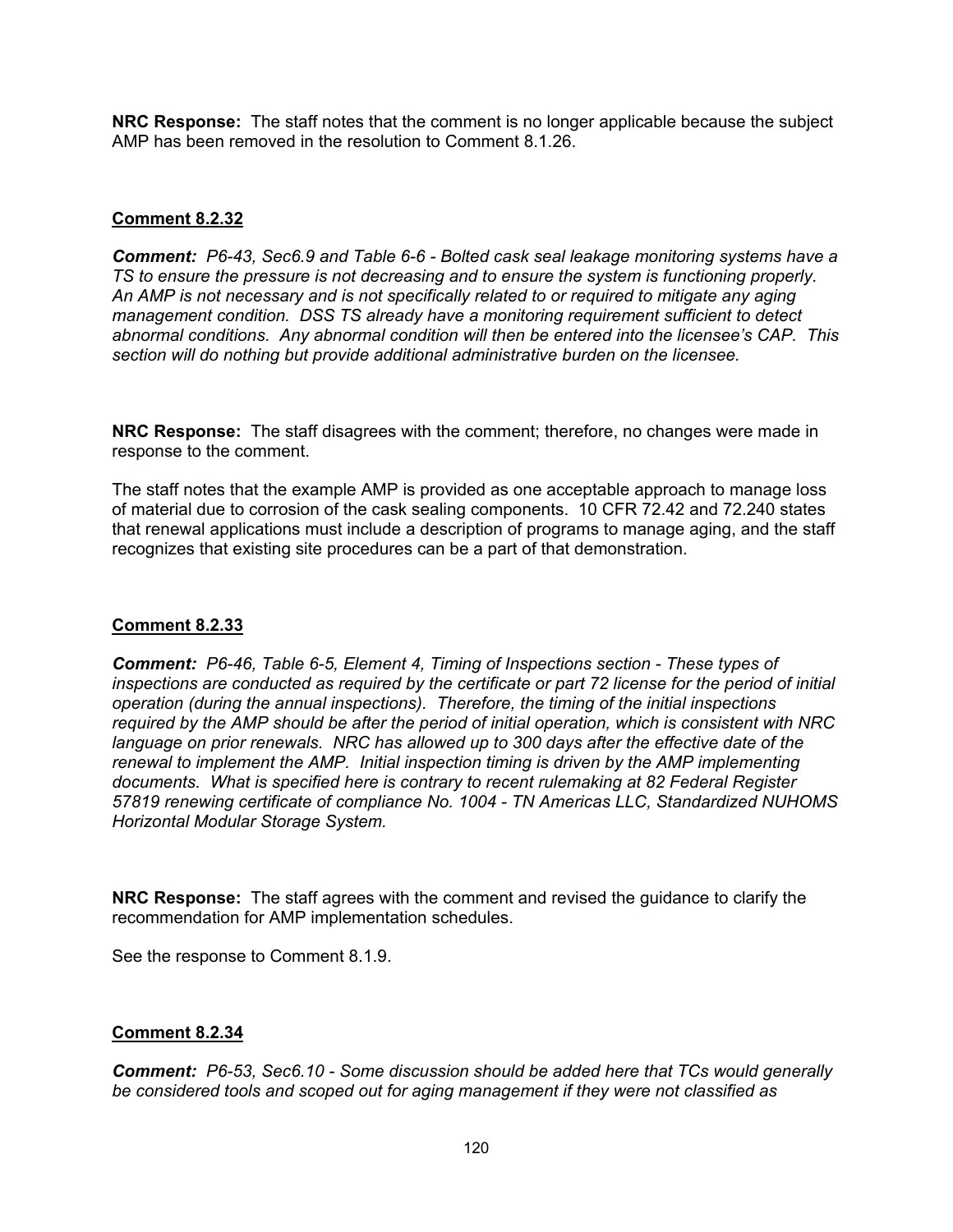*important to safety. They are not in continuous service and play no role in storage operations at the ISFSI.* 

**NRC Response:** The staff reviewed the comment and concluded that changes to the guidance are not necessary.

See the response to Comment 6.2.11.

### **Comment 8.2.35**

*Comment: P6-56, Table 6-7, Element 6 – "No coating defects" is an impossible acceptance criterion for transfer casks. Coating defects should be identified, but do not necessarily need to be repair unless this is required by the corrective action program.* 

**NRC Response:** The staff agrees with the comment and made the recommended change.

See the response to Comment 8.1.24.

### **Comment 8.2.36**

*Comment: P6-57, Table 6-7, References section - Appears to be something missing in the second reference.* 

**NRC Response:** The staff disagrees with the comment; therefore, no changes were made in response to the comment.

See the response to Comment 5.3.20.

### **Comment 8.2.37**

*Comment: P6-60, Table 6-8, Element 1 - There should be a statement in the Scope that this AMP does not apply if the HBU fuel is canned or otherwise contained.* 

**NRC Response:** The staff agrees with the comment and has clarified throughout Section 6.11 that the High-Burnup Fuel Monitoring and Assessment Program only applies to uncanned (undamaged or intact cladding) high-burnup fuel.

See the response to Comment 8.1.30.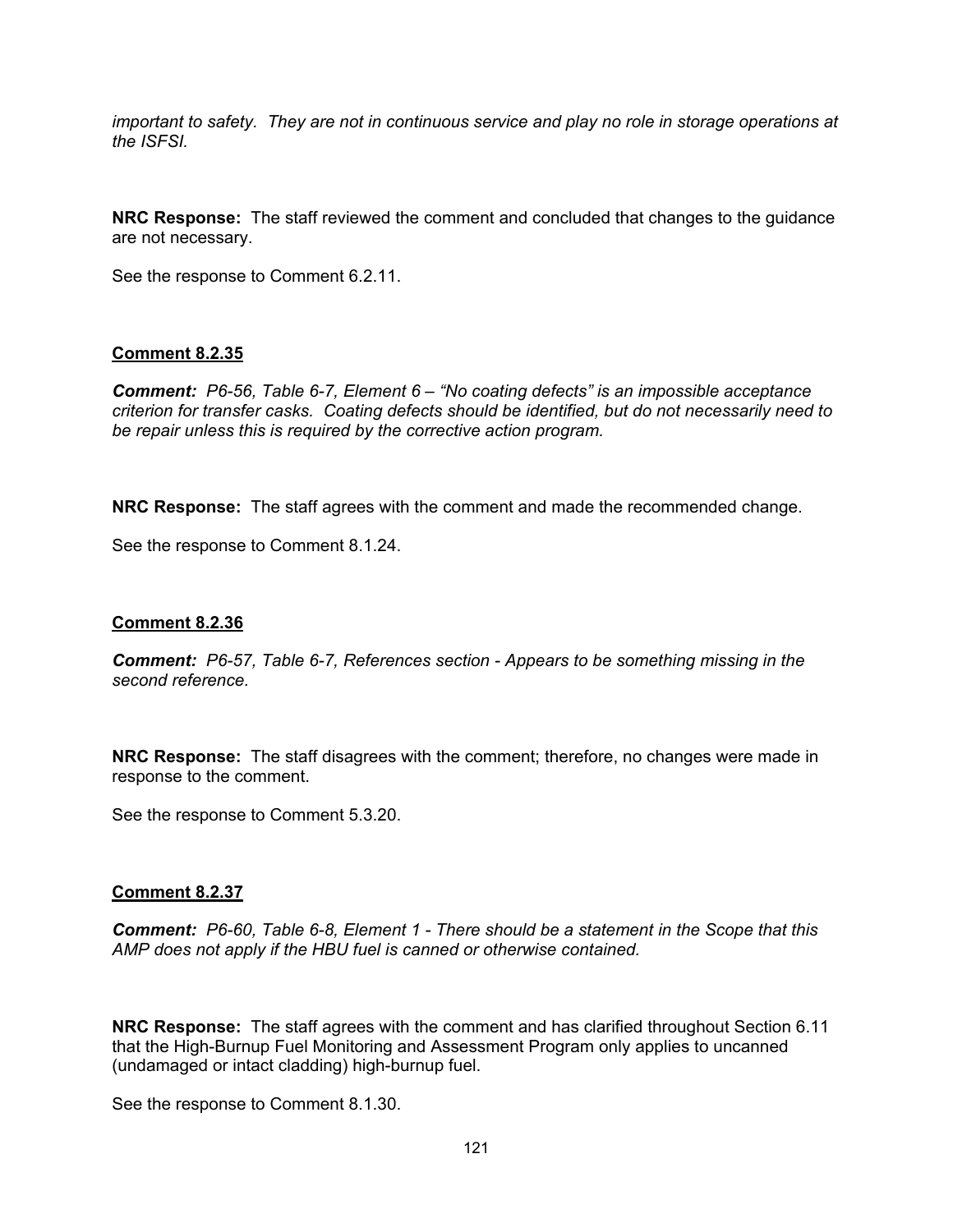### **Comment 8.2.38**

*Comment: P6-60, Table 6-8, Element 1 - Says the scope is to provide a description of the design bases characteristics of the HBU fuel. You do not "design" HBU fuel. You design the DSS. Suggest changing "design bases characteristics" to something like "characteristics and properties assumed in the DSS design." This comment applies throughout Table 6-8 HBU Fuel AMP.* 

**NRC Response:** The staff agrees with the comment and made the recommended change.

The staff revised the text with the proposed language and revised the introductory section in Section 6.10 to clarify the intent of the term "design-bases fuel." The staff notes that the terminology used is consistent with 10 CFR 72.3 and NUREG–1927, Revision 1. Therefore, the use of "design bases" always refers to the Independent Spent Fuel Storage Installation (for a specific license) or the dry storage system (for a CoC).

### **Comment 8.2.39**

*Comment: P6-60, Table 6-8, Element 1 - Nominal burnups in the HDRP are 50-55 GWD/MTU assembly average (not 53-58).* 

**NRC Response:** The staff agrees with the comment and made the recommended change.

The staff recognizes that the nominal burnups in the DOE-EPRI High Burnup Fuel Demonstration Program have been revised. Therefore, the cited nominal burnups for the DOE-EPRI High Burnup Fuel Demonstration Program have been revised to the correct loaded values in Table 6-7, Element 1.

## **Comment 8.2.40**

*Comment: P6-60, Table 6-8, Element 1 - Change "is to be licensed" to "is licensed"* 

**NRC Response:** The staff agrees with the comment and made the recommended change.

### **Comment 8.2.41**

*Comment: P6-60, Table 6-8, Element 1 - Last paragraph in Item 1 says to justify the surrogate demonstration program is applicable by demonstrating it is bounding for the specific licensee. Suggest adding language to justify use of the demonstration program if it is not bounding, similar to language from ISG-24 - e.g., "...that the demonstration fuel is reasonably*